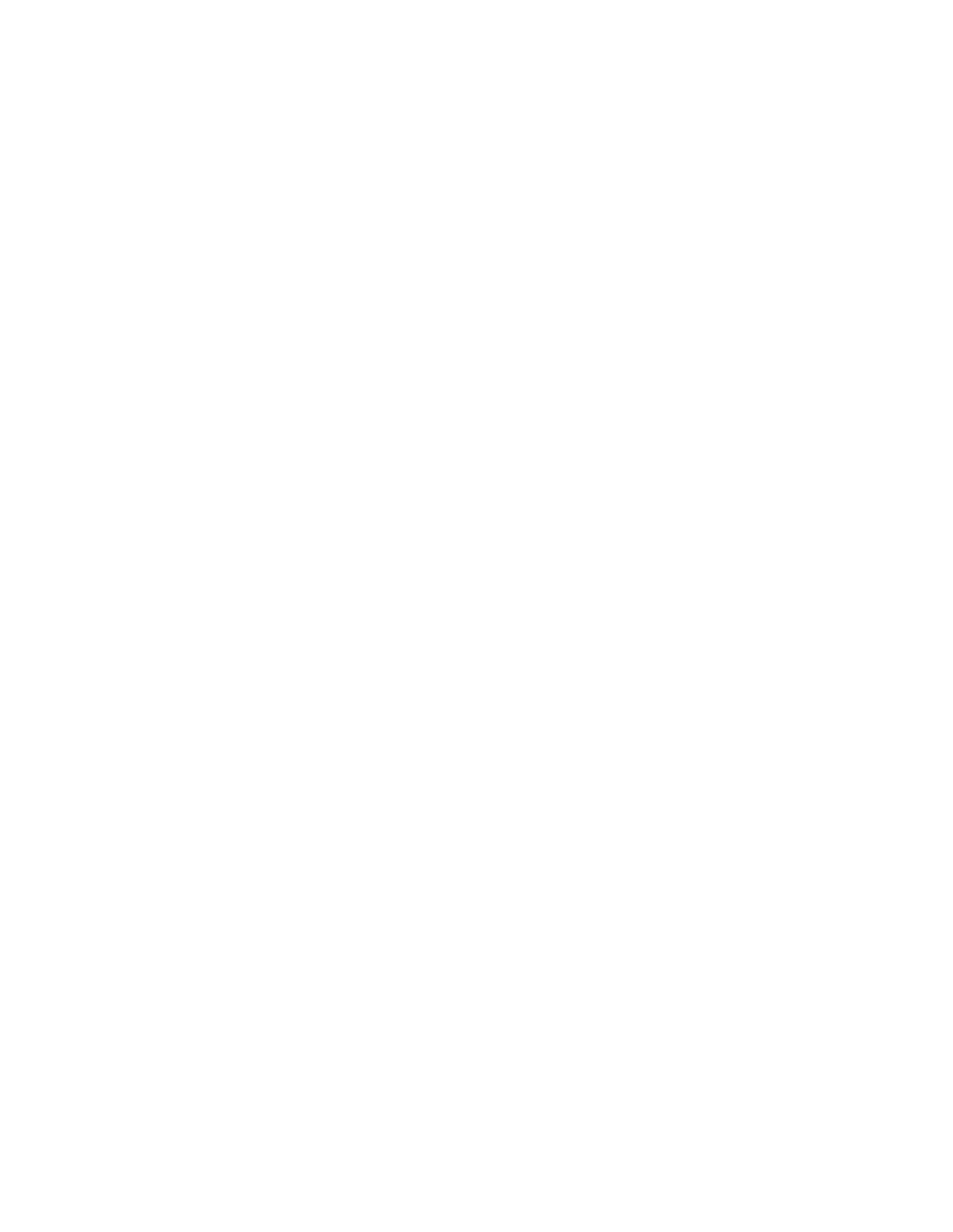# **CONTENTS**

| $\mathbf{1}$         |                                    | <b>Introduction</b>                  | 3              |  |  |  |  |  |
|----------------------|------------------------------------|--------------------------------------|----------------|--|--|--|--|--|
|                      | 1.1                                |                                      | $\overline{4}$ |  |  |  |  |  |
|                      | 1.2                                |                                      | $\overline{4}$ |  |  |  |  |  |
|                      | 1.3                                |                                      | 5              |  |  |  |  |  |
| $\mathbf{2}$         | <b>A Guided Tour</b>               |                                      |                |  |  |  |  |  |
|                      | 2.1                                |                                      | $\overline{7}$ |  |  |  |  |  |
|                      | 2.2                                |                                      | 9              |  |  |  |  |  |
|                      | 2.3                                | 10                                   |                |  |  |  |  |  |
|                      | 2.4                                | 14                                   |                |  |  |  |  |  |
|                      | 2.5                                | 20                                   |                |  |  |  |  |  |
|                      | 2.6                                | 23                                   |                |  |  |  |  |  |
|                      | 2.7                                | 26                                   |                |  |  |  |  |  |
|                      | 2.8                                | 28                                   |                |  |  |  |  |  |
|                      | 2.9                                | 32                                   |                |  |  |  |  |  |
|                      | 2.10                               | 36                                   |                |  |  |  |  |  |
|                      | 2.11                               | 42                                   |                |  |  |  |  |  |
|                      | 2.12                               | 43                                   |                |  |  |  |  |  |
|                      | 2.13                               | 46                                   |                |  |  |  |  |  |
| $\mathbf{3}$         | 55<br><b>The Interactive Shell</b> |                                      |                |  |  |  |  |  |
|                      | 3.1                                | 55                                   |                |  |  |  |  |  |
|                      | 3.2                                | 57                                   |                |  |  |  |  |  |
|                      | 3.3                                | 58                                   |                |  |  |  |  |  |
|                      | 3.4                                | 58                                   |                |  |  |  |  |  |
|                      | 3.5                                | 60                                   |                |  |  |  |  |  |
|                      | 3.6                                | 61                                   |                |  |  |  |  |  |
|                      | 3.7                                | 62                                   |                |  |  |  |  |  |
|                      | 3.8                                | 63                                   |                |  |  |  |  |  |
|                      | 3.9                                | 65                                   |                |  |  |  |  |  |
|                      | 3.10                               | 66                                   |                |  |  |  |  |  |
| $\blacktriangleleft$ | <b>Interfaces</b>                  | 69                                   |                |  |  |  |  |  |
|                      | 4.1                                | 69                                   |                |  |  |  |  |  |
|                      | 4.2                                | 71<br><b>GAP</b>                     |                |  |  |  |  |  |
|                      | 4.3                                | 71                                   |                |  |  |  |  |  |
|                      | 4.4                                | 72                                   |                |  |  |  |  |  |
| 5                    |                                    | <b>Sage, LaTeX and Friends</b><br>75 |                |  |  |  |  |  |
|                      | 5.1                                | 75                                   |                |  |  |  |  |  |
|                      |                                    |                                      |                |  |  |  |  |  |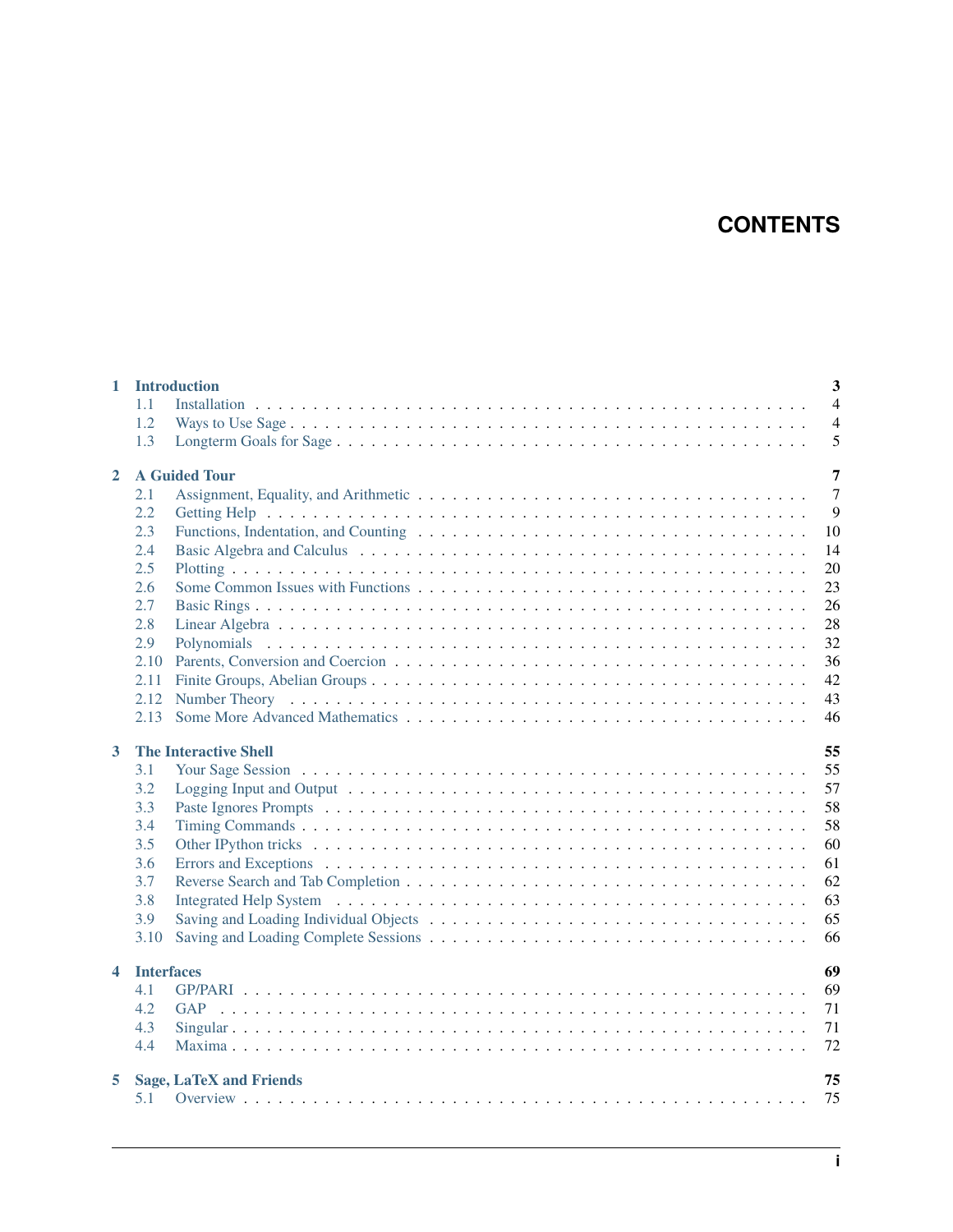|   | 5.2<br>5.3<br>5.4<br>5.5<br>5.6<br>5.7                              |                      | 76<br>77<br>79<br>80<br>81<br>81                               |  |  |  |  |  |
|---|---------------------------------------------------------------------|----------------------|----------------------------------------------------------------|--|--|--|--|--|
| 6 | 6.1<br>6.2<br>6.3<br>6.4<br>6.5<br>6.6<br>6.7<br>6.8<br>6.9<br>6.10 | <b>Programming</b>   | 83<br>83<br>84<br>85<br>85<br>86<br>89<br>89<br>90<br>91<br>93 |  |  |  |  |  |
| 7 | 7.1<br>7.2<br>7.3<br>7.4                                            | <b>Using SageTeX</b> | 95<br>95<br>96<br>98<br>98                                     |  |  |  |  |  |
| 8 | <b>Afterword</b><br>8.1<br>8.2<br>8.3                               |                      | 99<br>99<br>101<br>101                                         |  |  |  |  |  |
| 9 | <b>Appendix</b><br>9.1                                              |                      | 103<br>103                                                     |  |  |  |  |  |
|   | 10 Bibliography                                                     |                      |                                                                |  |  |  |  |  |
|   | 11 Indices and tables                                               |                      |                                                                |  |  |  |  |  |
|   | <b>Bibliography</b>                                                 |                      |                                                                |  |  |  |  |  |
|   | <b>Index</b>                                                        |                      |                                                                |  |  |  |  |  |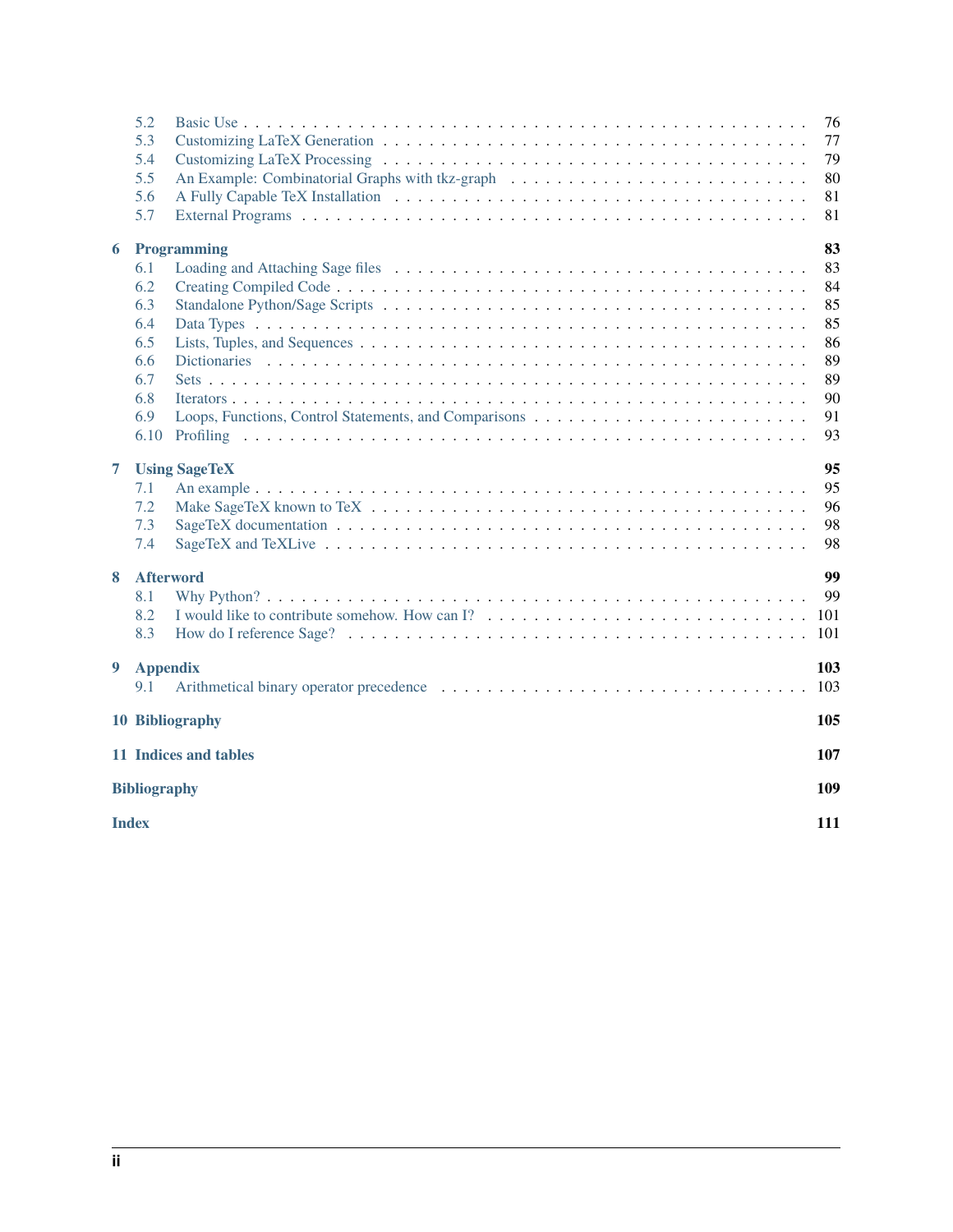Sage is free, open-source math software that supports research and teaching in algebra, geometry, number theory, cryptography, numerical computation, and related areas. Both the Sage development model and the technology in Sage itself are distinguished by an extremely strong emphasis on openness, community, cooperation, and collaboration: we are building the car, not reinventing the wheel. The overall goal of Sage is to create a viable, free, open-source alternative to Maple, Mathematica, Magma, and MATLAB.

This tutorial is the best way to become familiar with Sage in only a few hours. You can read it in HTML or PDF versions, or from the Sage notebook (click Help, then click Tutorial to interactively work through the tutorial from within Sage).

This work is licensed under a [Creative Commons Attribution-Share Alike 3.0 License.](http://creativecommons.org/licenses/by-sa/3.0/)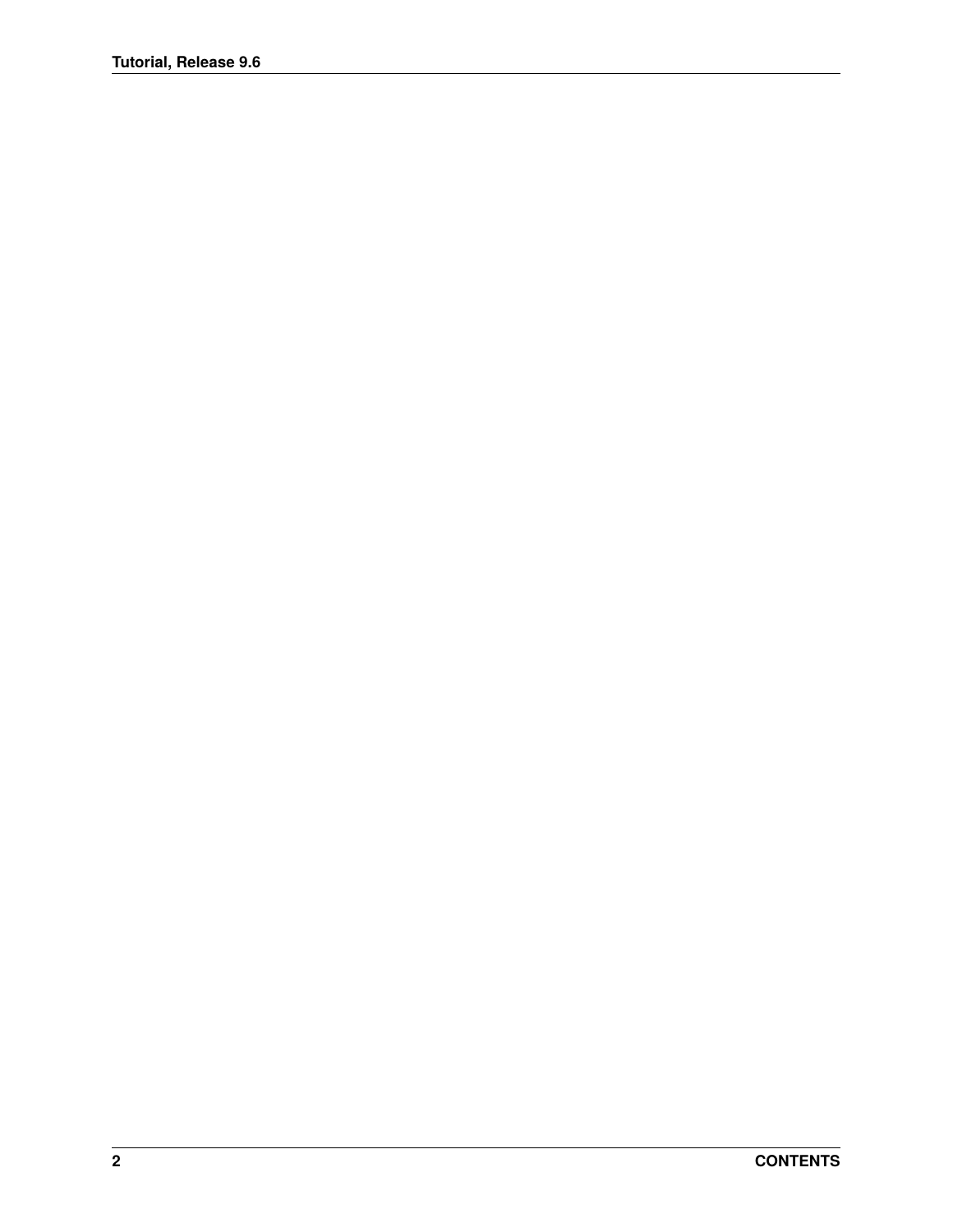#### **CHAPTER**

# **INTRODUCTION**

<span id="page-6-0"></span>This tutorial should take at most 3-4 hours to fully work through. You can read it in HTML or PDF versions, or from the Sage notebook click Help, then click Tutorial to interactively work through the tutorial from within Sage.

Though much of Sage is implemented using Python, no Python background is needed to read this tutorial. You will want to learn Python (a very fun language!) at some point, and there are many excellent free resources for doing so: the Python Beginner's Guide [\[PyB\]](#page-112-1) lists many options. If you just want to quickly try out Sage, this tutorial is the place to start. For example:

```
sage: 2 + 24
sage: factor(-2007)
-1 * 3^2 * 223
sage: A = matrix(4, 4, range(16)); A
[ 0 1 2 3]
[ 4 5 6 7]
[ 8 9 10 11]
[12 13 14 15]
sage: factor(A.charpoly())
x^2 * (x^2 - 30*x - 80)sage: m = matrix(ZZ, 2, range(4))sage: m[0,0] = m[0,0] - 3sage: m
[-3 1]
[ 2 3]
sage: E = EllipticCurve([1, 2, 3, 4, 5]);
sage: E
Elliptic Curve defined by y^2 + x^*y + 3^*y = x^3 + 2^*x^2 + 4^*x + 5over Rational Field
sage: E.anlist(10)
[0, 1, 1, 0, -1, -3, 0, -1, -3, -3, -3]sage: E.rank()
1
sage: k = 1/(sqrt(3)*I + 3/4 + sqrt(73)*5/9); k
36/(20*sqrt(73) + 36*I*sqrt(3) + 27)
sage: N(k)
0.165495678130644 - 0.0521492082074256*I
```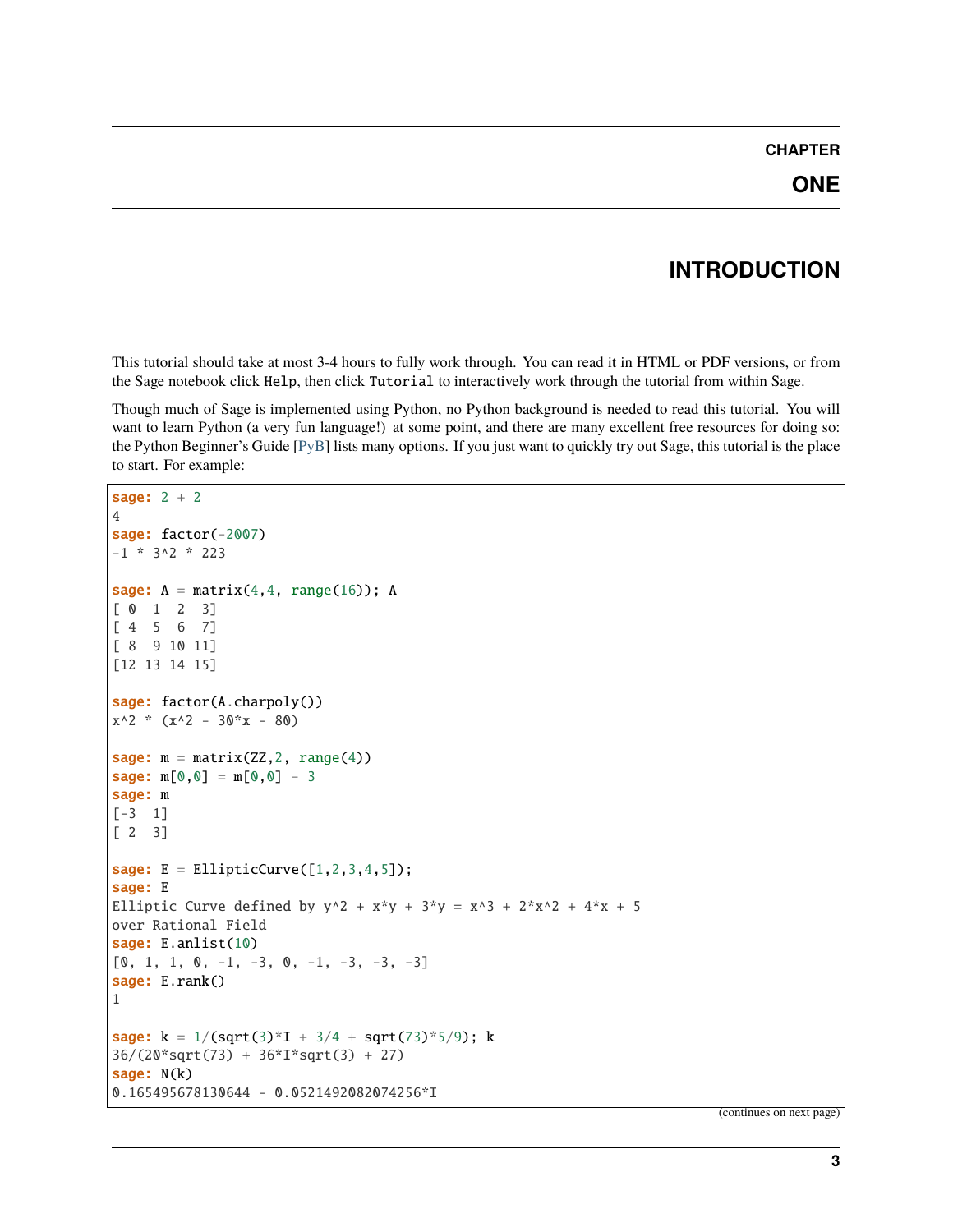```
sage: N(k, 30) # 30 "bits"
0.16549568 - 0.052149208*I
sage: latex(k)
\frac{36}{20} \, \sqrt{73} + 36 i \, \sqrt{3} + 27}
```
# <span id="page-7-0"></span>**1.1 Installation**

If you do not have Sage installed on a computer and just want to try some commands, use it online at [http://sagecell.](http://sagecell.sagemath.org) [sagemath.org.](http://sagecell.sagemath.org)

See the Sage Installation Guide in the documentation section of the main Sage webpage [\[SA\]](#page-112-2) for instructions on installing Sage on your computer. Here we merely make a few comments.

- 1. The Sage download file comes with "batteries included". In other words, although Sage uses Python, IPython, PARI, GAP, Singular, Maxima, NTL, GMP, and so on, you do not need to install them separately as they are included with the Sage distribution. However, to use certain Sage features, e.g., Macaulay or KASH, you must have the relevant programs installed on your computer already.
- 2. The pre-compiled binary version of Sage (found on the Sage web site) may be easier and quicker to install than the source code version. Just unpack the file and run sage.
- 3. If you'd like to use the SageTeX package (which allows you to embed the results of Sage computations into a LaTeX file), you will need to make SageTeX known to your TeX distribution. To do this, see the section "Make SageTeX known to TeX" in the [Sage installation guide](http://doc.sagemath.org/html/en/) [\(this link](../installation/index.html) should take you to a local copy of the installation guide). It's quite easy; you just need to set an environment variable or copy a single file to a directory that TeX will search.

The documentation for using SageTeX is located in \$SAGE\_ROOT/local/share/texmf/tex/latex/ sagetex/, where "\$SAGE\_ROOT" refers to the directory where you installed Sage – for example, /opt/sage-4. 2.1.

# <span id="page-7-1"></span>**1.2 Ways to Use Sage**

You can use Sage in several ways.

- **Notebook graphical interface:** run sage njupyter; see [the Jupyter documentation on-line,](https://jupyter-notebook.readthedocs.io/en/latest/notebook.html)
- **Interactive command line:** see *[The Interactive Shell](#page-58-0)*,
- **Programs:** By writing interpreted and compiled programs in Sage (see *[Loading and Attaching Sage files](#page-86-1)* and *[Creating Compiled Code](#page-87-0)*), and
- **Scripts:** by writing stand-alone Python scripts that use the Sage library (see *[Standalone Python/Sage Scripts](#page-88-0)*).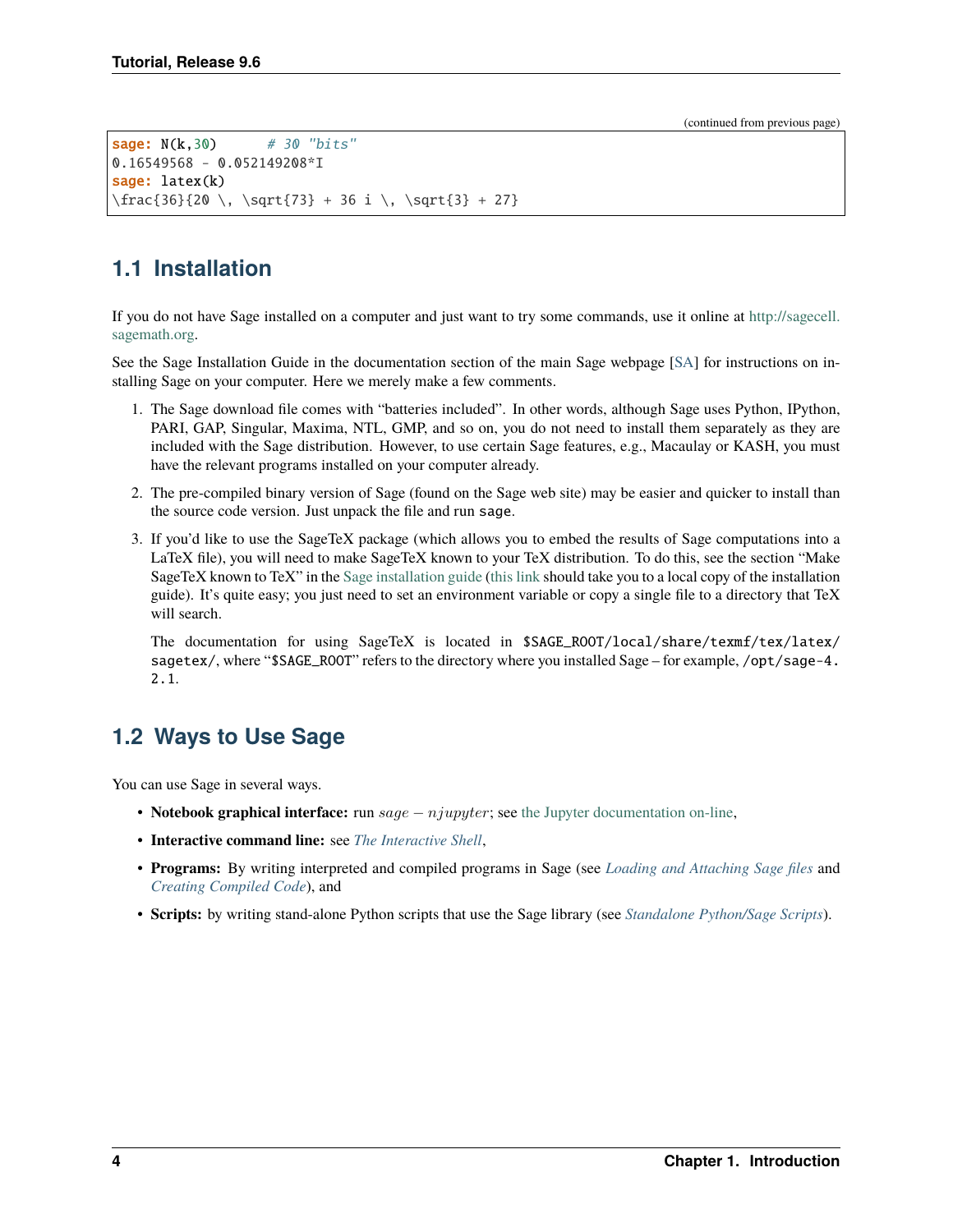# <span id="page-8-0"></span>**1.3 Longterm Goals for Sage**

- **Useful**: Sage's intended audience is mathematics students (from high school to graduate school), teachers, and research mathematicians. The aim is to provide software that can be used to explore and experiment with mathematical constructions in algebra, geometry, number theory, calculus, numerical computation, etc. Sage helps make it easier to interactively experiment with mathematical objects.
- **Efficient:** Be fast. Sage uses highly-optimized mature software like GMP, PARI, GAP, and NTL, and so is very fast at certain operations.
- **Free and open source:** The source code must be freely available and readable, so users can understand what the system is really doing and more easily extend it. Just as mathematicians gain a deeper understanding of a theorem by carefully reading or at least skimming the proof, people who do computations should be able to understand how the calculations work by reading documented source code. If you use Sage to do computations in a paper you publish, you can rest assured that your readers will always have free access to Sage and all its source code, and you are even allowed to archive and re-distribute the version of Sage you used.
- **Easy to compile:** Sage should be easy to compile from source for Linux, OS X and Windows users. This provides more flexibility for users to modify the system.
- **Cooperation:** Provide robust interfaces to most other computer algebra systems, including PARI, GAP, Singular, Maxima, KASH, Magma, Maple, and Mathematica. Sage is meant to unify and extend existing math software.
- **Well documented:** Tutorial, programming guide, reference manual, and how-to, with numerous examples and discussion of background mathematics.
- **Extensible:** Be able to define new data types or derive from built-in types, and use code written in a range of languages.
- **User friendly**: It should be easy to understand what functionality is provided for a given object and to view documentation and source code. Also attain a high level of user support.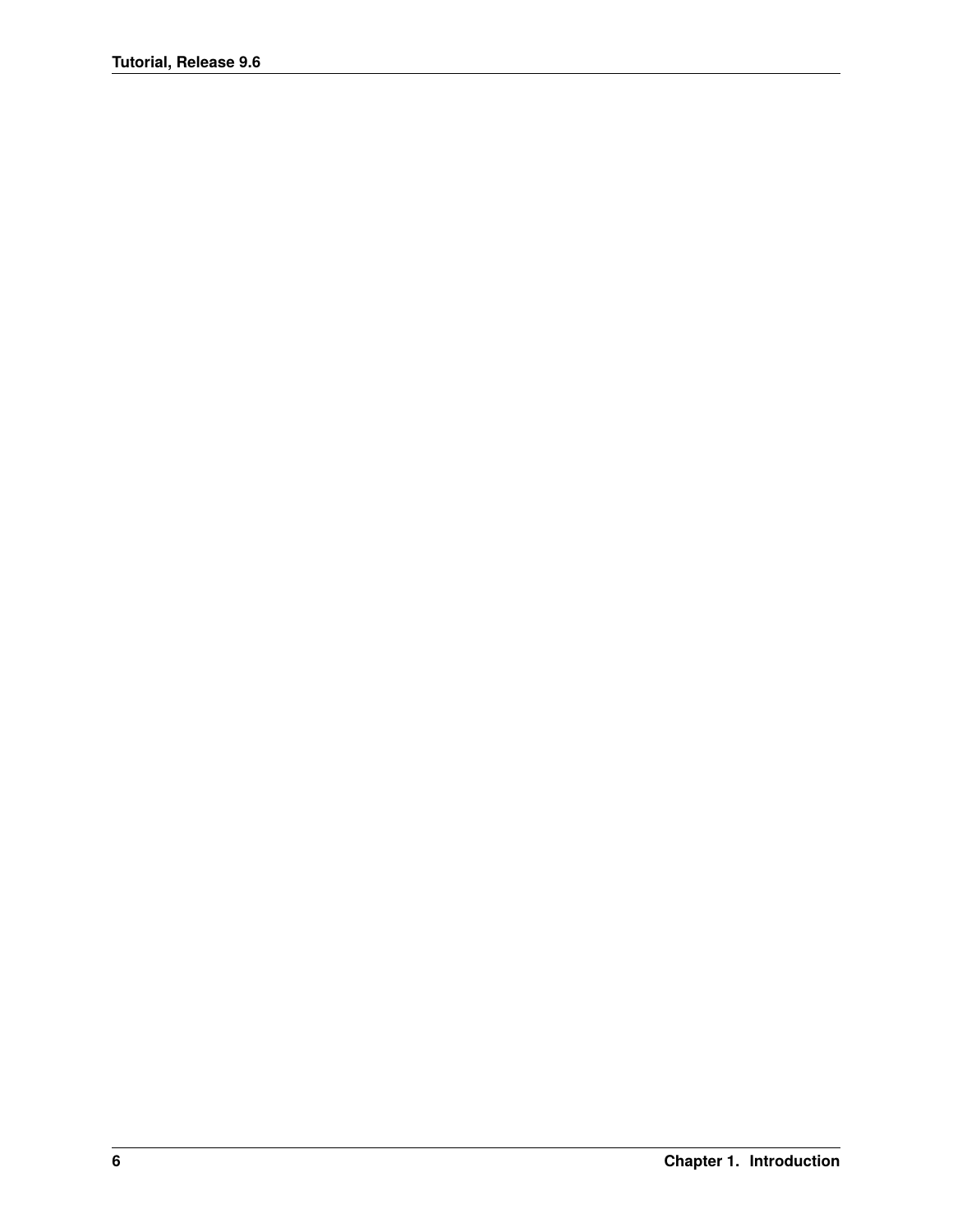#### **CHAPTER**

## **A GUIDED TOUR**

<span id="page-10-0"></span>This section is a guided tour of some of what is available in Sage. For many more examples, see "Sage Constructions", which is intended to answer the general question "How do I construct ...?". See also the "Sage Reference Manual", which has thousands more examples. Also note that you can interactively work through this tour in the Sage notebook by clicking the Help link.

(If you are viewing the tutorial in the Sage notebook, press shift-enter to evaluate any input cell. You can even edit the input before pressing shift-enter. On some Macs you might have to press shift-return rather than shift-enter.)

## <span id="page-10-1"></span>**2.1 Assignment, Equality, and Arithmetic**

With some minor exceptions, Sage uses the Python programming language, so most introductory books on Python will help you to learn Sage.

Sage uses = for assignment. It uses ==,  $\leq$ ,  $\geq$ ,  $\leq$  and  $\geq$  for comparison:

```
sage: a = 5sage: a
5
sage: 2 == 2True
sage: 2 == 3False
sage: 2 < 3
True
sage: a == 5True
```
Sage provides all of the basic mathematical operations:

```
sage: 2**3 # ** means exponent
8
sage: 2^3 # \land is a synonym for ** (unlike in Python)
8
sage: 10 % 3 # for integer arguments, % means mod, i.e., remainder
1
sage: 10/4
5/2
sage: 10//4 # for integer arguments, // returns the integer quotient
2
sage: 4 * (10 // 4) + 10 % 4 = 10
```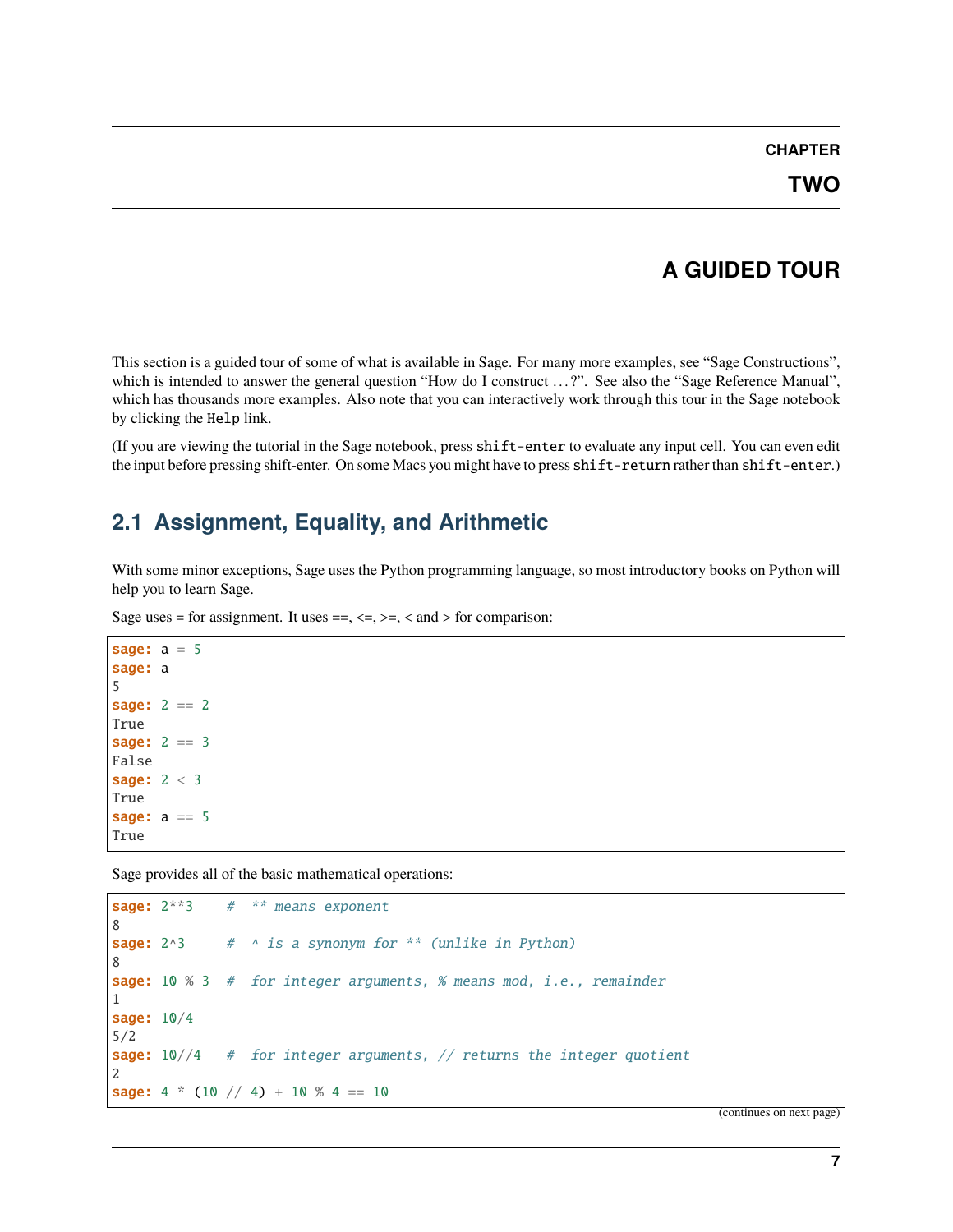```
True
sage: 3^{x}2^{x}4 + 28538
```
The computation of an expression like  $3^2*4 + 2*5$  depends on the order in which the operations are applied; this is specified in the "operator precedence table" in *[Arithmetical binary operator precedence](#page-106-1)*.

Sage also provides many familiar mathematical functions; here are just a few examples:

```
sage: sqrt(3.4)
1.84390889145858
sage: sin(5.135)
-0.912021158525540
sage: sin(pi/3)1/2*sqrt(3)
```
As the last example shows, some mathematical expressions return 'exact' values, rather than numerical approximations. To get a numerical approximation, use either the function N or the method n (and both of these have a longer name, numerical\_approx, and the function N is the same as n)). These take optional arguments prec, which is the requested number of bits of precision, and digits, which is the requested number of decimal digits of precision; the default is 53 bits of precision.

```
sage: exp(2)
e^2
sage: n(exp(2))
7.38905609893065
sage: sqrt(pi).numerical_approx()
1.77245385090552
sage: sin(10).n(digits=5)
-0.54402
sage: N(sin(10), digits=10)-0.5440211109
sage: numerical_approx(pi, prec=200)
3.1415926535897932384626433832795028841971693993751058209749
```
Python is dynamically typed, so the value referred to by each variable has a type associated with it, but a given variable may hold values of any Python type within a given scope:

```
sage: a = 5 # a is an integer
sage: type(a)
<class 'sage.rings.integer.Integer'>
sage: a = 5/3 # now a is a rational number
sage: type(a)
<class 'sage.rings.rational.Rational'>
sage: a = 'hello' # now a is a string
sage: type(a)
<... 'str'>
```
The C programming language, which is statically typed, is much different; a variable declared to hold an int can only hold an int in its scope.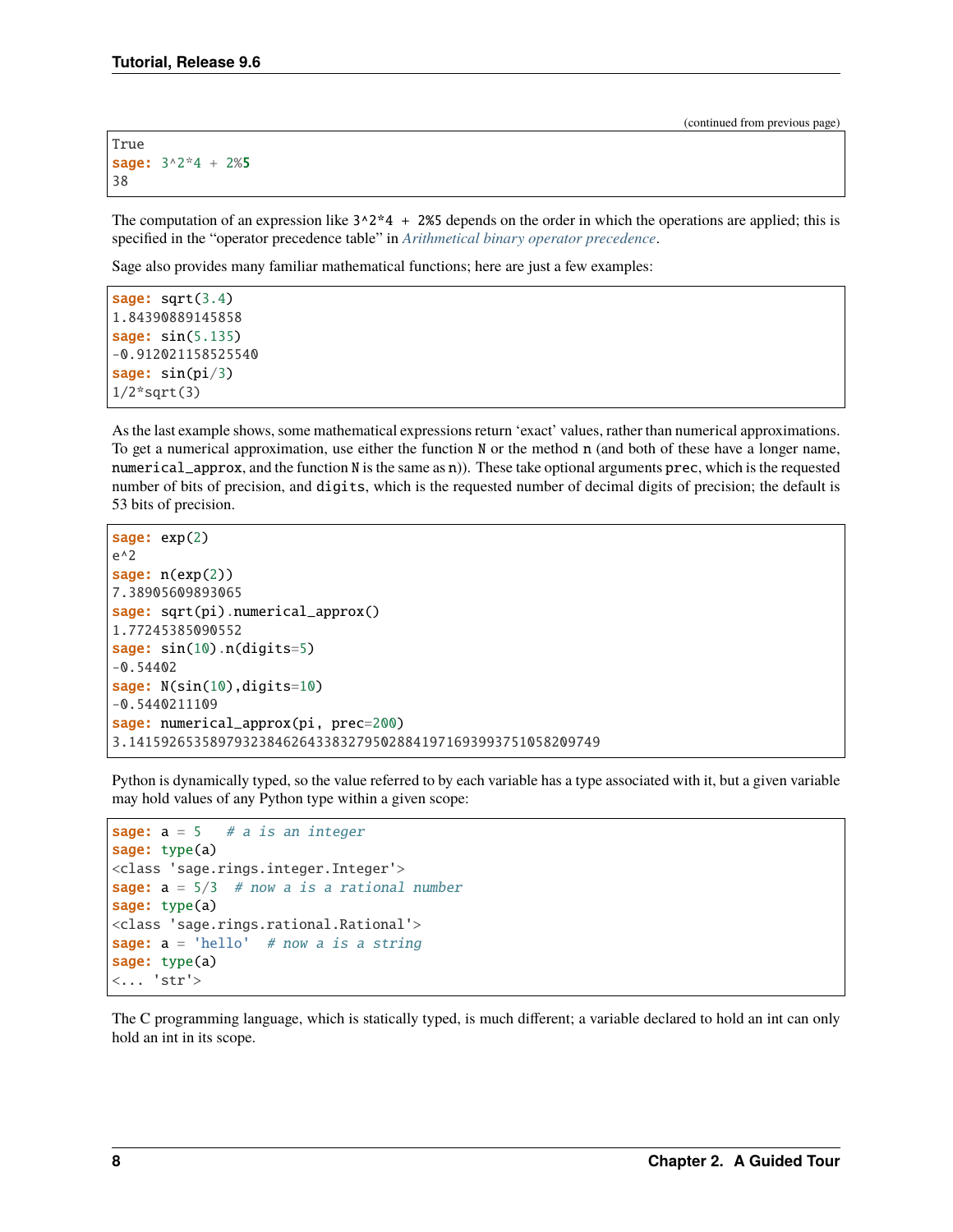# <span id="page-12-0"></span>**2.2 Getting Help**

Sage has extensive built-in documentation, accessible by typing the name of a function or a constant (for example), followed by a question mark:

```
sage: tan?
Type: <class 'sage.calculus.calculus.Function_tan'>
Definition: tan( [noargspec] )
Docstring:
   The tangent function
   EXAMPLES:
        sage: tan(pi)
        0
       sage: tan(3.1415)
        -0.0000926535900581913
        sage: tan(3.1415/4)
        0.999953674278156
       sage: tan(pi/4)
        1
       sage: tan(1/2)tan(1/2)
        sage: RR(tan(1/2))
       0.546302489843790
sage: log2?
Type: <class 'sage.functions.constants.Log2'>
Definition: log2( [noargspec] )
Docstring:
   The natural logarithm of the real number 2.
   EXAMPLES:
       sage: log2
       log2
        sage: float(log2)
        0.69314718055994529
        sage: RR(log2)
        0.693147180559945
        sage: R = RealField(200); RReal Field with 200 bits of precision
        sage: R(log2)
        0.69314718055994530941723212145817656807550013436025525412068
        sage: 1 = (1-\log 2)/(1+\log 2); 1
        (1 - \log(2)) / (\log(2) + 1)sage: R(l)
        0.18123221829928249948761381864650311423330609774776013488056
        sage: maxima(log2)
        log(2)sage: maxima(log2).float()
        .6931471805599453
        sage: gp(log2)
        0.6931471805599453094172321215 # 32-bit
```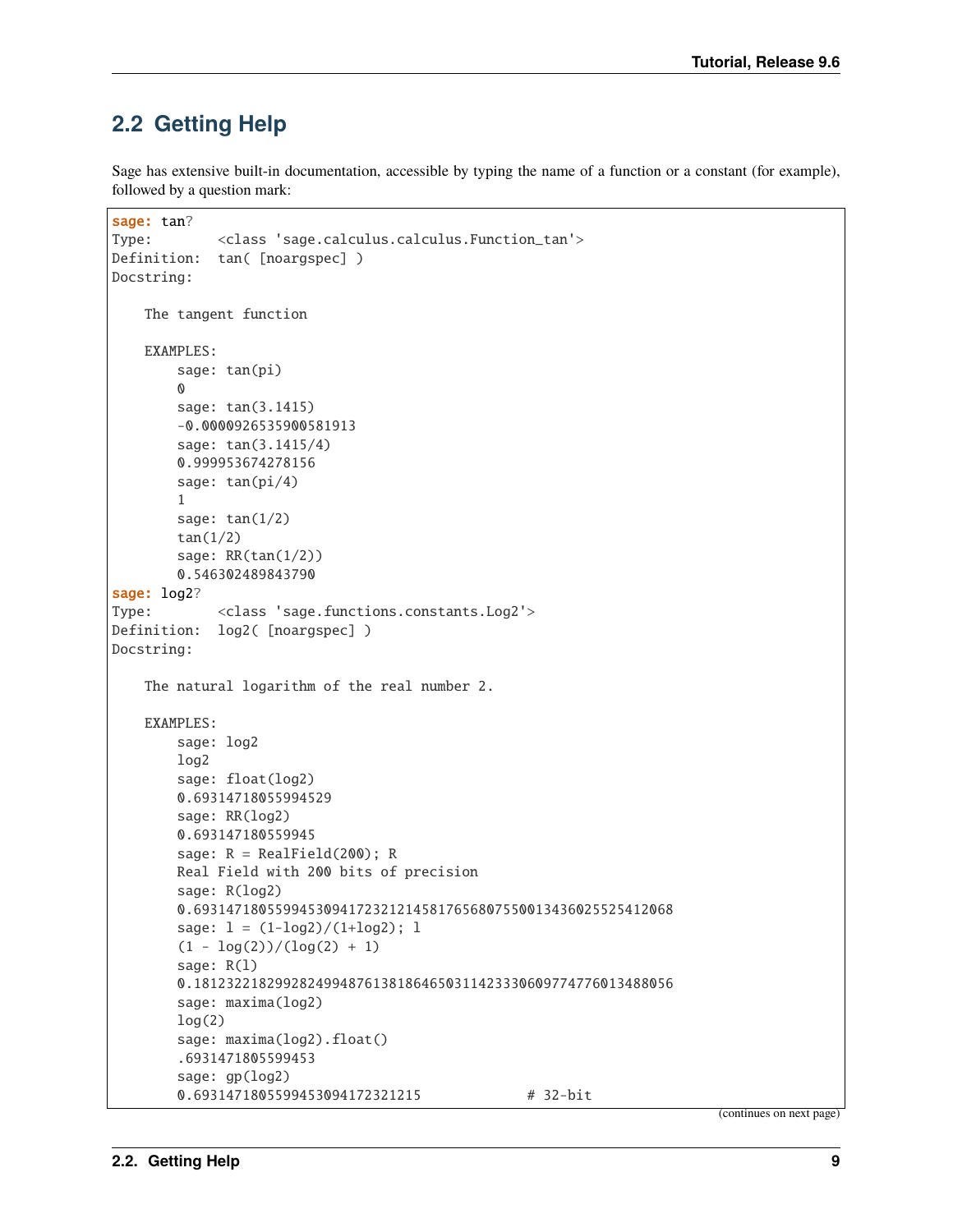```
0.69314718055994530941723212145817656807 # 64-bit
sage: sudoku?
File: sage/local/lib/python2.5/site-packages/sage/games/sudoku.py
Type: <... 'function'>
Definition: sudoku(A)
Docstring:
    Solve the 9x9 Sudoku puzzle defined by the matrix A.
   EXAMPLE:
       sage: A = matrix(ZZ,9,[5,0,0, 0,8,0, 0,4,9, 0,0,0, 5,0,0,
   0,3,0, 0,6,7, 3,0,0, 0,0,1, 1,5,0, 0,0,0, 0,0,0, 0,0,0, 2,0,8, 0,0,0,
   0,0,0, 0,0,0, 0,1,8, 7,0,0, 0,0,4, 1,5,0, 0,3,0, 0,0,2,
   0,0,0, 4,9,0, 0,5,0, 0,0,3])
        sage: A
        [5 0 0 0 8 0 0 4 9]
        [0 0 0 5 0 0 0 3 0]
        [0 6 7 3 0 0 0 0 1]
        [1 5 0 0 0 0 0 0 0]
        [0 0 0 2 0 8 0 0 0]
        [0 0 0 0 0 0 0 1 8]
        [7 0 0 0 0 4 1 5 0]
        [0 3 0 0 0 2 0 0 0]
        [4 9 0 0 5 0 0 0 3]
        sage: sudoku(A)
        [5 1 3 6 8 7 2 4 9]
        [8 4 9 5 2 1 6 3 7]
        [2 6 7 3 4 9 5 8 1]
        [1 5 8 4 6 3 9 7 2]
        [9 7 4 2 1 8 3 6 5]
        [3 2 6 7 9 5 4 1 8]
        [7 8 2 9 3 4 1 5 6]
        [6 3 5 1 7 2 8 9 4]
        [4 9 1 8 5 6 7 2 3]
```
Sage also provides 'Tab completion': type the first few letters of a function and then hit the tab key. For example, if you type ta followed by TAB, Sage will print tachyon, tan, tanh, taylor. This provides a good way to find the names of functions and other structures in Sage.

## <span id="page-13-0"></span>**2.3 Functions, Indentation, and Counting**

To define a new function in Sage, use the def command and a colon after the list of variable names. For example:

```
sage: def is_even(n):
\dots: return n\%2 == 0sage: is_even(2)
True
sage: is_even(3)
False
```
Note: Depending on which version of the tutorial you are viewing, you may see three dots ....: on the second line of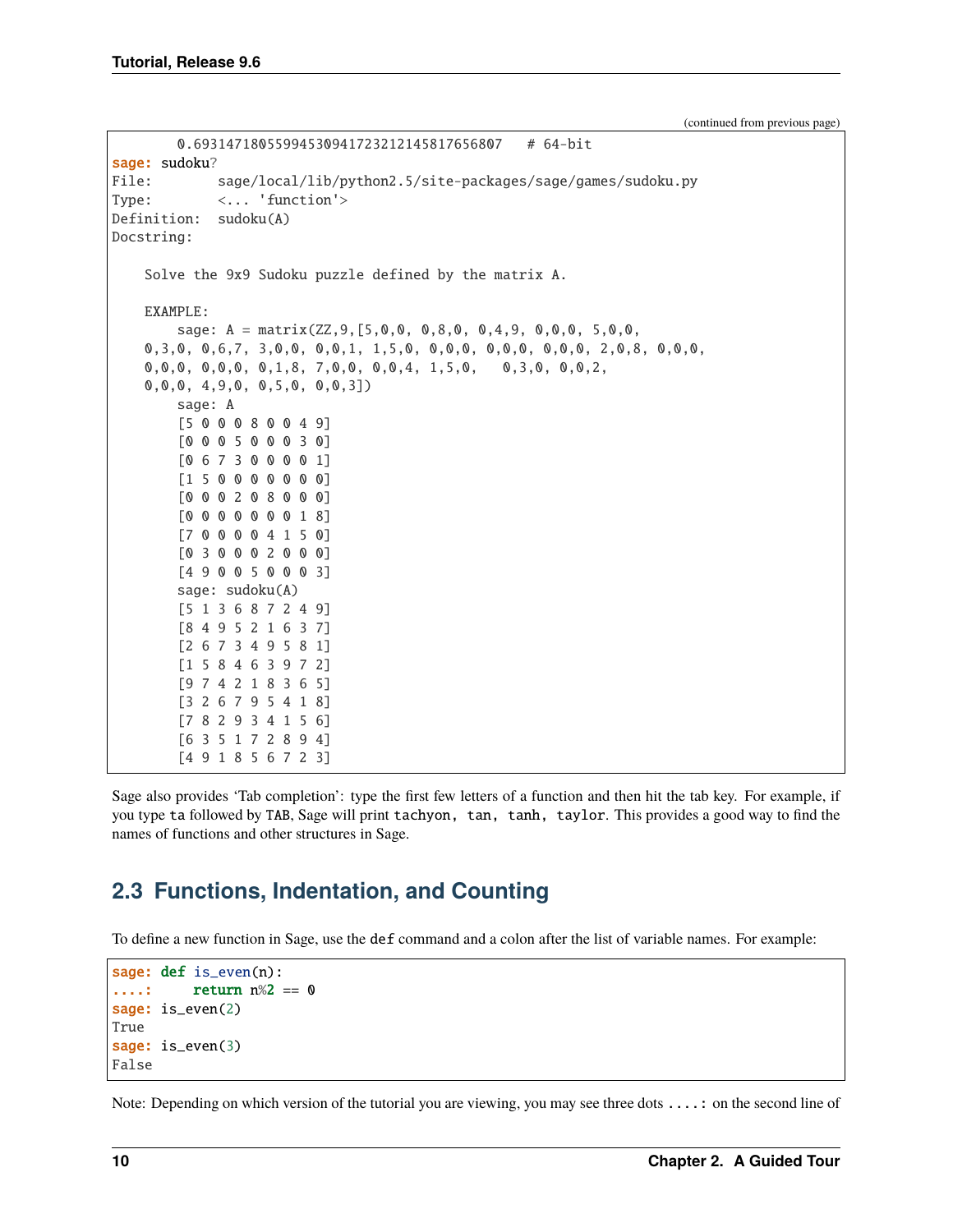this example. Do not type them; they are just to emphasize that the code is indented. Whenever this is the case, press [Return/Enter] once at the end of the block to insert a blank line and conclude the function definition.

You do not specify the types of any of the input arguments. You can specify multiple inputs, each of which may have an optional default value. For example, the function below defaults to divisor=2 if divisor is not specified.

```
sage: def is_divisible_by(number, divisor=2):
....: return number%divisor == 0
sage: is_divisible_by(6,2)
True
sage: is_divisible_by(6)
True
sage: is_divisible_by(6, 5)
False
```
You can also explicitly specify one or either of the inputs when calling the function; if you specify the inputs explicitly, you can give them in any order:

```
sage: is_divisible_by(6, divisor=5)
False
sage: is_divisible_by(divisor=2, number=6)
True
```
In Python, blocks of code are not indicated by curly braces or begin and end blocks as in many other languages. Instead, blocks of code are indicated by indentation, which must match up exactly. For example, the following is a syntax error because the return statement is not indented the same amount as the other lines above it.

```
sage: def even(n):
....: v = []\dots: for i in range(3,n):
....: if i \frac{1}{2} = 0:
....: v.append(i)
....: return v
Syntax Error:
      return v
```
If you fix the indentation, the function works:

```
sage: def even(n):
\cdots: \mathbf{v} = []
\dots: for i in range(3,n):
....: if i % 2 == 0:....: v.append(i)
....: return v
sage: even(10)
[4, 6, 8]
```
Semicolons are not needed at the ends of lines; a line is in most cases ended by a newline. However, you can put multiple statements on one line, separated by semicolons:

sage:  $a = 5$ ;  $b = a + 3$ ;  $c = b^2$ ; c 64

If you would like a single line of code to span multiple lines, use a terminating backslash: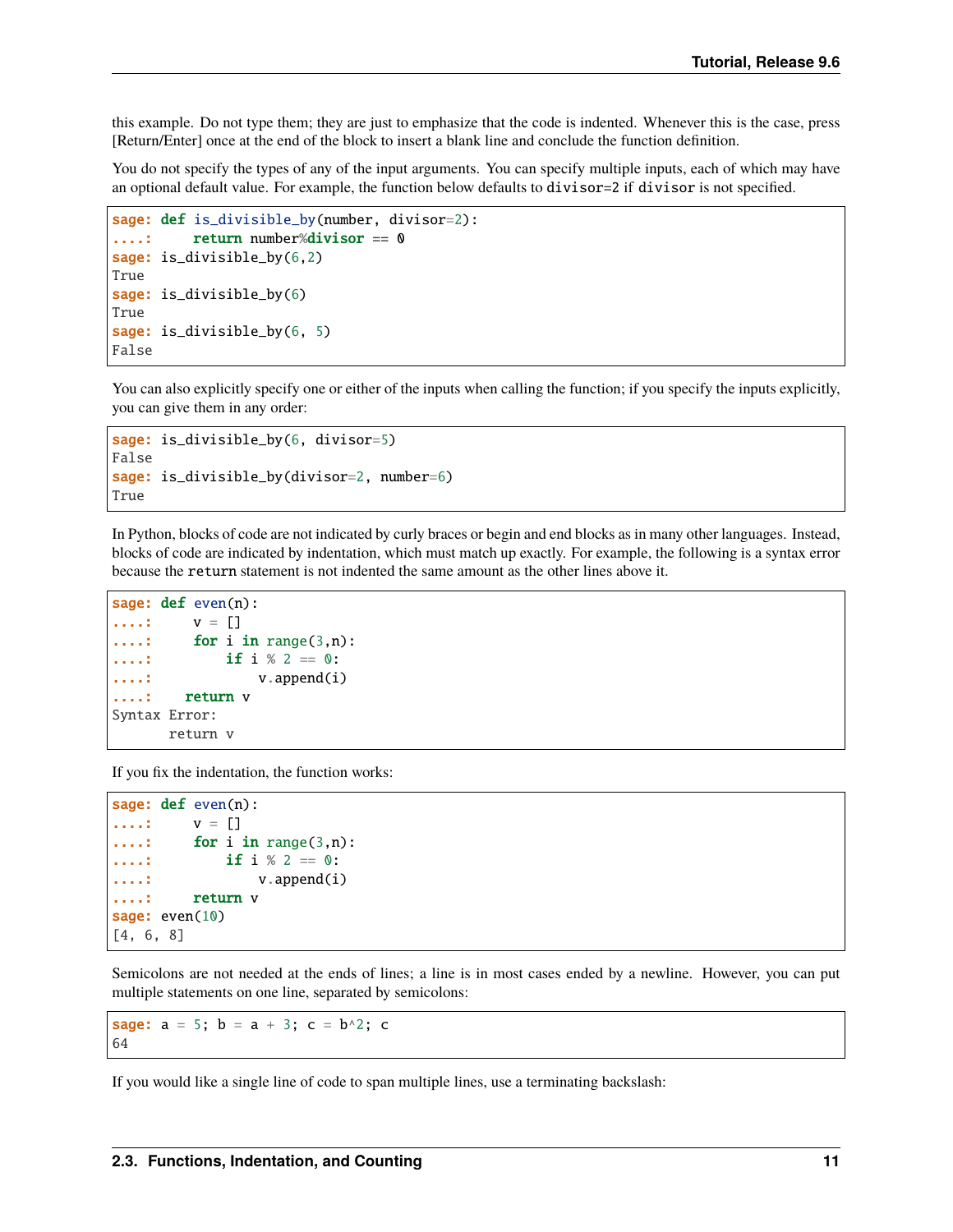sage:  $2 + \sqrt{ }$ ....: 3 5

In Sage, you count by iterating over a range of integers. For example, the first line below is exactly like  $for(i=0;$  $i<3$ ;  $i++$ ) in C++ or Java:

```
sage: for i in range(3):
....: print(i)
0
1
2
```
The first line below is like  $for(i=2; i<5; i++)$ .

```
sage: for i in range(2,5):
....: print(i)
2
3
4
```
The third argument controls the step, so the following is like  $for(i=1; i<6; i+=2)$ .

```
sage: for i in range(1,6,2):
....: print(i)
1
3
5
```
Often you will want to create a nice table to display numbers you have computed using Sage. One easy way to do this is to use string formatting. Below, we create three columns each of width exactly 6 and make a table of squares and cubes.

```
sage: for i in range(5):
....: print('%6s %6s %6s' % (i, i^2, i^3))
   0 0 0
   1 1 1
   2 4 8
   3 9 27
   4 16 64
```
The most basic data structure in Sage is the list, which is – as the name suggests – just a list of arbitrary objects. For example, using range, the following command creates a list:

```
sage: list(range(2,10))
[2, 3, 4, 5, 6, 7, 8, 9]
```
Here is a more complicated list:

```
sage: v = [1, "hello", 2/3, sin(x^3)]sage: v
[1, 'hello', 2/3, sin(x^3)]
```
List indexing is 0-based, as in many programming languages.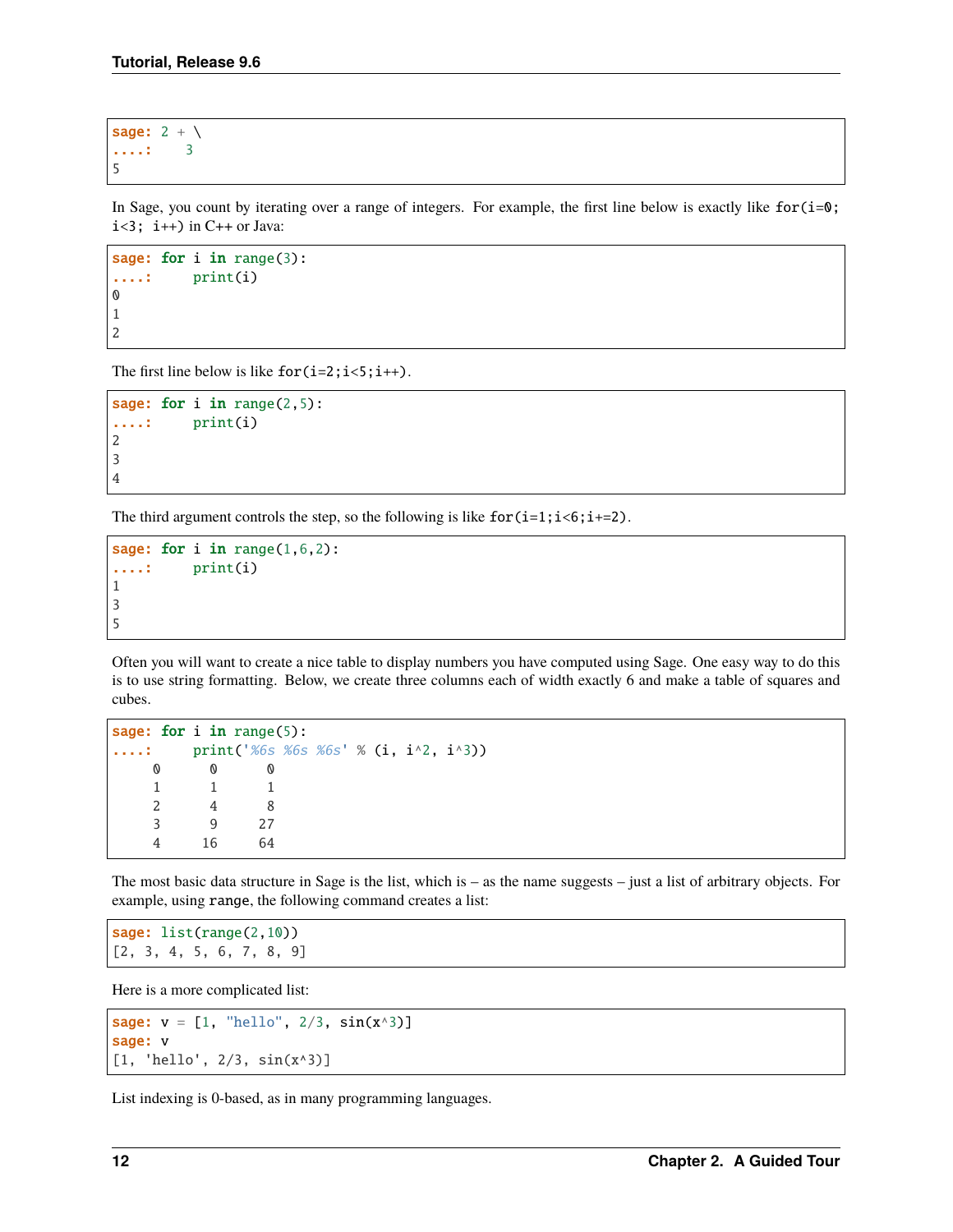sage:  $v[0]$ 1 sage: v[3] sin(x^3)

Use len(v) to get the length of v, use v. append(obj) to append a new object to the end of v, and use del v[i] to delete the  $i^{th}$  entry of v:

```
sage: len(v)
4
sage: v.append(1.5)
sage: v
[1, 'hello', 2/3, sin(x<sup>2</sup>), 1.50000000000000]sage: del v[1]
sage: v
[1, 2/3, sin(x<sup>1</sup>3), 1.50000000000000]
```
Another important data structure is the dictionary (or associative array). This works like a list, except that it can be indexed with almost any object (the indices must be immutable):

```
sage: d = {'hi':-2, 3/8:pi, e:pi}
sage: d['hi']
-2
sage: d[e]
pi
```
You can also define new data types using classes. Encapsulating mathematical objects with classes is a powerful technique that can help to simplify and organize your Sage programs. Below, we define a class that represents the list of even positive integers up to *n*; it derives from the builtin type list.

```
sage: class Evens(list):
\dots: def \_init_(self, n):
\dots: self.n = n
....: list.__init__(self, range(2, n+1, 2))
....: def __repr__(self):
....: return "Even positive numbers up to n."
```
The  $\text{__init}\text{__}$  method is called to initialize the object when it is created; the  $\text{__repr}\text{__}$  method prints the object out. We call the list constructor method in the second line of the \_\_init\_\_ method. We create an object of class Evens as follows:

```
sage: e = Evens(10)
sage: e
Even positive numbers up to n.
```
Note that e prints using the \_\_repr\_\_ method that we defined. To see the underlying list of numbers, use the list function:

sage: list(e) [2, 4, 6, 8, 10]

We can also access the **n** attribute or treat **e** like a list.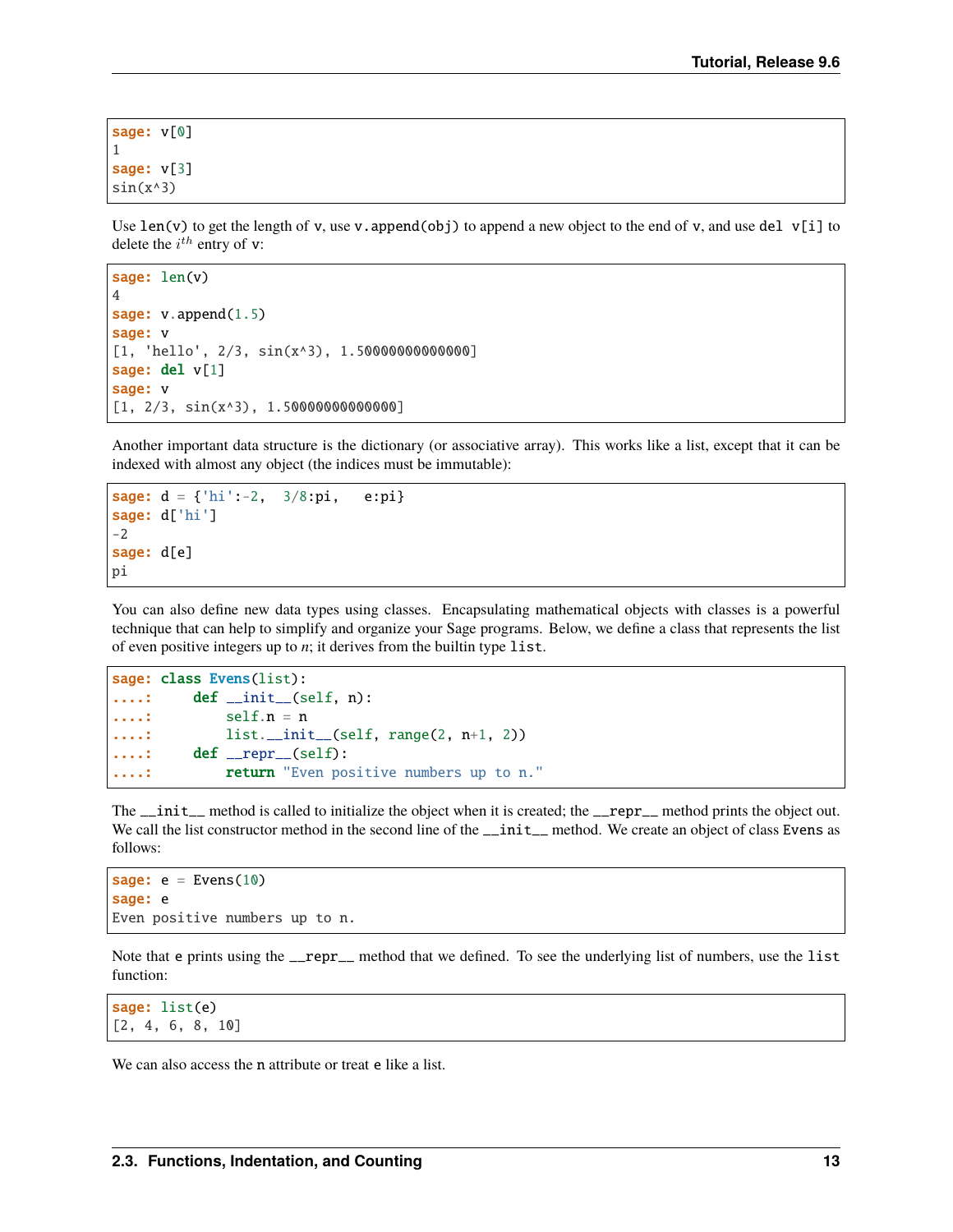```
sage: e.n
10
sage: e[2]
6
```
# <span id="page-17-0"></span>**2.4 Basic Algebra and Calculus**

Sage can perform various computations related to basic algebra and calculus: for example, finding solutions to equations, differentiation, integration, and Laplace transforms. See the [Sage Constructions](http://doc.sagemath.org/html/en/constructions/) documentation for more examples.

In all these examples, it is important to note that the variables in the functions are defined to be  $var(...)$ . As an example:

```
sage: u = var('u')sage: diff(sin(u), u)
cos(u)
```
If you get a NameError, check to see if you misspelled something, or forgot to define a variable with var(...).

#### **2.4.1 Solving Equations**

#### **Solving Equations Exactly**

The solve function solves equations. To use it, first specify some variables; then the arguments to solve are an equation (or a system of equations), together with the variables for which to solve:

sage:  $x = var('x')$ sage:  $solve(x^2 + 3*x + 2, x)$  $[x == -2, x == -1]$ 

You can solve equations for one variable in terms of others:

```
sage: x, b, c = var('x b c')sage: solve([x^2 + b^*x + c == 0],x)
[x == -1/2*b - 1/2*sqrt(b^2 - 4*c), x == -1/2*b + 1/2*sqrt(b^2 - 4*c)]
```
You can also solve for several variables:

sage:  $x, y = var('x, y')$ sage: solve( $[x+y==6, x-y==4]$ , x, y)  $[[x == 5, y == 1]]$ 

The following example of using Sage to solve a system of non-linear equations was provided by Jason Grout: first, we solve the system symbolically:

```
sage: var('x y p q')
(x, y, p, q)
sage: eq1 = p+q == 9sage: eq2 = q * y + p * x == -6sage: eq3 = q*y^2+p*x^2==24
```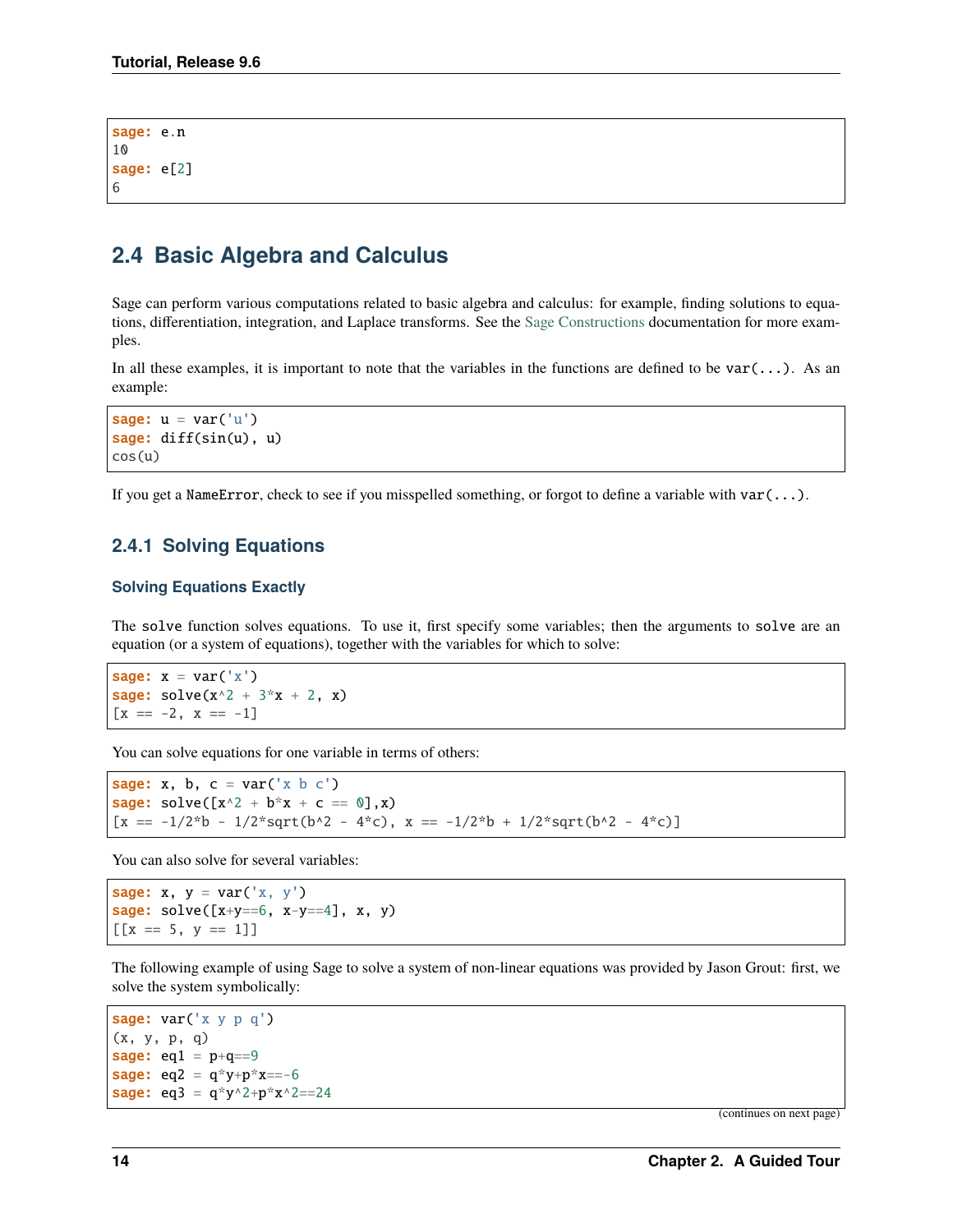sage:  $solve([eq1, eq2, eq3, p==1], p, q, x, y)$  $[[p = 1, q = 8, x = -4/3*sqrt(10) - 2/3, y = 1/6*sqrt(10) - 2/3], [p = 1, q = 8, x]$  $\Rightarrow$  = 4/3\*sqrt(10) - 2/3, y = -1/6\*sqrt(10) - 2/3]]

For numerical approximations of the solutions, you can instead use:

```
sage: solns = solve([eq1, eq2, eq3, p==1], p, q, x, y, solution_dict=True)
sage: [ [S[p] \n, n(30), S[q] \n, n(30), S[x] \n, n(30), S[y] \n, n(30)] for s in solns]
[[1.0000000, 8.0000000, -4.8830369, -0.13962039],
[1.0000000, 8.0000000, 3.5497035, -1.1937129]]
```
(The function n prints a numerical approximation, and the argument is the number of bits of precision.)

#### **Solving Equations Numerically**

Often times, solve will not be able to find an exact solution to the equation or equations specified. When it fails, you can use find\_root to find a numerical solution. For example, solve does not return anything interesting for the following equation:

```
sage: theta = var('theta')sage: solve(cos(theta)==sin(theta), theta)
[sin(theta) == cos(theta)]
```
On the other hand, we can use find\_root to find a solution to the above equation in the range  $0 < \phi < \pi/2$ :

```
sage: phi = var('phi')sage: find_root(cos(phi)==sin(phi),0,pi/2)
0.785398163397448...
```
#### **2.4.2 Differentiation, Integration, etc.**

Sage knows how to differentiate and integrate many functions. For example, to differentiate  $sin(u)$  with respect to u, do the following:

```
sage: u = var('u')sage: diff(sin(u), u)
cos(u)
```
To compute the fourth derivative of  $sin(x^2)$ :

```
sage: diff(sin(x^2), x, 4)
16*x^4*sin(x^2) - 48*x^2*cos(x^2) - 12*sin(x^2)
```
To compute the partial derivatives of  $x^2 + 17y^2$  with respect to x and y, respectively:

```
sage: x, y = var('x, y')sage: f = x^2 + 17^*y^2sage: f.diff(x)
2 \cdot xsage: f.diff(y)
34*y
```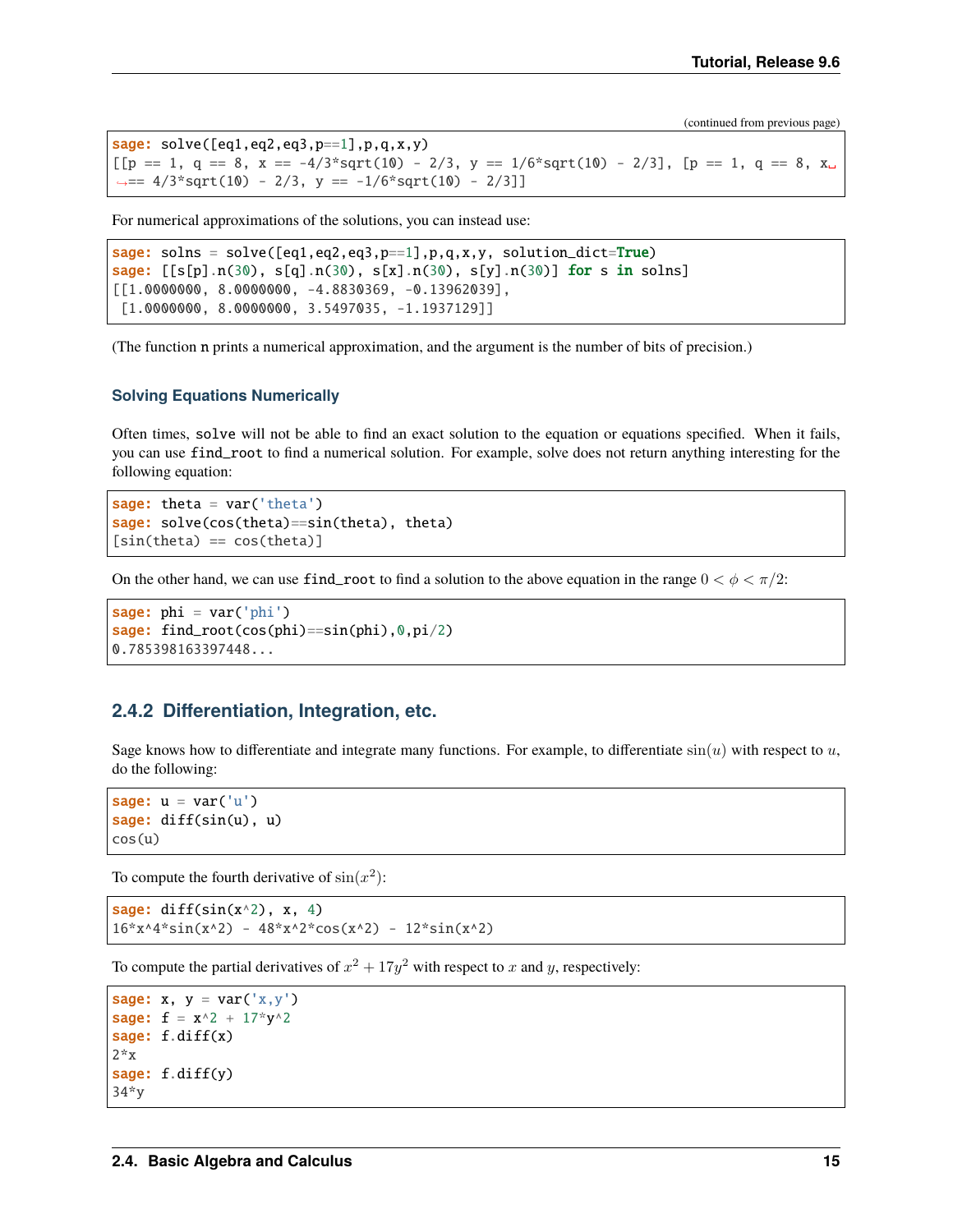We move on to integrals, both indefinite and definite. To compute  $\int x \sin(x^2) dx$  and  $\int_0^1 \frac{x}{x^2+1} dx$ 

```
sage: integral(x * sin(x^2), x)-1/2*cos(x^2)
sage: integral(x/(x^2+1), x, 0, 1)
1/2 * log(2)
```
To compute the partial fraction decomposition of  $\frac{1}{x^2-1}$ :

sage:  $f = 1/((1+x)*(x-1))$ sage: f.partial\_fraction(x)  $-1/2/(x + 1) + 1/2/(x - 1)$ 

## <span id="page-19-0"></span>**2.4.3 Solving Differential Equations**

You can use Sage to investigate ordinary differential equations. To solve the equation  $x' + x - 1 = 0$ :

```
sage: t = var('t') # define a variable t
sage: x = function('x')(t) # define x to be a function of that variable
sage: DE = diff(x, t) + x - 1sage: desolve(DE, [x,t])
(-C + e^{\lambda t}) * e^{\lambda (-t)}
```
This uses Sage's interface to Maxima [\[Max\]](#page-112-3), and so its output may be a bit different from other Sage output. In this case, this says that the general solution to the differential equation is  $x(t) = e^{-t}(e^{t} + c)$ .

You can compute Laplace transforms also; the Laplace transform of  $t^2e^t - \sin(t)$  is computed as follows:

```
sage: s = var("s")sage: t = var("t")sage: f = t^2*exp(t) - sin(t)sage: f.laplace(t,s)
-1/(s^2 + 1) + 2/(s - 1)^3
```
Here is a more involved example. The displacement from equilibrium (respectively) for a coupled spring attached to a wall on the left

 $|---\rangle/\rangle/\rangle/\rangle/---|mass1|---\rangle/\rangle/\rangle/---|mass2|$ spring1 spring2

is modeled by the system of 2nd order differential equations

$$
m_1x_1'' + (k_1 + k_2)x_1 - k_2x_2 = 0
$$
  

$$
m_2x_2'' + k_2(x_2 - x_1) = 0,
$$

where  $m_i$  is the mass of object *i*,  $x_i$  is the displacement from equilibrium of mass *i*, and  $k_i$  is the spring constant for spring *i*.

**Example:** Use Sage to solve the above problem with  $m_1 = 2$ ,  $m_2 = 1$ ,  $k_1 = 4$ ,  $k_2 = 2$ ,  $x_1(0) = 3$ ,  $x'_1(0) = 0$ ,  $x_2(0) = 3, x'_2(0) = 0.$ 

Solution: Take the Laplace transform of the first equation (with the notation  $x = x_1, y = x_2$ ):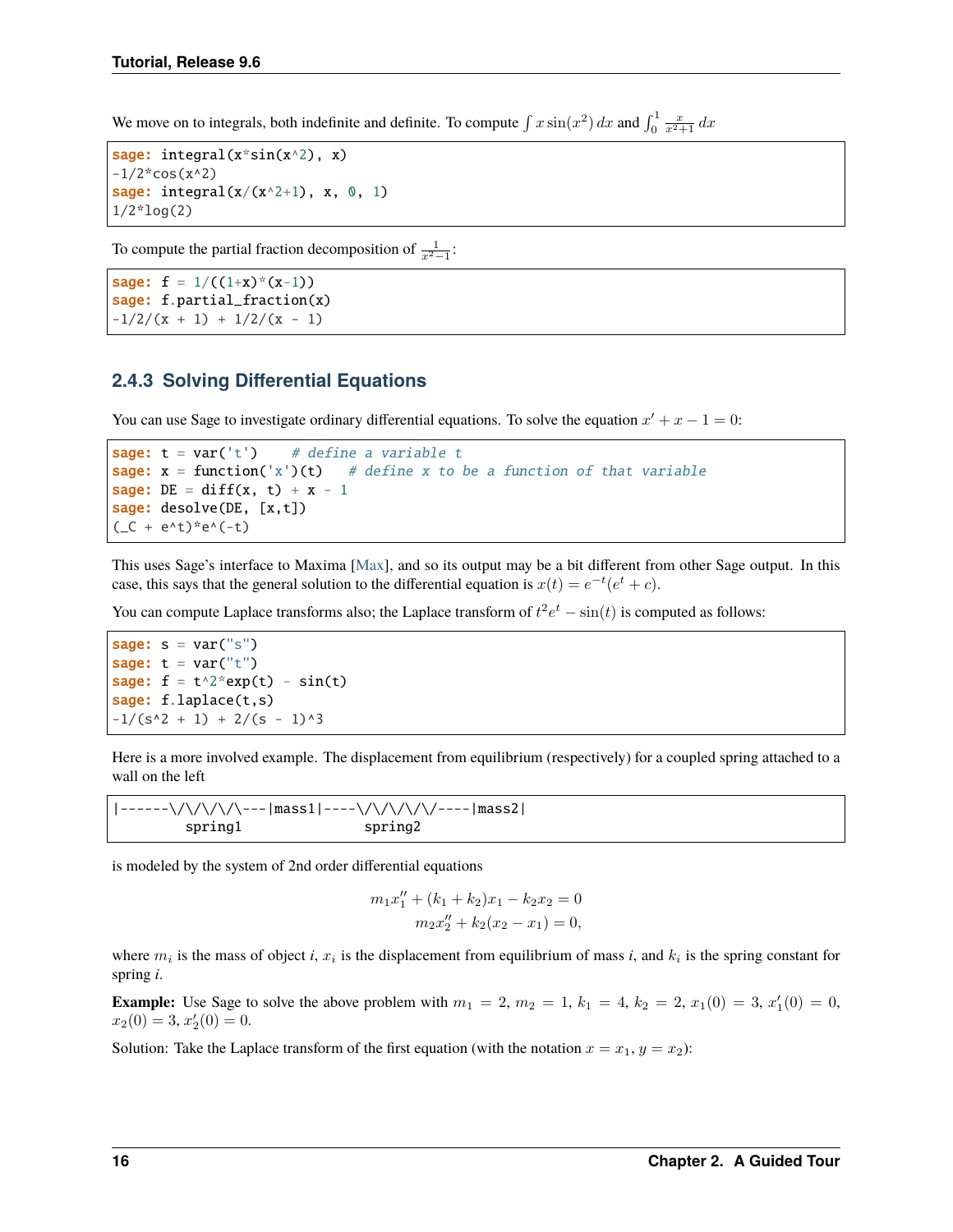sage: de1 = maxima("2\*diff(x(t),t, 2) +  $6*x(t) - 2*y(t)$ ") sage:  $1de1 = de1u1aplace("t", "s")$ ;  $1de1$  $2^*((-\%at('diff(x(t),t,1),t = 0))+s^2*'laplace(x(t),t,s)-x(0)*s) -2*'laplace(y(t),t,s)+6*$  $\rightarrow$ 'laplace(x(t),t,s)

This is hard to read, but it says that

$$
-2x'(0) + 2s^{2} \cdot X(s) - 2sx(0) - 2Y(s) + 6X(s) = 0
$$

(where the Laplace transform of a lower case function like  $x(t)$  is the upper case function  $X(s)$ ). Take the Laplace transform of the second equation:

sage: de2 = maxima("diff(y(t), t, 2) +  $2*y(t) - 2*x(t)$ ") sage:  $lde2 = de2.laplace("t", "s")$ ;  $lde2$  $(-%at('diff(y(t), t, 1), t = 0)) + s^2*'laplace(y(t), t, s) +2*'laplace(y(t), t, s) -2*$  $\rightarrow$ 'laplace(x(t),t,s) -y(0)\*s

This says

$$
-Y'(0) + s2Y(s) + 2Y(s) - 2X(s) - sy(0) = 0.
$$

Plug in the initial conditions for  $x(0), x'(0), y(0)$ , and  $y'(0)$ , and solve the resulting two equations:

sage: var('s X Y') (s, X, Y) sage: eqns =  $[(2*s \land 2+6) * X - 2 * Y == 6*s, -2 * X + (s \land 2+2) * Y == 3*s]$ sage: solve(eqns, X,Y)  $[[X = 3*(s^3 + 3*s)/(s^4 + 5*s^4)]$  $Y = 3*(s^3 + 5*s)/(s^4 + 5*s^2 + 4)]$ 

Now take inverse Laplace transforms to get the answer:

```
sage: var('s t')
(s, t)
sage: inverse_laplace((3*s^*s + 9*s)/(s^4 + 5*s^2 + 4),s,t)
cos(2*t) + 2*cos(t)sage: inverse_laplace((3*s^3 + 15*s)/(s^4 + 5*s^2 + 4),s,t)-cos(2*t) + 4*cos(t)
```
Therefore, the solution is

$$
x_1(t) = \cos(2t) + 2\cos(t), \quad x_2(t) = 4\cos(t) - \cos(2t).
$$

This can be plotted parametrically using

```
sage: t = var('t')sage: P = parameteric_plot((cos(2*t) + 2*cos(t), 4*cos(t) - cos(2*t)),\dots: (t, 0, 2*pi), rgbcolor=hue(0.9))
sage: show(P)
```
The individual components can be plotted using

```
sage: t = var('t')sage: p1 = plot(cos(2*t) + 2*cos(t), (t, 0, 2*pi), rybcolor=blue(0.3))sage: p2 = plot(4 * cos(t) - cos(2 * t)), (t, 0, 2 * pi), rgbcolor=hue(0.6))
sage: show(p1 + p2)
```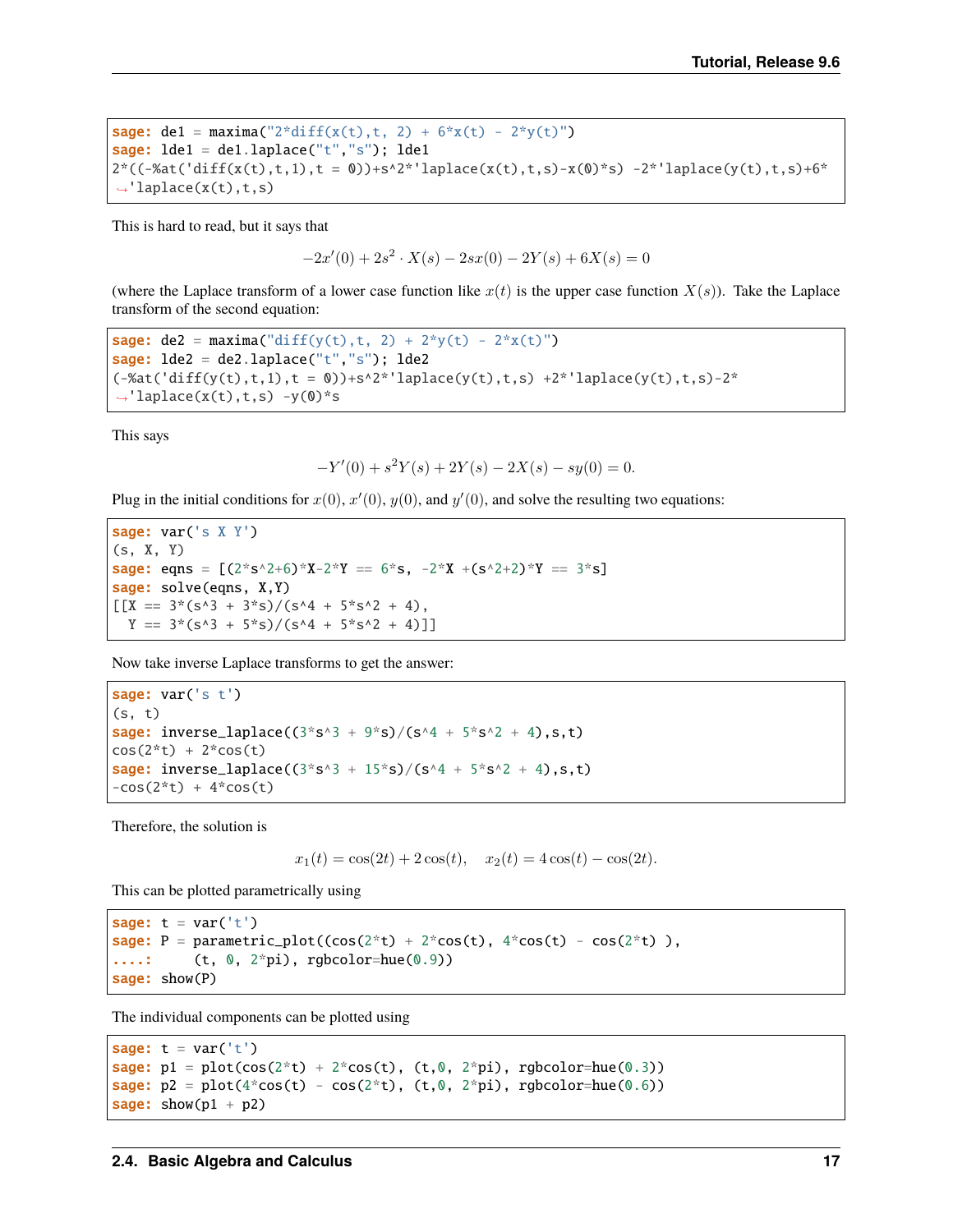For more on plotting, see *[Plotting](#page-23-0)*. See section 5.5 of [\[NagleEtAl2004\]](#page-112-4) for further information on differential equations.

#### **2.4.4 Euler's Method for Systems of Differential Equations**

In the next example, we will illustrate Euler's method for first and second order ODEs. We first recall the basic idea for first order equations. Given an initial value problem of the form

$$
y' = f(x, y), \quad y(a) = c,
$$

we want to find the approximate value of the solution at  $x = b$  with  $b > a$ .

Recall from the definition of the derivative that

$$
y'(x) \approx \frac{y(x+h) - y(x)}{h},
$$

where  $h > 0$  is given and small. This and the DE together give  $f(x, y(x)) \approx \frac{y(x+h)-y(x)}{h}$  $\frac{h(y-y(x))}{h}$ . Now solve for  $y(x+h)$ :

$$
y(x+h) \approx y(x) + h \cdot f(x, y(x)).
$$

If we call  $h \cdot f(x, y(x))$  the "correction term" (for lack of anything better), call  $y(x)$  the "old value of y", and call  $y(x + h)$  the "new value of y", then this approximation can be re-expressed as

$$
y_{new} \approx y_{old} + h \cdot f(x, y_{old}).
$$

If we break the interval from a to b into n steps, so that  $h = \frac{b-a}{n}$ , then we can record the information for this method in a table.

| $\boldsymbol{x}$ | и                 | $h \cdot f(x, y)$      |
|------------------|-------------------|------------------------|
| a.               | $\epsilon$        | $\bar{h} \cdot f(a,c)$ |
| $a + h$          | $c+h\cdot f(a,c)$ |                        |
| $a+2h$           |                   |                        |
|                  |                   |                        |
| $b=a+nh$         | ???               |                        |

The goal is to fill out all the blanks of the table, one row at a time, until we reach the ??? entry, which is the Euler's method approximation for  $y(b)$ .

The idea for systems of ODEs is similar.

**Example:** Numerically approximate  $z(t)$  at  $t = 1$  using 4 steps of Euler's method, where  $z'' + tz' + z = 0$ ,  $z(0) = 1$ ,  $z'(0) = 0.$ 

We must reduce the 2nd order ODE down to a system of two first order DEs (using  $x = z$ ,  $y = z'$ ) and apply Euler's method:

```
sage: t, x, y = \text{PolynomialRing}(\text{RealField}(10), 3, "txy") \cdot \text{gens}()sage: f = y; g = -x - y * t
sage: eulers_method_2x2(f,g, \theta, 1, \theta, 1/4, 1)
   t x h^*f(t,x,y) y h^*g(t,x,y)0 0.00 0 -0.25
  1/4 1.0 -0.062 -0.25 -0.231/2 0.94 -0.12 -0.48 -0.17
  3/4 0.82 -0.16 -0.66 -0.081
   1 0.65 -0.18 -0.74 0.022
```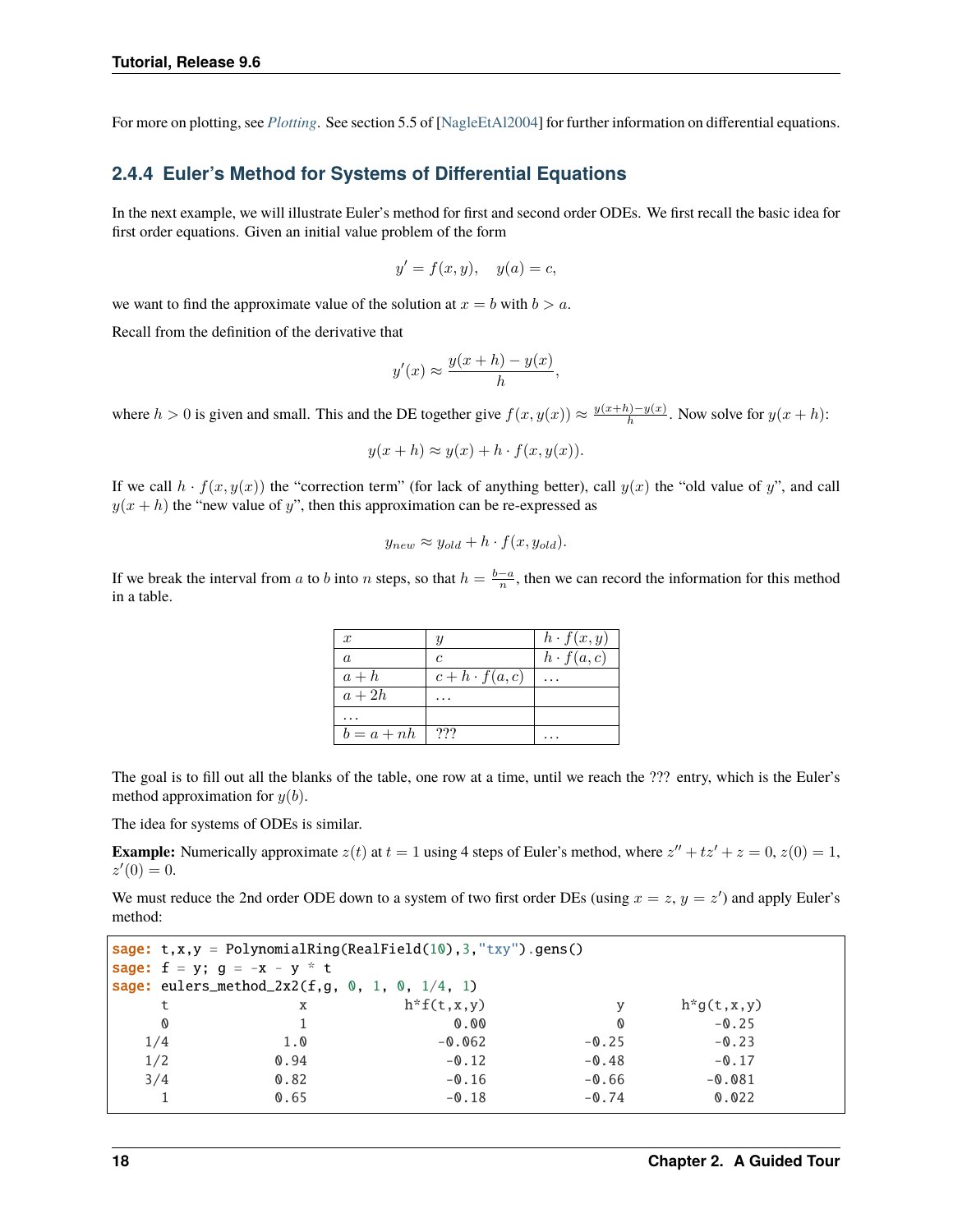Therefore,  $z(1) \approx 0.65$ .

We can also plot the points  $(x, y)$  to get an approximate picture of the curve. The function eulers\_method\_2x2\_plot will do this; in order to use it, we need to define functions  $f$  and  $g$  which takes one argument with three coordinates:  $(t, x, y).$ 

```
sage: f =lambda z: z[2] # f(t, x, y) = ysage: g = lambda z: -sin(z[1]) # g(t, x, y) = -sin(x)sage: P = \text{eulers\_method_2x2\_plot}(f,g, 0.0, 0.75, 0.0, 0.1, 1.0)
```
At this point, P is storing two plots: P[0], the plot of x vs. t, and P[1], the plot of y vs. t. We can plot both of these as follows:

sage:  $show(P[0] + P[1])$ 

(For more on plotting, see *[Plotting](#page-23-0)*.)

## **2.4.5 Special functions**

Several orthogonal polynomials and special functions are implemented, using both PARI [\[GAP\]](#page-112-5) and Maxima [\[Max\]](#page-112-3). These are documented in the appropriate sections ("Orthogonal polynomials" and "Special functions", respectively) of the Sage reference manual.

```
sage: x = polygen(QQ, 'x')sage: chebyshev_U(2,x)
4*x^2 - 1sage: bessel_I(1,1).n(250)
0.56515910399248502720769602760986330732889962162109200948029448947925564096
sage: bessel_I(1,1).n()0.565159103992485
sage: bessel_I(2,1.1).n()0.167089499251049
```
At this point, Sage has only wrapped these functions for numerical use. For symbolic use, please use the Maxima interface directly, as in the following example:

```
sage: maxima.eval("f:bessel_y(v, w)")
'bessel_y(v,w)'
sage: maxima.eval("diff(f,w)")
'(bessel_y(v-1,w)-bessel_y(v+1,w))/2'
```
## **2.4.6 Vector calculus**

See the [Vector Calculus Tutorial.](http://doc.sagemath.org/html/en/thematic_tutorials/vector_calculus.html)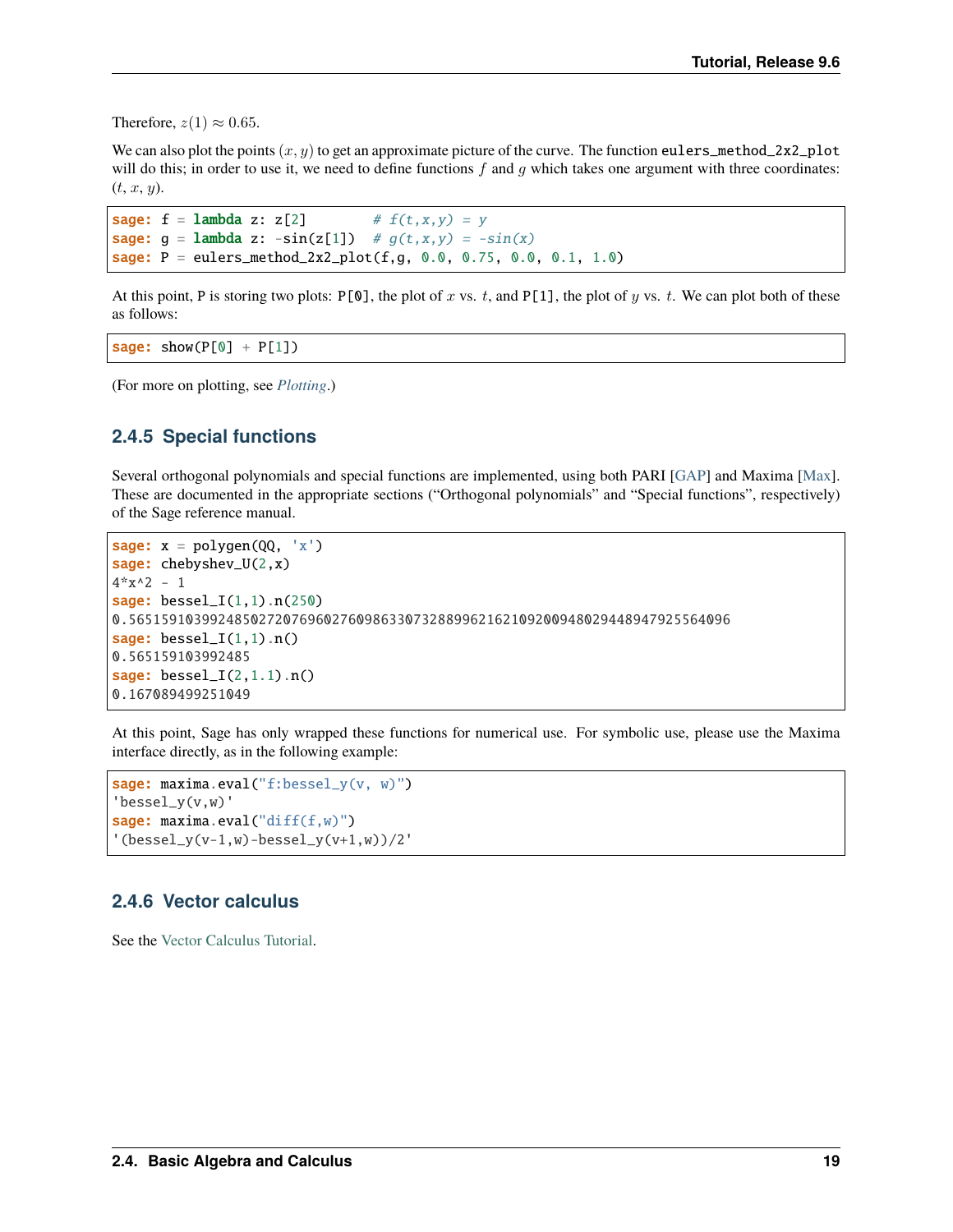## <span id="page-23-0"></span>**2.5 Plotting**

Sage can produce two-dimensional and three-dimensional plots.

## **2.5.1 Two-dimensional Plots**

In two dimensions, Sage can draw circles, lines, and polygons; plots of functions in rectangular coordinates; and also polar plots, contour plots and vector field plots. We present examples of some of these here. For more examples of plotting with Sage, see *[Solving Differential Equations](#page-19-0)* and *[Maxima](#page-75-0)*, and also the [Sage Constructions](http://doc.sagemath.org/html/en/constructions/) documentation.

This command produces a yellow circle of radius 1, centered at the origin:

```
sage: circle((0,0), 1, replace[1,1,0))Graphics object consisting of 1 graphics primitive
```
You can also produce a filled circle:

```
sage: circle((0,0), 1, rgbcolor=(1,1,0), fill=True)
Graphics object consisting of 1 graphics primitive
```
You can also create a circle by assigning it to a variable; this does not plot it:

```
sage: c = circle((0,0), 1,U, c) rgbcolor=(1,1,0))
```
To plot it, use  $c$ . show() or show(c), as follows:

sage: c.show()

Alternatively, evaluating c.save('filename.png') will save the plot to the given file.

Now, these 'circles' look more like ellipses because the axes are scaled differently. You can fix this:

sage: c.show(aspect\_ratio=1)

The command  $show(c, aspect\_ratio=1)$  accomplishes the same thing, or you can save the picture using c. save('filename.png', aspect\_ratio=1).

It's easy to plot basic functions:

```
sage: plot(cos, (-5,5))
Graphics object consisting of 1 graphics primitive
```
Once you specify a variable name, you can create parametric plots also:

```
sage: x = var('x')sage: parametric_plot((cos(x),sin(x)^3),(x,0,2*pi),rgbcolor=hue(0.6))
Graphics object consisting of 1 graphics primitive
```
It's important to notice that the axes of the plots will only intersect if the origin is in the viewing range of the graph, and that with sufficiently large values scientific notation may be used:

```
sage: plot(x^2,(x,300,500))
Graphics object consisting of 1 graphics primitive
```
You can combine several plots by adding them: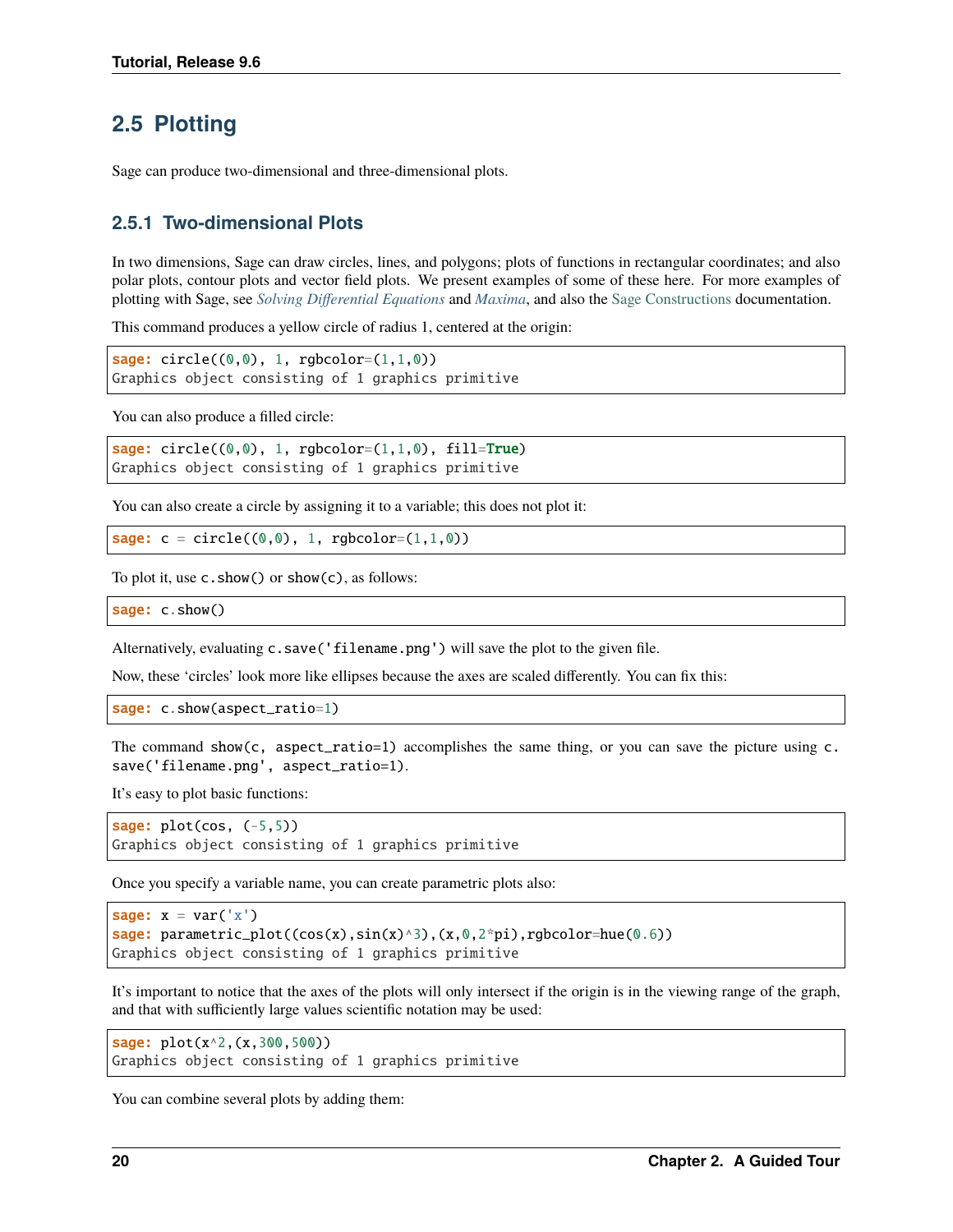```
sage: x = var('x')sage: p1 = parametric\_plot((cos(x),sin(x)),(x,0,2*pi),rgbcolor=blue(0.2))sage: p2 = parametric.plot((cos(x),sin(x)^2), (x,0,2*pi),rgbcolor=blue(0.4))sage: p3 = parametric.plot((cos(x),sin(x)^3), (x,0,2*pi),rgbcolor=blue(0.6))sage: show(p1+p2+p3, axes=false)
```
A good way to produce filled-in shapes is to produce a list of points (L in the example below) and then use the polygon command to plot the shape with boundary formed by those points. For example, here is a green deltoid:

```
sage: L = [[-1 + \cos(\pi/100) * (1 + \cos(\pi/100))],....: 2 * sin(p i * i / 100) * (1 - cos(p i * i / 100)) for i in range(200)]
sage: p = polygon(L, rybcolor=(1/8,3/4,1/2))sage: p
Graphics object consisting of 1 graphics primitive
```
Type show(p, axes=false) to see this without any axes.

You can add text to a plot:

```
sage: L = [[6*cos(pi*1/100)+5*cos((6/2)*pi*1/100),....: 6*sin(pi'i/100)-5*sin((6/2)*pi'i/100)] for i in range(200)]
sage: p = polygon(L, rybcolor=(1/8,1/4,1/2))sage: t = text("hypotrochoid", (5,4), rgbcolor=(1,0,0))sage: show(p+t)
```
Calculus teachers draw the following plot frequently on the board: not just one branch of arcsin but rather several of them: i.e., the plot of  $y = sin(x)$  for x between  $-2\pi$  and  $2\pi$ , flipped about the 45 degree line. The following Sage commands construct this:

```
sage: v = [(\sin(x), x) for x in srange(-2*float(pi),2*float(pi),0.1)]
sage: line(v)
Graphics object consisting of 1 graphics primitive
```
Since the tangent function has a larger range than sine, if you use the same trick to plot the inverse tangent, you should change the minimum and maximum coordinates for the *x*-axis:

```
sage: v = [(\tan(x), x) \text{ for } x \text{ in } \text{range}(-2^* \text{float}(pi), 2^* \text{float}(pi), 0.01)]sage: show(line(v), xmin=-20, xmax=20)
```
Sage also computes polar plots, contour plots and vector field plots (for special types of functions). Here is an example of a contour plot:

```
sage: f = lambda x, y: cos(x*y)sage: contour_plot(f, (-4, 4), (-4, 4))
Graphics object consisting of 1 graphics primitive
```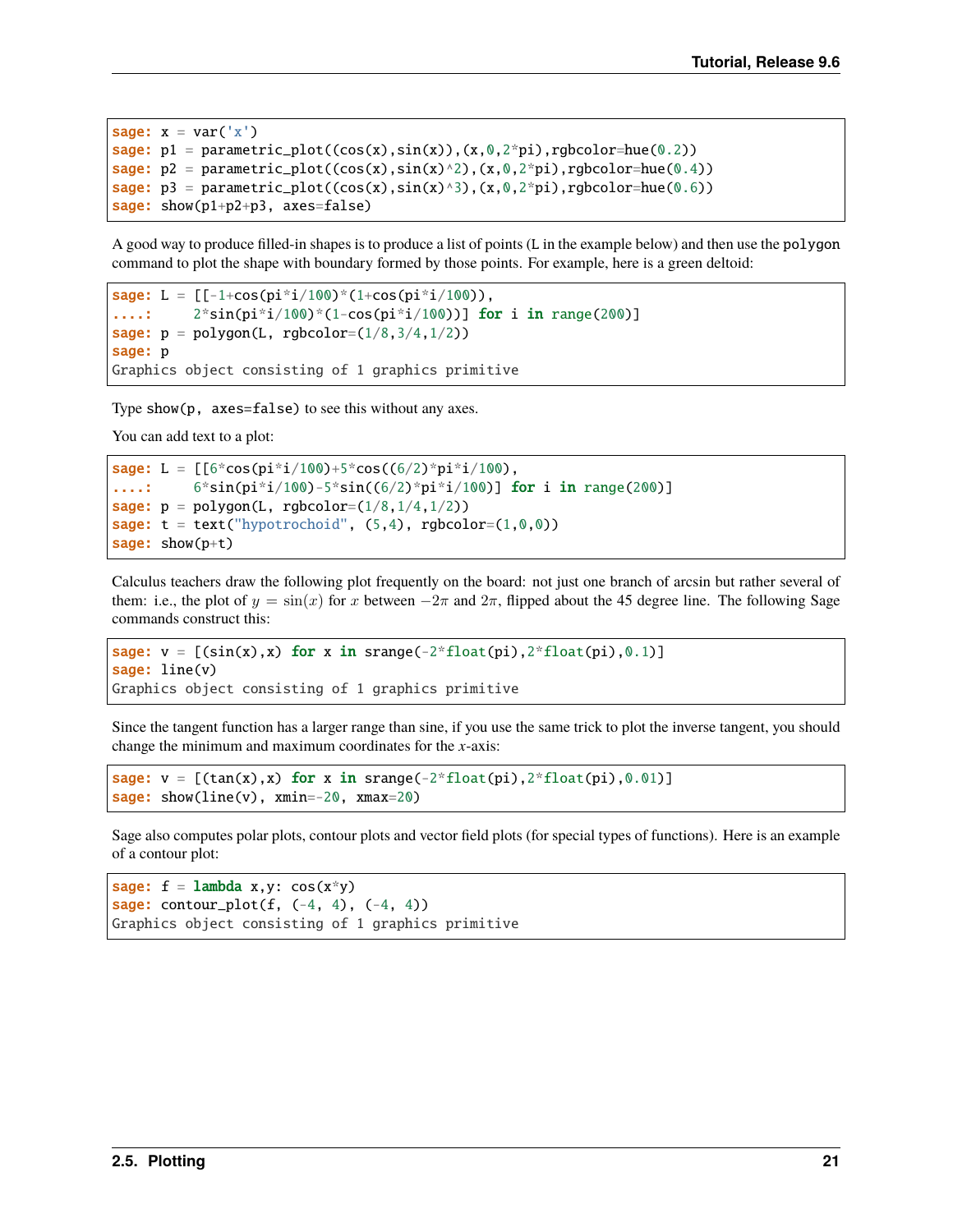## **2.5.2 Three-Dimensional Plots**

Sage can also be used to create three-dimensional plots. In both the notebook and the REPL, these plots will be displayed by default using the open source package [\[ThreeJS\]](#page-112-6), which supports interactively rotating and zooming the figure with the mouse.

Use plot3d to graph a function of the form  $f(x, y) = z$ :

```
sage: x, y = var('x,y')sage: plot3d(x^2 + y^2, (x,-2,2), (y,-2,2))Graphics3d Object
```
Alternatively, you can use parametric\_plot3d to graph a parametric surface where each of  $x, y, z$  is determined by a function of one or two variables (the parameters, typically  $u$  and  $v$ ). The previous plot can be expressed parametrically as follows:

```
sage: u, v = var('u, v')sage: f_x(u, v) = usage: f_y(u, v) = vsage: f_z(u, v) = u^2 + v^2sage: parametric_plot3d([f_x, f_y, f_z], (u, -2, 2), (v, -2, 2))Graphics3d Object
```
The third way to plot a 3D surface in Sage is implicit\_plot3d, which graphs a contour of a function like  $f(x, y, z) =$ 0 (this defines a set of points). We graph a sphere using the classical formula:

sage: x, y,  $z = var('x, y, z')$ sage: implicit\_plot3d( $x^2 + y^2 + z^2 - 4$ , (x,-2, 2), (y,-2, 2), (z,-2, 2)) Graphics3d Object

Here are some more examples:

[Yellow Whitney's umbrella:](http://en.wikipedia.org/wiki/Whitney_umbrella)

```
sage: u, v = var('u, v')sage: fx = u * vsage: fy = usage: fz = v^2sage: parametric_plot3d([fx, fy, fz], (u, -1, 1), (v, -1, 1),
....: frame=False, color="yellow")
Graphics3d Object
```
[Cross cap:](http://en.wikipedia.org/wiki/Cross-cap)

```
sage: u, v = var('u, v')sage: fx = (1 + cos(v))^*cos(u)sage: fy = (1+cos(v))*sin(u)sage: fz = -tanh((2/3)*(u-pi))*sin(v)sage: parametric_plot3d([fx, fy, fz], (u, 0, 2*pi), (v, 0, 2*pi),
....: frame=False, color="red")
Graphics3d Object
```
Twisted torus: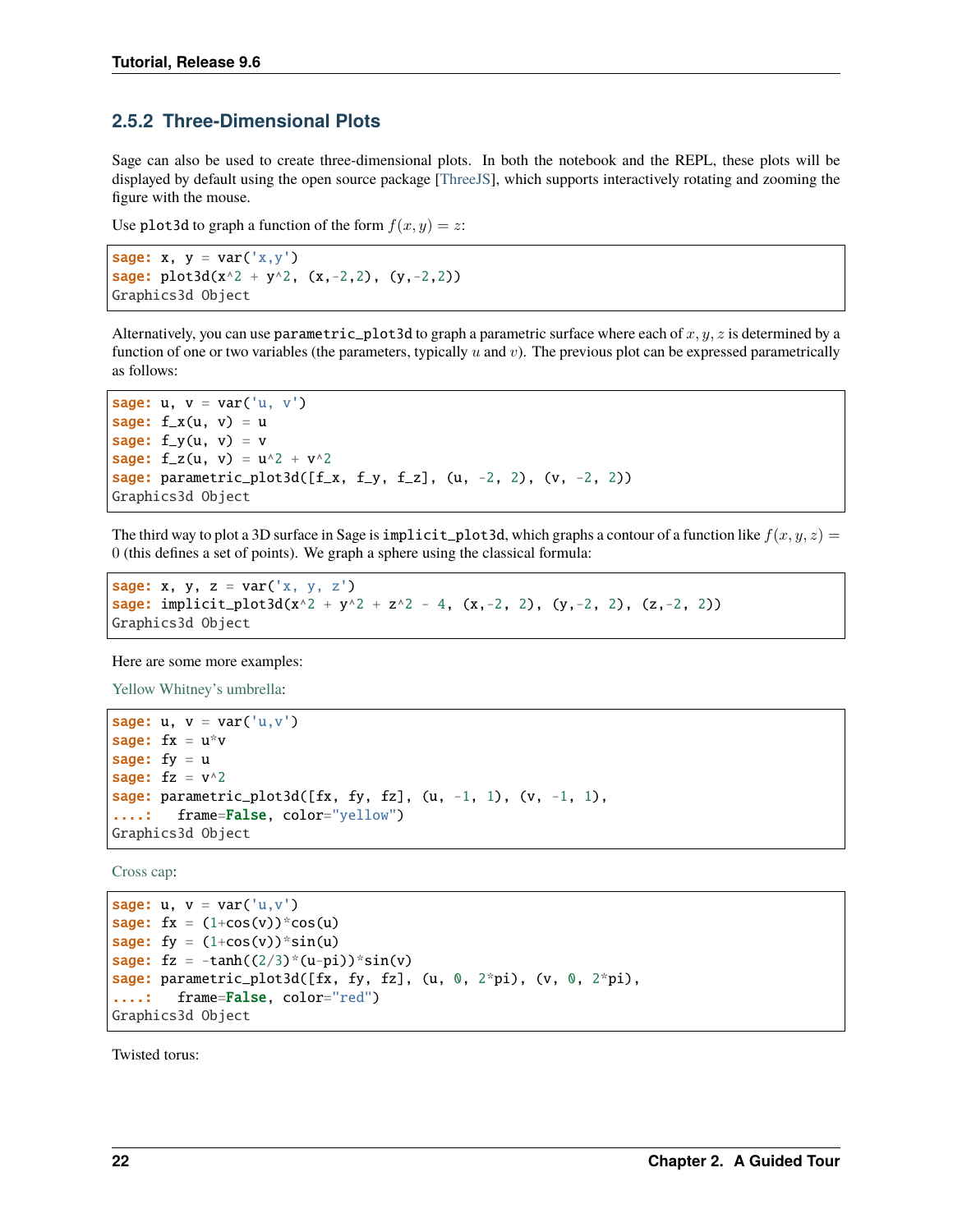```
sage: u, v = var('u, v')sage: fx = (3+sin(v)+cos(u))*cos(2*v)sage: fy = (3+sin(v)+cos(u))*sin(2*v)
sage: fz = sin(u) + 2 * cos(v)sage: parametric_plot3d([fx, fy, fz], (u, 0, 2*pi), (v, 0, 2*pi),
....: frame=False, color="red")
Graphics3d Object
```
Lemniscate:

```
sage: x, y, z = var('x,y,z')sage: f(x, y, z) = 4*x^2 * (x^2 + y^2 + z^2 + z) + y^2 * (y^2 + z^2 - 1)
sage: implicit_plot3d(f, (x, -0.5, 0.5), (y, -1, 1), (z, -1, 1))
Graphics3d Object
```
## <span id="page-26-0"></span>**2.6 Some Common Issues with Functions**

Some aspects of defining functions (e.g., for differentiation or plotting) can be confusing. In this section we try to address some of the relevant issues.

Here are several ways to define things which might deserve to be called "functions":

1. Define a Python function, as described in *[Functions, Indentation, and Counting](#page-13-0)*. These functions can be plotted, but not differentiated or integrated.

```
sage: def f(z): return z^2sage: type(f)
<... 'function'>
sage: f(3)9
sage: plot(f, 0, 2)Graphics object consisting of 1 graphics primitive
```
In the last line, note the syntax. Using  $plot(f(z), 0, 2)$  instead will give a NameError, because z is a dummy variable in the definition of  $f$  and is not defined outside of that definition. In order to be able to use  $f(z)$  in the plot command, z (or whatever is desired) needs to be defined as a variable. We can use the syntax below, or in the next item in our list.

```
sage: var('z') # define z to be a variable
z
sage: f(z)
z^2
sage: plot(f(z), 0, 2)Graphics object consisting of 1 graphics primitive
```
At this point,  $f(z)$  is a symbolic expression, the next item in our list.

2. Define a "callable symbolic expression". These can be plotted, differentiated, and integrated.

sage:  $q(x) = x^2$ sage: q  $# q$  sends x to  $x^2$  $x$   $\vert --\rangle$   $x^{\wedge}2$ sage: g(3)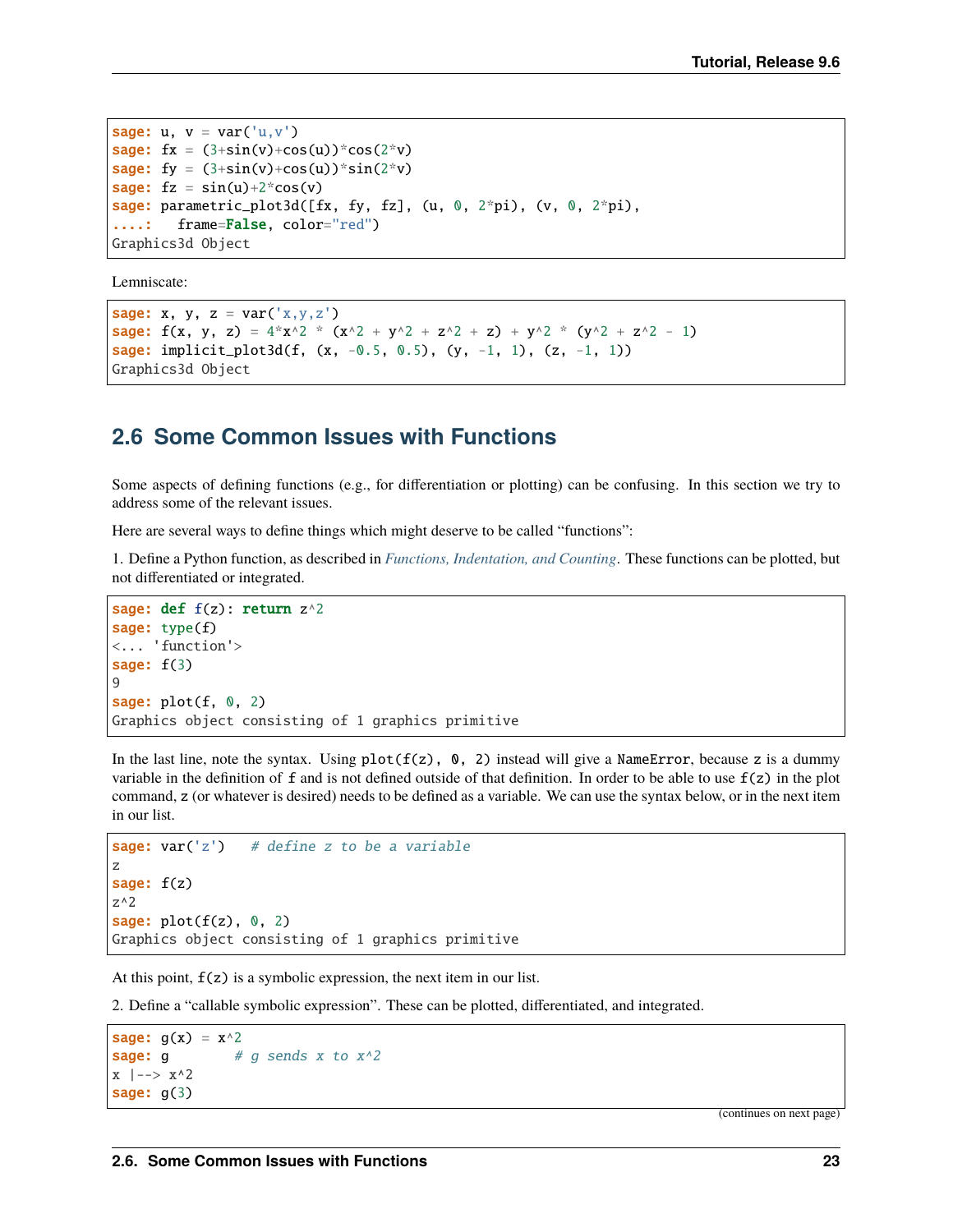```
9
sage: Dg = g. derivative(); Dg
x | --> 2*xsage: Dg(3)6
sage: type(g)
<class 'sage.symbolic.expression.Expression'>
sage: plot(g, 0, 2)Graphics object consisting of 1 graphics primitive
```
Note that while g is a callable symbolic expression,  $g(x)$  is a related, but different sort of object, which can also be plotted, differentated, etc., albeit with some issues: see item 5 below for an illustration.

```
sage: g(x)x^2
sage: type(g(x))<class 'sage.symbolic.expression.Expression'>
sage: g(x).derivative()
2 \times xsage: plot(g(x), 0, 2)Graphics object consisting of 1 graphics primitive
```
3. Use a pre-defined Sage 'calculus function'. These can be plotted, and with a little help, differentiated, and integrated.

```
sage: type(sin)
<class 'sage.functions.trig.Function_sin'>
sage: plot(sin, 0, 2)
Graphics object consisting of 1 graphics primitive
sage: type(sin(x))
<class 'sage.symbolic.expression.Expression'>
sage: plot(sin(x), 0, 2)Graphics object consisting of 1 graphics primitive
```
By itself, sin cannot be differentiated, at least not to produce cos.

```
sage: f = \sinsage: f.derivative()
Traceback (most recent call last):
...
AttributeError: ...
```
Using  $f = \sin(x)$  instead of sin works, but it is probably even better to use  $f(x) = \sin(x)$  to define a callable symbolic expression.

```
sage: S(x) = sin(x)sage: S.derivative()
x \left| \rightarrow \right> \cos(x)
```
Here are some common problems, with explanations:

4. Accidental evaluation.

```
sage: def h(x):
....: if x < 2:
```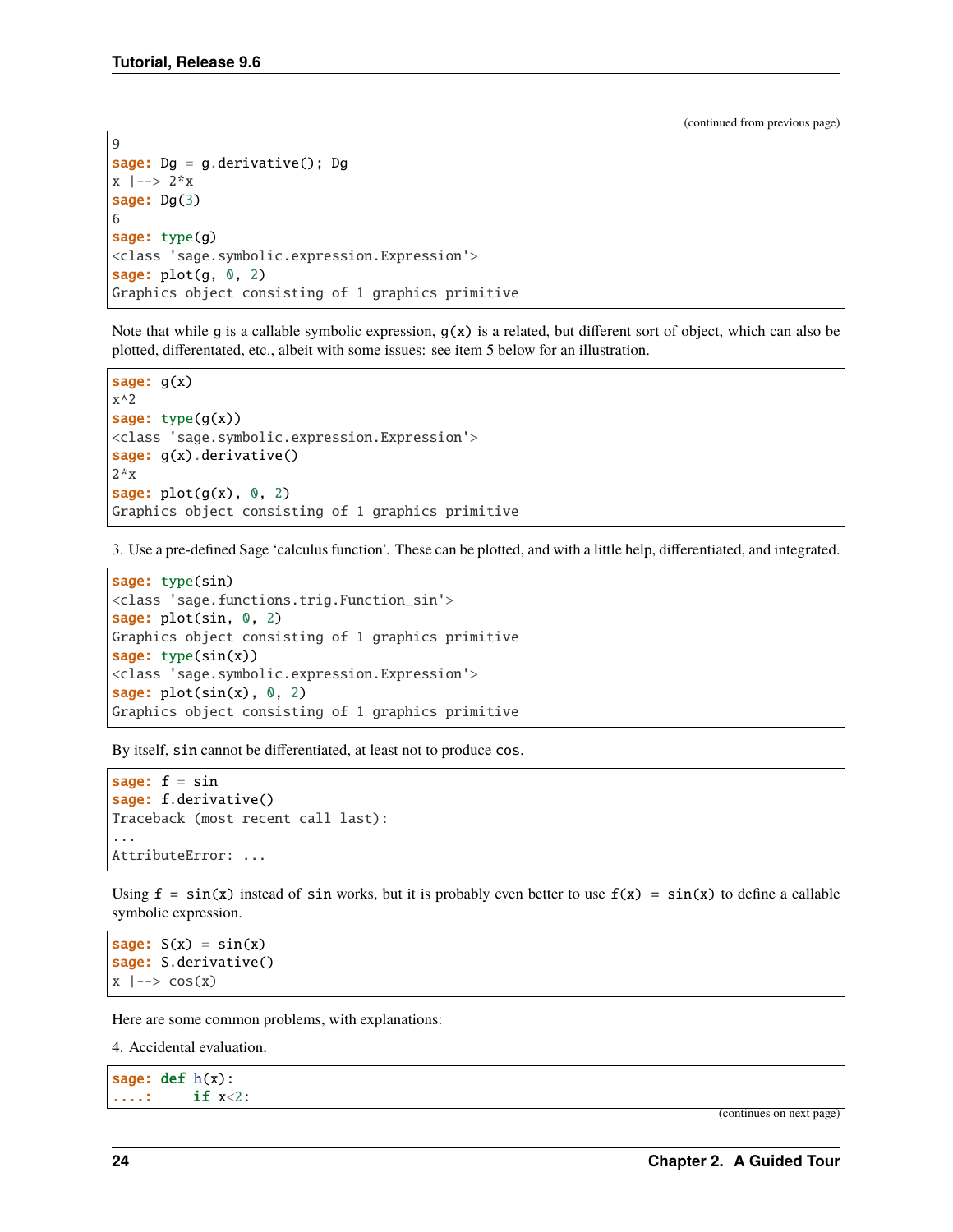| return $\mathbb{N}$ |
|---------------------|
| else:               |
| return $x-2$        |

The issue:  $plot(h(x), 0, 4)$  plots the line  $y = x - 2$ , not the multi-line function defined by h. The reason? In the command plot( $h(x)$ , 0, 4), first  $h(x)$  is evaluated: this means plugging the symbolic variable x into the function h. So, the inequality  $x < 2$  evaluates to False first, and hence  $h(x)$  evaluates to  $x - 2$ . This can be seen with

```
sage: bool(x < 2)False
sage: h(x)x - 2
```
Note that here there are two different x: the Python variable used to define the function h (which is local to its definition) and the symbolic variable x which is available on startup in Sage.

The solution: don't use  $plot(h(x), 0, 4)$ ; instead, use

```
sage: plot(h, 0, 4)Graphics object consisting of 1 graphics primitive
```
5. Accidentally producing a constant instead of a function.

```
sage: f = xsage: g = f. derivative()
sage: g
1
```
The problem: g(3), for example, returns an error, saying "ValueError: the number of arguments must be less than or equal to 0."

```
sage: type(f)
<class 'sage.symbolic.expression.Expression'>
sage: type(g)
<class 'sage.symbolic.expression.Expression'>
```
g is not a function, it's a constant, so it has no variables associated to it, and you can't plug anything into it.

The solution: there are several options.

• Define f initially to be a symbolic expression.

```
sage: f(x) = x # instead of 'f = x'
sage: g = f. derivative()
sage: g
x \mid --> 1sage: g(3)
1
sage: type(g)
<class 'sage.symbolic.expression.Expression'>
```
• Or with f as defined originally, define g to be a symbolic expression.

```
sage: f = xsage: g(x) = f. derivative() # instead of 'g = f. derivative()'
```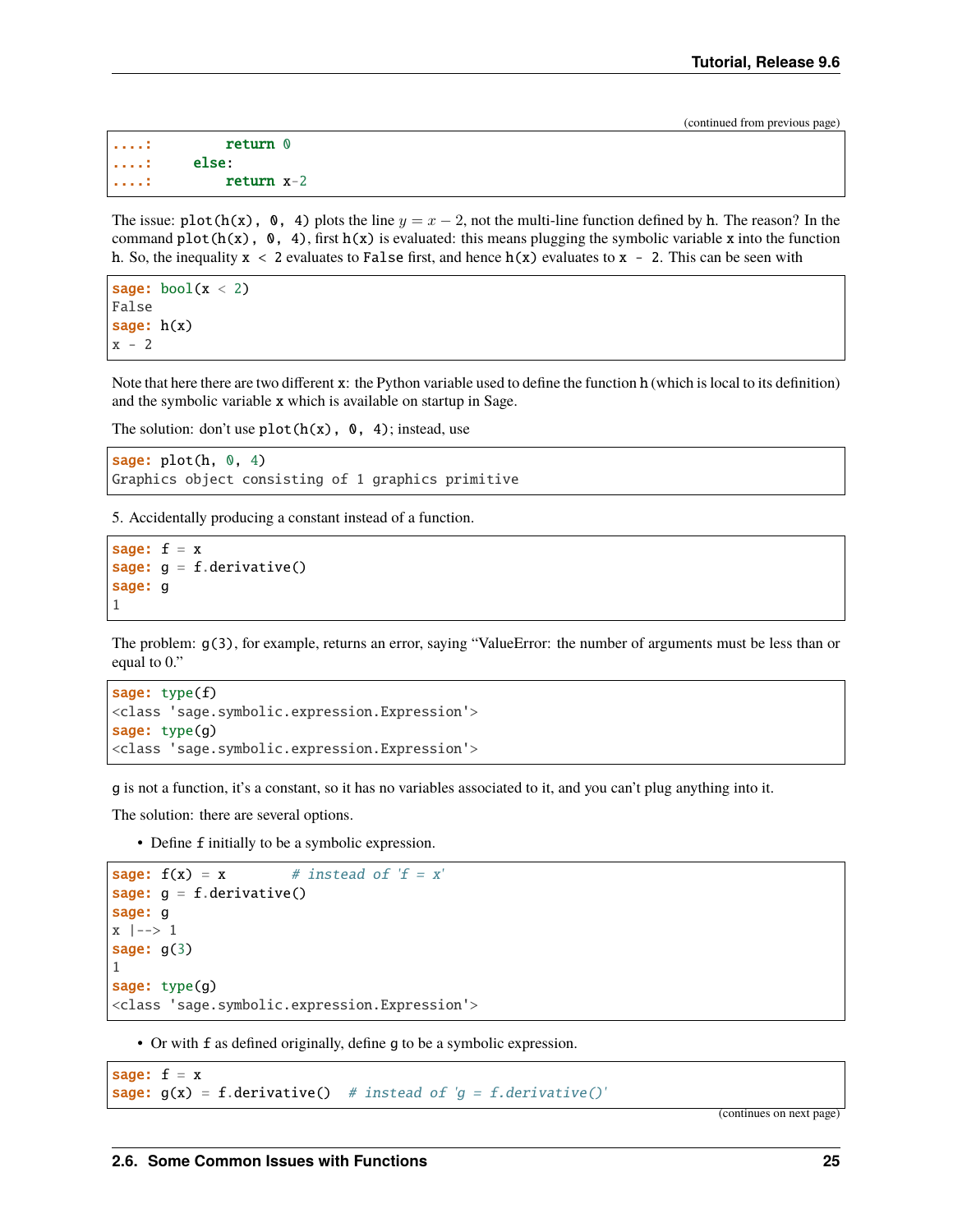sage: g  $x$   $| \rightarrow \rangle 1$ sage: g(3) 1 sage: type(g) <class 'sage.symbolic.expression.Expression'>

• Or with f and g as defined originally, specify the variable for which you are substituting.

```
sage: f = xsage: g = f. derivative()
sage: g
1
sage: g(x=3) # instead of 'g(3)'
1
```
Finally, here's one more way to tell the difference between the derivatives of  $f = x$  and  $f(x) = x$ 

```
sage: f(x) = xsage: g = f. derivative()
sage: g.variables() # the variables present in g()
sage: g.arguments() # the arguments which can be plugged into g
(x,)
sage: f = xsage: h = f. derivative()
sage: h.variables()
\bigcapsage: h.arguments()
()
```
As this example has been trying to illustrate, h accepts no arguments, and this is why h(3) returns an error.

# <span id="page-29-0"></span>**2.7 Basic Rings**

When defining matrices, vectors, or polynomials, it is sometimes useful and sometimes necessary to specify the "ring" over which it is defined. A *ring* is a mathematical construction in which there are well-behaved notions of addition and multiplication; if you've never heard of them before, you probably just need to know about these four commonly used rings:

- the integers  $\{..., -1, 0, 1, 2, ...\}$ , called ZZ in Sage.
- the rational numbers i.e., fractions, or ratios, of integers called QQ in Sage.
- the real numbers, called RR in Sage.
- the complex numbers, called CC in Sage.

You may need to know about these distinctions because the same polynomial, for example, can be treated differently depending on the ring over which it is defined. For instance, the polynomial  $x^2 - 2$  has two roots,  $\pm \sqrt{2}$ . Those roots are not rational, so if you are working with polynomials with rational coefficients, the polynomial won't factor. With real coefficients, it will. Therefore you may want to specify the ring to insure that you are getting the information you expect. The following two commands defines the sets of polynomials with rational coefficients and real coefficients,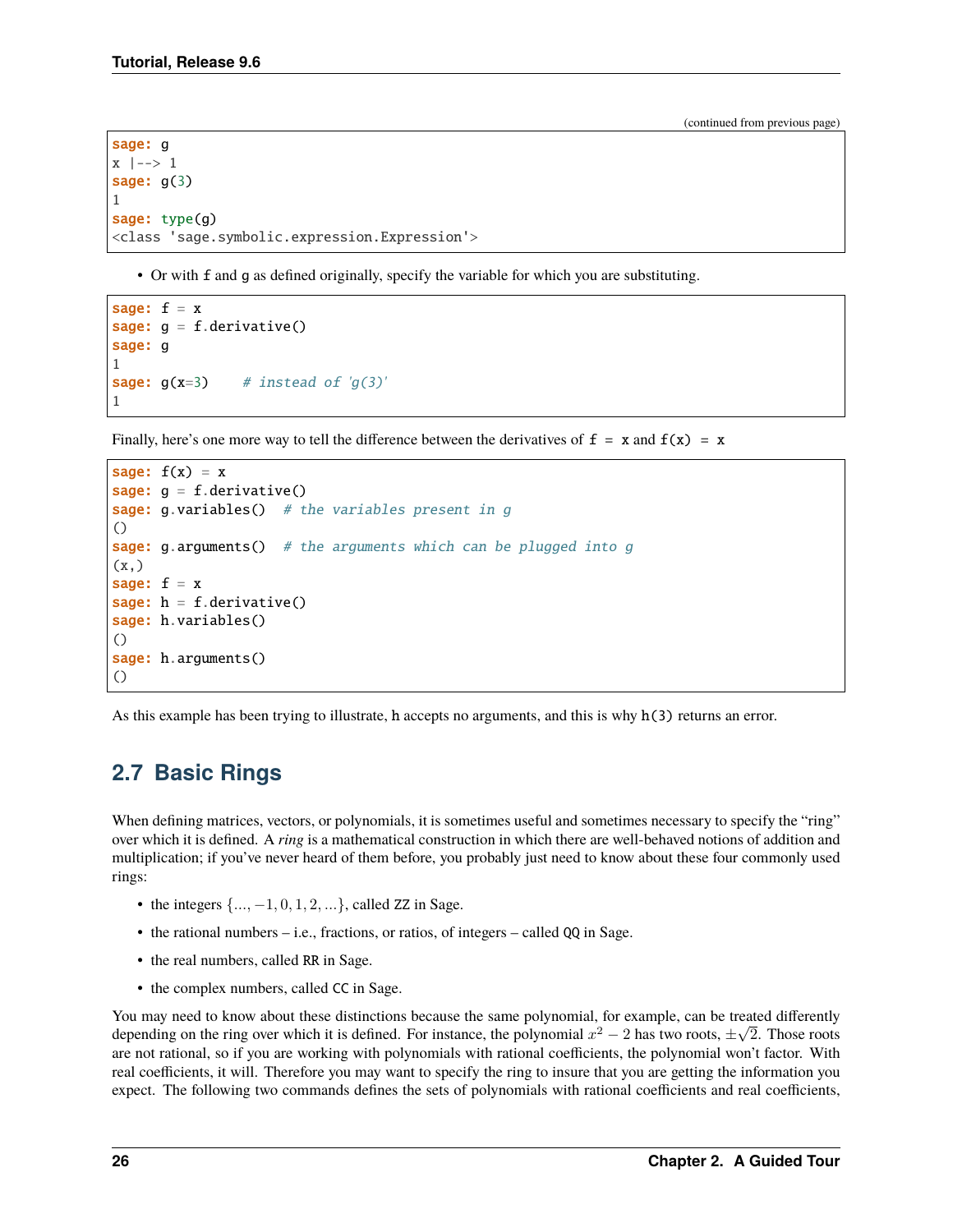respectively. The sets are named "ratpoly" and "realpoly", but these aren't important here; however, note that the strings ".<t>" and ".<z>" name the *variables* used in the two cases.

```
sage: ratpoly. <t = PolynomialRing(QQ)
sage: realpoly.\langle z \rangle = PolynomialRing(RR)
```
Now we illustrate the point about factoring  $x^2 - 2$ :

```
sage: factor(t^2-2)
t^2 - 2sage: factor(z^2-2)
(z - 1.41421356237310) * (z + 1.41421356237310)
```
Similar comments apply to matrices: the row-reduced form of a matrix can depend on the ring over which it is defined, as can its eigenvalues and eigenvectors. For more about constructing polynomials, see *[Polynomials](#page-35-0)*, and for more about matrices, see *[Linear Algebra](#page-31-0)*.

The symbol I represents the square root of  $-1$ ; i is a synonym for I. Of course, this is not a rational number:

```
sage: i # square root of -1I
sage: i in QQ
False
```
Note: The above code may not work as expected if the variable i has been assigned a different value, for example, if it was used as a loop variable. If this is the case, type

sage: reset('i')

to get the original complex value of i.

There is one subtlety in defining complex numbers: as mentioned above, the symbol i represents a square root of  $-1$ , but it is a *formal* square root of −1 as an algebraic number. Calling CC(i) or CC.0 or CC.gen(0) returns the *complex* square root of −1. Arithmetic involving different kinds of numbers is possible by so-called coercion, see *[Parents,](#page-39-0) [Conversion and Coercion](#page-39-0)*.

```
sage: i = CC(i) # floating point complex number
sage: i == CC.0True
sage: a, b = 4/3, 2/3sage: z = a + b^*isage: z
1.33333333333333 + 0.666666666666667*I
sage: z.inag() # imaginary part
0.666666666666667
sage: z.read() == a # automatic coercion before comparisonTrue
sage: a + b2
sage: 2 * b == aTrue
sage: parent(2/3)
Rational Field
sage: parent(4/2)
Rational Field
```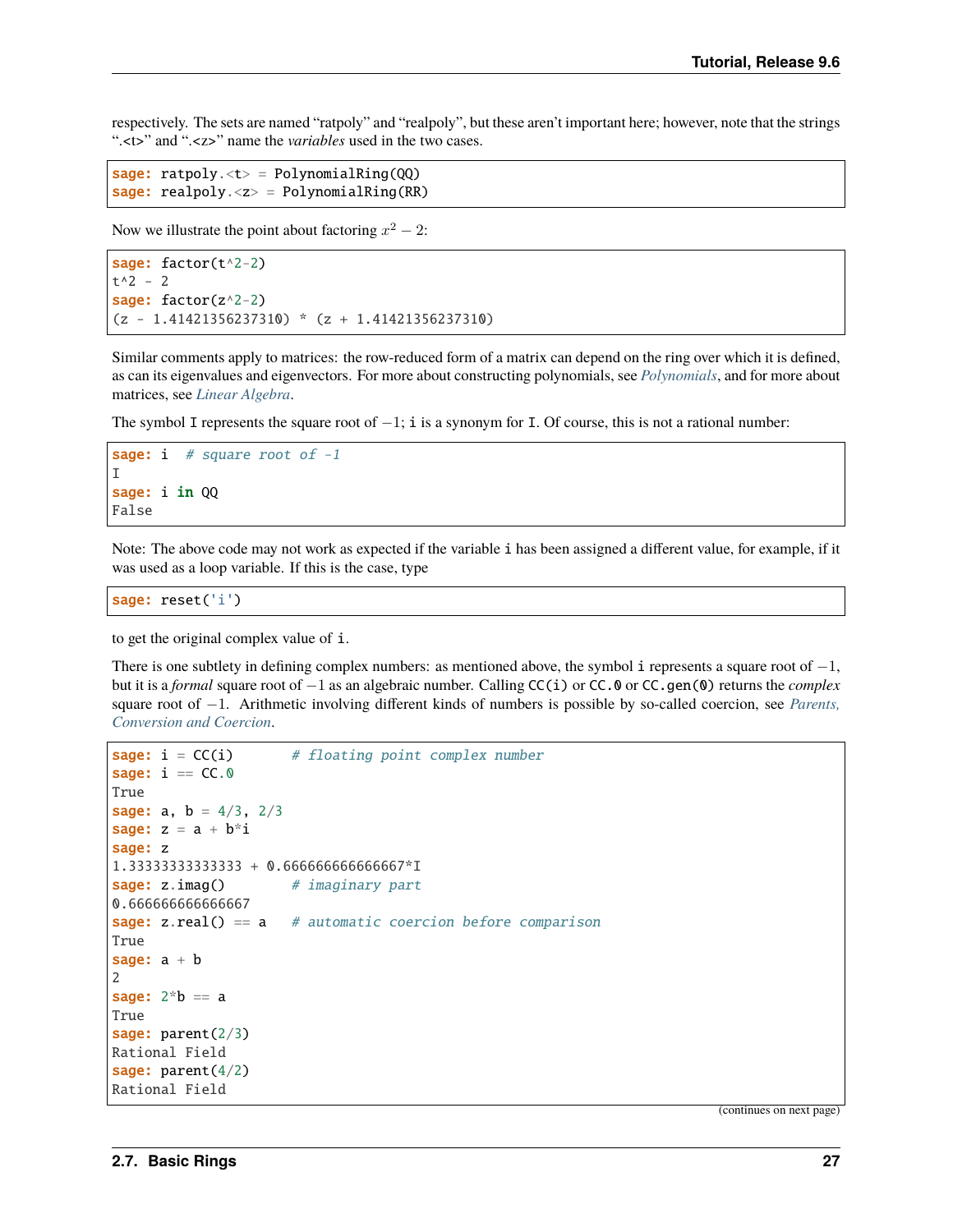| <b>sage:</b> $2/3 + 0.1$ | # automatic coercion before addition   |  |  |  |
|--------------------------|----------------------------------------|--|--|--|
| 0.76666666666667         |                                        |  |  |  |
| <b>sage:</b> $0.1 + 2/3$ | # coercion rules are symmetric in Sage |  |  |  |
| 0.76666666666667         |                                        |  |  |  |

Here are more examples of basic rings in Sage. As noted above, the ring of rational numbers may be referred to using QQ, or also RationalField() (a *field* is a ring in which the multiplication is commutative and in which every nonzero element has a reciprocal in that ring, so the rationals form a field, but the integers don't):

```
sage: RationalField()
Rational Field
sage: 00
Rational Field
sage: 1/2 in QQ
True
```
The decimal number 1.2 is considered to be in QQ: decimal numbers which happen to also be rational can be "coerced" I ne decimal number 1.2 is considered to be in QQ: decimal numbers which happen to also be rational can be "coerce<br>into the rational numbers (see *[Parents, Conversion and Coercion](#page-39-0)*). The numbers π and √2 are not rationa

```
sage: 1.2 in QQ
True
sage: pi in QQ
False
sage: pi in RR
True
sage: sqrt(2) in QQ
False
sage: sqrt(2) in CC
True
```
For use in higher mathematics, Sage also knows about other rings, such as finite fields,  $p$ -adic integers, the ring of algebraic numbers, polynomial rings, and matrix rings. Here are constructions of some of these:

```
sage: GF(3)Finite Field of size 3
sage: GF(27, 'a') # need to name the generator if not a prime field
Finite Field in a of size 3^3
sage: Zp(5)
5-adic Ring with capped relative precision 20
sage: sqrt(3) in QQbar # algebraic closure of QQTrue
```
## <span id="page-31-0"></span>**2.8 Linear Algebra**

Sage provides standard constructions from linear algebra, e.g., the characteristic polynomial, echelon form, trace, decomposition, etc., of a matrix.

Creation of matrices and matrix multiplication is easy and natural:

```
sage: A = Matrix([1, 2, 3], [3, 2, 1], [1, 1, 1]])sage: w = vector([1, 1, -4])
```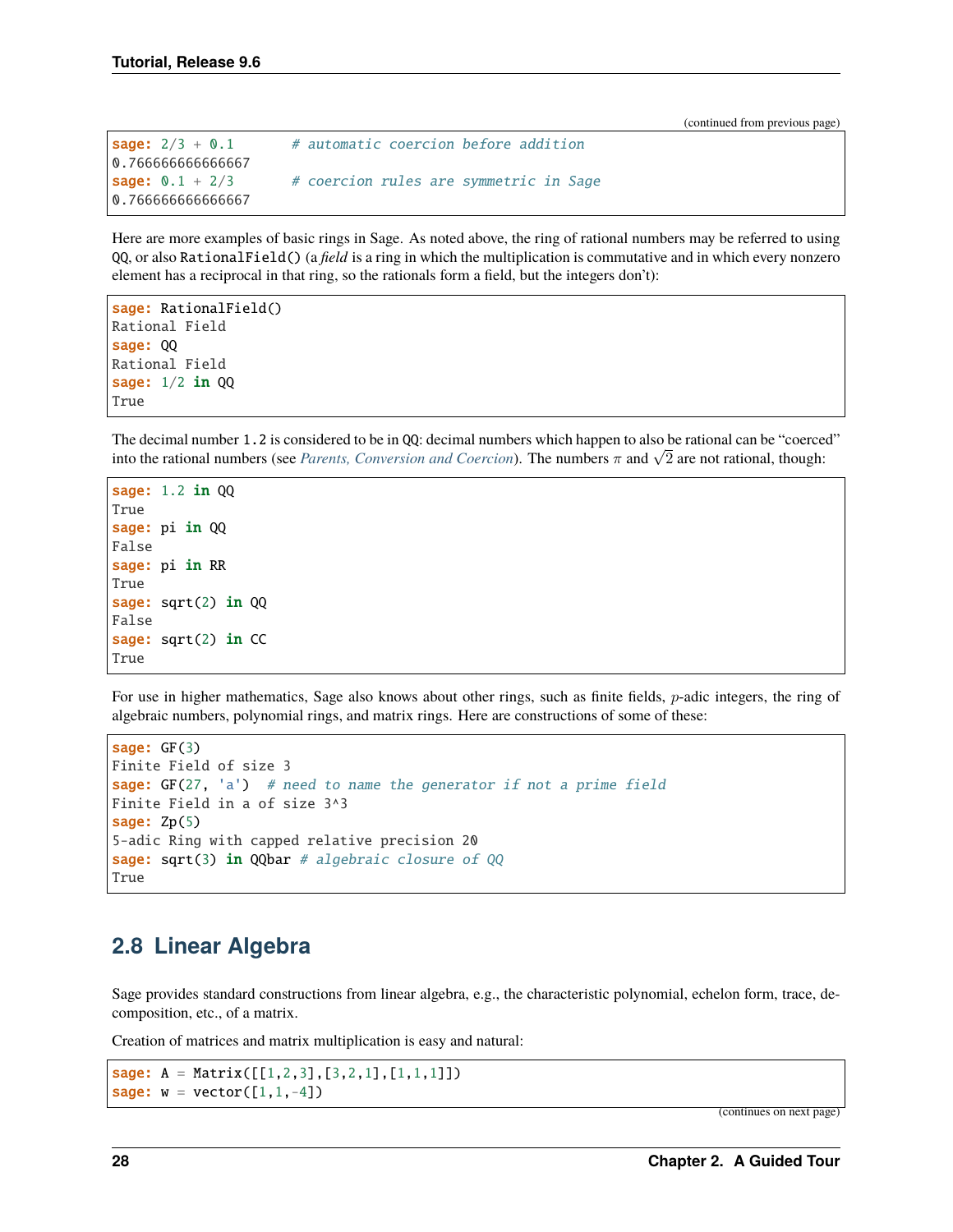```
sage: w*A
(0, 0, 0)
sage: A*w
(-9, 1, -2)sage: kernel(A)
Free module of degree 3 and rank 1 over Integer Ring
Echelon basis matrix:
\lceil 1 \ 1 \ -4 \rceil
```
Note that in Sage, the kernel of a matrix A is the "left kernel", i.e. the space of vectors w such that  $wA = 0$ .

Solving matrix equations is easy, using the method solve\_right. Evaluating A.solve\_right(Y) returns a matrix (or vector) X so that  $AX = Y$ :

```
sage: Y = vector([0, -4, -1])sage: X = A.solve_right(Y)
sage: X
(-2, 1, 0)sage: A * X # checking our answer...
(0, -4, -1)
```
A backslash  $\ \ can$  be used in the place of solve\_right; use A  $\ Y$  instead of A.solve\_right(Y).

sage:  $A \setminus Y$  $(-2, 1, 0)$ 

If there is no solution, Sage returns an error:

```
sage: A.solve_right(w)
Traceback (most recent call last):
...
ValueError: matrix equation has no solutions
```
Similarly, use A.solve\_left(Y) to solve for  $X$  in  $XA = Y$ .

Sage can also compute eigenvalues and eigenvectors:

```
sage: A = matrix([0, 4], [-1, 0]])sage: A.eigenvalues ()
[-2*I, 2*I]
sage: B = matrix([1, 3], [3, 1]])sage: B.eigenvectors_left()
[(4, [
(1, 1)
], 1), (-2, [
(1, -1)], 1)]
```
(The syntax for the output of eigenvectors\_left is a list of triples: (eigenvalue, eigenvector, multiplicity).) Eigenvalues and eigenvectors over QQ or RR can also be computed using Maxima (see *[Maxima](#page-75-0)* below).

As noted in *[Basic Rings](#page-29-0)*, the ring over which a matrix is defined affects some of its properties. In the following, the first argument to the matrix command tells Sage to view the matrix as a matrix of integers (the ZZ case), a matrix of rational numbers (QQ), or a matrix of reals (RR):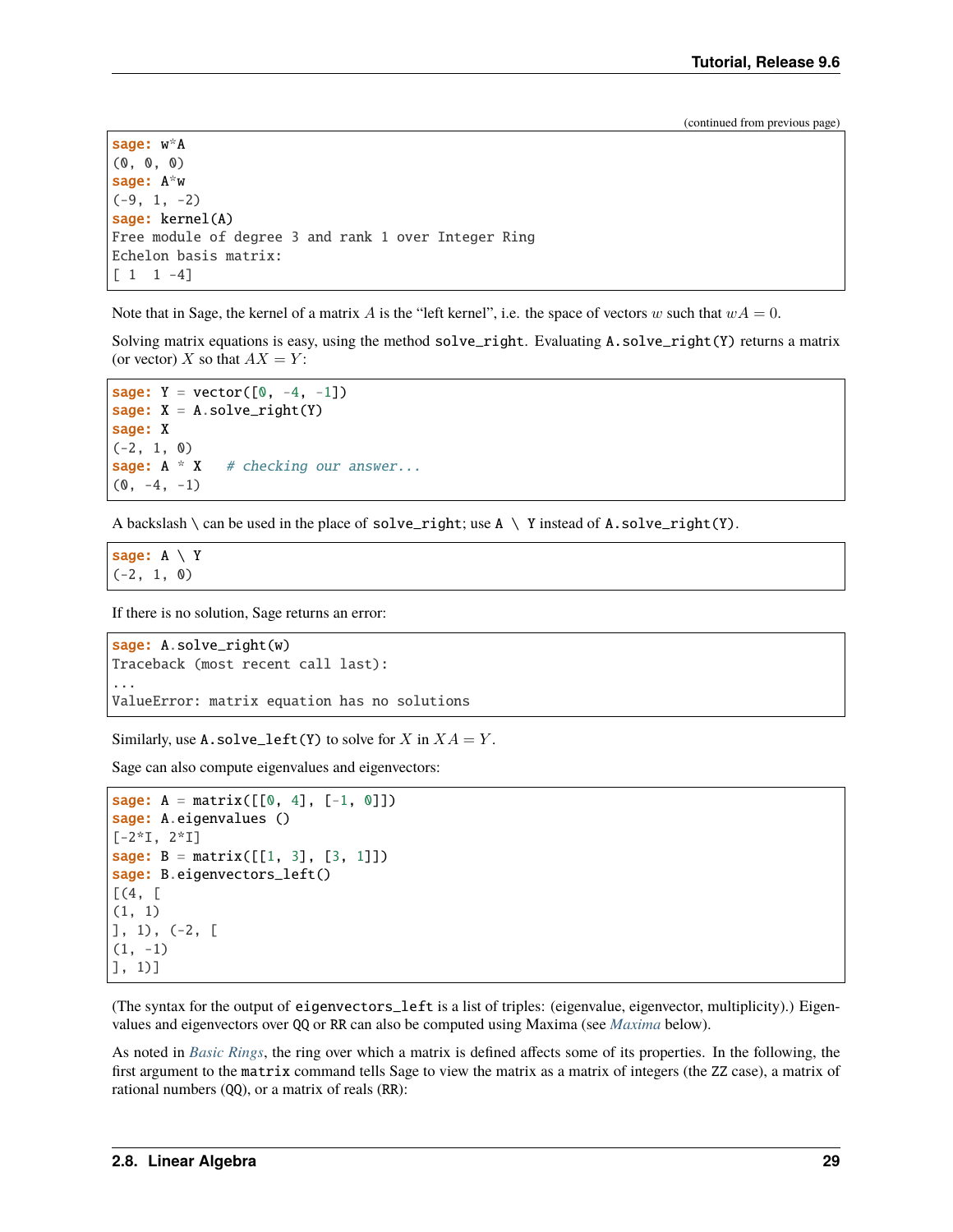```
sage: AZ = matrix(ZZ, [2,0], [0,1])
sage: AQ = matrix(QQ, [[2,0], [0,1]])sage: AR = matrix(RR, [2,0], [0,1]])
sage: AZ.echelon_form()
[2 0]
[0 1]
sage: AQ.echelon_form()
[1 0]
[0 1]
sage: AR.echelon_form()
[ 1.00000000000000 0.000000000000000]
[0.000000000000000 1.00000000000000]
```
For computing eigenvalues and eigenvectors of matrices over floating point real or complex numbers, the matrix should be defined over RDF (Real Double Field) or CDF (Complex Double Field), respectively. If no ring is specified and floating point real or complex numbers are used then by default the matrix is defined over the RR or CC fields, respectively, which do not support these computations for all the cases:

```
sage: ARDF = matrix(RDF, [1.2, 2], [2, 3])
sage: ARDF.eigenvalues() # rel tol 8e-16
[-0.09317121994613098, 4.293171219946131]
sage: ACDF = matrix(CDF, [1.2, I], [2, 3]])sage: ACDF.eigenvectors_right() # rel tol 3e-15
[(0.8818456983293743 - 0.8209140653434135*1, [(0.7505608183809549, -0.616145932704589 +<br>0.616145932704589]˓→0.2387941530333261*I)], 1),
(3.3181543016706256 + 0.8209140653434133*I, [(0.14559469829270957 + 0.3756690858502104*I,
\rightarrow 0.9152458258662108)], 1)]
```
#### **2.8.1 Matrix spaces**

We create the space  $Mat_{3\times 3}(\mathbf{Q})$  of  $3\times 3$  matrices with rational entries:

```
sage: M = MatrixSpace(QQ, 3)sage: M
Full MatrixSpace of 3 by 3 dense matrices over Rational Field
```
(To specify the space of 3 by 4 matrices, you would use MatrixSpace(QQ,3,4). If the number of columns is omitted, it defaults to the number of rows, so MatrixSpace(QQ,3) is a synonym for MatrixSpace(QQ,3,3).) The space of matrices is equipped with its canonical basis:

```
sage: B = M.basis()sage: len(B)
9
sage: B[0,1]
[0 1 0]
[0 0 0]
[0 0 0]
```
We create a matrix as an element of M.

```
sage: A = M(range(9)); A
[0 1 2]
```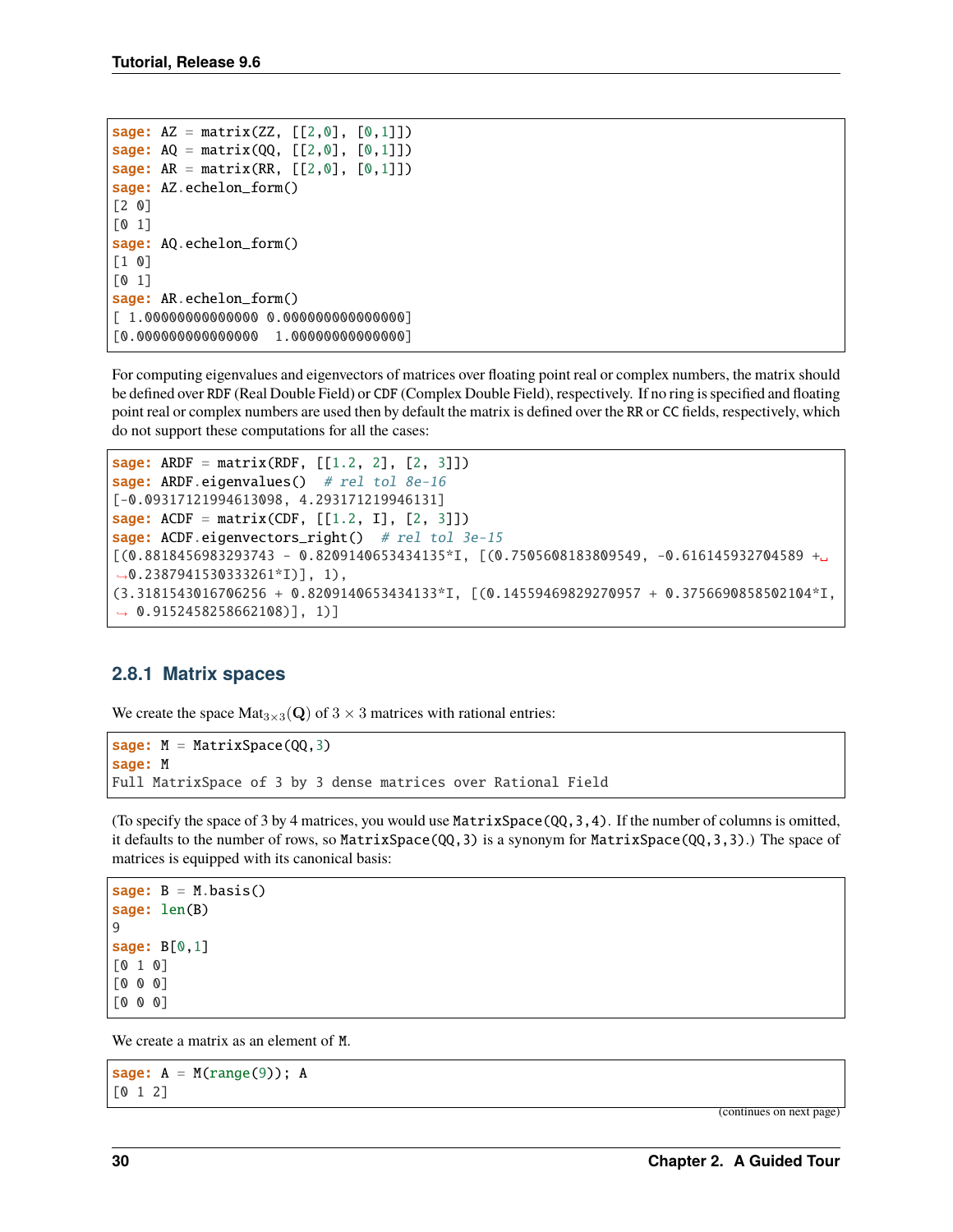[3 4 5] [6 7 8]

Next we compute its reduced row echelon form and kernel.

```
sage: A.echelon_form()
\begin{bmatrix} 1 & 0 & -1 \end{bmatrix}[ 0 1 2]
[ 0 0 0]
sage: A.kernel()
Vector space of degree 3 and dimension 1 over Rational Field
Basis matrix:
[1 -2 1]
```
Next we illustrate computation of matrices defined over finite fields:

```
sage: M = MatrixSpace(GF(2), 4, 8)sage: A = M([1,1,0,0, 1,1,1,1, 0,1,0,0, 1,0,1,1,
\dots: 0,0,1,0, 1,1,0,1, 0,0,1,1, 1,1,1,0])
sage: A
[1 1 0 0 1 1 1 1]
[0 1 0 0 1 0 1 1]
[0 0 1 0 1 1 0 1]
[0 0 1 1 1 1 1 0]
sage: rows = A.rows()sage: A.columns()
[(1, 0, 0, 0), (1, 1, 0, 0), (0, 0, 1, 1), (0, 0, 0, 1),(1, 1, 1, 1), (1, 0, 1, 1), (1, 1, 0, 1), (1, 1, 1, 0)]
sage: rows
[(1, 1, 0, 0, 1, 1, 1, 1), (0, 1, 0, 0, 1, 0, 1, 1),(0, 0, 1, 0, 1, 1, 0, 1), (0, 0, 1, 1, 1, 1, 1, 0)]
```
We make the subspace over  $\mathbf{F}_2$  spanned by the above rows.

```
sage: V = VectorSpace(GF(2), 8)sage: S = V. subspace(rows)
sage: S
Vector space of degree 8 and dimension 4 over Finite Field of size 2
Basis matrix:
[1 0 0 0 0 1 0 0]
[0 1 0 0 1 0 1 1]
[0 0 1 0 1 1 0 1]
[0 0 0 1 0 0 1 1]
sage: A.echelon_form()
[1 0 0 0 0 1 0 0]
[0 1 0 0 1 0 1 1]
[0 0 1 0 1 1 0 1]
[0 0 0 1 0 0 1 1]
```
The basis of  $S$  used by Sage is obtained from the non-zero rows of the reduced row echelon form of the matrix of generators of  $S$ .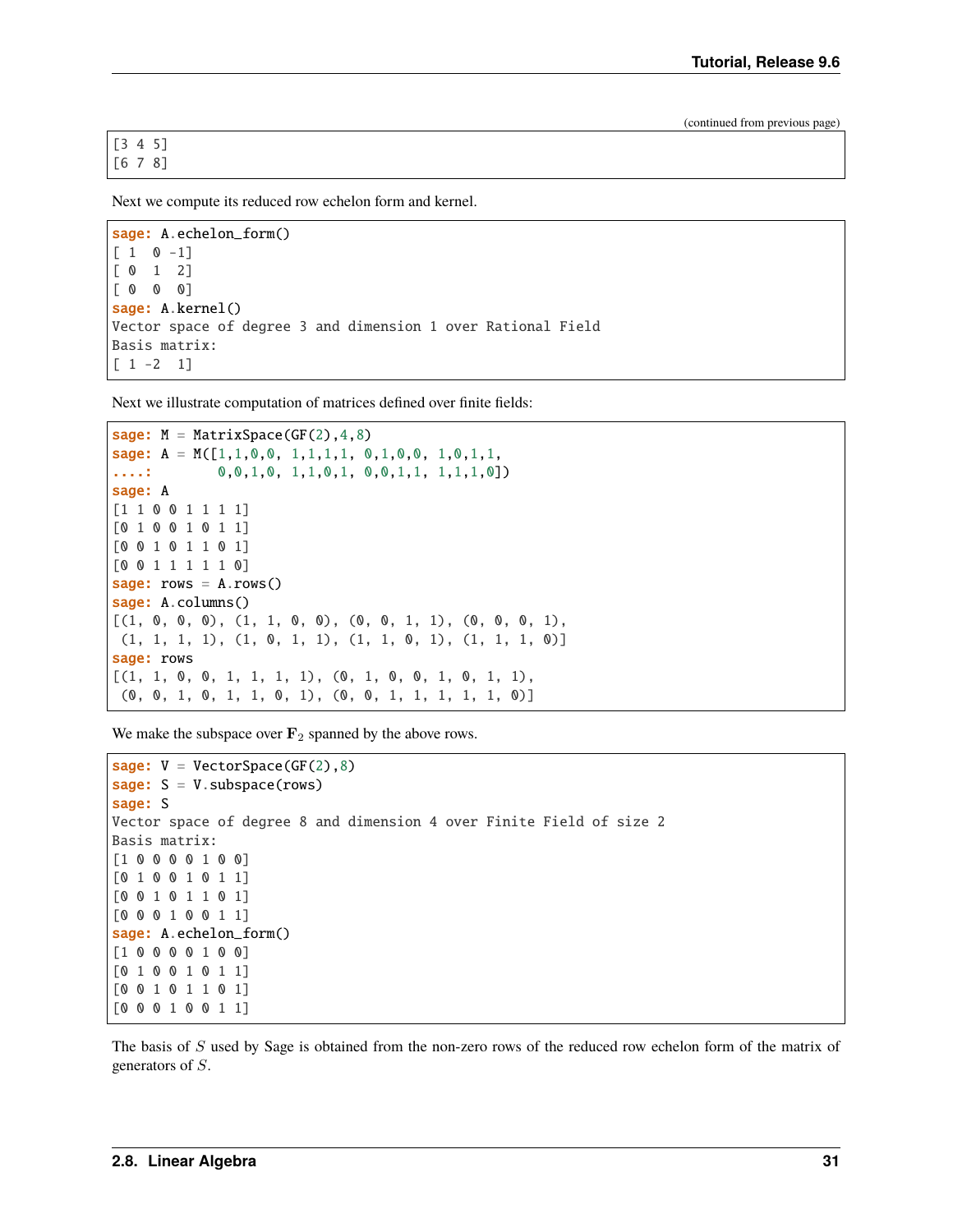## **2.8.2 Sparse Linear Algebra**

Sage has support for sparse linear algebra over PIDs.

```
sage: M = MatrixSpace(QQ, 100, sparse=True)sage: A = M.random-element(density = 0.05)sage: E = A.echelon_form()
```
The multi-modular algorithm in Sage is good for square matrices (but not so good for non-square matrices):

```
sage: M = MatrixSpace(QQ, 50, 100, sparse=True)sage: A = M.random-element(density = 0.05)sage: E = A.echelon_form()
sage: M = MatrixSpace(GF(2), 20, 40, sparse=True)
sage: A = M.random\_element()sage: E = A.echelon_form()
```
Note that Python is case sensitive:

```
sage: M = MatrixSpace(QQ, 10, 10, Somspace=True)Traceback (most recent call last):
...
TypeError: ...__init__() got an unexpected keyword argument 'Sparse'
```
## <span id="page-35-0"></span>**2.9 Polynomials**

In this section we illustrate how to create and use polynomials in Sage.

#### **2.9.1 Univariate Polynomials**

There are three ways to create polynomial rings.

```
sage: R = PolynomialRing(QQ, 't')sage: R
Univariate Polynomial Ring in t over Rational Field
```
This creates a polynomial ring and tells Sage to use (the string) 't' as the indeterminate when printing to the screen. However, this does not define the symbol  $t$  for use in Sage, so you cannot use it to enter a polynomial (such as  $t^2+1$ ) belonging to R.

An alternate way is

```
sage: S = QQ['t']sage: S == RTrue
```
This has the same issue regarding t.

A third very convenient way is

sage:  $R. < t> =$  PolynomialRing(QQ)

or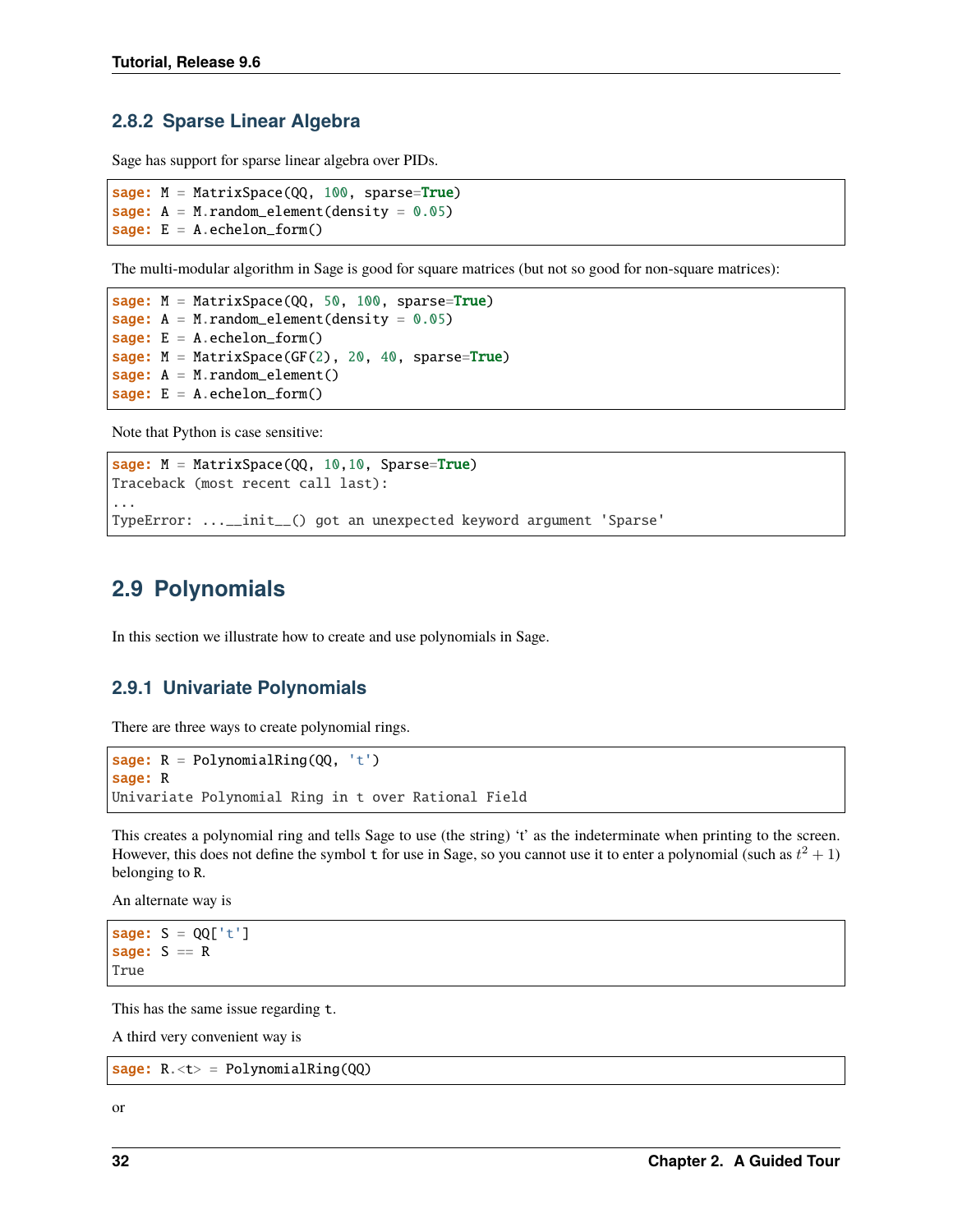sage:  $R. < t > = QQ['t']$ 

or even

sage:  $R. < t > = QQ[$ ]

This has the additional side effect that it defines the variable t to be the indeterminate of the polynomial ring, so you can easily construct elements of R, as follows. (Note that the third way is very similar to the constructor notation in Magma, and just as in Magma it can be used for a wide range of objects.)

```
sage: poly = (t+1) * (t+2); polyt^2 + 3*t + 2sage: poly in R
True
```
Whatever method you use to define a polynomial ring, you can recover the indeterminate as the  $0^{th}$  generator:

```
sage: R = PolynomialRing(QQ, 't')sage: t = R.0sage: t in R
True
```
Note that a similar construction works with the complex numbers: the complex numbers can be viewed as being generated over the real numbers by the symbol i; thus we have the following:

sage: CC Complex Field with 53 bits of precision sage: CC.0 # 0th generator of CC 1.00000000000000\*I

For polynomial rings, you can obtain both the ring and its generator, or just the generator, during ring creation as follows:

```
sage: R, t = QQ['t'].objgen()
sage: t = QQ['t'] .gen()sage: R, t = objgen(QQ['t'])\text{sage: } t = \text{gen}(QQ['t'])
```
Finally we do some arithmetic in  $Q[t]$ .

```
sage: R, t = QQ['t'].objgen()
sage: f = 2 * t^2 + 3 * t^2 - 15/19sage: f^{\wedge}24*t^14 + 12*t^9 - 60/19*t^7 + 9*t^4 - 90/19*t^2 + 225/361sage: cycle = R.cyclotomic\_polynomial(7); cyclet^{6} + t^{6} + t^{6} + t^{4} + t^{6} + t^{6} + t^{6} + t^{7}sage: g = 7 * cyclo * t^{5 *} (t^{5} + 10*t + 2)sage: g
7*t^16 + 7*t^15 + 7*t^14 + 7*t^13 + 77*t^12 + 91*t^11 + 91*t^10 + 84*t^9+ 84*t^8 + 84*t^7 + 84*t^6 + 14*t^5
sage: F = factor(q); F
(7) * t^5 * (t^5 + 10*t + 2) * (t^6 + t^5 + t^4 + t^3 + t^2 + t + 1)
sage: F.unit()
7
```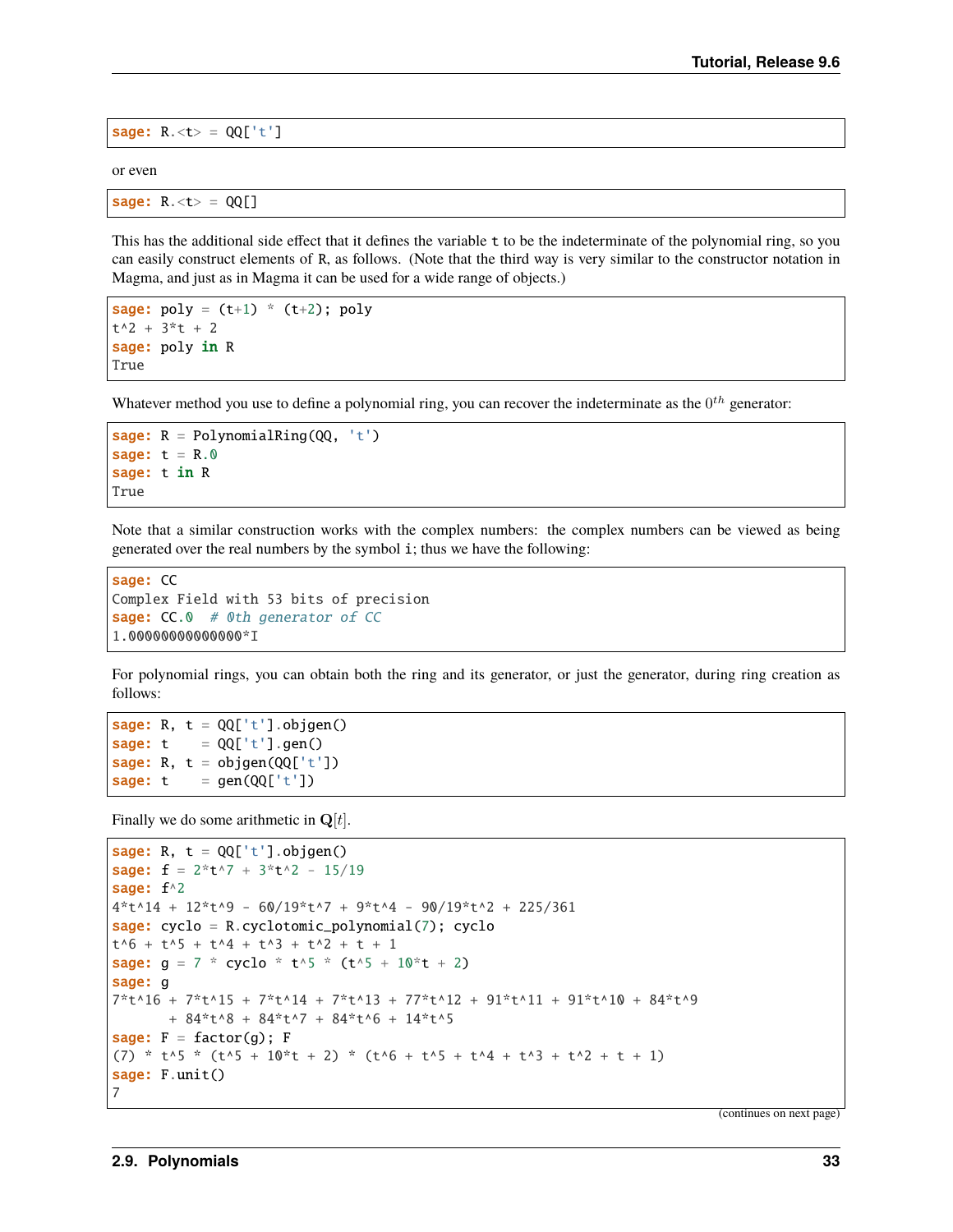sage: list(F)  $[(t, 5), (t^5 + 10^*t + 2, 1), (t^6 + t^5 + t^4 + t^3 + t^2 + t + 1, 1)]$ 

Notice that the factorization correctly takes into account and records the unit part.

If you were to use, e.g., the R.cyclotomic\_polynomial function a lot for some research project, in addition to citing Sage you should make an attempt to find out what component of Sage is being used to actually compute the cyclotomic polynomial and cite that as well. In this case, if you type R.cyclotomic\_polynomial?? to see the source code, you'll quickly see a line  $f = \text{pari.poleyclo(n)}$  which means that PARI is being used for computation of the cyclotomic polynomial. Cite PARI in your work as well.

Dividing two polynomials constructs an element of the fraction field (which Sage creates automatically).

**sage:**  $x = QQ['x']$ .0 sage:  $f = x^3 + 1$ ;  $g = x^2 - 17$ sage:  $h = f/g$ ; h  $(x^3 + 1)/(x^2 - 17)$ sage: h.parent() Fraction Field of Univariate Polynomial Ring in x over Rational Field

Using Laurent series, one can compute series expansions in the fraction field of  $QQ[x]$ :

```
sage: R \ll x = LaurentSeriesRing(QQ); R
Laurent Series Ring in x over Rational Field
sage: 1/(1-x) + O(x \land 10)1 + x + x^2 + x^3 + x^4 + x^5 + x^6 + x^7 + x^8 + x^9 + 0(x^10)
```
If we name the variable differently, we obtain a different univariate polynomial ring.

```
sage: R \times x > = PolynomialRing(QQ)
sage: S \le y \ge PolynomialRing(QQ)sage: x == yFalse
sage: R == SFalse
sage: R(y)
x
sage: R(y^2 - 17)x^2 - 17
```
The ring is determined by the variable. Note that making another ring with variable called x does not return a different ring.

```
sage: R = \text{PolynomialRing}(QQ, "x")sage: T = PolynomialRing(QQ, "x")
sage: R == TTrue
sage: R is T
True
sage: R.0 == T.0True
```
Sage also has support for power series and Laurent series rings over any base ring. In the following example, we create an element of  $\mathbf{F}_7[[T]]$  and divide to create an element of  $\mathbf{F}_7((T))$ .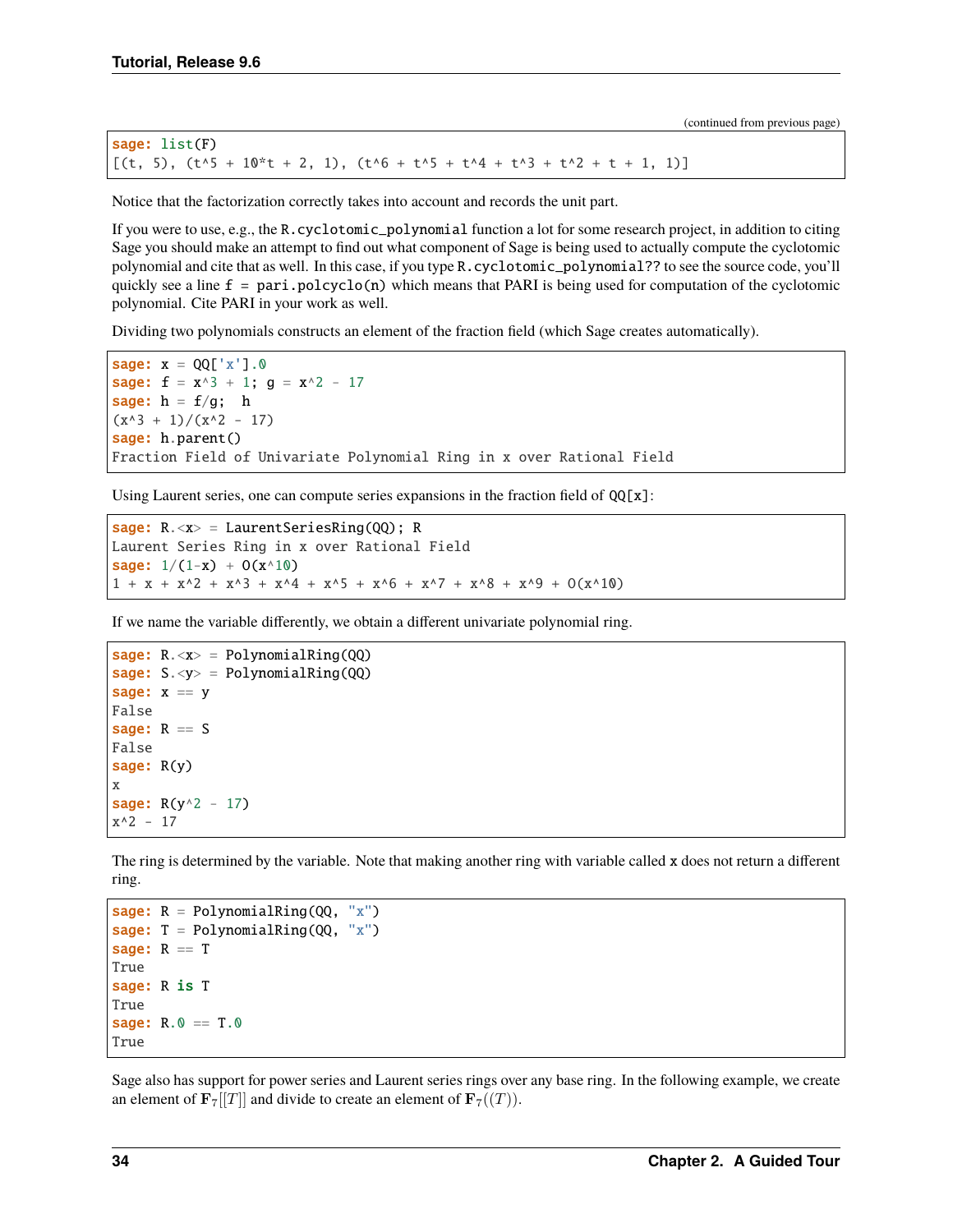```
sage: R. < T> = PowerSeriesRing(GF(7)); R
Power Series Ring in T over Finite Field of size 7
sage: f = T + 3 \times T^2 + T^3 + 0(T^4)sage: f^3
T^3 + 2*T^4 + 2*T^5 + O(T^6)
sage: 1/fT^{\wedge}-1 + 4 + T + O(T^2)
sage: parent(1/f)Laurent Series Ring in T over Finite Field of size 7
```
You can also create power series rings using a double-brackets shorthand:

sage: GF(7)[['T']] Power Series Ring in T over Finite Field of size 7

#### **2.9.2 Multivariate Polynomials**

To work with polynomials of several variables, we declare the polynomial ring and variables first.

```
sage: R = PolynomialRing(GF(5), 3, "z") # here, 3 = number of variables
sage: R
Multivariate Polynomial Ring in z0, z1, z2 over Finite Field of size 5
```
Just as for defining univariate polynomial rings, there are alternative ways:

```
sage: GF(5)['z0, z1, z2']
Multivariate Polynomial Ring in z0, z1, z2 over Finite Field of size 5
sage: R \le 20, z1, z2> = GF(5) []; R
Multivariate Polynomial Ring in z0, z1, z2 over Finite Field of size 5
```
Also, if you want the variable names to be single letters then you can use the following shorthand:

```
sage: PolynomialRing(GF(5), 3, 'xyz')
Multivariate Polynomial Ring in x, y, z over Finite Field of size 5
```
Next let's do some arithmetic.

```
sage: z = GF(5)['z0, z1, z2'].gens()
sage: z
(z0, z1, z2)
sage: (z[0]+z[1]+z[2])^2z0^2 + 2*z0*z1 + z1^2 + 2*z0*z2 + 2*z1*z2 + z2^2
```
You can also use more mathematical notation to construct a polynomial ring.

```
sage: R = GF(5)[x, y, z']sage: x, y, z = R.gens()
sage: QQ['x']
Univariate Polynomial Ring in x over Rational Field
sage: QQ['x,y'].gens()
(x, y)
sage: QQ['x'].objgens()
(Univariate Polynomial Ring in x over Rational Field, (x,))
```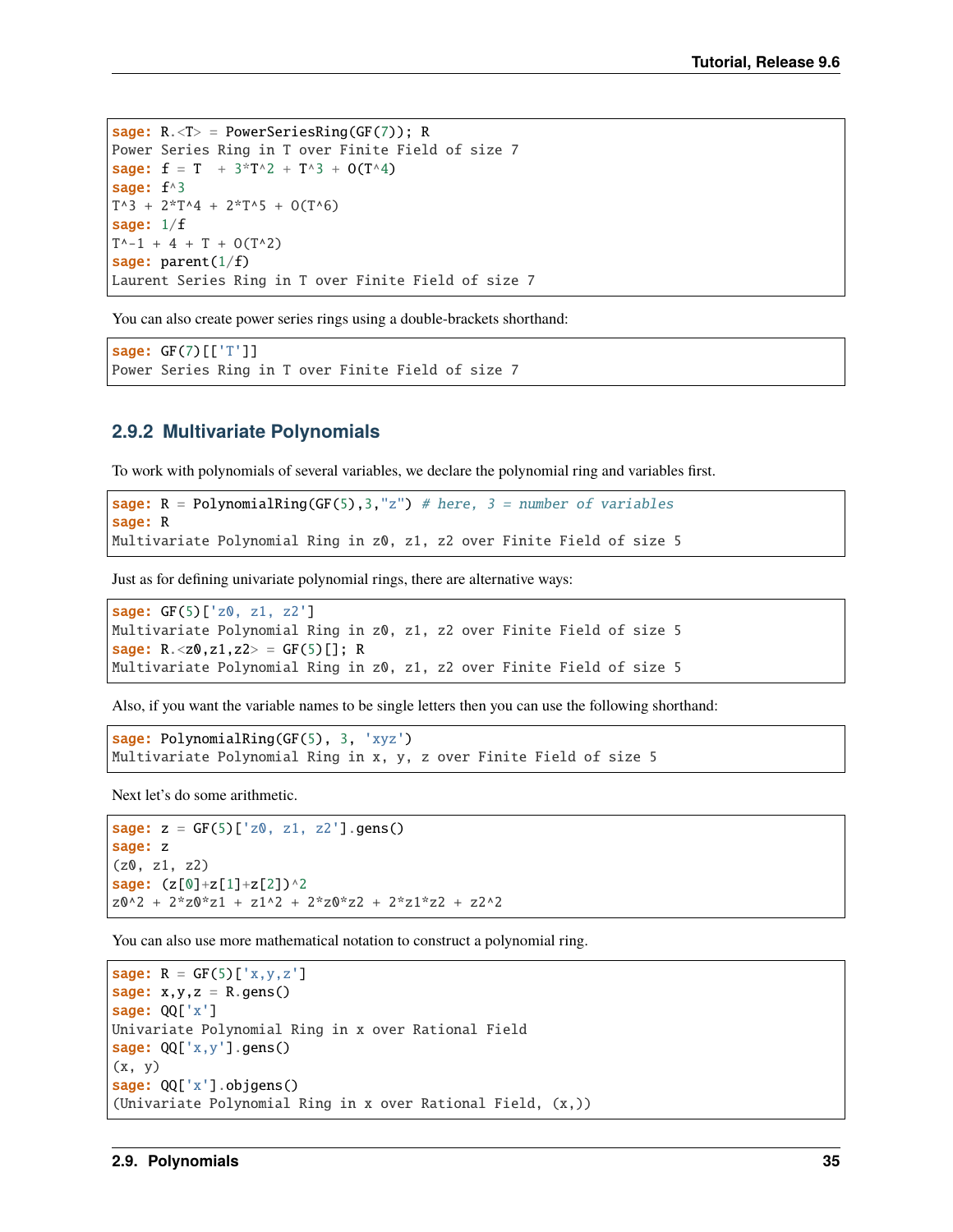Multivariate polynomials are implemented in Sage using Python dictionaries and the "distributive representation" of a polynomial. Sage makes some use of Singular [\[Si\]](#page-112-0), e.g., for computation of gcd's and Gröbner basis of ideals.

```
sage: R, (x, y) = PolynomialRing(RationalField(), 2, 'xy').objgens()
sage: f = (x^3 + 2^x y^2^x x)^2sage: g = x^2^*y^2sage: f.gcd(g)
x^2
```
Next we create the ideal  $(f, g)$  generated by f and g, by simply multiplying  $(f, g)$  by R (we could also write ideal ([f,  $g$ ]) or ideal $(f,g)$ ).

```
sage: I = (f, g) * R; I
Ideal (x^6 + 4*x^4*x^2 + 4*x^2*x^2*x^4, x^2*x^2) of Multivariate Polynomial
Ring in x, y over Rational Field
sage: B = I.groebner_basis(); B
[x^{\wedge}6, x^{\wedge}2^*y^{\wedge}2]sage: x^2 in I
False
```
Incidentally, the Gröbner basis above is not a list but an immutable sequence. This means that it has a universe, parent, and cannot be changed (which is good because changing the basis would break other routines that use the Gröbner basis).

```
sage: B.universe()
Multivariate Polynomial Ring in x, y over Rational Field
sage: B[1] = xTraceback (most recent call last):
...
ValueError: object is immutable; please change a copy instead.
```
Some (read: not as much as we would like) commutative algebra is available in Sage, implemented via Singular. For example, we can compute the primary decomposition and associated primes of  $I$ :

```
sage: I.primary_decomposition()
[Ideal (x^2) of Multivariate Polynomial Ring in x, y over Rational Field,
Ideal (y^2, x^6) of Multivariate Polynomial Ring in x, y over Rational Field]
sage: I.associated_primes()
[Ideal (x) of Multivariate Polynomial Ring in x, y over Rational Field,
Ideal (y, x) of Multivariate Polynomial Ring in x, y over Rational Field]
```
# **2.10 Parents, Conversion and Coercion**

This section may seem more technical than the previous, but we believe that it is important to understand the meaning of parents and coercion in order to use rings and other algebraic structures in Sage effectively and efficiently.

Note that we try to explain notions, but we do not show here how to implement them. An implementation-oriented tutorial is available as a [Sage thematic tutorial.](http://doc.sagemath.org/html/en/thematic_tutorials/coercion_and_categories.html)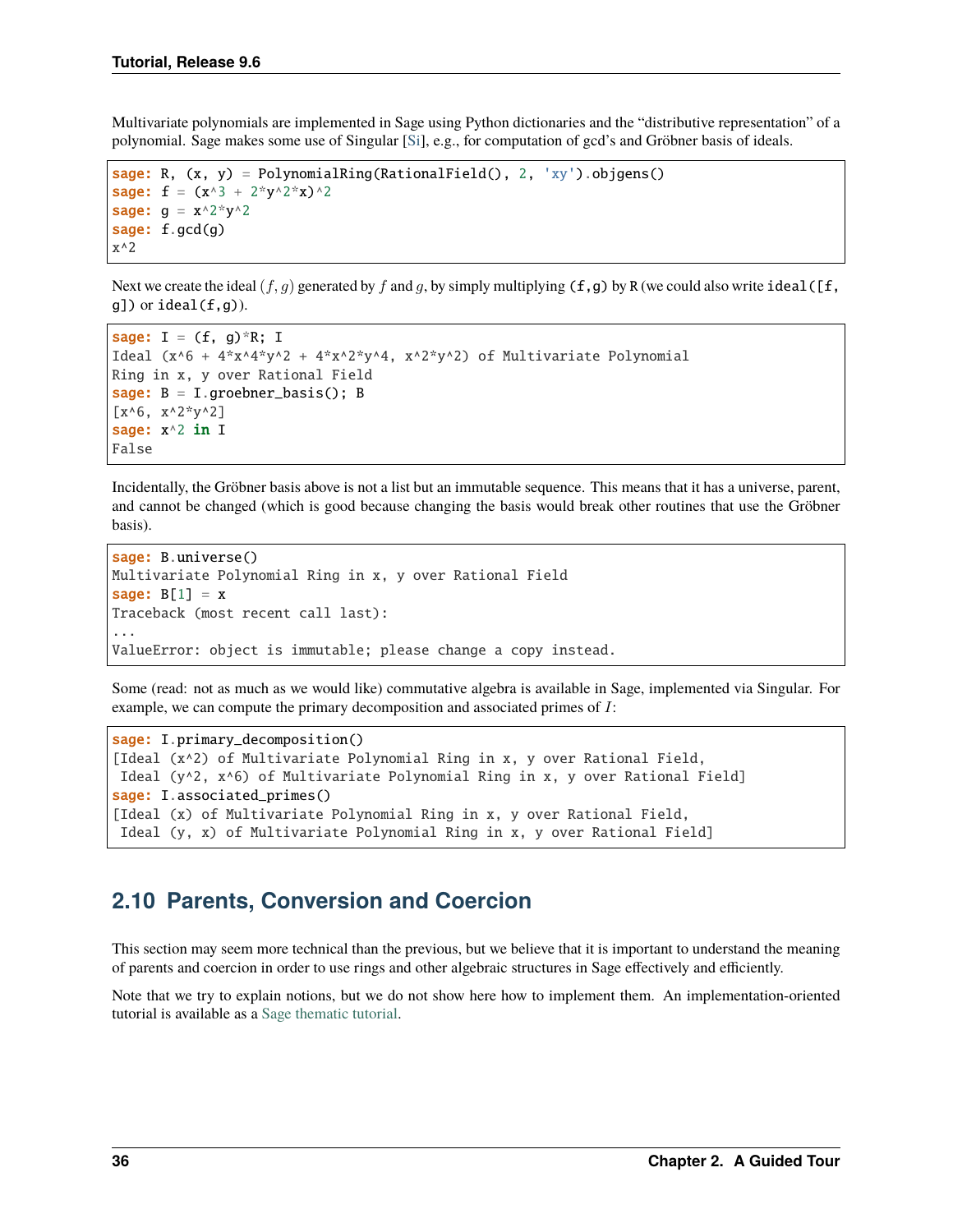### **2.10.1 Elements**

If one wants to implement a ring in Python, a first approximation is to create a class for the elements X of that ring and provide it with the required double underscore methods such as \_\_add\_\_, \_\_sub\_\_, \_\_mul\_\_, of course making sure that the ring axioms hold.

As Python is a strongly typed (yet dynamically typed) language, one might, at least at first, expect that one implements one Python class for each ring. After all, Python contains one type  $\langle$  int> for the integers, one type  $\langle$  float> for the reals, and so on. But that approach must soon fail: There are infinitely many rings, and one can not implement infinitely many classes.

Instead, one may create a hierarchy of classes designed to implement elements of ubiquitous algebraic structures, such as groups, rings, skew fields, commutative rings, fields, algebras, and so on.

But that means that elements of fairly different rings can have the same type.

```
sage: P \cdot \langle x, y \rangle = \text{GF}(3)[]sage: Q. \langle a, b \rangle = GF(4, 'z')[]
sage: type(x)==type(a)
True
```
On the other hand, one could also have different Python classes providing different implementations of the same mathematical structure (e.g., dense matrices versus sparse matrices)

```
sage: P \leq x > 0 = PolynomialRing(ZZ)
sage: Q. <b> = PolynomialRing(ZZ, sparse=True)
sage: R \leq c = PolynomialRing(ZZ, implementation='NTL')
sage: type(a); type(b); type(c)
<class 'sage.rings.polynomial.polynomial_integer_dense_flint.Polynomial_integer_dense_
\rightarrowflint'>
<class 'sage.rings.polynomial.polynomial_ring.PolynomialRing_integral_domain_with_
˓→category.element_class'>
<class 'sage.rings.polynomial.polynomial_integer_dense_ntl.Polynomial_integer_dense_ntl'>
```
That poses two problems: On the one hand, if one has elements that are two instances of the same class, then one may expect that their \_\_add\_\_ method will allow to add them; but one does not want that, if the elements belong to very different rings. On the other hand, if one has elements belonging to different implementations of the same ring, then one wants to add them, but that is not straight forward if they belong to different Python classes.

The solution to these problems is called "coercion" and will be explained below.

However, it is essential that each element knows what it is element of. That is available by the method parent ():

sage: a.parent(); b.parent(); c.parent() Univariate Polynomial Ring in a over Integer Ring Sparse Univariate Polynomial Ring in b over Integer Ring Univariate Polynomial Ring in c over Integer Ring (using NTL)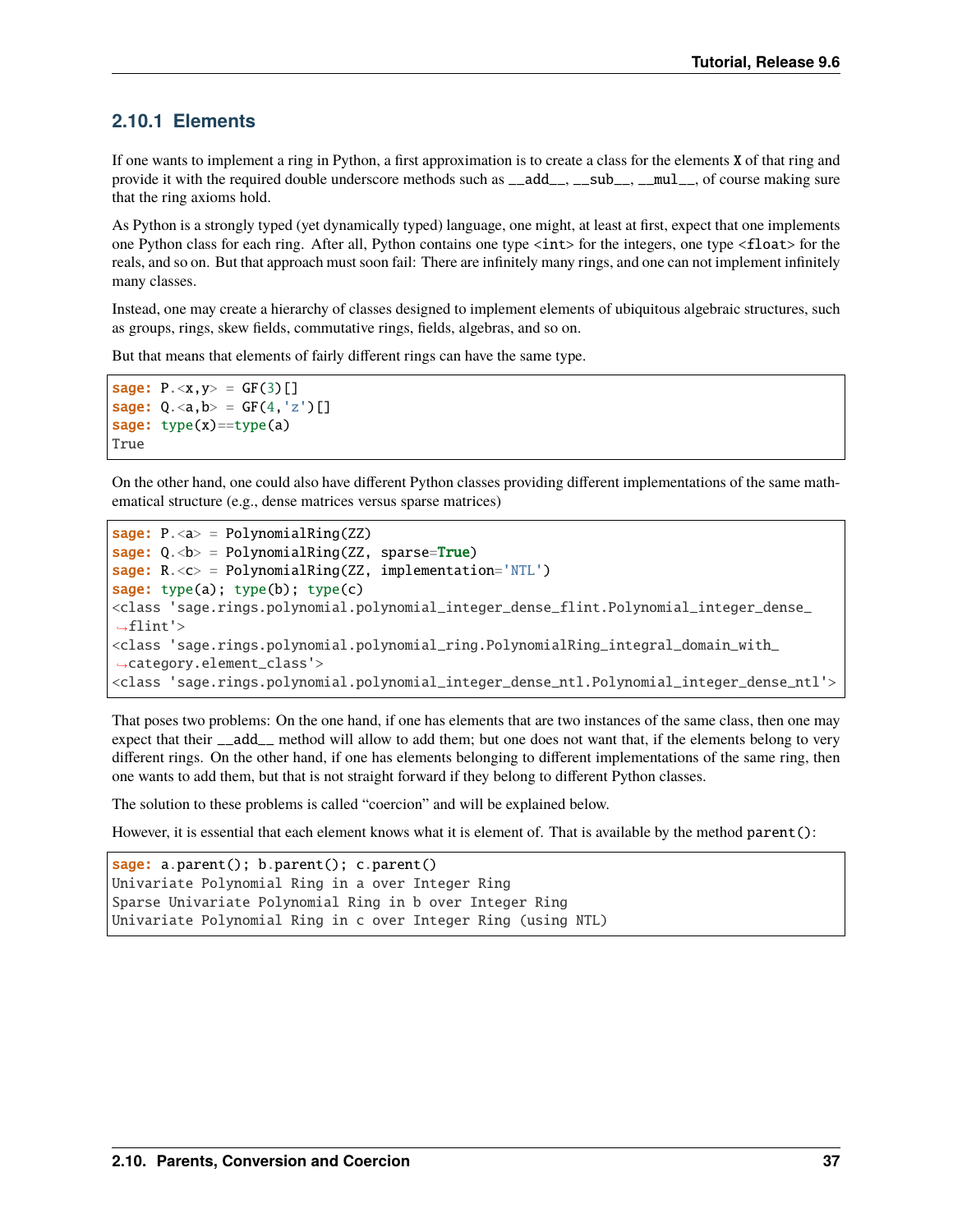#### **2.10.2 Parents and categories**

Similar to the hierarchy of Python classes addressed to elements of algebraic structures, Sage also provides classes for the algebraic structures that contain these elements. Structures containing elements are called "parent structures" in Sage, and there is a base class for them. Roughly parallel to the hierarchy of mathematical notions, one has a hierarchy of classes, namely for sets, rings, fields, and so on:

```
sage: isinstance(QQ,Field)
True
sage: isinstance(QQ, Ring)
True
sage: isinstance(ZZ,Field)
False
sage: isinstance(ZZ, Ring)
True
```
In algebra, objects sharing the same kind of algebraic structures are collected in so-called "categories". So, there is a rough analogy between the class hierarchy in Sage and the hierarchy of categories. However, this analogy of Python classes and categories shouldn't be stressed too much. After all, mathematical categories are implemented in Sage as well:

```
sage: Rings()
Category of rings
sage: ZZ.category()
Join of Category of euclidean domains
   and Category of infinite enumerated sets
    and Category of metric spaces
sage: ZZ.category().is_subcategory(Rings())
True
sage: ZZ in Rings()
True
sage: ZZ in Fields()
False
sage: QQ in Fields()
True
```
While Sage's class hierarchy is centered at implementation details, Sage's category framework is more centered on mathematical structure. It is possible to implement generic methods and tests independent of a specific implementation in the categories.

Parent structures in Sage are supposed to be unique Python objects. For example, once a polynomial ring over a certain base ring and with a certain list of generators is created, the result is cached:

```
sage: RR['x','y'] is RR['x','y']
True
```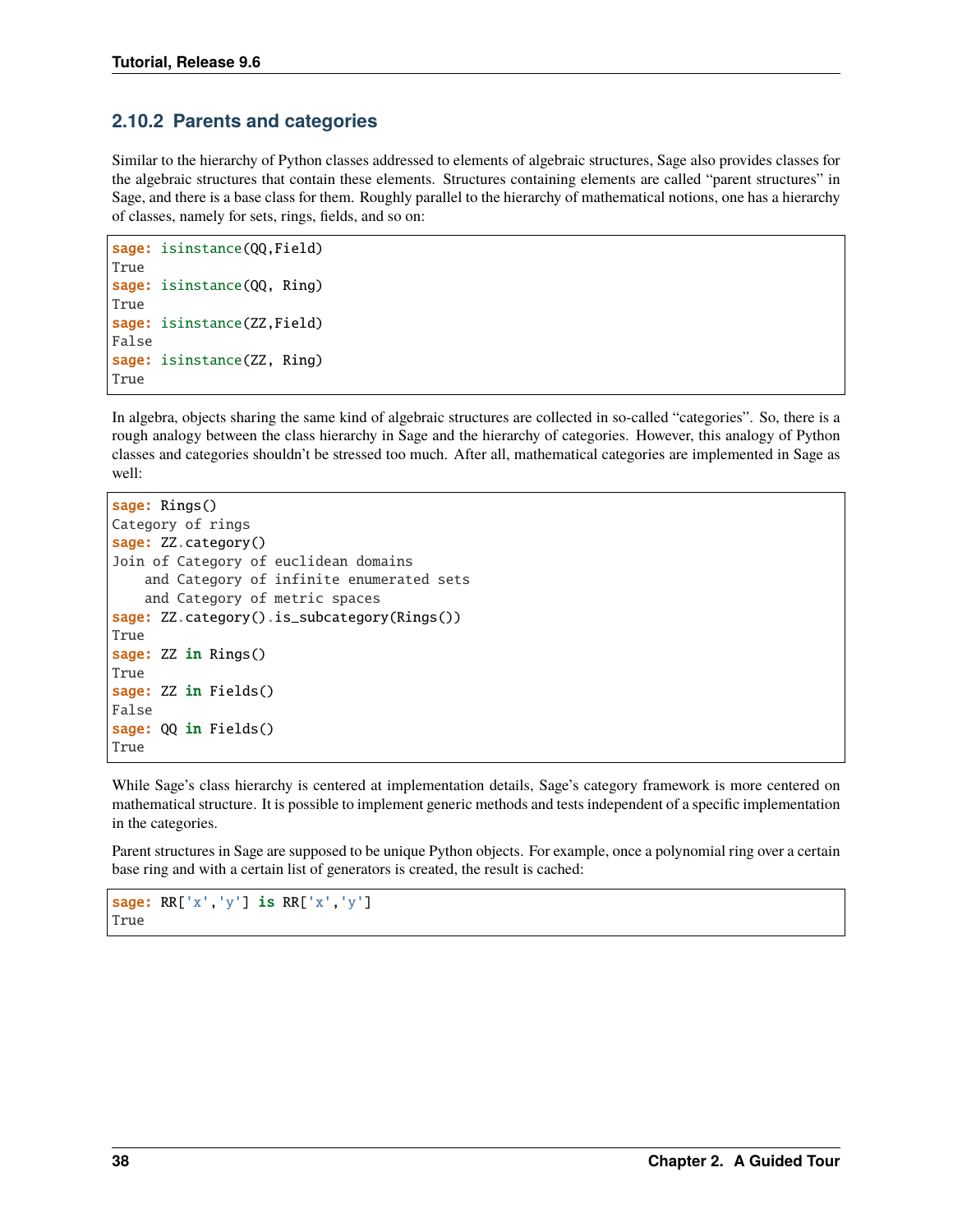### **2.10.3 Types versus parents**

The type RingElement does not correspond perfectly to the mathematical notion of a ring element. For example, although square matrices belong to a ring, they are not instances of RingElement:

```
sage: M = Matrix(ZZ, 2, 2); M
[0 0]
[0 0]
sage: isinstance(M, RingElement)
False
```
While *parents* are unique, equal *elements* of a parent in Sage are not necessarily identical. This is in contrast to the behaviour of Python for some (albeit not all) integers:

```
sage: int(1) is int(1) # Python intTrue
sage: int(-15) is int(-15)False
sage: 1 is 1 # Sage Integer
False
```
It is important to observe that elements of different rings are in general not distinguished by their type, but by their parent:

```
sage: a = GF(2)(1)sage: b = GF(5)(1)sage: type(a) is type(b)
True
sage: parent(a)
Finite Field of size 2
sage: parent(b)
Finite Field of size 5
```
Hence, from an algebraic point of view, **the parent of an element is more important than its type.**

### **2.10.4 Conversion versus Coercion**

In some cases it is possible to convert an element of one parent structure into an element of a different parent structure. Such conversion can either be explicit or implicit (this is called *coercion*).

The reader may know the notions *type conversion* and *type coercion* from, e.g., the C programming language. There are notions of *conversion* and *coercion* in Sage as well. But the notions in Sage are centered on *parents*, not on types. So, please don't confuse type conversion in C with conversion in Sage!

We give here a rather brief account. For a detailed description and for information on the implementation, we refer to the section on coercion in the reference manual and to the [thematic tutorial.](http://doc.sagemath.org/html/en/thematic_tutorials/coercion_and_categories.html)

There are two extremal positions concerning the possibility of doing arithmetic with elements of *different* rings:

• Different rings are different worlds, and it makes no sense whatsoever to add or multiply elements of different rings; even 1 + 1/2 makes no sense, since the first summand is an integer and the second a rational.

Or

• If an element r1 of one ring R1 can somehow be interpreted in another ring R2, then all arithmetic operations involving r1 and any element of R2 are allowed. The multiplicative unit exists in all fields and many rings, and they should all be equal.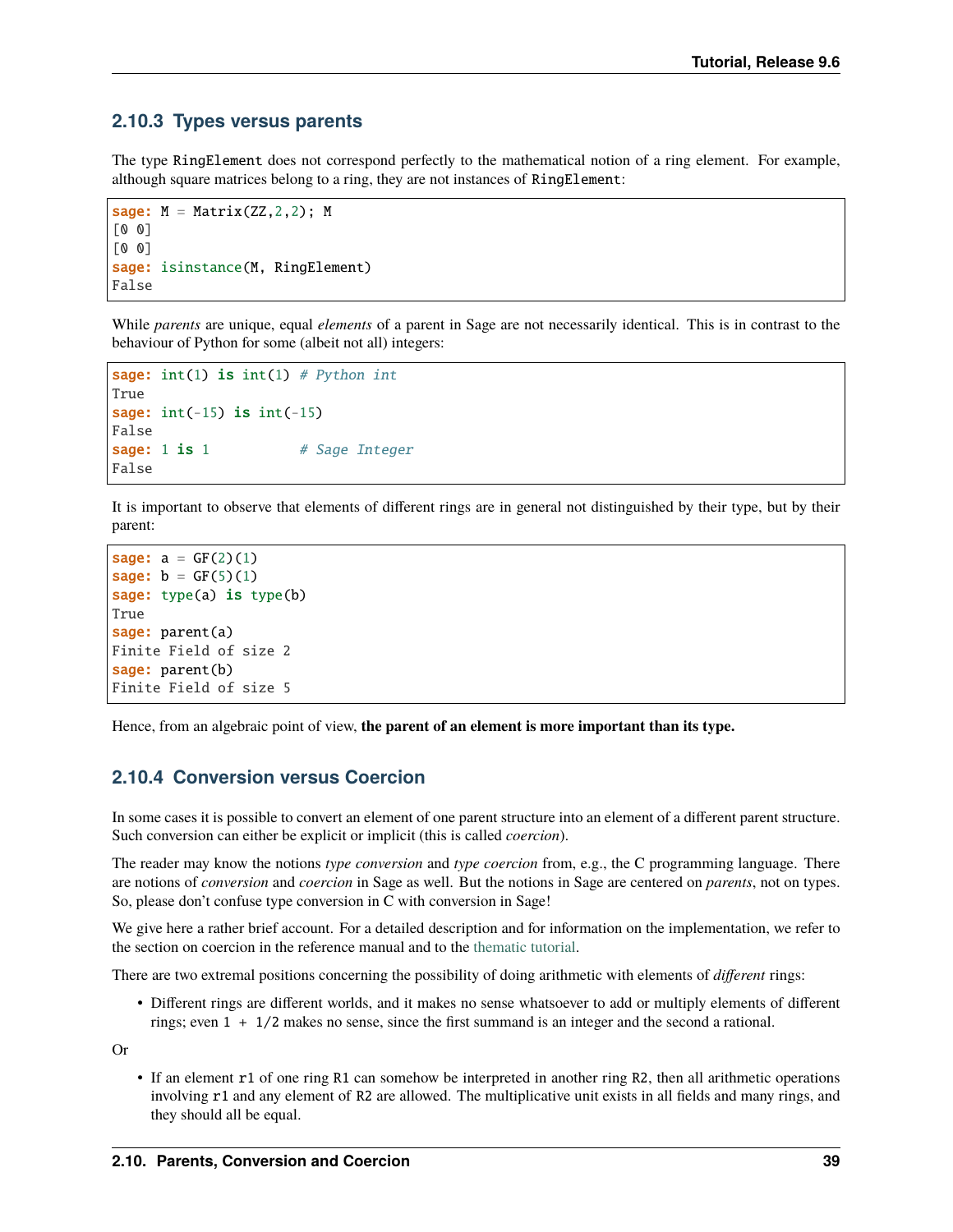Sage favours a compromise. If P1 and P2 are parent structures and p1 is an element of P1, then the user may explicitly ask for an interpretation of p1 in P2. This may not be meaningful in all cases or not be defined for all elements of P1, and it is up to the user to ensure that it makes sense. We refer to this as **conversion**:

```
sage: a = GF(2)(1)sage: b = GF(5)(1)sage: GF(5)(a) == bTrue
sage: GF(2)(b) == aTrue
```
However, an *implicit* (or automatic) conversion will only happen if this can be done *thoroughly* and *consistently*. Mathematical rigour is essential at that point.

Such an implicit conversion is called **coercion**. If coercion is defined, then it must coincide with conversion. Two conditions must be satisfied for a coercion to be defined:

- 1. A coercion from P1 to P2 must be given by a structure preserving map (e.g., a ring homomorphism). It does not suffice that *some* elements of P1 can be mapped to P2, and the map must respect the algebraic structure of P1.
- 2. The choice of these coercion maps must be consistent: If P3 is a third parent structure, then the composition of the chosen coercion from P1 to P2 with the coercion from P2 to P3 must coincide with the chosen coercion from P1 to P3. In particular, if there is a coercion from P1 to P2 and P2 to P1, the composition must be the identity map of P1.

So, although it is possible to convert each element of GF(2) into GF(5), there is no coercion, since there is no ring homomorphism between GF(2) and GF(5).

The second aspect - consistency - is a bit more difficult to explain. We illustrate it with multivariate polynomial rings. In applications, it certainly makes most sense to have name preserving coercions. So, we have:

```
sage: R1. \langle x, y \rangle = ZZsage: R2 = ZZ['y','x']sage: R2.has_coerce_map_from(R1)
True
sage: R2(x)x
sage: R2(y)y
```
If there is no name preserving ring homomorphism, coercion is not defined. However, conversion may still be possible, namely by mapping ring generators according to their position in the list of generators:

```
sage: R3 = ZZ['z','x']sage: R3.has_coerce_map_from(R1)
False
sage: R3(x)z
sage: R3(y)
x
```
But such position preserving conversions do not qualify as coercion: By composing a name preserving map from  $ZZ['x', 'y']$  to  $ZZ['y', 'x']$  with a position preserving map from  $ZZ['y', 'x']$  to  $ZZ['a', 'b']$ , a map would result that is neither name preserving nor position preserving, in violation to consistency.

If there is a coercion, it will be used to compare elements of different rings or to do arithmetic. This is often convenient, but the user should be aware that extending the ==-relation across the borders of different parents may easily result in overdoing it. For example, while == is supposed to be an equivalence relation on the elements of *one* ring, this is not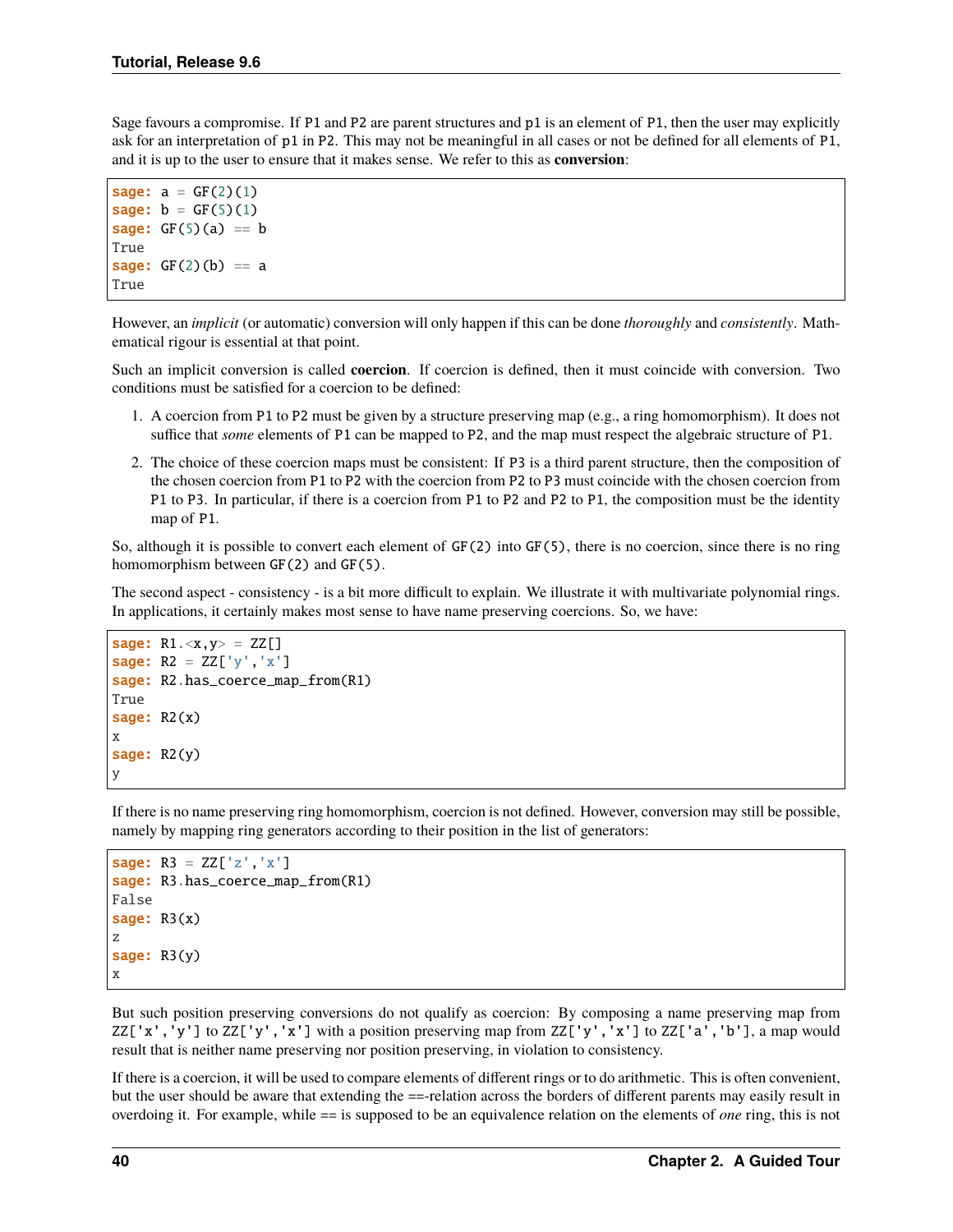necessarily the case if *different* rings are involved. For example, 1 in ZZ and in a finite field are considered equal, since there is a canonical coercion from the integers to any finite field. However, in general there is no coercion between two different finite fields. Therefore we have

```
sage: GF(5)(1) == 1True
sage: 1 == GF(2)(1)True
sage: GF(5)(1) == GF(2)(1)False
sage: GF(5)(1) := GF(2)(1)True
```
Similarly, we have

```
sage: R3(R1.1) == R3.1True
sage: R1.1 == R3.1False
sage: R1.1 != R3.1
True
```
Another consequence of the consistency condition is that coercions can only go from exact rings (e.g., the rationals QQ) to inexact rings (e.g., real numbers with a fixed precision RR), but not the other way around. The reason is that the composition of the coercion from QQ to RR with a conversion from RR to QQ is supposed to be the identity on QQ. But this is impossible, since some distinct rational numbers may very well be treated equal in RR, as in the following example:

```
sage: RR(1/10^200+1/10^100) == RR(1/10^100)
True
sage: 1/10^200+1/10^100 = 1/10^100False
```
When comparing elements of two parents P1 and P2, it is possible that there is no coercion between the two rings, but there is a canonical choice of a parent P3 so that both P1 and P2 coerce into P3. In this case, coercion will take place as well. A typical use case is the sum of a rational number and a polynomial with integer coefficients, yielding a polynomial with rational coefficients:

```
sage: P1. \langle x \rangle = ZZsage: p = 2*x+3sage: q = 1/2sage: parent(p)
Univariate Polynomial Ring in x over Integer Ring
sage: parent(p+q)
Univariate Polynomial Ring in x over Rational Field
```
Note that in principle the result would also make sense in the fraction field of  $ZZ[$ 'x']. However, Sage tries to choose a *canonical* common parent that seems to be most natural (QQ['x'] in our example). If several potential common parents seem equally natural, Sage will *not* pick one of them at random, in order to have a reliable result. The mechanisms which that choice is based upon is explained in the [thematic tutorial.](http://doc.sagemath.org/html/en/thematic_tutorials/coercion_and_categories.html)

No coercion into a common parent will take place in the following example:

sage:  $R_{\text{.}} < x > 00$ [] sage:  $S \cdot \langle y \rangle = QQ[$ ]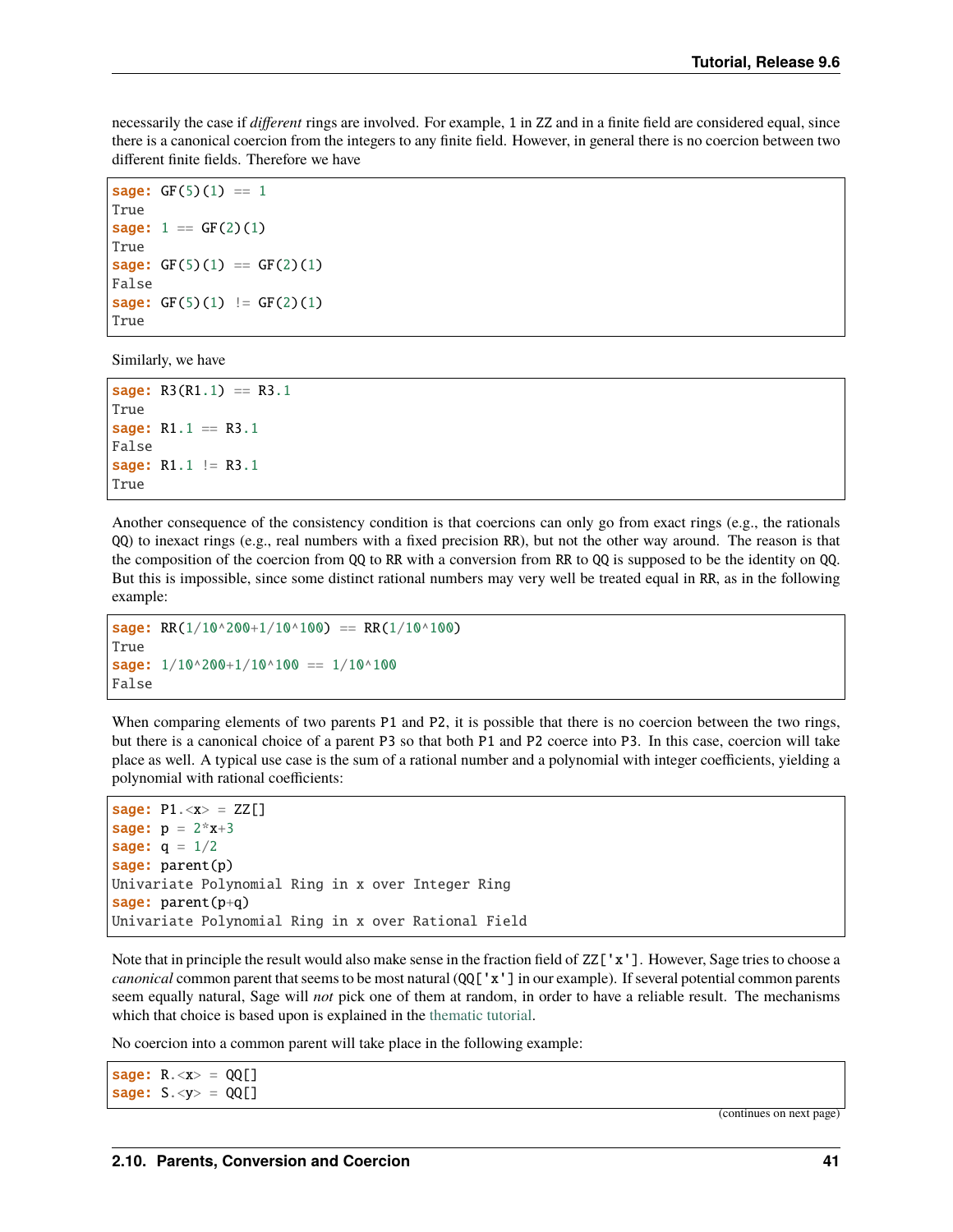```
sage: x+y
Traceback (most recent call last):
...
TypeError: unsupported operand parent(s) for +: 'Univariate Polynomial Ring in x over␣
˓→Rational Field' and 'Univariate Polynomial Ring in y over Rational Field'
```
The reason is that Sage would not choose one of the potential candidates QQ['x']['y'], QQ['y']['x'], QQ['x', 'y'] or QQ['y','x'], because all of these four pairwise different structures seem natural common parents, and there is no apparent canonical choice.

## **2.11 Finite Groups, Abelian Groups**

Sage has some support for computing with permutation groups, finite classical groups (such as  $SU(n, q)$ ), finite matrix groups (with your own generators), and abelian groups (even infinite ones). Much of this is implemented using the interface to GAP.

For example, to create a permutation group, give a list of generators, as in the following example.

```
sage: G = PermutationGroup([ '(1,2,3)(4,5)', '(3,4)'])sage: G
Permutation Group with generators [(3,4), (1,2,3)(4,5)]sage: G.order()
120
sage: G.is_abelian()
False
sage: G.derived_series() # random-ish output
[Permutation Group with generators [(1,2,3)(4,5), (3,4)],
Permutation Group with generators [(1,5)(3,4), (1,5)(2,4), (1,3,5)]]sage: G.center()
Subgroup generated by [()] of (Permutation Group with generators [(3,4), (1,2,3)(4,5)])sage: G.random_element() # random output
(1,5,3)(2,4)sage: print(latex(G))
\langle (3,4), (1,2,3)(4,5) \rangle
```
You can also obtain the character table (in LaTeX format) in Sage:

```
sage: G = PermutationGroup([[(1,2),(3,4)], [(1,2,3)]])sage: latex(G.character_table())
\left(\begin{array}{rrrr}
1 & 1 & 1 & 1 \\
1 & -\zeta_{3} - 1 & \zeta_{3} & 1 \ \1 & \zeta_{3} & -\zeta_{3} - 1 & 1 \\
3 & 0 & 0 & -1
\end{array}\right)
```
Sage also includes classical and matrix groups over finite fields:

```
sage: MS = MatrixSpace(GF(7), 2)sage: gens = [MS([1,0],[-1,1]]), MS([[1,1],[0,1]])]
sage: G = MatrixGroup(gens)
```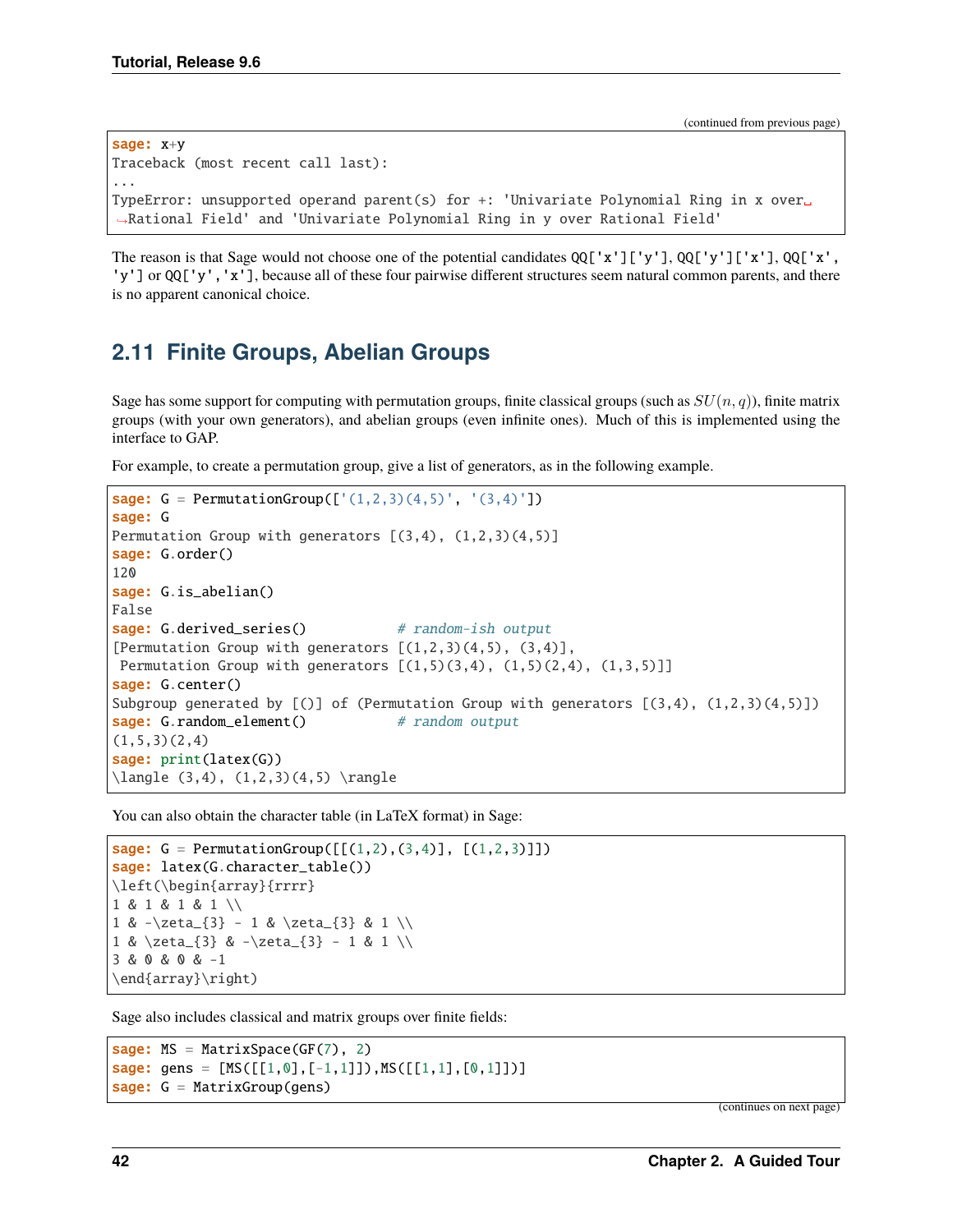```
sage: G.conjugacy_classes_representatives()
(
[1 0] [0 6] [0 4] [6 0] [0 6] [0 4] [0 6] [0 6] [0 6] [4 0]
[0 \ 1], \ [1 \ 5], \ [5 \ 5], \ [0 \ 6], \ [1 \ 2], \ [5 \ 2], \ [1 \ 0], \ [1 \ 4], \ [1 \ 3], \ [0 \ 2],[5 0]
[0 3]
)
sage: G = Sp(4, GF(7))sage: G
Symplectic Group of degree 4 over Finite Field of size 7
sage: G.random_element() # random output
[5 5 5 1]
[0 2 6 3]
[5 0 1 0]
[4 6 3 4]
sage: G.order()
276595200
```
You can also compute using abelian groups (infinite and finite):

```
sage: F = AbelianGroup(5, [5, 5, 7, 8, 9], names='abcde')sage: (a, b, c, d, e) = F.gens()sage: d * b**2 * c**3
b^2*c^3*d
sage: F = AbelianGroup(3,[2]*3); FMultiplicative Abelian group isomorphic to C2 x C2 x C2
sage: H = AbelianGroup([2,3], names="xy"); H
Multiplicative Abelian group isomorphic to C2 x C3
sage: AbelianGroup(5)
Multiplicative Abelian group isomorphic to Z x Z x Z x Z x Z
sage: AbelianGroup(5).order()
+Infinity
```
# **2.12 Number Theory**

Sage has extensive functionality for number theory. For example, we can do arithmetic in  $Z/NZ$  as follows:

```
sage: R = IntegerModRing(97)sage: a = R(2) / R(3)sage: a
33
sage: a.rational_reconstruction()
2/3
sage: b = R(47)sage: b^20052005
50
sage: b.modulus()
97
sage: b.is_square()
```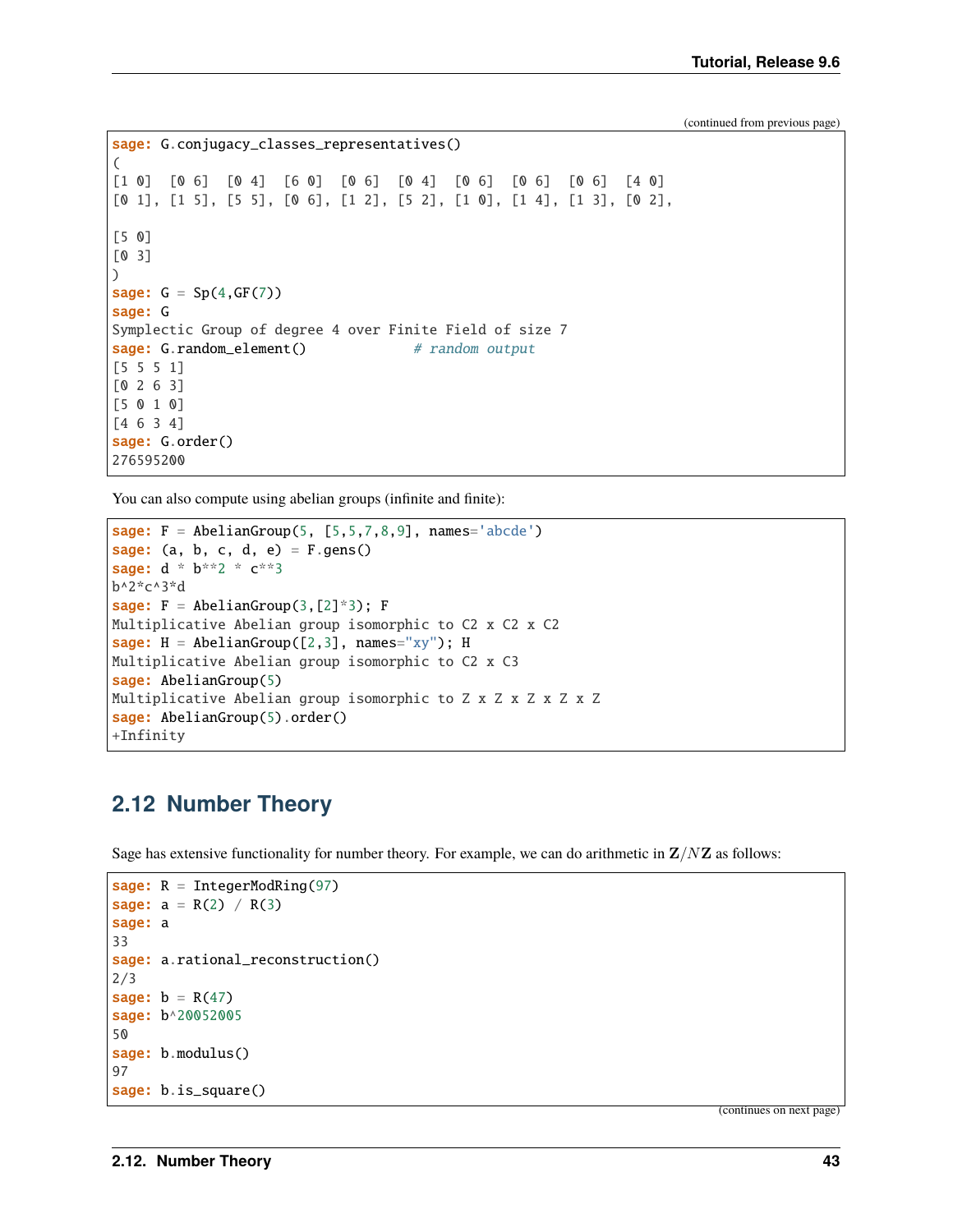#### True

(continued from previous page)

Sage contains standard number theoretic functions. For example,

```
sage: gcd(515,2005)
5
sage: factor(2005)
5 * 401
sage: c = factorial(25); c
15511210043330985984000000
sage: [valuation(c,p) for p in prime_range(2,23)]
[22, 10, 6, 3, 2, 1, 1, 1]
sage: next_prime(2005)
2011
sage: previous_prime(2005)
2003
sage: divisors(28); sum(divisors(28)); 2*28
[1, 2, 4, 7, 14, 28]
56
56
```
Perfect!

Sage's sigma(n, k) function adds up the  $k^{th}$  powers of the divisors of n:

```
sage: sigma(28,0); sigma(28,1); sigma(28,2)
6
56
1050
```
We next illustrate the extended Euclidean algorithm, Euler's  $\phi$ -function, and the Chinese remainder theorem:

```
sage: d, u, v = xgcd(12, 15)sage: d == u*12 + v*15True
sage: n = 2005sage: inverse_mod(3,n)
1337
sage: 3 * 1337
4011
sage: prime_divisors(n)
[5, 401]
sage: phi = n*prod([1 - 1/p for p in prime-divisors(n)]); phi
1600
sage: euler_phi(n)
1600
sage: prime_to_m_part(n, 5)
401
```
We next verify something about the  $3n + 1$  problem.

```
sage: n = 2005
sage: for i in range(1000):
```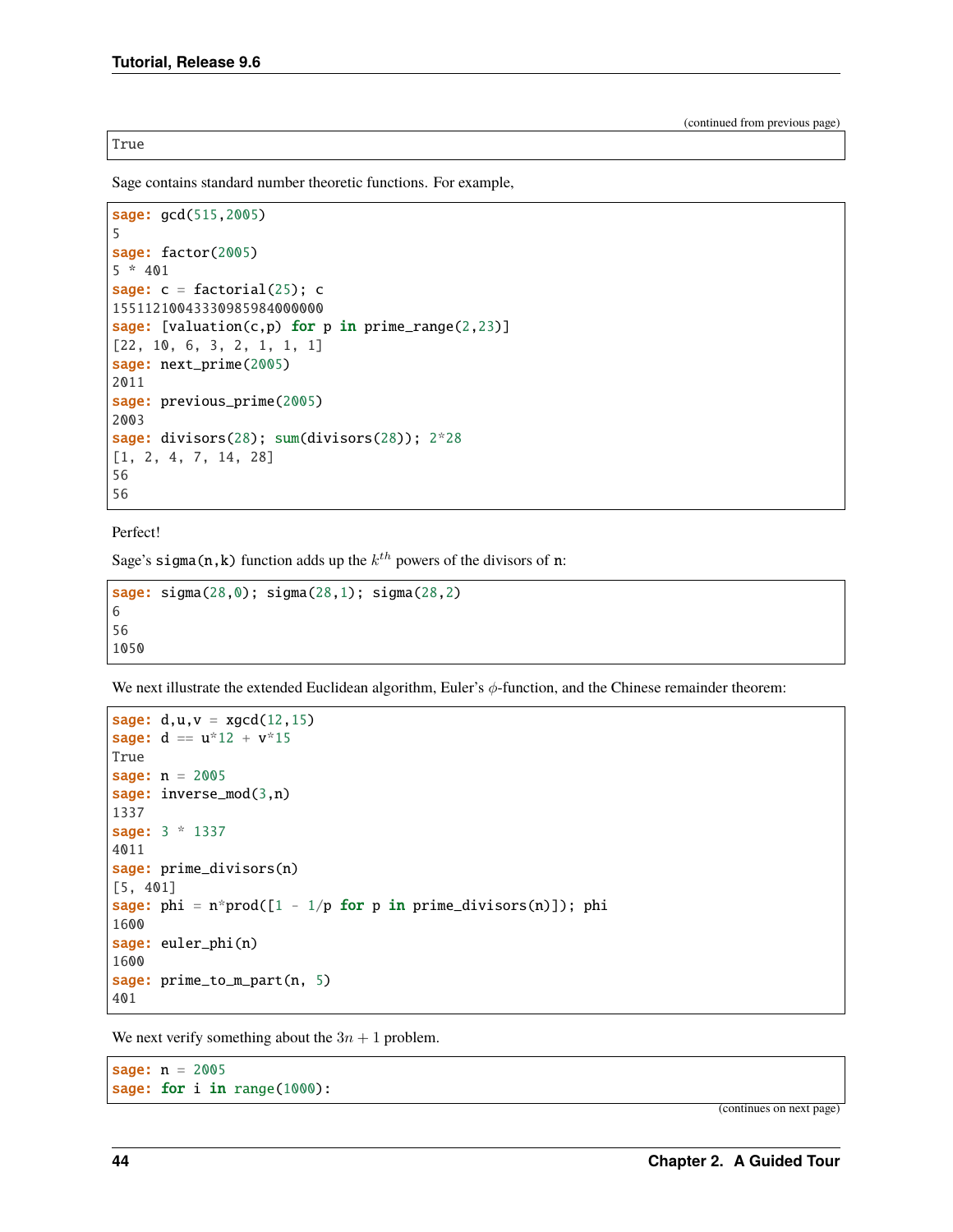```
....: n = 3 * odd\_part(n) + 1\dots: if odd_part(n)==1:
....: print(i)
....: break
38
```
Finally we illustrate the Chinese remainder theorem.

```
sage: x = \text{crt}(2, 1, 3, 5); x
11
sage: x % 3  # x mod 3 = 22
sage: x % 5 # x mod 5 = 11
sage: [binomial(13,m) for m in range(14)]
[1, 13, 78, 286, 715, 1287, 1716, 1716, 1287, 715, 286, 78, 13, 1]
sage: [binomial(13,m)%2 for m in range(14)][1, 1, 0, 0, 1, 1, 0, 0, 1, 1, 0, 0, 1, 1]
sage: [kronecker(m, 13) for m in range(1, 13)]
[1, -1, 1, 1, -1, -1, -1, -1, 1, 1, -1, 1]sage: n = 10000; sum([moebius(m) for m in range(1,n)])
-23
sage: Partitions(4).list()
\lbrack 1, 3, 1], \lbrack 2, 2], \lbrack 2, 1, 1], \lbrack 1, 1, 1, 1]
```
#### **2.12.1** *p***-adic Numbers**

The field of  $p$ -adic numbers is implemented in Sage. Note that once a  $p$ -adic field is created, you cannot change its precision.

```
sage: K = Qp(11); K
11-adic Field with capped relative precision 20
sage: a = K(211/17); a
4 + 4*11 + 11^2 + 7*11^3 + 9*11^5 + 5*11^6 + 4*11^7 + 8*11^8 + 7*11^9+ 9*11^10 + 3*11^11 + 10*11^12 + 11^13 + 5*11^14 + 6*11^15 + 2*11^16
 + 3*11^17 + 11^18 + 7*11^19 + O(11^20)
sage: b = K(3211/11^{2}); b
10*11^{\wedge}-2 + 5*11^{\wedge}-1 + 4 + 2*11 + 0(11^{\wedge}18)
```
Much work has been done implementing rings of integers in  $p$ -adic fields and number fields. The interested reader is invited to read [Introduction to the p-adics](../../../html/en/reference/padics/sage/rings/padics/tutorial.html#sage-rings-padics-tutorial) and ask the experts on the sage-support Google group for further details.

A number of related methods are already implemented in the NumberField class.

```
sage: R \ll x = PolynomialRing(QQ)
sage: K = NumberField(x^3 + x^2 - 2*x + 8, 'a')
sage: K.integral_basis()
[1, 1/2^*a^2 + 1/2^*a, a^2]
```

```
sage: K.galois_group()
Galois group 3T2 (S3) with order 6 of x^3 + x^2 - 2*x + 8
```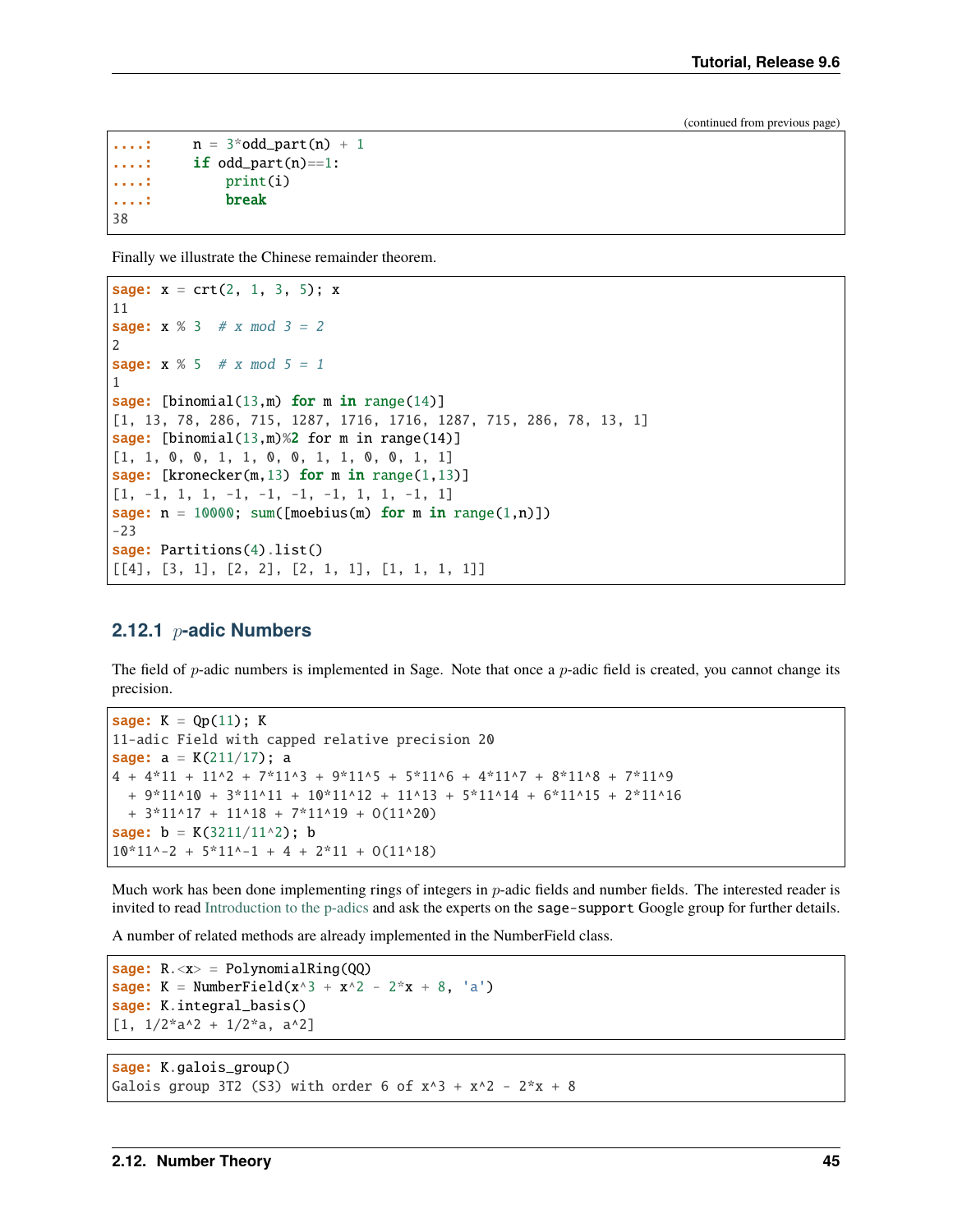```
sage: K.polynomial_quotient_ring()
Univariate Quotient Polynomial Ring in a over Rational Field with modulus
x^3 + x^2 - 2*x + 8sage: K.units()
(3 * a^2 + 13 * a + 13)sage: K.discriminant()
-503
sage: K.class_group()
Class group of order 1 of Number Field in a with
defining polynomial x^3 + x^2 - 2*x + 8sage: K.class_number()
1
```
## **2.13 Some More Advanced Mathematics**

### **2.13.1 Algebraic Geometry**

You can define arbitrary algebraic varieties in Sage, but sometimes nontrivial functionality is limited to rings over Q or finite fields. For example, we compute the union of two affine plane curves, then recover the curves as the irreducible components of the union.

```
sage: x, y = AffineSpace(2, QQ, 'xy') .gens()sage: C2 = Curve(x^2 + y^2 - 1)sage: C3 = Curve(x^3 + y^3 - 1)sage: D = C2 + C3sage: D
Affine Plane Curve over Rational Field defined by
  x^35 + x^3*y^2 + x^2*y^3 + y^5 - x^3 - y^3 - x^2 - y^2 + 1
sage: D.irreducible_components()
\lceilClosed subscheme of Affine Space of dimension 2 over Rational Field defined by:
 x^2 + y^2 - 1,
Closed subscheme of Affine Space of dimension 2 over Rational Field defined by:
  x^3 + y^3 - 1]
```
We can also find all points of intersection of the two curves by intersecting them and computing the irreducible components.

```
sage: V = C2. intersection(C3)
sage: V.irreducible_components()
\GammaClosed subscheme of Affine Space of dimension 2 over Rational Field defined by:
 y,
 x - 1,
Closed subscheme of Affine Space of dimension 2 over Rational Field defined by:
 y - 1,
 x,
Closed subscheme of Affine Space of dimension 2 over Rational Field defined by:
  x + y + 2,
```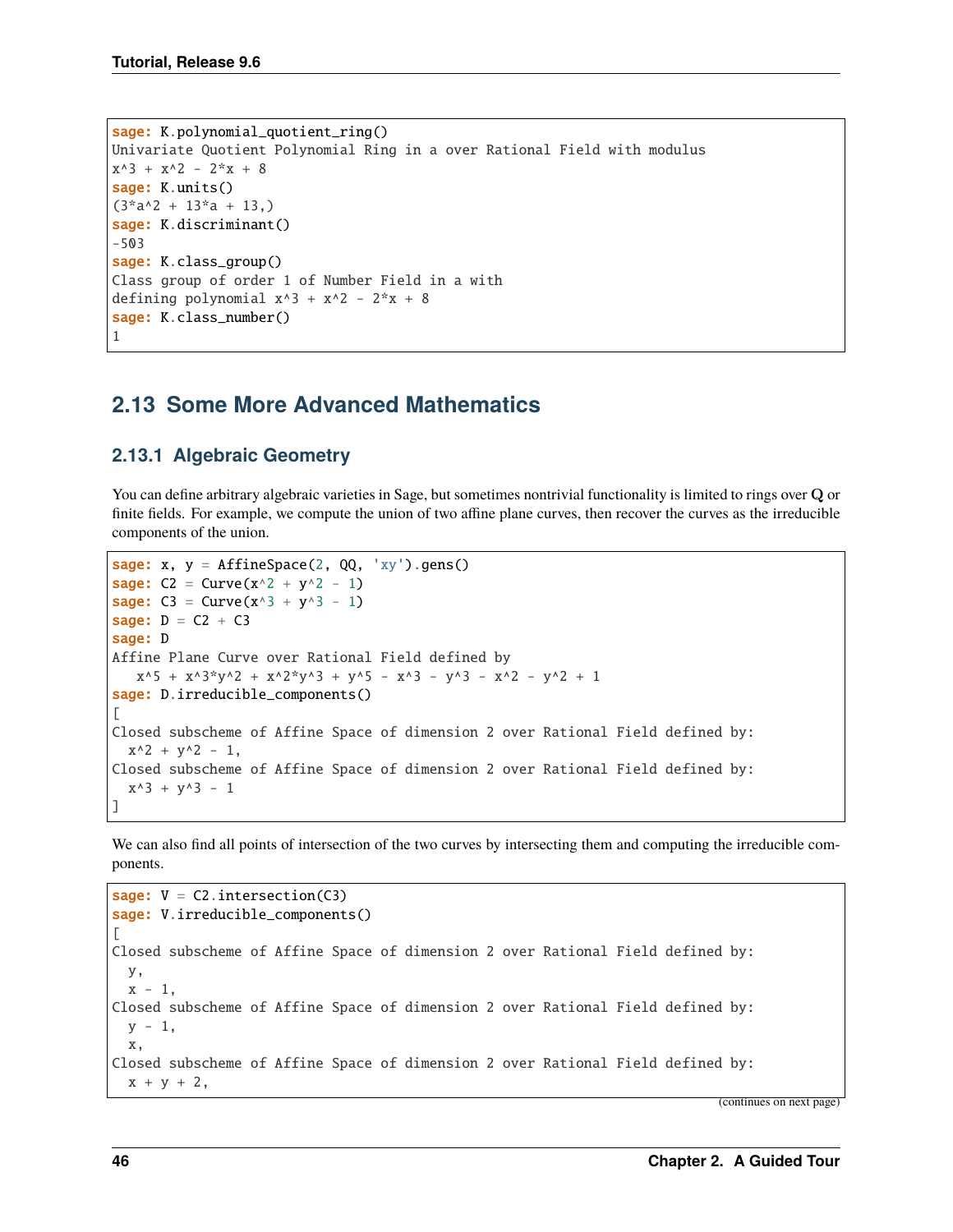$2*y^2 + 4*y + 3$ ]

Thus, e.g.,  $(1, 0)$  and  $(0, 1)$  are on both curves (visibly clear), as are certain (quadratic) points whose y coordinates satisfy  $2y^2 + 4y + 3 = 0$ .

Sage can compute the toric ideal of the twisted cubic in projective 3 space:

```
sage: R \le a, b, c, d = PolynomialRing(QQ, 4)
sage: I = ideal(b^2-a^*c, c^2-b^*d, a^*d-b^*c)sage: F = I.groebner_fan(); F
Groebner fan of the ideal:
Ideal (b^2 - a*c, c^2 - b*d, -b*c + a*d) of Multivariate Polynomial Ring
in a, b, c, d over Rational Field
sage: F.reduced_groebner_bases ()
[[-c^2 + b^*d, -b^*c + a^*d, -b^*2 + a^*c],[-b * c + a * d, -c^2 + b * d, b^2 - a * c],[-c^3 + a^*d^2, -c^2 + b^*d, b^*c - a^*d, b^2 - a^*c][-c^2 + b^*d, b^2 - a^*c, b^*c - a^*d, c^3 - a^*d^2],[-b * c + a * d, -b * 2 + a * c, c * 2 - b * d],[-b^3 + a^2^*d, -b^2 + a^*c, c^2 - b^*d, b^*c - a^*d],[-b^2 + a^*c, c^2 - b^*d, b^*c - a^*d, b^3 - a^2*d],[c^2 - b^*d, b^*c - a^*d, b^2 - a^*c]sage: F.polyhedralfan()
Polyhedral fan in 4 dimensions of dimension 4
```
#### **2.13.2 Elliptic Curves**

Elliptic curve functionality includes most of the elliptic curve functionality of PARI, access to the data in Cremona's online tables (this requires an optional database package), the functionality of mwrank, i.e., 2-descents with computation of the full Mordell-Weil group, the SEA algorithm, computation of all isogenies, much new code for curves over Q, and some of Denis Simon's algebraic descent software.

The command EllipticCurve for creating an elliptic curve has many forms:

• EllipticCurve([ $a_1, a_2, a_3, a_4, a_6$ ]): Returns the elliptic curve

$$
y^2 + a_1xy + a_3y = x^3 + a_2x^2 + a_4x + a_6,
$$

where the  $a_i$ 's are coerced into the parent of  $a_1$ . If all the  $a_i$  have parent Z, they are coerced into Q.

- EllipticCurve([ $a_4$ ,  $a_6$ ]): Same as above, but  $a_1 = a_2 = a_3 = 0$ .
- EllipticCurve(label): Returns the elliptic curve over from the Cremona database with the given (new!) Cremona label. The label is a string, such as "11a" or "37b2". The letter must be lower case (to distinguish it from the old labeling).
- EllipticCurve(j): Returns an elliptic curve with  $j$ -invariant  $j$ .
- EllipticCurve(R,  $[a_1, a_2, a_3, a_4, a_6]$ ): Create the elliptic curve over a ring R with given  $a_i$ 's as above.

We illustrate each of these constructors:

sage: EllipticCurve( $[0,0,1,-1,0]$ ) Elliptic Curve defined by  $y^2 + y = x^3 - x$  over Rational Field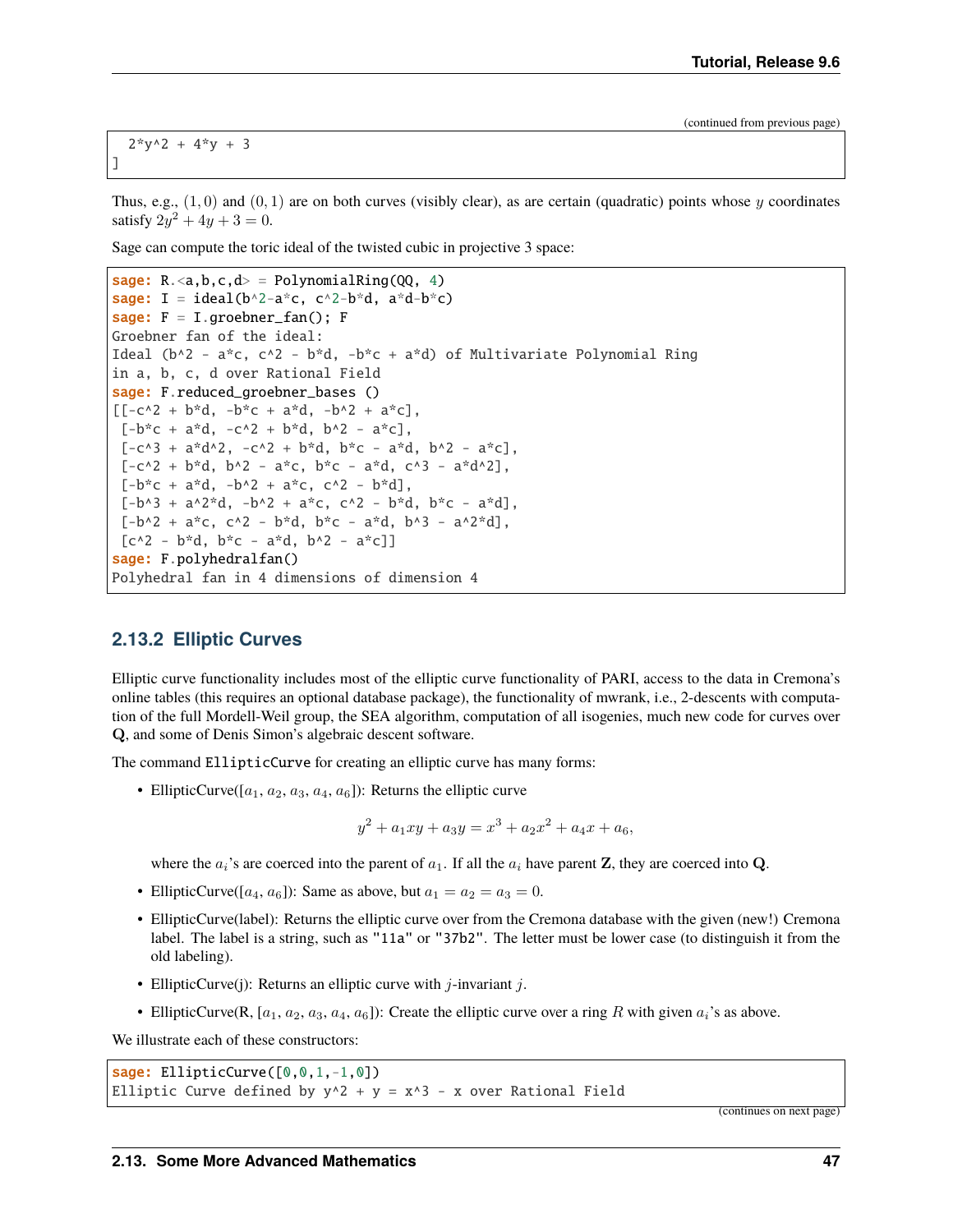```
sage: EllipticCurve([GF(5)(0), 0, 1, -1, 0])
Elliptic Curve defined by y^2 + y = x^3 + 4*x over Finite Field of size 5
sage: EllipticCurve([1,2])
Elliptic Curve defined by y^2 = x^3 + x + 2 over Rational Field
sage: EllipticCurve('37a')
Elliptic Curve defined by y^2 + y = x^3 - x over Rational Field
sage: EllipticCurve_from_j(1)
Elliptic Curve defined by y^2 + x^2y = x^3 + 36*x + 3455 over Rational Field
sage: EllipticCurve(GF(5), [0,0,1,-1,0])
Elliptic Curve defined by y^2 + y = x^3 + 4*x over Finite Field of size 5
```
The pair  $(0,0)$  is a point on the elliptic curve E defined by  $y^2 + y = x^3 - x$ . To create this point in Sage type E([0,0]). Sage can add points on such an elliptic curve (recall elliptic curves support an additive group structure where the point at infinity is the zero element and three co-linear points on the curve add to zero):

```
sage: E = EllipticCurve([0, 0, 1, -1, 0])sage: E
Elliptic Curve defined by y^2 + y = x^3 - x over Rational Field
sage: P = E([0, 0])sage: P + P(1 : 0 : 1)sage: 10*P
(161/16 : -2065/64 : 1)sage: 20*P
(683916417/264517696 : -18784454671297/4302115807744 : 1)
sage: E.conductor()
37
```
The elliptic curves over the complex numbers are parameterized by the  $i$ -invariant. Sage computes  $i$ -invariant as follows:

```
sage: E = EllipticCurve([0, 0, 0, -4, 2]); E
Elliptic Curve defined by y^2 = x^3 - 4*x + 2 over Rational Field
sage: E.conductor()
2368
sage: E.j_invariant()
110592/37
```
If we make a curve with the same j-invariant as that of  $E$ , it need not be isomorphic to  $E$ . In the following example, the curves are not isomorphic because their conductors are different.

```
sage: F = EllipticCurve\_from_j(110592/37)sage: F.conductor()
37
```
However, the twist of  $F$  by 2 gives an isomorphic curve.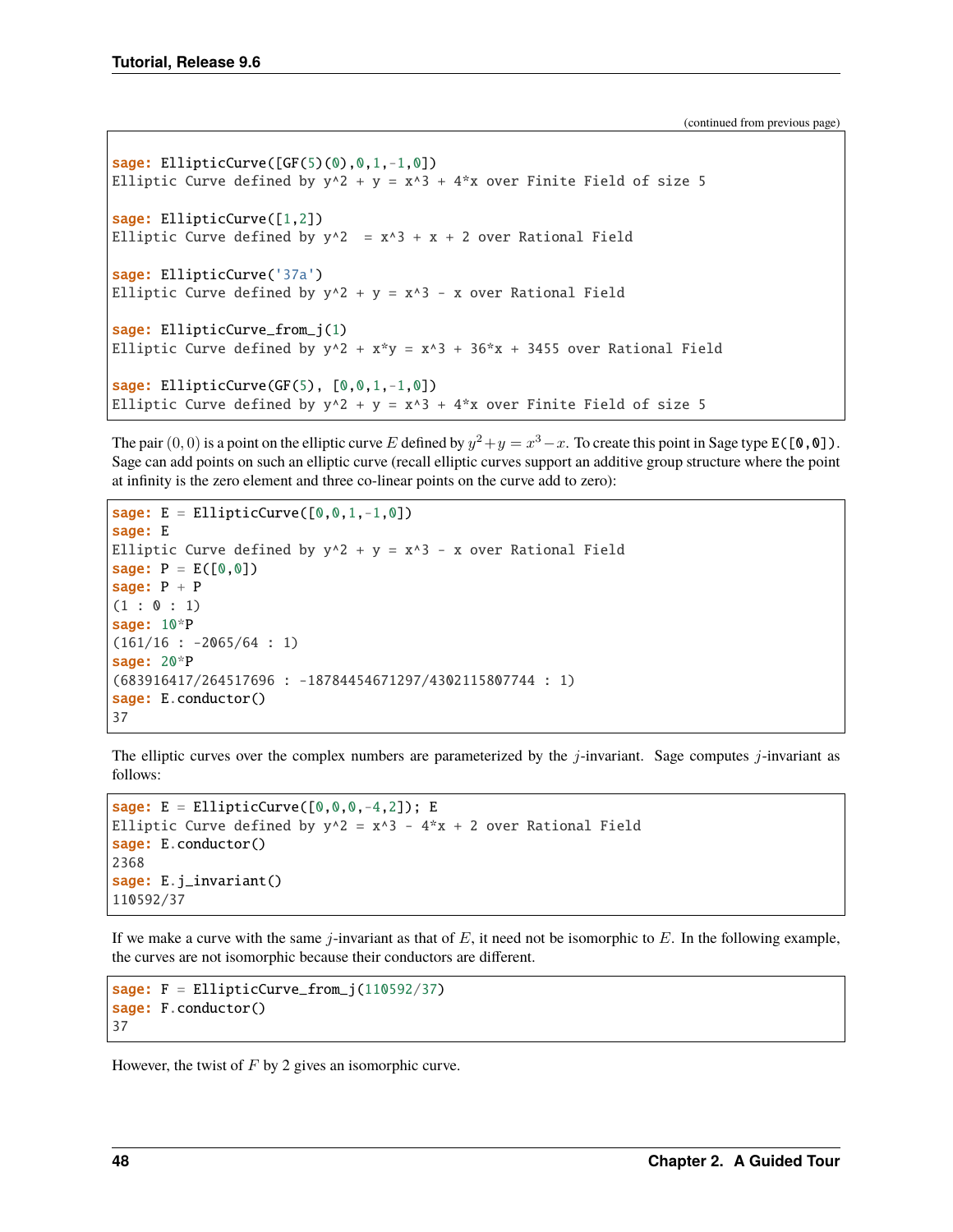```
sage: G = F.quadratic_twist(2); G = F.Elliptic Curve defined by y^2 = x^3 - 4*x + 2 over Rational Field
sage: G.conductor()
2368
sage: G.j_invariant()
110592/37
```
We can compute the coefficients  $a_n$  of the L-series or modular form  $\sum_{n=0}^{\infty} a_n q^n$  attached to the elliptic curve. This computation uses the PARI C-library:

```
sage: E = EllipticCurve([0, 0, 1, -1, 0])sage: E.anlist(30)
[0, 1, -2, -3, 2, -2, 6, -1, 0, 6, 4, -5, -6, -2, 2, 6, -4, 0, -12, 0, -4,3, 10, 2, 0, -1, 4, -9, -2, 6, -12]
sage: v = E. anlist(10000)
```
It only takes a second to compute all  $a_n$  for  $n \leq 10^5$ :

```
sage: %time v = E.anlist(100000)
CPU times: user 0.98 s, sys: 0.06 s, total: 1.04 s
Wall time: 1.06
```
Elliptic curves can be constructed using their Cremona labels. This pre-loads the elliptic curve with information about its rank, Tamagawa numbers, regulator, etc.

```
sage: E = EllipticCurve("37b2")
sage: E
Elliptic Curve defined by y^2 + y = x^3 + x^2 - 1873*x - 31833 over Rational
Field
sage: E = EllipticCurve("389a")
sage: E
Elliptic Curve defined by y^2 + y = x^3 + x^2 - 2*x over Rational Field
sage: E.rank()
2
sage: E = EllipticCurve("5077a")
sage: E.rank()
3
```
We can also access the Cremona database directly.

```
sage: db = sage.databases.cremona.CremonaDatabase()
sage: db.curves(37)
\{ 'a1': [[0, 0, 1, -1, 0], 1, 1], 'b1': [[0, 1, 1, -23, -50], 0, 3] \}sage: db.allcurves(37)
{al': [0, 0, 1, -1, 0], 1, 1],}'b1': [[0, 1, 1, -23, -50], 0, 3],'b2': [[0, 1, 1, -1873, -31833], 0, 1],
 'b3': [[0, 1, 1, -3, 1], 0, 3]}
```
The objects returned from the database are not of type EllipticCurve. They are elements of a database and have a couple of fields, and that's it. There is a small version of Cremona's database, which is distributed by default with Sage, and contains limited information about elliptic curves of conductor  $\leq 10000$ . There is also a large optional version, which contains extensive data about all curves of conductor up to 120000 (as of October 2005). There is also a huge (2GB) optional database package for Sage that contains the hundreds of millions of elliptic curves in the Stein-Watkins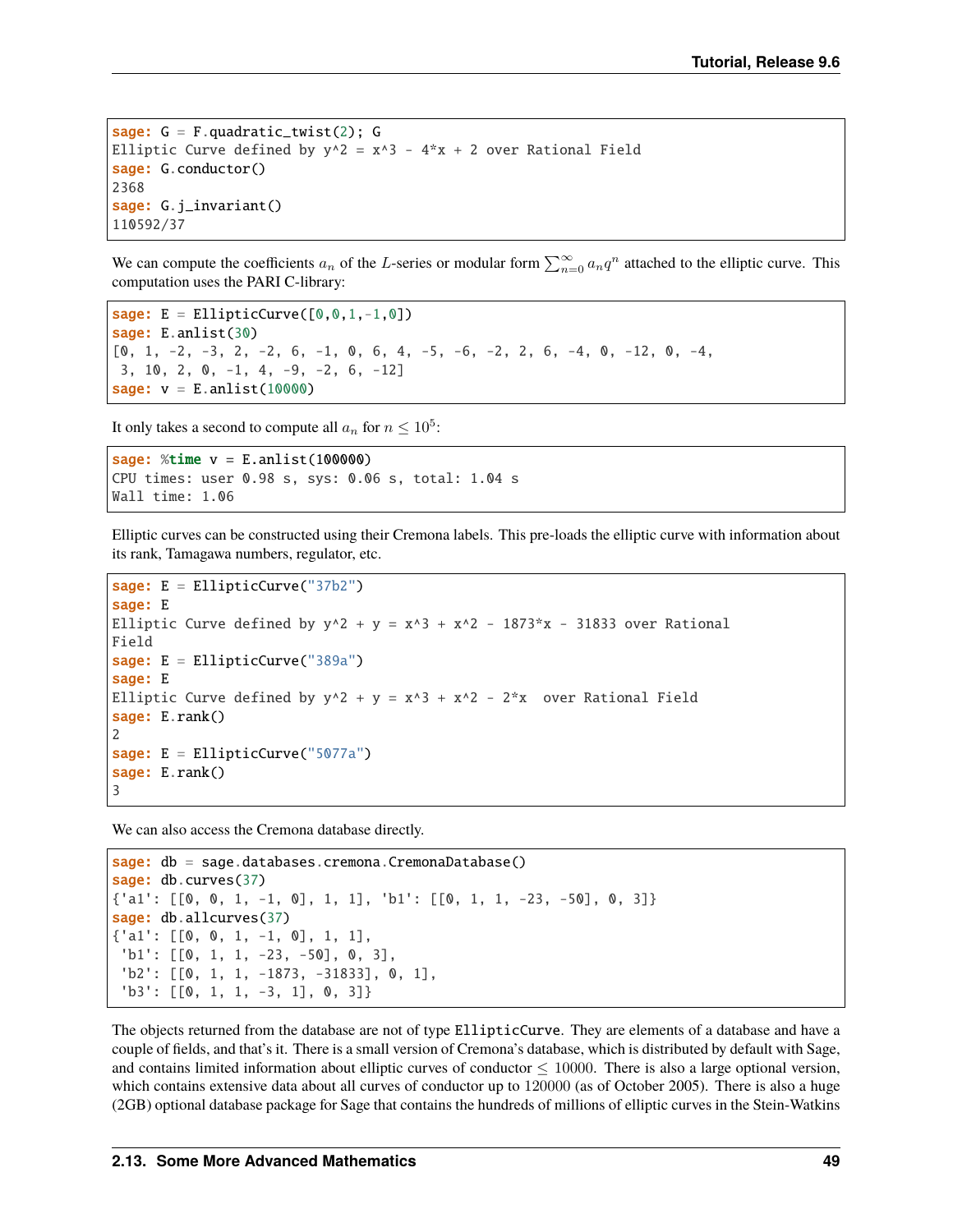database.

#### **2.13.3 Dirichlet Characters**

A *Dirichlet character* is the extension of a homomorphism  $(Z/NZ)^* \to R^*$ , for some ring R, to the map  $Z \to R$ obtained by sending those integers x with  $gcd(N, x) > 1$  to 0.

```
sage: G = DirichletGroup(12)
sage: G.list()
[Dirichlet character modulo 12 of conductor 1 mapping 7 |--> 1, 5|->1, 1, 1|Dirichlet character modulo 12 of conductor 4 mapping 7 |-->-1, 5|-->1,Dirichlet character modulo 12 of conductor 3 mapping 7 \left(-\right) -2 1, 5 \left(-\right) -1,
Dirichlet character modulo 12 of conductor 12 mapping 7 |-->-1, 5|---1]sage: G.gens()
(Dirichlet character modulo 12 of conductor 4 mapping 7 \left(-\right) -1, 5 \left(-\right) 1,
Dirichlet character modulo 12 of conductor 3 mapping 7 \vert --> 1, 5 \vert --> -1)sage: len(G)
4
```
Having created the group, we next create an element and compute with it.

```
sage: G = DirichletGroup(21)sage: chi = G.1; chi
Dirichlet character modulo 21 of conductor 7 mapping 8 |--> 1, 10 |---> zeta6
sage: chi.values()
[0, 1, zeta6 - 1, 0, -zeta6, -zeta + 1, 0, 0, 1, 0, zeta6, -zeta6, 0, -1,0, 0, zeta6 - 1, zeta6, 0, -zeta6 + 1, -1]
sage: chi.conductor()
7
sage: chi.modulus()
21
sage: chi.order()
6
sage: chi(19)
-zeta6 + 1sage: chi(40)
-zeta6 + 1
```
It is also possible to compute the action of the Galois group Gal( $\mathbf{Q}(\zeta_N)/\mathbf{Q}$ ) on these characters, as well as the direct product decomposition corresponding to the factorization of the modulus.

```
sage: chi.galois_orbit()
[Dirichlet character modulo 21 of conductor 7 mapping 8 |-->1, 10 |-->-zeta6 + 1,
Dirichlet character modulo 21 of conductor 7 mapping 8 \vert - \rangle 1, 10 \vert - \rangle zeta6]
sage: go = G.galois_orbits()sage: [len(orbit) for orbit in go]
[1, 2, 2, 1, 1, 2, 2, 1]
sage: G.decomposition()
\GammaGroup of Dirichlet characters modulo 3 with values in Cyclotomic Field of order 6 and␣
˓→degree 2,
```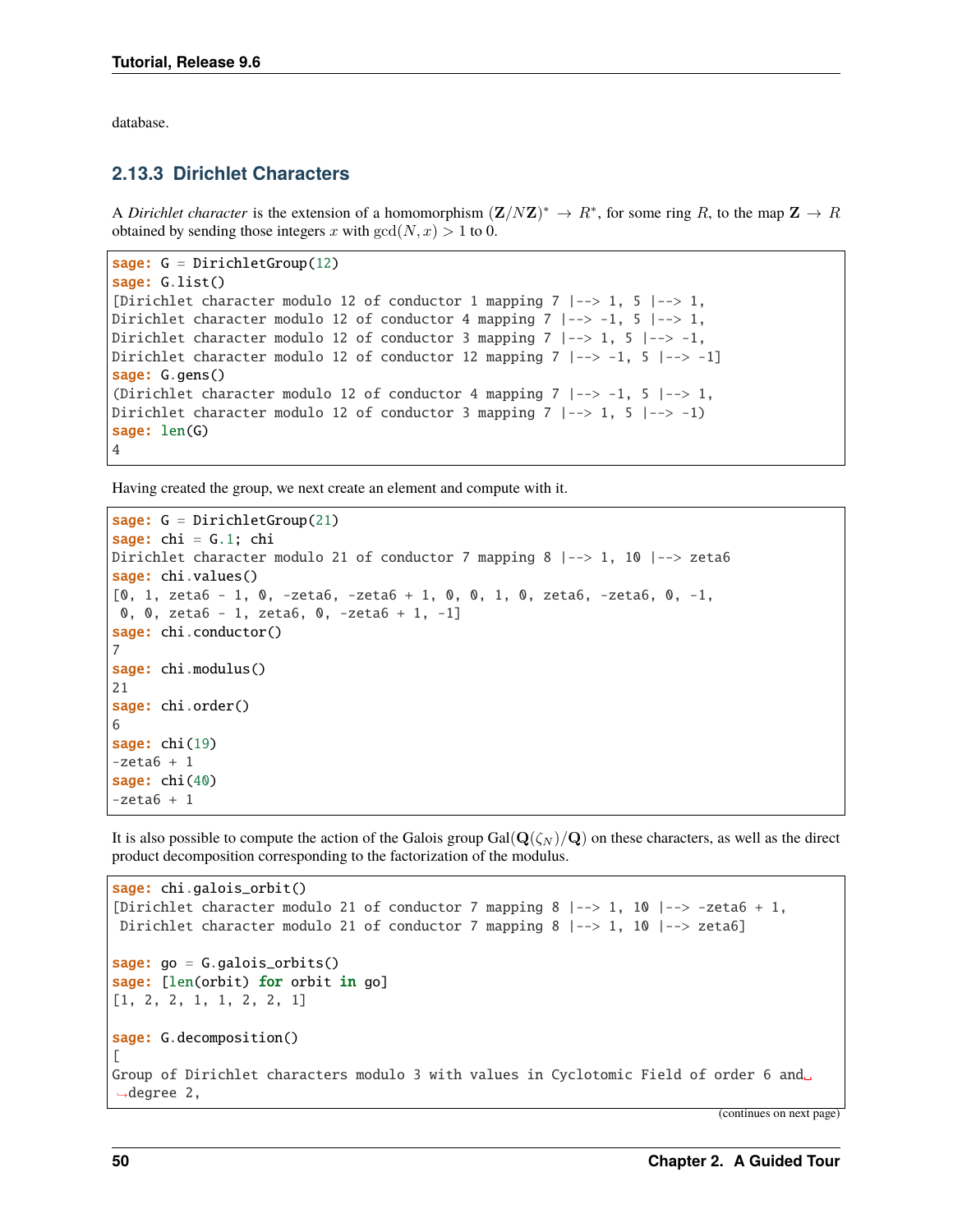```
Group of Dirichlet characters modulo 7 with values in Cyclotomic Field of order 6 and␣
˓→degree 2
]
```
Next, we construct the group of Dirichlet characters mod 20, but with values in  $Q(i)$ :

```
sage: K.
sage: G = DirichletGroup(20, K)sage: G
Group of Dirichlet characters modulo 20 with values in Number Field in i with defining
˓→polynomial x^2 + 1
```
We next compute several invariants of G:

```
sage: G.gens()
(Dirichlet character modulo 20 of conductor 4 mapping 11 \left|-->-1, 17\right| \left|-->1,Dirichlet character modulo 20 of conductor 5 mapping 11 \vert - \rangle 1, 17 \vert - \rangle i)
sage: G.unit_gens()
(11, 17)
sage: G.zeta()
i
sage: G.zeta_order()
4
```
In this example we create a Dirichlet character with values in a number field. We explicitly specify the choice of root of unity by the third argument to DirichletGroup below.

```
sage: x = polygen(QQ, 'x')sage: K = NumberField(x^4 + 1, 'a'); a = K.0sage: b = K \cdot gen(); a == bTrue
sage: K
Number Field in a with defining polynomial x^4 + 1sage: G = DirichletGroup(5, K, a); GGroup of Dirichlet characters modulo 5 with values in the group of order 8 generated by<sub>u</sub>
\rightarrowa in Number Field in a with defining polynomial x^4 + 1
sage: chi = G.0; chi
Dirichlet character modulo 5 of conductor 5 mapping 2 \left| \right| --> a^2
sage: [(chi^i)(2) for i in range(4)]
[1, a^2, -1, -a^2]
```
Here NumberField( $x^4 + 1$ , 'a') tells Sage to use the symbol "a" in printing what K is (a Number Field in a with defining polynomial  $x^4 + 1$ ). The name "a" is undeclared at this point. Once  $a = K.0$  (or equivalently  $a = K.gen()$ ) is evaluated, the symbol "a" represents a root of the generating polynomial  $x^4 + 1$ .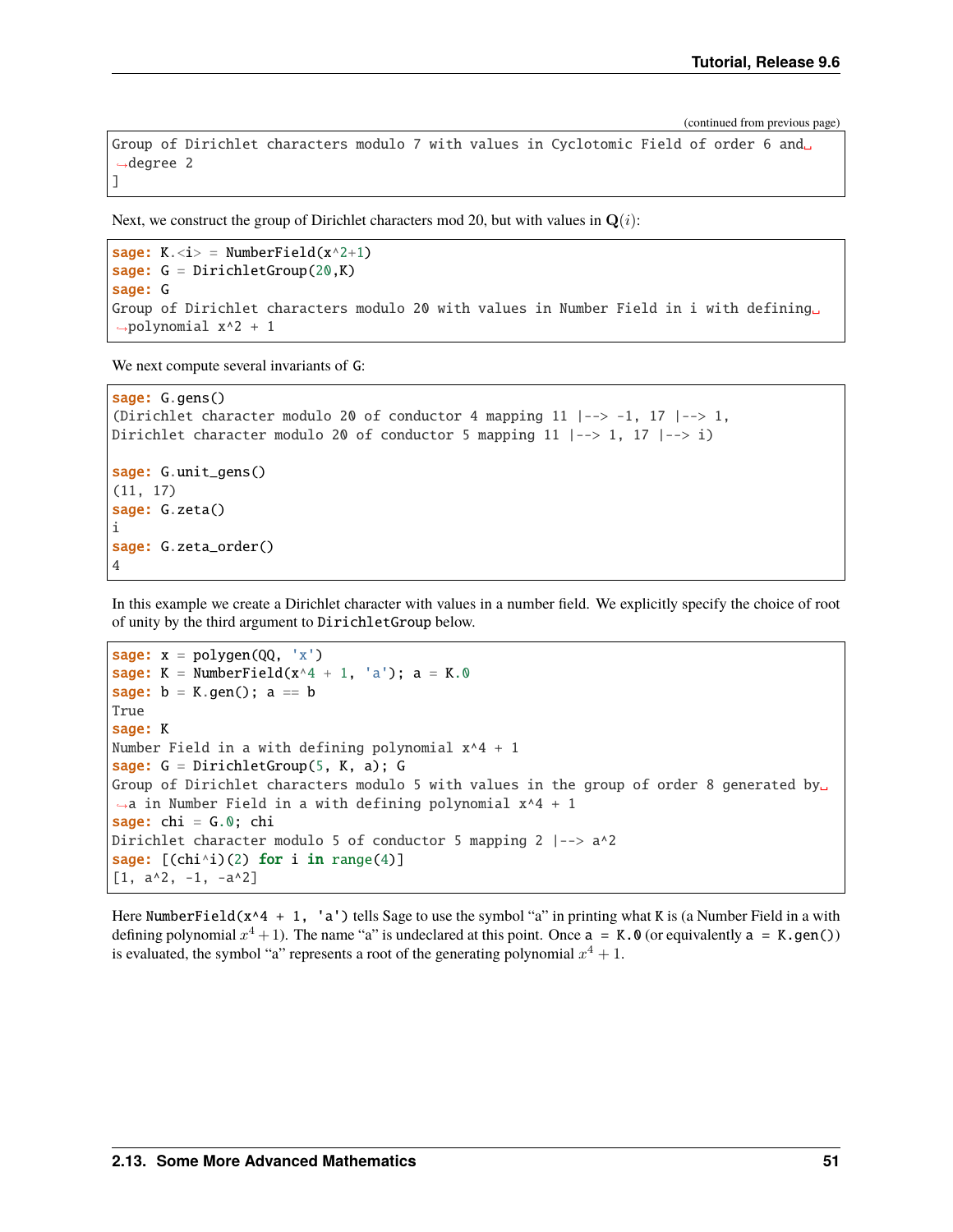#### **2.13.4 Modular Forms**

Sage can do some computations related to modular forms, including dimensions, computing spaces of modular symbols, Hecke operators, and decompositions.

There are several functions available for computing dimensions of spaces of modular forms. For example,

```
sage: from sage.modular.dims import dimension_cusp_forms
sage: dimension_cusp_forms(Gamma0(11),2)
1
sage: dimension_cusp_forms(Gamma0(1),12)
1
sage: dimension_cusp_forms(Gamma1(389),2)
6112
```
Next we illustrate computation of Hecke operators on a space of modular symbols of level 1 and weight 12.

```
sage: M = ModularSymbols(1, 12)sage: M.basis()
([X^8*Y^2,(0,0)], [X^9*Y,(0,0)], [X^10,(0,0)]sage: t2 = M.T(2)sage: t2
Hecke operator T_2 on Modular Symbols space of dimension 3 for Gamma_0(1)
of weight 12 with sign 0 over Rational Field
sage: t2.matrix()
[-24 \ 0 \ 0][ 0 -24 0]
[4860 0 2049]
sage: f = t2.charpoly('x'); f
x^3 - 2001*x^2 - 97776*x - 1180224
sage: factor(f)
(x - 2049) * (x + 24)^2sage: M.T(11).charpoly('x').factor()
(x - 285311670612) * (x - 534612)^2
```
We can also create spaces for  $\Gamma_0(N)$  and  $\Gamma_1(N)$ .

```
sage: ModularSymbols(11,2)
Modular Symbols space of dimension 3 for Gamma_0(11) of weight 2 with sign
0 over Rational Field
sage: ModularSymbols(Gamma1(11),2)
Modular Symbols space of dimension 11 for Gamma_1(11) of weight 2 with
sign 0 over Rational Field
```
Let's compute some characteristic polynomials and  $q$ -expansions.

```
sage: M = ModularSymbols(Gamma1(11),2)
sage: M.T(2).charpoly('x')
x^11 - 8*x^10 + 20*x^9 + 10*x^8 - 145*x^7 + 229*x^6 + 58*x^5 - 360*x^4+ 70*x^3 - 515*x^2 + 1804*x - 1452
sage: M.T(2).charpoly('x').factor()
(x - 3) * (x + 2)^{2} * (x^4 - 7*x^3 + 19*x^2 - 23*x + 11)* (x^4 - 2*x^3 + 4*x^2 + 2*x + 11)sage: S = M.cuspidal\_submodule()
```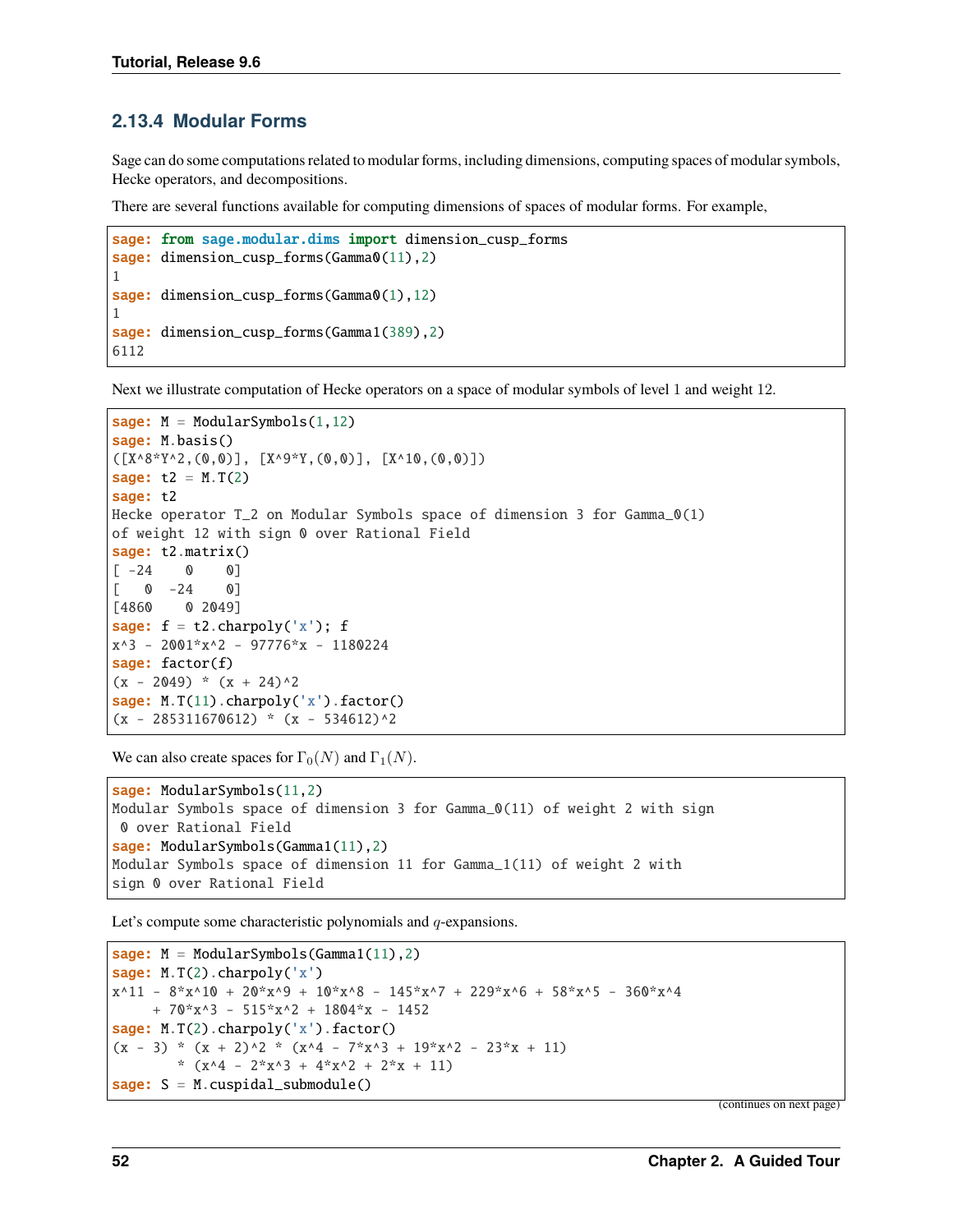```
sage: S.T(2).matrix()
[-2 \ 0][ 0 -2]sage: S.q_expansion_basis(10)
[
    q - 2^{*}q^{2} - q^{3} + 2^{*}q^{4} + q^{5} + 2^{*}q^{6} - 2^{*}q^{7} - 2^{*}q^{9} + 0(q^{10})]
```
We can even compute spaces of modular symbols with character.

```
sage: G = DirichletGroup(13)sage: e = G.0^{\wedge}2sage: M = ModularSymbols(e, 2); M
Modular Symbols space of dimension 4 and level 13, weight 2, character
[zeta6], sign 0, over Cyclotomic Field of order 6 and degree 2
sage: M.T(2).charpoly('x').factor()
(x - zeta - 2) * (x - 2zeta - 1) * (x + zeta + 1)^2sage: S = M.cuspidal_submodule(); S
Modular Symbols subspace of dimension 2 of Modular Symbols space of
dimension 4 and level 13, weight 2, character [zeta6], sign 0, over
Cyclotomic Field of order 6 and degree 2
sage: S.T(2).charpoly('x').factor()
(x + zeta + 1)^2sage: S.q_expansion_basis(10)
\Gammaq + (-zeta6 - 1)*q^2 + (2*zeta6 - 2)*q^3 + zeta6*q^4 + (-2*zeta6 + 1)*q^5
  + (-2 \times z \cdot 6 + 4) \times q \cdot 6 + (2 \times z \cdot 6 - 1) \times q \cdot 8 - z \cdot 6 \times q \cdot 9 + O(q \cdot 10)]
```
Here is another example of how Sage can compute the action of Hecke operators on a space of modular forms.

```
sage: T = ModularForms(Gamma0(11), 2)sage: T
Modular Forms space of dimension 2 for Congruence Subgroup Gamma0(11) of
weight 2 over Rational Field
sage: T.degree()
2
sage: T.level()
11
sage: T.group()
Congruence Subgroup Gamma0(11)
sage: T.dimension()
2
sage: T.cuspidal_subspace()
Cuspidal subspace of dimension 1 of Modular Forms space of dimension 2 for
Congruence Subgroup Gamma0(11) of weight 2 over Rational Field
sage: T.eisenstein_subspace()
Eisenstein subspace of dimension 1 of Modular Forms space of dimension 2
for Congruence Subgroup Gamma0(11) of weight 2 over Rational Field
sage: M = ModularSymbols(11); M
Modular Symbols space of dimension 3 for Gamma_0(11) of weight 2 with sign
0 over Rational Field
```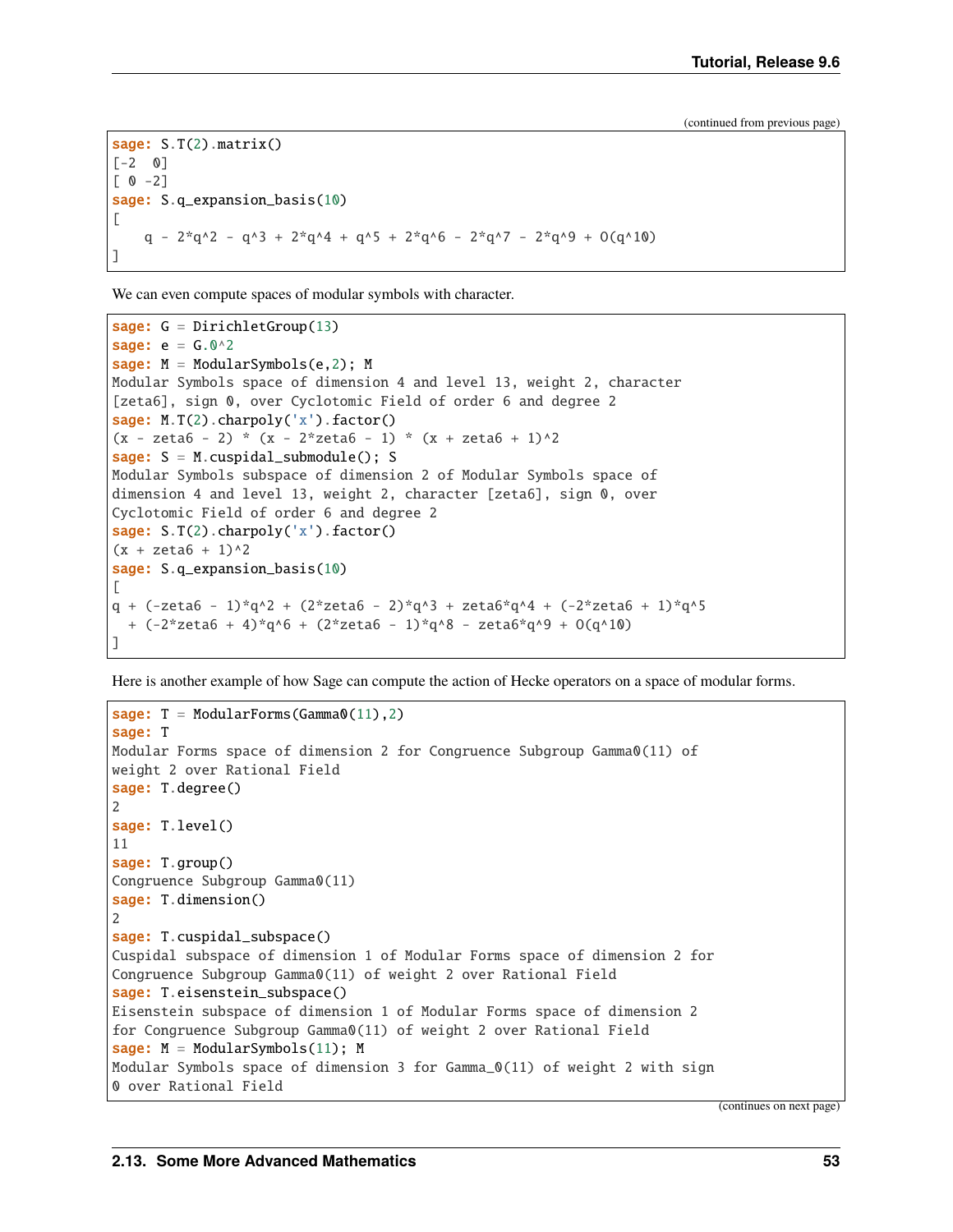```
sage: M.weight()
2
sage: M.basis()
((1,0), (1,8), (1,9))sage: M.sign()
0
```
Let  $T_p$  denote the usual Hecke operators (p prime). How do the Hecke operators  $T_2$ ,  $T_3$ ,  $T_5$  act on the space of modular symbols?

```
sage: M.T(2).matrix()
[3 \ 0 \ -1][ 0 -2 0 ][ 0 0 -2]sage: M.T(3).matrix()
[4 \ 0 \ -1][ 0 -1 0 ][ 0 0 -1]sage: M.T(5).matrix()
[ 6 0 -1][ 0 1 0]
[ 0 0 1]
```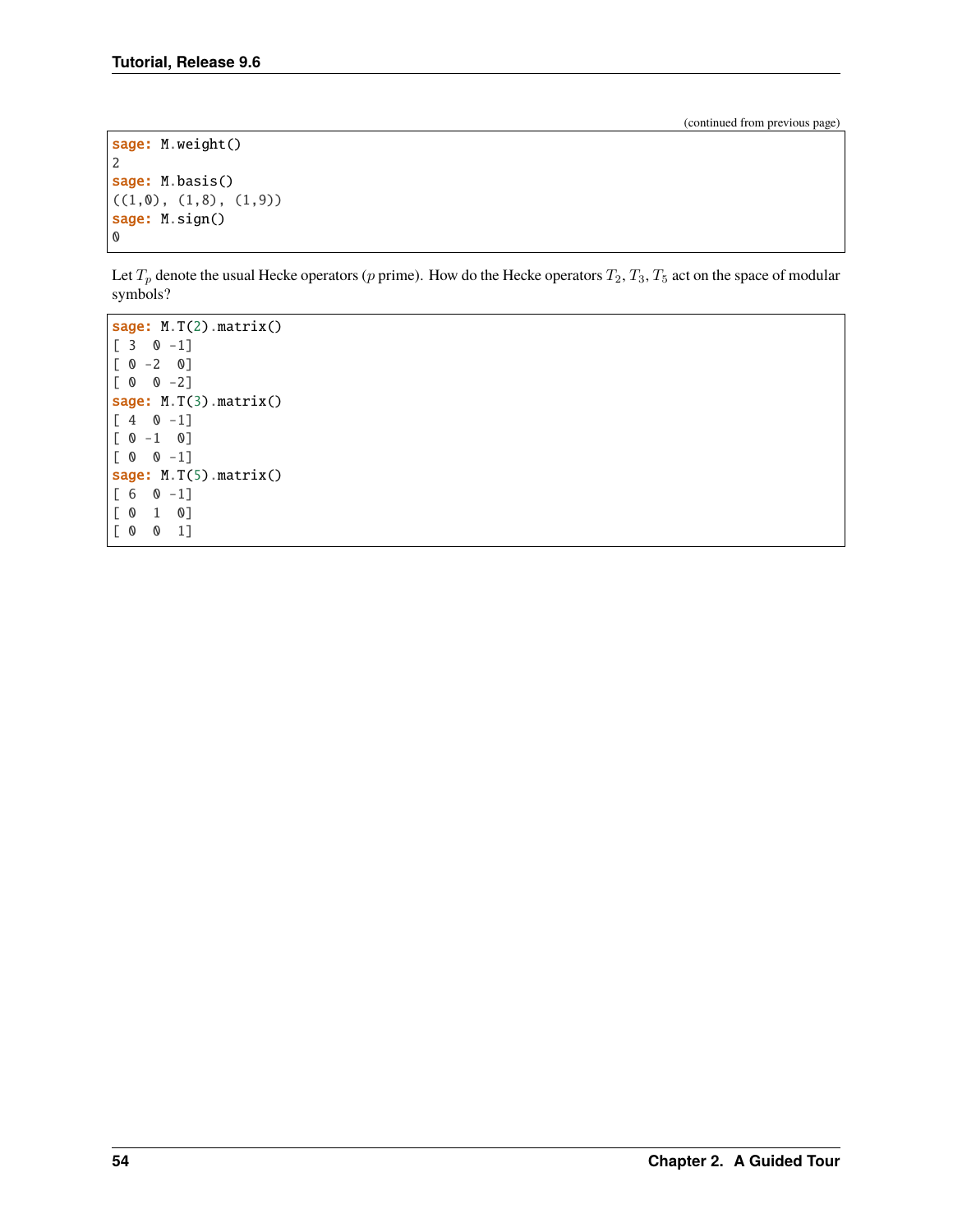### **THE INTERACTIVE SHELL**

In most of this tutorial, we assume you start the Sage interpreter using the sage command. This starts a customized version of the IPython shell, and imports many functions and classes, so they are ready to use from the command prompt. Further customization is possible by editing the \$SAGE\_ROOT/ipythonrc file. Upon starting Sage, you get output similar to the following:

```
+——————————————————————–+
| SageMath version 9.0, Release Date: 2020-01-01 |
| Using Python 3.7.3. Type "help()" for help. |
          +——————————————————————–+
```
sage:

To quit Sage either press Ctrl-D or type quit or exit.

sage: quit Exiting Sage (CPU time 0m0.00s, Wall time 0m0.89s)

The wall time is the time that elapsed on the clock hanging from your wall. This is relevant, since CPU time does not track time used by subprocesses like GAP or Singular.

(Avoid killing a Sage process with kill -9 from a terminal, since Sage might not kill child processes, e.g., Maple processes, or cleanup temporary files from \$HOME/.sage/tmp.)

### **3.1 Your Sage Session**

The session is the sequence of input and output from when you start Sage until you quit. Sage logs all Sage input, via IPython. In fact, if you're using the interactive shell (not the notebook interface), then at any point you may type %history (or %hist) to get a listing of all input lines typed so far. You can type ? at the Sage prompt to find out more about IPython, e.g., "IPython offers numbered prompts ... with input and output caching. All input is saved and can be retrieved as variables (besides the usual arrow key recall). The following GLOBAL variables always exist (so don't overwrite them!)":

```
_: previous input (interactive shell and notebook)
__: next previous input (interactive shell only)
_oh : list of all inputs (interactive shell only)
```
Here is an example: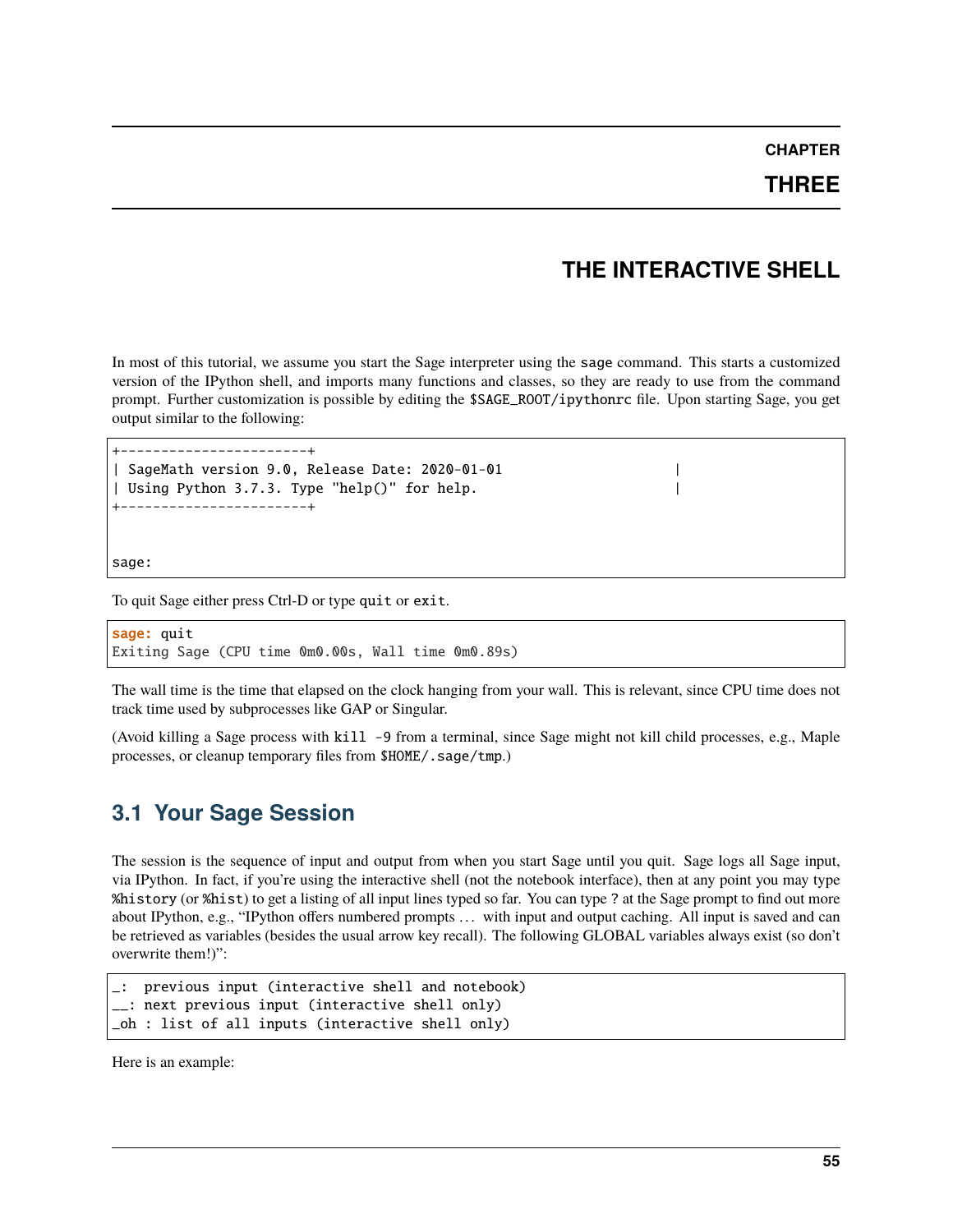```
sage: factor(100)
-1 = 2^2 * 5^2
sage: kronecker_symbol(3,5)
-2 = -1sage: %hist #This only works from the interactive shell, not the notebook.
1: factor(100)
2: kronecker_symbol(3,5)
3: %hist
sage: _oh
-4 = \{1: 2^2 * 5^2, 2: -1\}sage: _i1
-5 = 'factor(ZZ(100))\n'
sage: eval(_i1)
-6 = 2^x * 5^2
sage: %hist
1: factor(100)
2: kronecker_symbol(3,5)
3: %hist
4: _oh
5: _i1
6: eval(_i1)
7: %hist
```
We omit the output numbering in the rest of this tutorial and the other Sage documentation.

You can also store a list of input from session in a macro for that session.

```
sage: E = EllipticCurve([1, 2, 3, 4, 5])sage: M = ModularSymbols(37)
sage: %hist
1: E = EllipticCurve([1,2,3,4,5])
2: M = ModularSymbols(37)
3: %hist
sage: %macro em 1-2
Macro `em` created. To execute, type its name (without quotes).
```

```
sage: E
Elliptic Curve defined by y^2 + x^2y + 3^2y = x^3 + 2^2x^2 + 4^2x + 5 over
Rational Field
sage: E = 5sage: M = None
sage: em
Executing Macro...
sage: E
Elliptic Curve defined by y^2 + x^2y + 3^2y = x^3 + 2^2x^2 + 4^2x + 5 over
Rational Field
```
When using the interactive shell, any UNIX shell command can be executed from Sage by prefacing it by an exclamation point !. For example,

sage: !ls auto example.sage glossary.tex t tmp tut.log tut.tex

returns the listing of the current directory.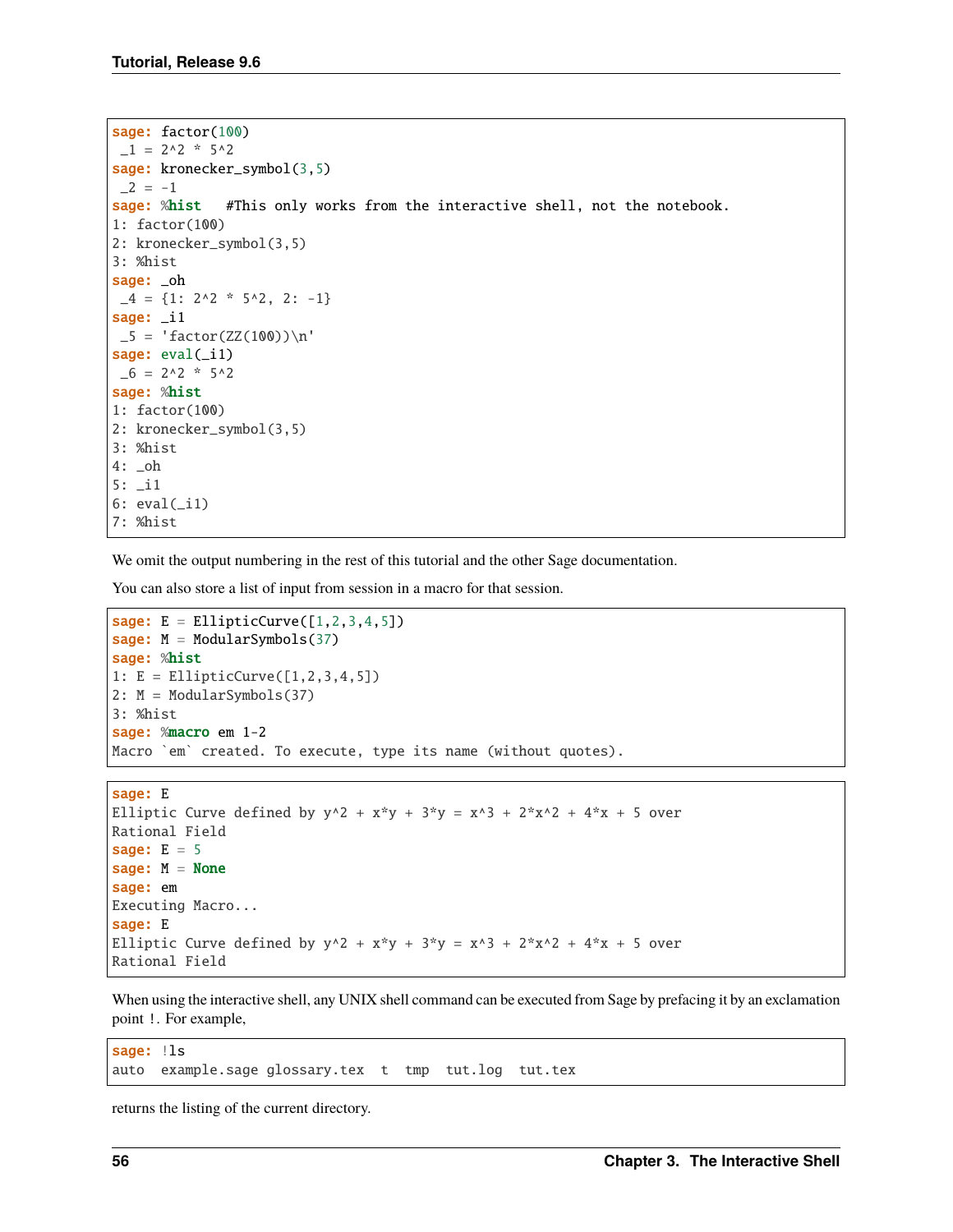The PATH has the Sage bin directory at the front, so if you run gp, gap, singular, maxima, etc., you get the versions included with Sage.

```
sage: !gp
Reading GPRC: /etc/gprc ...Done.
                         GP/PARI CALCULATOR Version 2.2.11 (alpha)
                i686 running linux (ix86/GMP-4.1.4 kernel) 32-bit version
...
sage: !singular
                   SINGULAR / Development
A Computer Algebra System for Polynomial Computations / version 3-0-1
                                                   \mathsf{N}by: G.-M. Greuel, G. Pfister, H. Schoenemann \ October 2005
FB Mathematik der Universitaet, D-67653 Kaiserslautern \
```
## **3.2 Logging Input and Output**

Logging your Sage session is not the same as saving it (see *[Saving and Loading Complete Sessions](#page-69-0)*for that). To log input (and optionally output) use the logstart command. Type logstart? for more details. You can use this command to log all input you type, all output, and even play back that input in a future session (by simply reloading the log file).

```
was@form:~$ sage
+——————————————————————–+
| SageMath version 9.0, Release Date: 2020-01-01 |
| Using Python 3.7.3. Type "help()" for help. |
+——————————————————————–+
sage: logstart setup
Activating auto-logging. Current session state plus future input saved.
Filename : setup
Mode : backup
Output logging : False
Timestamping : False
State : active
sage: E = EllipticCurve([1,2,3,4,5]) .minimal_model()sage: F = QQ^3sage: x, y = QQ['x, y'].gens()
sage: G = E.gens()sage:
Exiting Sage (CPU time 0m0.61s, Wall time 0m50.39s).
was@form:~$ sage
+——————————————————————–+
| SageMath version 9.0, Release Date: 2020-01-01 |
| Using Python 3.7.3. Type "help()" for help. |
+——————————————————————–+
sage: load("setup")
Loading log file <setup> one line at a time...
Finished replaying log file <setup>
sage: E
```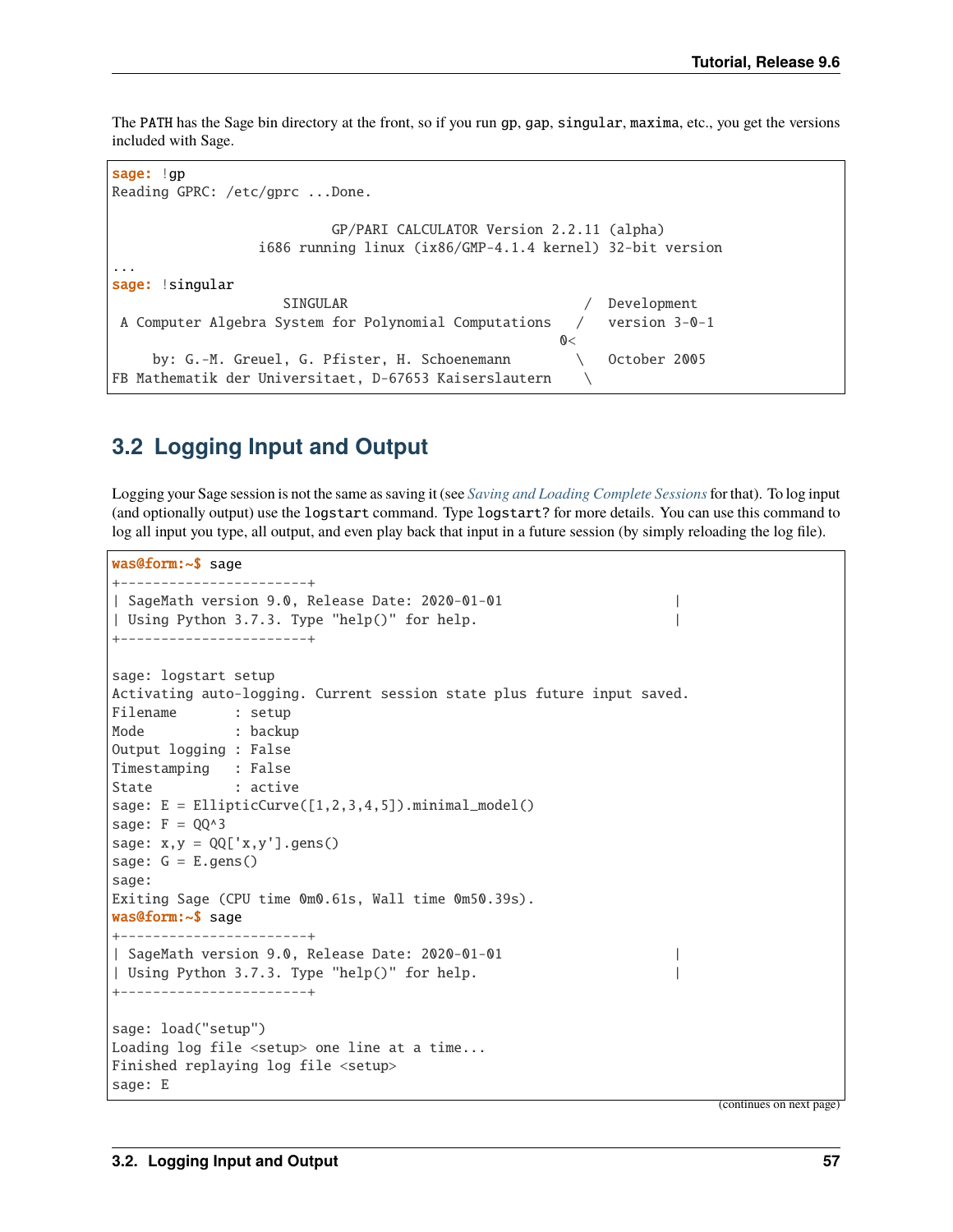```
Elliptic Curve defined by y^2 + x^2y = x^3 - x^2 + 4^2x + 3 over Rational
Field
sage: x*y
x*y
sage: G
[(2 : 3 : 1)]
```
If you use Sage in the Linux KDE terminal konsole then you can save your session as follows: after starting Sage in konsole, select "settings", then "history...", then "set unlimited". When you are ready to save your session, select "edit" then "save history as. . . " and type in a name to save the text of your session to your computer. After saving this file, you could then load it into an editor, such as xemacs, and print it.

### **3.3 Paste Ignores Prompts**

Suppose you are reading a session of Sage or Python computations and want to copy them into Sage. But there are annoying >>> or sage: prompts to worry about. In fact, you can copy and paste an example, including the prompts if you want, into Sage. In other words, by default the Sage parser strips any leading >>> or sage: prompt before passing it to Python. For example,

```
sage: 2^10
1024
sage: sage: 2^10
1024
sage: >> 2^{\wedge}101024
```
### **3.4 Timing Commands**

If you place the %time command at the beginning of an input line, the time the command takes to run will be displayed after the output. For example, we can compare the running time for a certain exponentiation operation in several ways. The timings below will probably be much different on your computer, or even between different versions of Sage. First, native Python:

```
sage: %time a = int(1938)^{\text{A}}int(99484)CPU times: user 0.66 s, sys: 0.00 s, total: 0.66 s
Wall time: 0.66
```
This means that 0.66 seconds total were taken, and the "Wall time", i.e., the amount of time that elapsed on your wall clock, is also 0.66 seconds. If your computer is heavily loaded with other programs, the wall time may be much larger than the CPU time.

It's also possible to use the timeit function to try to get timing over a large number of iterations of a command. This gives slightly different information, and requires the input of a string with the command you want to time.

```
sage: timeit("int(1938)^int(99484)")
5 loops, best of 3: 44.8 ms per loop
```
Next we time exponentiation using the native Sage Integer type, which is implemented (in Cython) using the GMP library: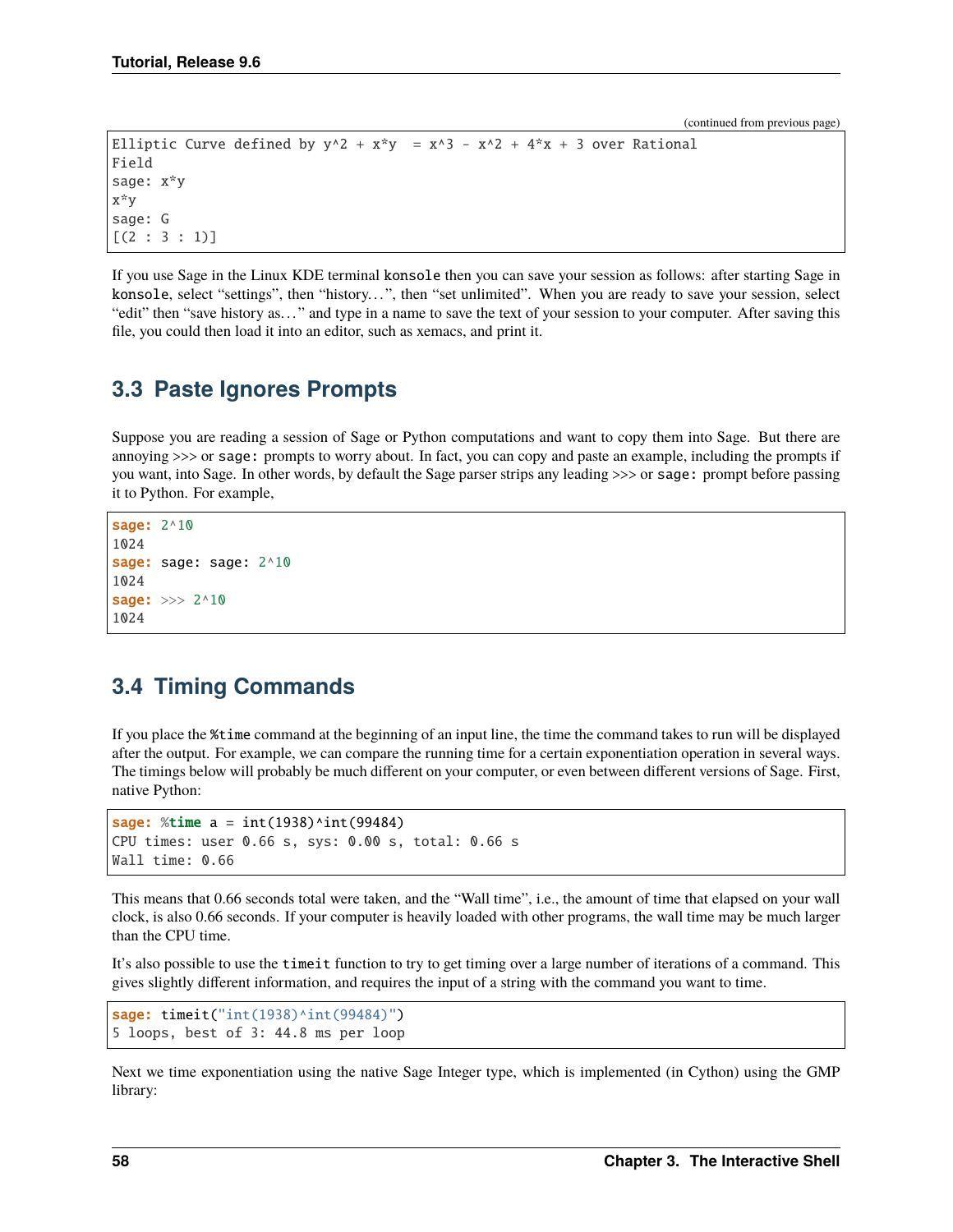```
sage: %time a = 1938^99484
CPU times: user 0.04 s, sys: 0.00 s, total: 0.04 s
Wall time: 0.04
```
Using the PARI C-library interface:

```
sage: %time a = pair(1938)^npari(99484)
CPU times: user 0.05 s, sys: 0.00 s, total: 0.05 s
Wall time: 0.05
```
GMP is better, but only slightly (as expected, since the version of PARI built for Sage uses GMP for integer arithmetic).

You can also time a block of commands using the cputime command, as illustrated below:

```
sage: t = \text{cputime}()sage: a = int(1938)^{n}int(99484)sage: b = 1938^099484sage: c = \text{pari}(1938)^{\wedge} \text{pari}(99484)sage: cputime(t) \qquad \qquad \qquad \# \; somewhat random output
0.64
```

```
sage: cputime?
...
   Return the time in CPU second since Sage started, or with optional
   argument t, return the time since time t.
   INPUT:
        t -- (optional) float, time in CPU seconds
   OUTPUT:
        float -- time in CPU seconds
```
The walltime command behaves just like the cputime command, except that it measures wall time.

We can also compute the above power in some of the computer algebra systems that Sage includes. In each case we execute a trivial command in the system, in order to start up the server for that program. The most relevant time is the wall time. However, if there is a significant difference between the wall time and the CPU time then this may indicate a performance issue worth looking into.

```
sage: time 1938^99484;
CPU times: user 0.01 s, sys: 0.00 s, total: 0.01 s
Wall time: 0.01
sage: gp(0)
0
sage: time g = gp('1938^99484')
CPU times: user 0.00 s, sys: 0.00 s, total: 0.00 s
Wall time: 0.04
sage: maxima(0)
0
sage: time g = maxima('1938^99484')
CPU times: user 0.00 s, sys: 0.00 s, total: 0.00 s
Wall time: 0.30
sage: kash(0)
0
sage: time g = kash('1938^99484')
CPU times: user 0.00 s, sys: 0.00 s, total: 0.00 s
```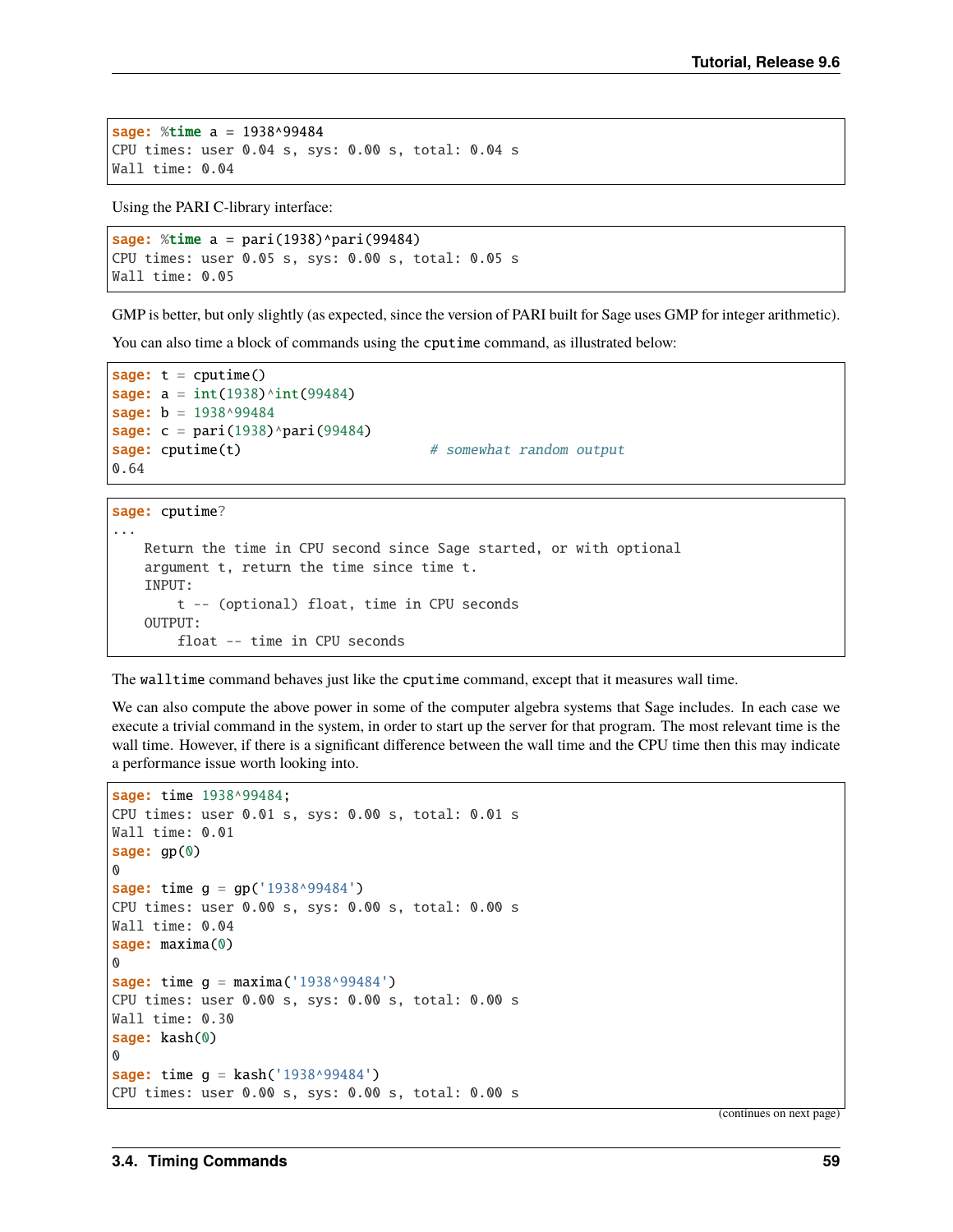```
Wall time: 0.04
sage: mathematica(0)
        0
sage: time g = \text{mathematica('1938^99484')}CPU times: user 0.00 s, sys: 0.00 s, total: 0.00 s
Wall time: 0.03
sage: maple(0)
0
sage: time q = \text{maple}('1938^09484')CPU times: user 0.00 s, sys: 0.00 s, total: 0.00 s
Wall time: 0.11
sage: gap(0)
\Omegasage: time g = gap.eval('1938^99484;;')
CPU times: user 0.00 s, sys: 0.00 s, total: 0.00 s
Wall time: 1.02
```
Note that GAP and Maxima are the slowest in this test (this was run on the machine sage.math.washington.edu). Because of the pexpect interface overhead, it is perhaps unfair to compare these to Sage, which is the fastest.

## **3.5 Other IPython tricks**

As noted above, Sage uses IPython as its front end, and so you can use any of IPython's commands and features. You can read the [full IPython documentation.](http://ipython.scipy.org/moin/Documentation) Meanwhile, here are some fun tricks – these are called "Magic commands" in IPython:

• You can use %bg to run a command in the background, and then use jobs to access the results, as follows. (The comments not tested are here because the %bg syntax doesn't work well with Sage's automatic testing facility. If you type this in yourself, it should work as written. This is of course most useful with commands which take a while to complete.)

```
sage: def quick(m): return 2*m
sage: %bg quick(20) # not tested
Starting job # 0 in a separate thread.
sage: jobs.status() # not tested
Completed jobs:
0 : quick(20)
sage: jobs[0].result # the actual answer, not tested
40
```
Note that jobs run in the background don't use the Sage preparser – see *[The Pre-Parser: Differences between](#page-103-0) [Sage and Python](#page-103-0)* for more information. One (perhaps awkward) way to get around this would be to run

```
sage: %bg eval(preparse('quick(20)')) # not tested
```
It is safer and easier, though, to just use %bg on commands which don't require the preparser.

• You can use %edit (or %ed or ed) to open an editor, if you want to type in some complex code. Before you start Sage, make sure that the EDITOR environment variable is set to your favorite editor (by putting export EDITOR=/usr/bin/emacs or export EDITOR=/usr/bin/vim or something similar in the appropriate place, like a .profile file). From the Sage prompt, executing %edit will open up the named editor. Then within the editor you can define a function: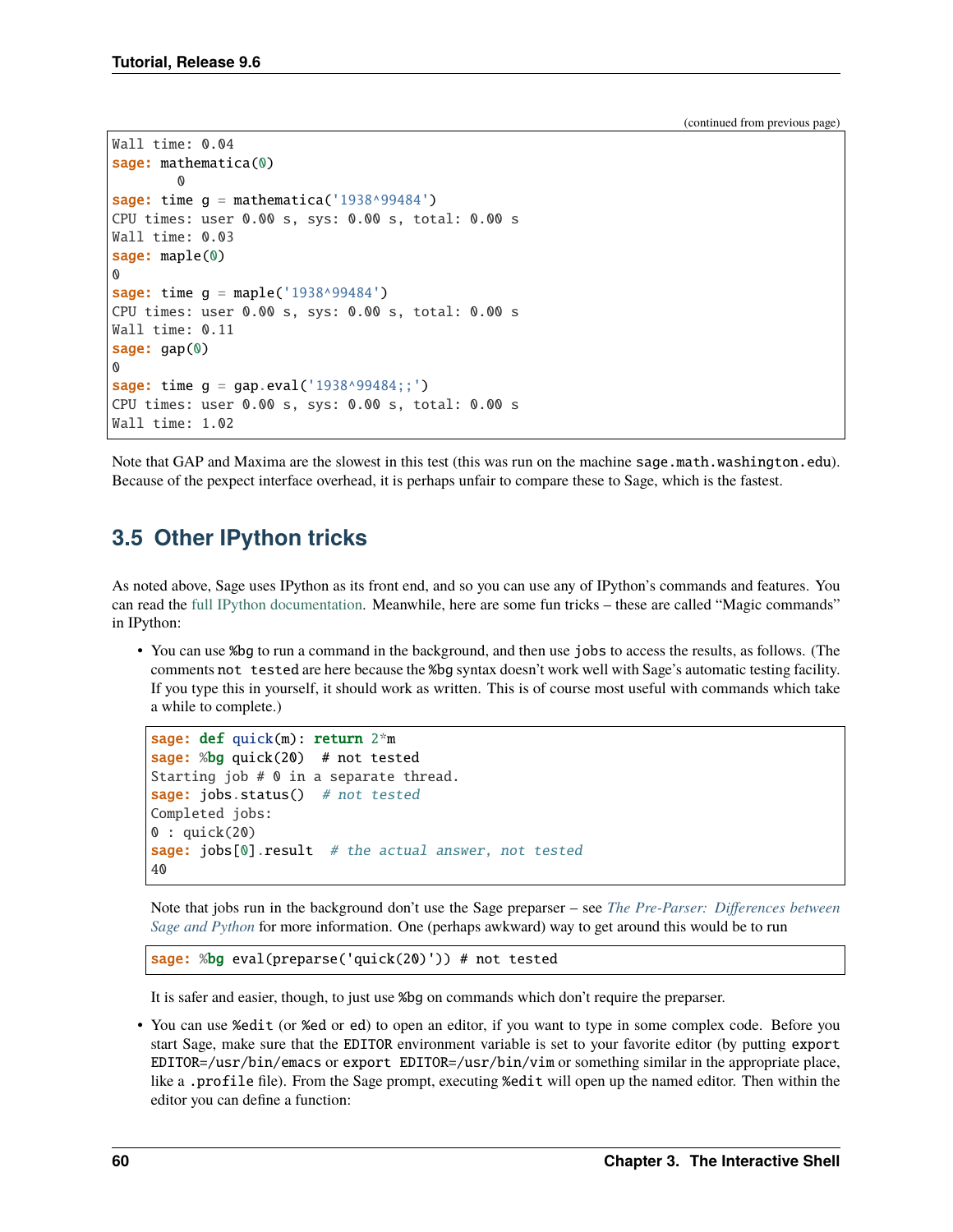def some\_function(n): return  $n^{**}2 + 3^{*}n + 2$ 

Save and quit from the editor. For the rest of your Sage session, you can then use some\_function. If you want to modify it, type %edit some\_function from the Sage prompt.

• If you have a computation and you want to modify its output for another use, perform the computation and type %rep: this will place the output from the previous command at the Sage prompt, ready for you to edit it.

```
sage: f(x) = cos(x)sage: f(x).derivative(x)
-sin(x)
```
At this point, if you type *%rep* at the Sage prompt, you will get a new Sage prompt, followed by  $-sin(x)$ , with the cursor at the end of the line.

For more, type %quickref to get a quick reference guide to IPython. As of this writing (April 2011), Sage uses version 0.9.1 of IPython, and the [documentation for its magic commands](http://ipython.org/ipython-doc/dev/interactive/tutorial.html#magic-functions) is available online. Various slightly advanced aspects of magic command system are documented [here](http://ipython.org/ipython-doc/stable/interactive/reference.html#magic-command-system) in IPython.

### **3.6 Errors and Exceptions**

When something goes wrong, you will usually see a Python "exception". Python even tries to suggest what raised the exception. Often you see the name of the exception, e.g., NameError or ValueError (see the Python Library Reference [\[PyLR\]](#page-112-1) for a complete list of exceptions). For example,

```
sage: 3_2
           ------------------------------------------------------------
   File "<console>", line 1
     ZZ(3)_{2}\wedgeSyntaxError: invalid ...
sage: EllipticCurve([0,infinity])
------------------------------------------------------------
Traceback (most recent call last):
...
TypeError: Unable to coerce Infinity (<class 'sage...Infinity'>) to Rational
```
The interactive debugger is sometimes useful for understanding what went wrong. You can toggle it on or off using %pdb (the default is off). The prompt ipdb> appears if an exception is raised and the debugger is on. From within the debugger, you can print the state of any local variable, and move up and down the execution stack. For example,

```
sage: %pdb
Automatic pdb calling has been turned ON
sage: EllipticCurve([1,infinity])
---------------------------------------------------------------------------
<class <sup>"</sup>exceptions.TypeError'> Traceback (most recent call last)
...
ipdb>
```
For a list of commands in the debugger, type ? at the ipdb> prompt: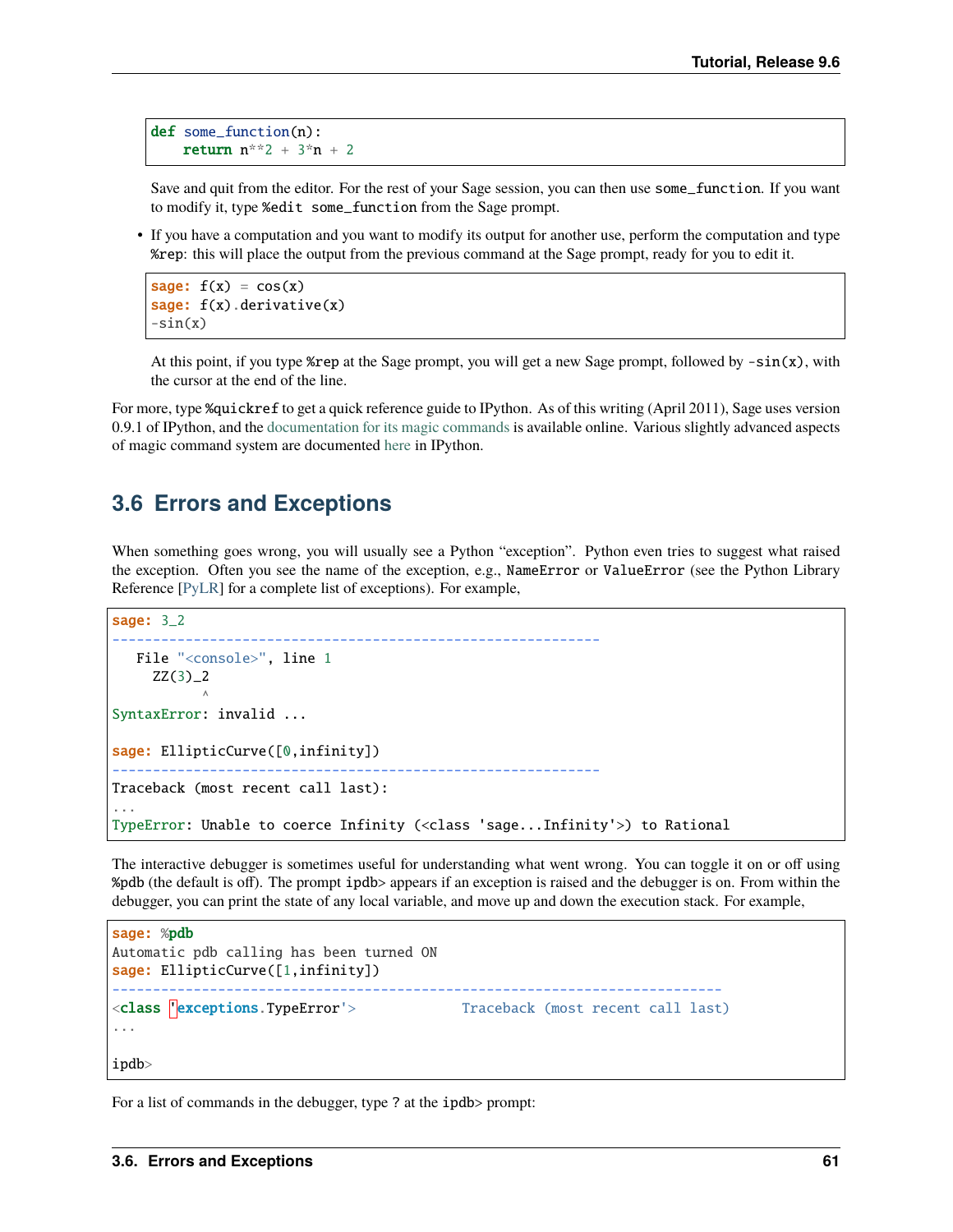```
ipdb> ?
Documented commands (type help <topic>):
========================================
EOF break commands debug h l pdef quit tbreak
a bt condition disable help list pdoc r u
alias c cont down ignore n pinfo return unalias
args cl continue enable j next pp s up
b clear d exit jump p q step w
whatis where
Miscellaneous help topics:
==========================
exec pdb
Undocumented commands:
======================
retval rv
```
Type Ctrl-D or quit to return to Sage.

# **3.7 Reverse Search and Tab Completion**

Reverse search: Type the beginning of a command, then Ctrl-p (or just hit the up arrow key) to go back to each line you have entered that begins in that way. This works even if you completely exit Sage and restart later. You can also do a reverse search through the history using Ctrl-r. All these features use the readline package, which is available on most flavors of Linux.

To illustrate tab completion, first create the three dimensional vector space  $V = \mathbf{Q}^3$  as follows:

```
sage: V = VectorSpace(QQ, 3)sage: V
Vector space of dimension 3 over Rational Field
```
You can also use the following more concise notation:

sage:  $V = QQ^3$ 

Then it is easy to list all member functions for  $V$  using tab completion. Just type  $V$  , then type the [tab key] key on your keyboard:

```
sage: V.[tab key]
V._VectorSpace_generic__base_field
...
V.ambient_space
V.base_field
V.base_ring
V.basis
V.coordinates
...
V.zero_vector
```
If you type the first few letters of a function, then [tab key], you get only functions that begin as indicated.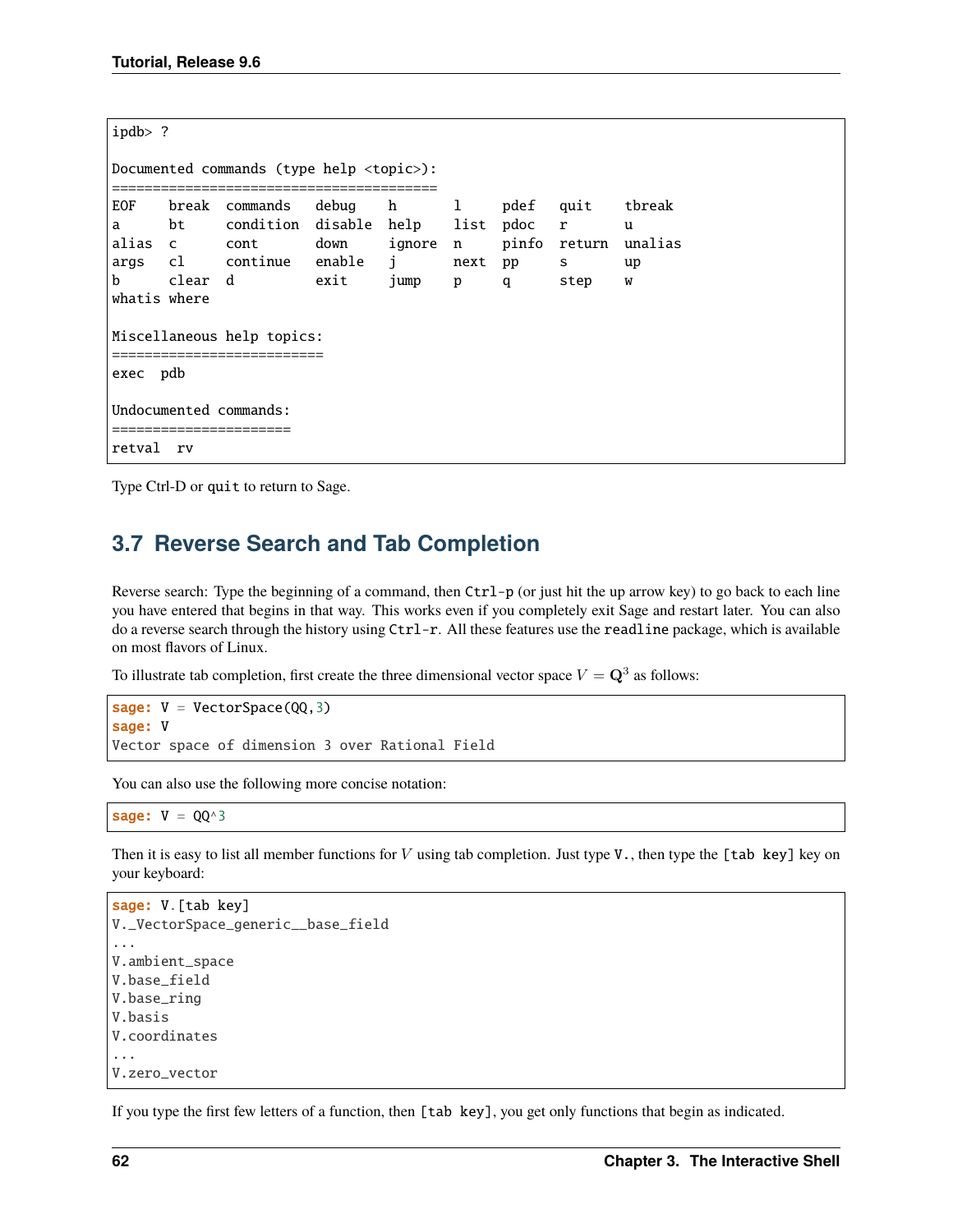sage: V.i[tab key] V.is\_ambient V.is\_dense V.is\_full V.is\_sparse

If you wonder what a particular function does, e.g., the coordinates function, type V.coordinates? for help or V. coordinates?? for the source code, as explained in the next section.

# **3.8 Integrated Help System**

Sage features an integrated help facility. Type a function name followed by ? for the documentation for that function.

```
sage: V = QQ^3sage: V.coordinates?
Type: instancemethod
Base Class: <class 'instancemethod'>
String Form: <bound method FreeModule_ambient_field.coordinates of Vector
space of dimension 3 over Rational Field>
Namespace: Interactive
File: //home/was/s/local/lib/python2.4/site-packages/sage/modules/f
ree_module.py
Definition: V.coordinates(self, v)
Docstring:
   Write v in terms of the basis for self.
   Returns a list c such that if B is the basis for self, then
           sum c_i B_i = v.
   If v is not in self, raises an ArithmeticError exception.
   EXAMPLES:
       sage: M = FreeModule(IntegerRing(), 2); M0,M1=M.gens()
       sage: W = M.submodule([M0 + M1, M0 - 2*M1])
       sage: W.coordinates(2*M0-M1)
        [2, -1]
```
As shown above, the output tells you the type of the object, the file in which it is defined, and a useful description of the function with examples that you can paste into your current session. Almost all of these examples are regularly automatically tested to make sure they work and behave exactly as claimed.

Another feature that is very much in the spirit of the open source nature of Sage is that if f is a Python function, then typing f?? displays the source code that defines f. For example,

```
sage: V = QQ^3sage: V.coordinates??
Type: instancemethod
...
Source:
def coordinates(self, v):
        """
       Write $v$ in terms of the basis for self.
        ...
```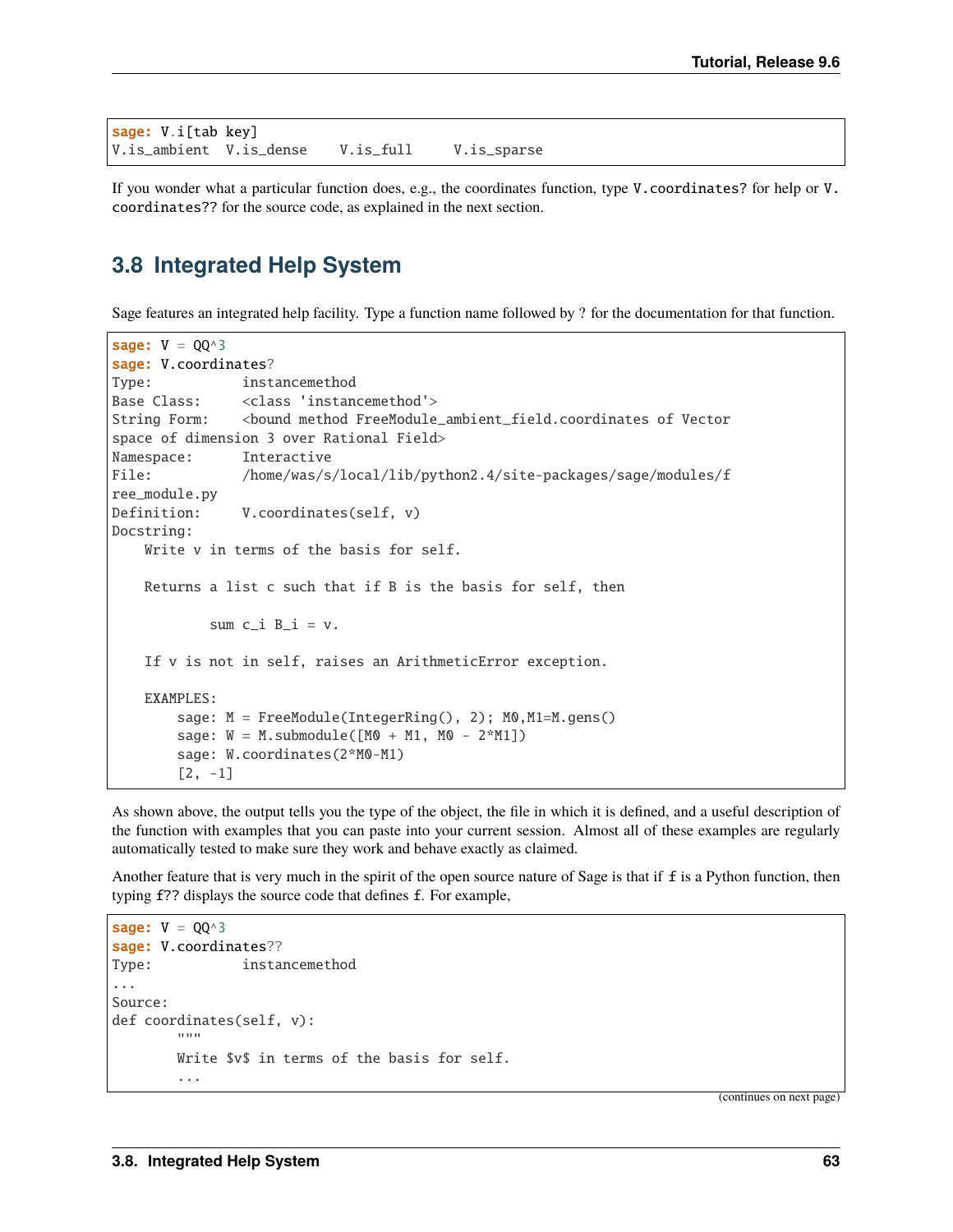....

(continued from previous page)

```
return self.coordinate_vector(v).list()
```
This tells us that all the coordinates function does is call the coordinate\_vector function and change the result into a list. What does the coordinate\_vector function do?

```
sage: V = QQ^3sage: V.coordinate_vector??
...
def coordinate_vector(self, v):
        ...
        return self.ambient_vector_space()(v)
```
The coordinate\_vector function coerces its input into the ambient space, which has the effect of computing the vector of coefficients of v in terms of V. The space V is already ambient since it's just  $\mathbf{Q}^3$ . There is also a coordinate\_vector function for subspaces, and it's different. We create a subspace and see:

```
sage: V = QQ^3; W = V.span_of_basis([V.0, V.1])
sage: W.coordinate_vector??
...
def coordinate_vector(self, v):
        """
         ...
        """
        # First find the coordinates of v wrt echelon basis.
        w = self.echelon\_coordinate\_vector(v)# Next use transformation matrix from echelon basis to
        # user basis.
        T = self.echelon_to_user_matrix()
        return T.linear_combination_of_rows(w)
```
(If you think the implementation is inefficient, please sign up to help optimize linear algebra.)

You may also type help(command\_name) or help(class) for a manpage-like help file about a given class.

```
sage: help(VectorSpace)
Help on class VectorSpace ...
class VectorSpace(__builtin__.object)
| Create a Vector Space.
 |
   To create an ambient space over a field with given dimension
 | using the calling syntax ...
 :
 :
```
When you type q to exit the help system, your session appears just as it was. The help listing does not clutter up your session, unlike the output of function\_name? sometimes does. It's particularly helpful to type help(module\_name). For example, vector spaces are defined in sage.modules.free\_module, so type help(sage. modules.free\_module) for documentation about that whole module. When viewing documentation using help, you can search by typing / and in reverse by typing ?.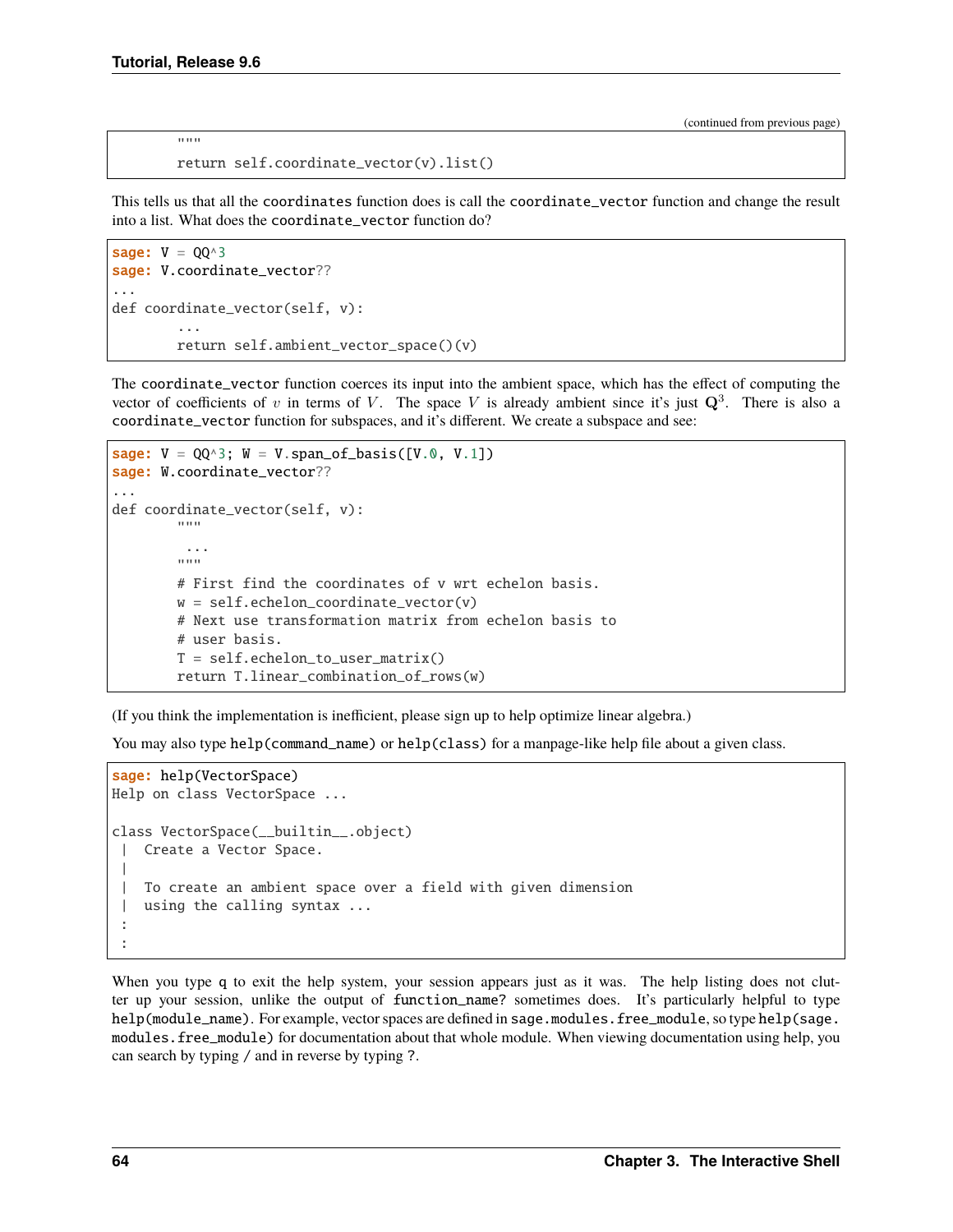### **3.9 Saving and Loading Individual Objects**

Suppose you compute a matrix or worse, a complicated space of modular symbols, and would like to save it for later use. What can you do? There are several approaches that computer algebra systems take to saving individual objects.

- 1. **Save your Game:** Only support saving and loading of complete sessions (e.g., GAP, Magma).
- 2. **Unified Input/Output:** Make every object print in a way that can be read back in (GP/PARI).
- 3. **Eval**: Make it easy to evaluate arbitrary code in the interpreter (e.g., Singular, PARI).

Because Sage uses Python, it takes a different approach, which is that every object can be serialized, i.e., turned into a string from which that object can be recovered. This is in spirit similar to the unified I/O approach of PARI, except it doesn't have the drawback that objects print to screen in too complicated of a way. Also, support for saving and loading is (in most cases) completely automatic, requiring no extra programming; it's simply a feature of Python that was designed into the language from the ground up.

Almost all Sage objects x can be saved in compressed form to disk using  $save(x, filename)$  (or in many cases x.save(filename)). To load the object back in, use load(filename).

```
sage: A = MatrixSpace(QQ, 3)(range(9))^2sage: A
[ 15 18 21]
[ 42 54 66]
[ 69 90 111]
sage: save(A, 'A')
```
You should now quit Sage and restart. Then you can get A back:

```
sage: A = load('A')sage: A
[ 15 18 21]
[ 42 54 66]
[ 69 90 111]
```
You can do the same with more complicated objects, e.g., elliptic curves. All data about the object that is cached is stored with the object. For example,

```
sage: E = EllipticCurve('11a')sage: v = E.anlist(100000) # takes a while
sage: save(E, 'E')
sage: quit
```
The saved version of E takes 153 kilobytes, since it stores the first 100000  $a_n$  with it.

```
\sim/tmp$ ls -1 E.sobj
-rw-r--r-- 1 was was 153500 2006-01-28 19:23 E.sobj
\sim/tmp$ sage [...]
sage: E = load('E')sage: v = E.anlist(100000) # instant!
```
(In Python, saving and loading is accomplished using the cPickle module. In particular, a Sage object x can be saved via cPickle.dumps(x, 2). Note the 2!)

Sage cannot save and load individual objects created in some other computer algebra systems, e.g., GAP, Singular, Maxima, etc. They reload in a state marked "invalid". In GAP, though many objects print in a form from which they can be reconstructed, many don't, so reconstructing from their print representation is purposely not allowed.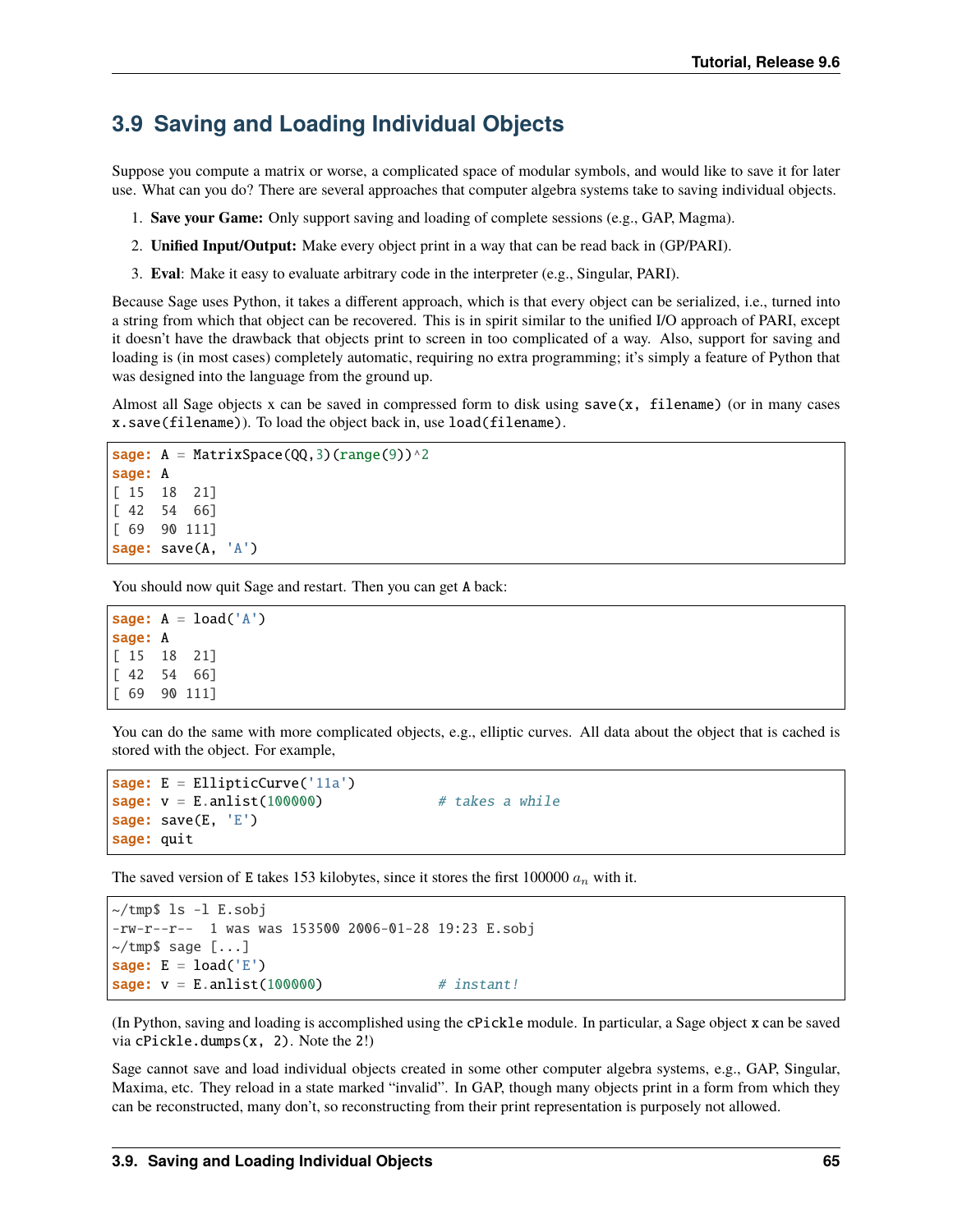```
sage: a = gap(2)sage: a.save('a')
sage: load('a')
Traceback (most recent call last):
...
ValueError: The session in which this object was defined is no longer
running.
```
GP/PARI objects can be saved and loaded since their print representation is enough to reconstruct them.

```
sage: a = gp(2)sage: a.save('a')
sage: load('a')
2
```
Saved objects can be re-loaded later on computers with different architectures or operating systems, e.g., you could save a huge matrix on 32-bit OS X and reload it on 64-bit Linux, find the echelon form, then move it back. Also, in many cases you can even load objects into versions of Sage that are different than the versions they were saved in, as long as the code for that object isn't too different. All the attributes of the objects are saved, along with the class (but not source code) that defines the object. If that class no longer exists in a new version of Sage, then the object can't be reloaded in that newer version. But you could load it in an old version, get the objects dictionary (with x.\_\_dict\_\_), and save the dictionary, and load that into the newer version.

### **3.9.1 Saving as Text**

You can also save the ASCII text representation of objects to a plain text file by simply opening a file in write mode and writing the string representation of the object (you can write many objects this way as well). When you're done writing objects, close the file.

```
sage: R \ll x, y> = PolynomialRing(QQ, 2)
sage: f = (x+y)^2sage: o = open('file.txt', 'w')sage: o.write(str(f))
sage: o.close()
```
# <span id="page-69-0"></span>**3.10 Saving and Loading Complete Sessions**

Sage has very flexible support for saving and loading complete sessions.

The command save\_session(sessionname) saves all the variables you've defined in the current session as a dictionary in the given sessionname. (In the rare case when a variable does not support saving, it is simply not saved to the dictionary.) The resulting file is an .sobj file and can be loaded just like any other object that was saved. When you load the objects saved in a session, you get a dictionary whose keys are the variables names and whose values are the objects.

You can use the load\_session(sessionname) command to load the variables defined in sessionname into the current session. Note that this does not wipe out variables you've already defined in your current session; instead, the two sessions are merged.

First we start Sage and define some variables.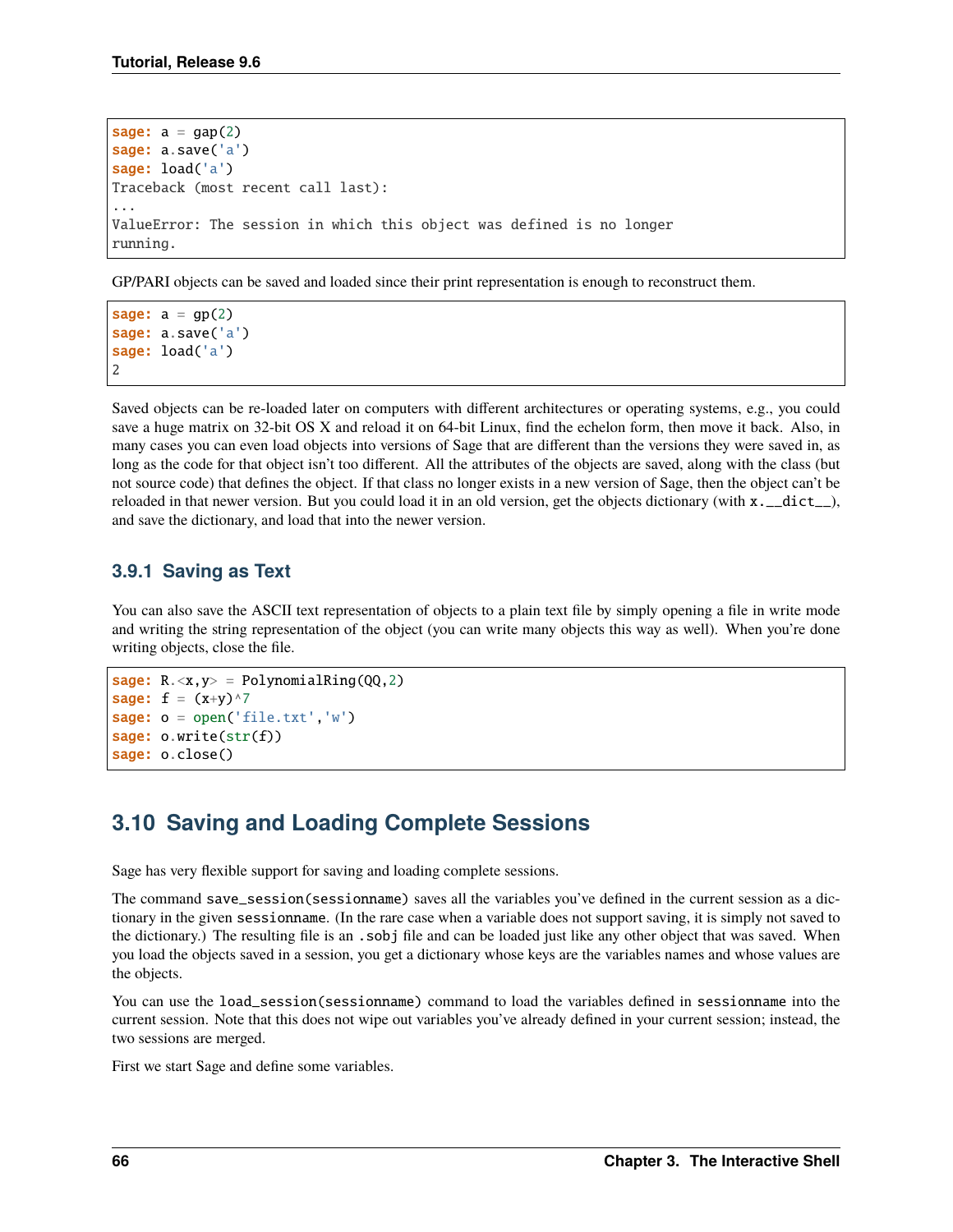```
sage: E = EllipticCurve('11a')sage: M = ModularSymbols(37)
sage: a = 389
sage: t = M.T(2003) . matrix(); t.charpoly().factor()
-4 = (x - 2004) * (x - 12)^2 * (x + 54)^2
```
Next we save our session, which saves each of the above variables into a file. Then we view the file, which is about 3K in size.

```
sage: save_session('misc')
Saving a
Saving M
Saving t
Saving E
sage: quit
was@form:~/tmp$ ls -l misc.sobj
-rw-r--r-- 1 was was 2979 2006-01-28 19:47 misc.sobj
```
Finally we restart Sage, define an extra variable, and load our saved session.

```
sage: b = 19sage: load_session('misc')
Loading a
Loading M
Loading E
Loading t
```
Each saved variable is again available. Moreover, the variable b was not overwritten.

```
sage: M
Full Modular Symbols space for Gamma_0(37) of weight 2 with sign 0
and dimension 5 over Rational Field
sage: E
Elliptic Curve defined by y^2 + y = x^3 - x^2 - 10*x - 20 over Rational
Field
sage: b
19
sage: a
389
```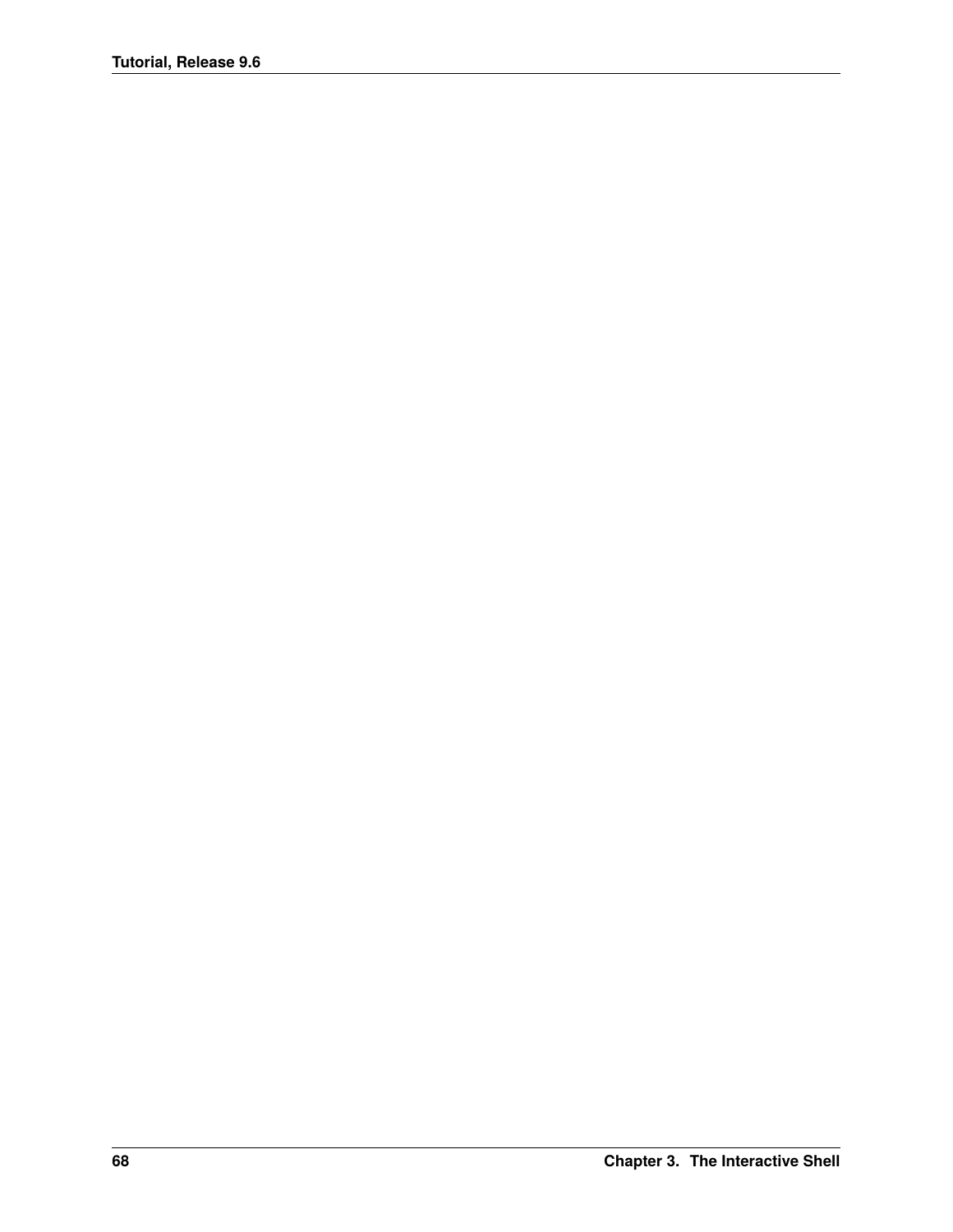#### **CHAPTER**

# **INTERFACES**

A central facet of Sage is that it supports computation with objects in many different computer algebra systems "under one roof" using a common interface and clean programming language.

The console and interact methods of an interface do very different things. For example, using GAP as an example:

- 1. gap.console(): This opens the GAP console it transfers control to GAP. Here Sage is serving as nothing more than a convenient program launcher, similar to the Linux bash shell.
- 2. gap.interact(): This is a convenient way to interact with a running GAP instance that may be "full of" Sage objects. You can import Sage objects into this GAP session (even from the interactive interface), etc.

### **4.1 GP/PARI**

PARI is a compact, very mature, highly optimized C program whose primary focus is number theory. There are two very distinct interfaces that you can use in Sage:

- gp the "**G** o **P** ARI" interpreter, and
- pari the PARI C library.

For example, the following are two ways of doing the same thing. They look identical, but the output is actually different, and what happens behind the scenes is drastically different.

```
sage: qp('znprimroot(10007)')
Mod(5, 10007)
sage: pari('znprimroot(10007)')
Mod(5, 10007)
```
In the first case, a separate copy of the GP interpreter is started as a server, and the string 'znprimroot(10007)' is sent to it, evaluated by GP, and the result is assigned to a variable in GP (which takes up space in the child GP processes memory that won't be freed). Then the value of that variable is displayed. In the second case, no separate program is started, and the string 'znprimroot(10007)' is evaluated by a certain PARI C library function. The result is stored in a piece of memory on the Python heap, which is freed when the variable is no longer referenced. The objects have different types:

```
sage: type(gp('znprimroot(10007)'))
<class 'sage.interfaces.gp.GpElement'>
sage: type(pari('znprimroot(10007)'))
<class 'cypari2.gen.Gen'>
```
So which should you use? It depends on what you're doing. The GP interface can do absolutely anything you could do in the usual GP/PARI command line program, since it is running that program. In particular, you can load complicated PARI programs and run them. In contrast, the PARI interface (via the C library) is much more restrictive. First, not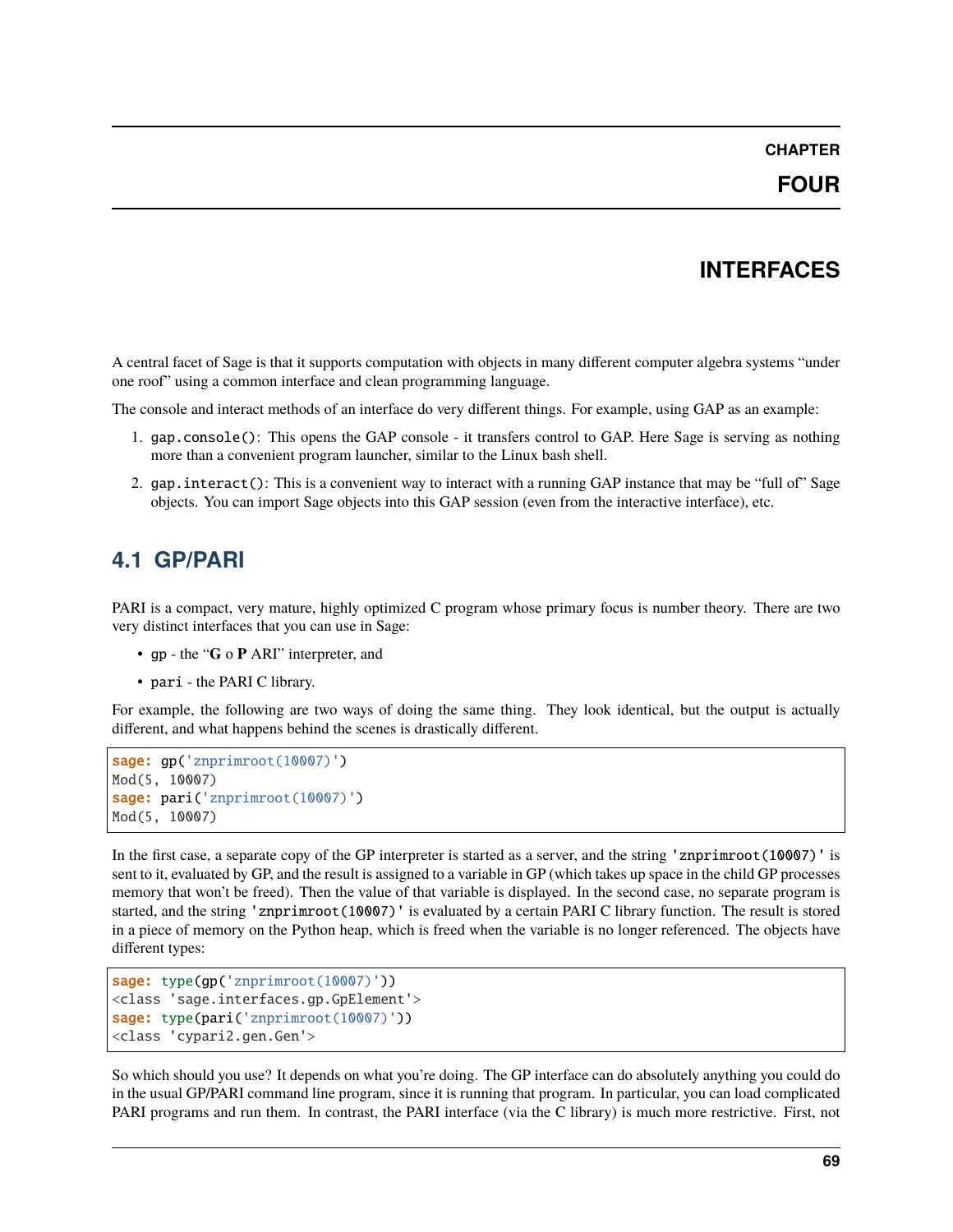all member functions have been implemented. Second, a lot of code, e.g., involving numerical integration, won't work via the PARI interface. That said, the PARI interface can be significantly faster and more robust than the GP one.

(If the GP interface runs out of memory evaluating a given input line, it will silently and automatically double the stack size and retry that input line. Thus your computation won't crash if you didn't correctly anticipate the amount of memory that would be needed. This is a nice trick the usual GP interpreter doesn't seem to provide. Regarding the PARI C library interface, it immediately copies each created object off of the PARI stack, hence the stack never grows. However, each object must not exceed 100MB in size, or the stack will overflow when the object is being created. This extra copying does impose a slight performance penalty.)

In summary, Sage uses the PARI C library to provide functionality similar to that provided by the GP/PARI interpreter, except with different sophisticated memory management and the Python programming language.

First we create a PARI list from a Python list.

```
sage: v = \text{pari}([1, 2, 3, 4, 5])sage: v
[1, 2, 3, 4, 5]sage: type(v)
<class 'cypari2.gen.Gen'>
```
Every PARI object is of type Gen. The PARI type of the underlying object can be obtained using the type member function.

sage: v.type() 't\_VEC'

In PARI, to create an elliptic curve we enter  $ell[1,2,3,4,5]$ . Sage is similar, except that ellinit is a method that can be called on any PARI object, e.g., our  $t$ \_VEC  $v$ .

```
sage: e = v. ellinit()
sage: e.type()
't_VEC'
sage: pari(e)[:13]
[1, 2, 3, 4, 5, 9, 11, 29, 35, -183, -3429, -10351, 6128487/10351]
```
Now that we have an elliptic curve object, we can compute some things about it.

```
sage: e.elltors()
[1, [], []]
sage: e.ellglobalred()
[10351, [1, -1, 0, -1], 1, [11, 1; 941, 1], [1, 5, 0, 1], [1, 5, 0, 1]]]sage: f = e.ellchangecurve([1, -1, 0, -1])
sage: f[:5]
[1, -1, 0, 4, 3]
```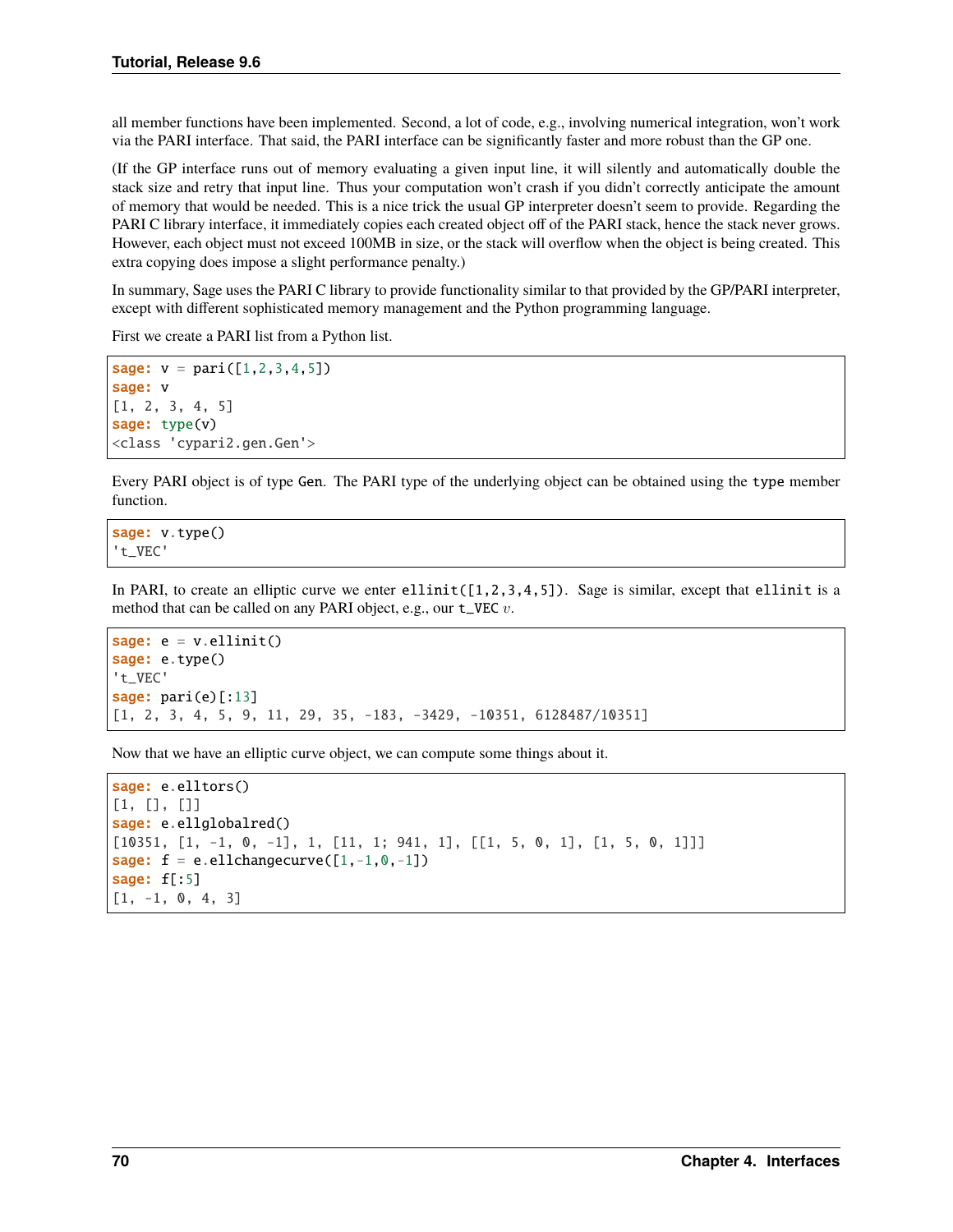### <span id="page-74-0"></span>**4.2 GAP**

Sage comes with GAP for computational discrete mathematics, especially group theory.

Here's an example of GAP's IdGroup function.

```
sage: G = gap('Group((1,2,3)(4,5), (3,4))')sage: G
Group( [ (1,2,3)(4,5), (3,4) ] )
sage: G.Center()
Group( () )
sage: G.IdGroup()
[ 120, 34 ]
sage: G.Order()
120
```
We can do the same computation in Sage without explicitly invoking the GAP interface as follows:

```
sage: G = PermutationGroup([[(1,2,3), (4,5)], [(3,4)]])sage: G.center()
Subgroup generated by [()] of (Permutation Group with generators [(3,4), (1,2,3)(4,5)])sage: G.group_id()
[120, 34]
sage: n = G.\norder(); n
120
```
For some GAP functionality, you should install an optional Sage packages. This can be done with the command:

sage -i gap\_packages

### **4.3 Singular**

Singular provides a massive and mature library for Gröbner bases, multivariate polynomial gcds, bases of Riemann-Roch spaces of a plane curve, and factorizations, among other things. We illustrate multivariate polynomial factorization using the Sage interface to Singular (do not type the ....:):

```
sage: R1 = singular.ring(0, '(x,y)', 'dp')
sage: R1
polynomial ring, over a field, global ordering
// coefficients: QQ
// number of vars : 2
// block 1 : ordering dp
\frac{1}{2} : names x y
// block 2 : ordering C
sage: f = singular('9*y^8 - 9*x^2*y^7 - 18*x^3*y^6 - 18*x^5*y^6 +'
....: '9*x^6*x^4 + 18*x^7*x^7*y^5 + 36*x^8*x^4 + 9*x^10*x^4 - 18*x^11*x^2 -'....: '9*x^12*y^3 - 18*x^13*y^2 + 9*x^16'
```
Now that we have defined  $f$ , we print it and factor.

| sage: f                                                                                   |                          |
|-------------------------------------------------------------------------------------------|--------------------------|
| $9*x^16-18*x^13*x^2-9*x^12*y^3+9*x^10*x^4-18*x^11*x^2+36*x^8*y^4+18*x^7*x^7xy-18*x^5-x^6$ |                          |
| <del>__6+9*x^6*y^4-18*x^3*y^6-9*x^2*y^7+9*y^8</del>                                       | (continues on next page) |
|                                                                                           |                          |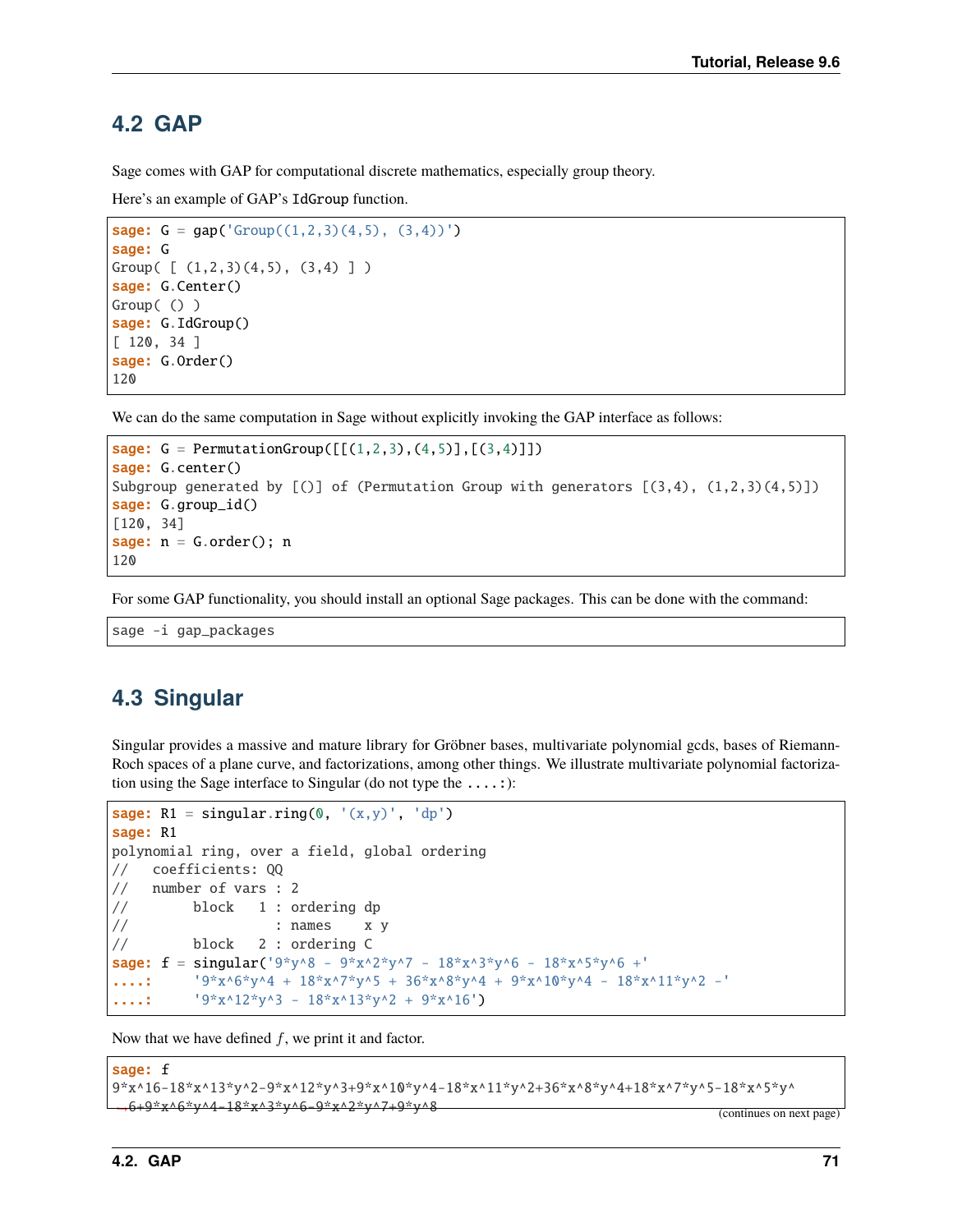```
sage: f.parent()
Singular
sage: F = f. factorize(); F
[1]:
   _{-}[1]=9_{-}[2]=x^6-2*x^3*y^2-x^2*y^3+y^4
   -[3] = -x^5+y^2[2]:
   1,1,2
sage: F[1][2]
x^6-2*x^3*y^2-x^2*y^3+y^4
```
As with the GAP example in *[GAP](#page-74-0)*, we can compute the above factorization without explicitly using the Singular interface (however, behind the scenes Sage uses the Singular interface for the actual computation). Do not type the ....::

```
sage: x, y = QQ['x, y'].gens()
sage: f = (9*y^08 - 9*x^2*y^07 - 18*x^3*y^6 - 18*x^5*y^6 + 9*x^6*y^4....: + 18*x^2*y^2 + 36*x^8*y^4 + 9*x^10*y^4 - 18*x^11*y^2 - 9*x^112*y^3....: - 18*x^2 + 9*x^1 + 9*x^16sage: factor(f)
(9) * (-x^5 + y^2)^2 * (x^6 - 2*x^3*y^2 - x^2*y^3 + y^4)
```
### **4.4 Maxima**

Maxima is included with Sage, as well as a Lisp implementation. The gnuplot package (which Maxima uses by default for plotting) is distributed as a Sage optional package. Among other things, Maxima does symbolic manipulation. Maxima can integrate and differentiate functions symbolically, solve 1st order ODEs, most linear 2nd order ODEs, and has implemented the Laplace transform method for linear ODEs of any degree. Maxima also knows about a wide range of special functions, has plotting capabilities via gnuplot, and has methods to solve and manipulate matrices (such as row reduction, eigenvalues and eigenvectors), and polynomial equations.

We illustrate the Sage/Maxima interface by constructing the matrix whose i, j entry is  $i/j$ , for  $i, j = 1, \ldots, 4$ .

```
sage: f = maxima.event('ij</u>entry[i,j] := i/j')sage: A = maxima('genmatrix(ij</u>matrix([1,1/2,1/3,1/4],[2,1,2/3,1/2],[3,3/2,1,3/4],[4,2,4/3,1])
sage: A.determinant()
0
sage: A.echelon()
matrix([1,1/2,1/3,1/4],[0,0,0,0],[0,0,0,0],[0,0,0,0])
sage: A.eigenvalues()
[0,4], [3,1]sage: A.eigenvectors()
[[[0,4], [3,1]], [[[1,0,0,-4], [0,1,0,-2], [0,0,1,-4/3]], [[1,2,3,4]]]]
```
Here's another example:

```
sage: A = maxima("matrix ([1, 0, 0], [1, -1, 0], [1, 3, -2]))")sage: eigA = A.eigenvectors()
sage: V = VectorSpace(QQ, 3)
```
(continues on next page)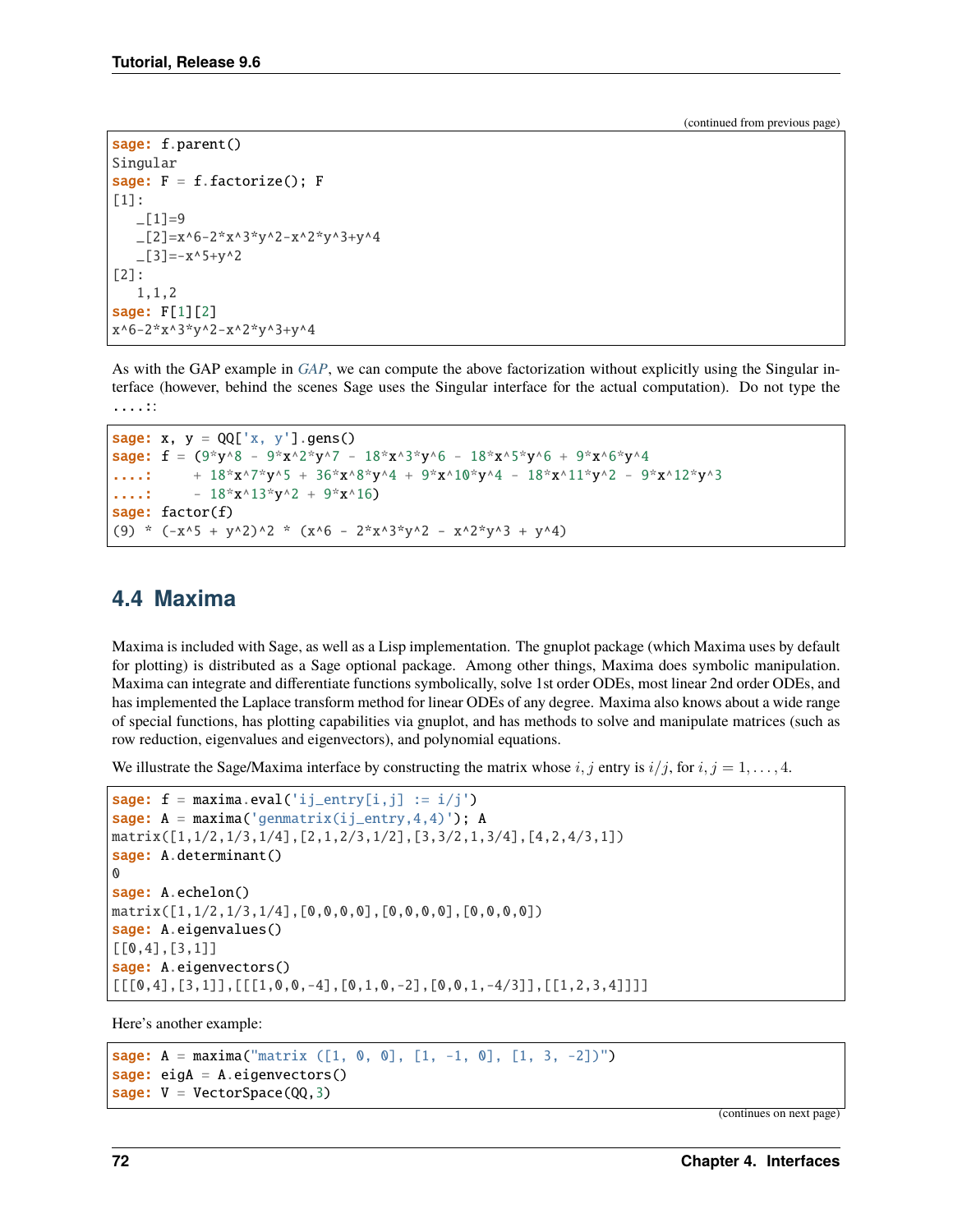```
sage: eigA
[[[-2,-1,1],[1,1,1]], [[[0,0,1]], [[0,1,3]], [[1,1/2,5/6]]]]
sage: v1 = V(sage\_eval(repr(eigA[1][0][0]))); lambda1 = eigA[0][0][0]
sage: v2 = V(sage\_eval(repr(eigA[1][1][0]))); lambda2 = eigA[0][0][1]
sage: v3 = V(sage\_eval(repr(eigA[1][2][0]))); lambda3 = eigA[0][0][2]
sage: M = MatrixSpace(QQ, 3, 3)sage: AA = M([1, 0, 0], [1, -1, 0], [1, 3, -2]])sage: b1 = v1.base\_ring()sage: AA*v1 == b1(lambda1)*v1True
sage: b2 = v2.base\_ring()sage: AA*v2 == b2(lambda2)*v2True
sage: b3 = v3.base\_ring()sage: AA*v3 == b3(lambda3)*v3True
```
Finally, we give an example of using Sage to plot using openmath. Many of these were modified from the Maxima reference manual.

A 2D plot of several functions (do not type the ....:):

```
sage: maxima.plot2d('[cos(7*x),cos(23*x)^4,sin(13*x)^3]','[x,0,1]', # not tested
....: '[plot_format,openmath]')
```
A "live" 3D plot which you can move with your mouse (do not type the ....:):

```
sage: maxima.plot3d ("2^(-u^2 + v^2)", "[u, -3, 3]", "[v, -2, 2]", # not tested
....: '[plot_format, openmath]')
sage: maxima.plot3d("atan(-x^2 + y^3/4)", "[x, -4, 4]", "[y, -4, 4]", # not tested
....: "[grid, 50, 50]",'[plot_format, openmath]')
```
The next plot is the famous Möbius strip (do not type the ....:):

```
sage: maxima.plot3d("[cos(x)*(3 + y*cos(x/2)), sin(x)*(3 + y*cos(x/2)), y*sin(x/2)]", #
˓→not tested
....: "[x, -4, 4]", "[y, -4, 4]", '[plot_format, openmath]')
```
The next plot is the famous Klein bottle (do not type the ....:):

```
sage: maxima("expr_1: 5 * cos(x) * (cos(x/2) * cos(y) + sin(x/2) * sin(2*y) + 3.0) - 10.0")5*cos(x)*(sin(x/2)*sin(2*y)+cos(x/2)*cos(y)+3.0)-10.0sage: maxima("expr_2: -5*sin(x)*(cos(x/2)*cos(y) + sin(x/2)*sin(2*y) + 3.0)")
-5*sin(x)*(sin(x/2)*sin(2*y)+cos(x/2)*cos(y)+3.0)sage: maxima("expr_3: 5*(-sin(x/2)*cos(y) + cos(x/2)*sin(2*y))")
5*(\cos(x/2)*\sin(2*y)-\sin(x/2)*\cos(y))sage: maxima.plot3d ("[expr_1, expr_2, expr_3]", "[x, -%pi, %pi]", # not tested
....: "[y, -%pi, %pi]", "['grid, 40, 40]", '[plot_format, openmath]')
```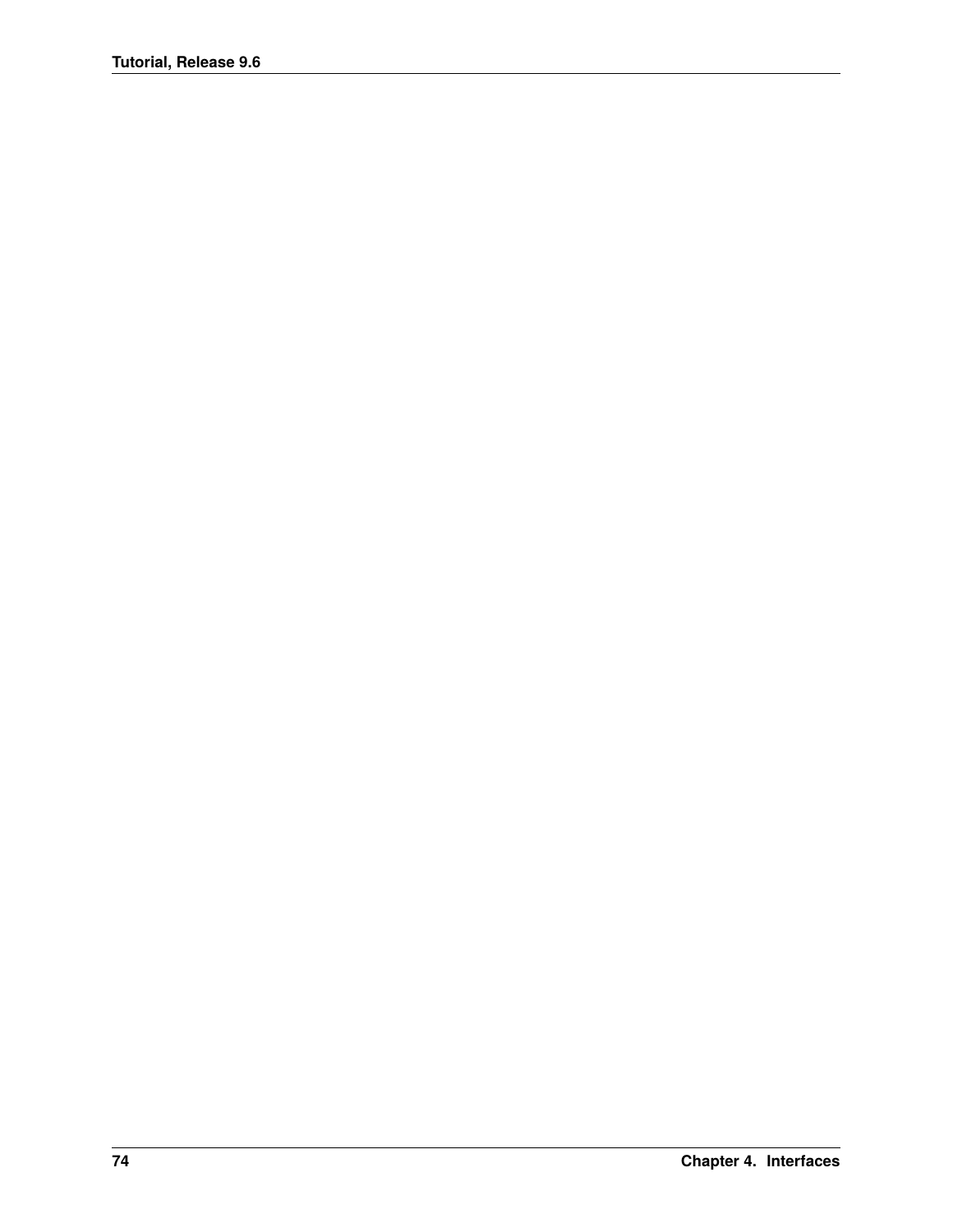#### **CHAPTER**

# **SAGE, LATEX AND FRIENDS**

AUTHOR: Rob Beezer (2010-05-23)

Sage and the LaTeX dialect of TeX have an intensely synergistic relationship. This section aims to introduce the variety of interactions, beginning with the most basic and proceeding to the more unusual and arcane. (So you may not want to read this entire section on your first pass through this tutorial.)

# **5.1 Overview**

It may be easiest to understand the various uses of LaTeX with a brief overview of the mechanics of the three principal methods employed by Sage.

1. Every "object" in Sage is required to have a LaTeX representation. You can access this representation by executing, in the notebook or at the sage command line, latex(foo) where foo is some object in Sage. The output is a string that should render a reasonably accurate representation of foo when used in TeX's math-mode (for example, when enclosed between a pair of single dollar signs). Some examples of this follow below.

In this way, Sage can be used effectively for constructing portions of a LaTeX document: create or compute an object in Sage, print latex() of the object and cut/paste it into your document.

2. The notebook interface is configured to use [MathJax](http://www.mathjax.org) to render mathematics cleanly in a web browser. MathJax is an open source JavaScript display engine for mathematics that works in all modern browsers. It is able to render a large, but not totally complete, subset of TeX. It has no support for things like complicated tables, sectioning or document management, as it is oriented towards accurately rendering "snippets" of TeX. Seemingly automatic rendering of math in the notebook is provided by converting the latex() representation of an object (as described above) into a form of HTML palatable to MathJax.

Since MathJax uses its own scalable fonts, it is superior to other methods that rely on converting equations, or other snippets of TeX, into static inline images.

3. At the Sage command-line, or in the notebook when LaTeX code is more involved than MathJax can handle, a system-wide installation of LaTeX can be employed. Sage includes almost everything you need to build and use Sage, but a significant exception is TeX itself. So in these situations you need to have TeX installed, along with some associated conversion utilities, to utilize the full power.

Here we demonstrate some basic uses of the latex() function.

```
sage: var('z')
z
sage: latex(z^12)
z^{12}
sage: latex(integrate(z^4, z))
\frac{1}{5} \, \, \, z^{5}
```
(continues on next page)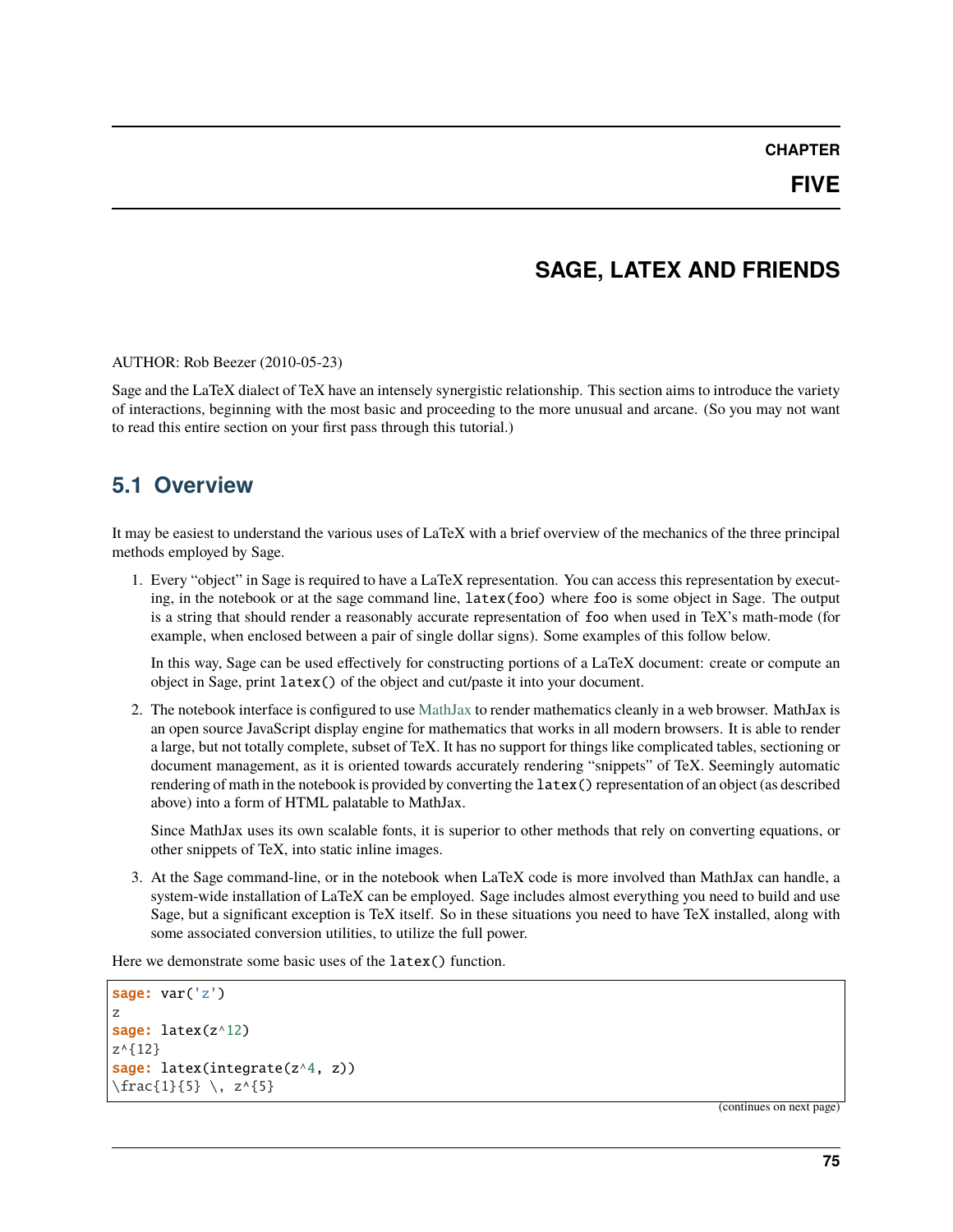```
sage: latex('a string')
\text{\texttt{a{ }string}}
sage: latex(QQ)
\boldsymbol{\delta}sage: latex(matrix(QQ, 2, 3, [2, 4, 6], [-1, -1, -1]]))
\left(\begin{array}{rrr}
2 & 4 & 6 \\
-1 & -1 & -1\end{array}\right)
```
Basic MathJax functionality is largely automatic in the notebook, but we can partially demonstrate this support with the MathJax class. The eval function of this class converts a Sage object to its LaTeX representation and then wraps it in HTML that invokes the CSS "math" class, which then employs MathJax.

```
sage: from sage.misc.html import MathJax
sage: mj = MathJax()sage: var('z')
z
sage: mj(z^{\wedge}12)\frac{\frac{1}{2}^{\frac{1}{2}}}{\frac{12}{\frac{12}{\frac{1}{2}}}}sage: mj(QQ)
<html>\[\newcommand{\Bold}[1]{\mathbf{#1}}\Bold{Q}\]</html>
sage: mj(ZZ['x'])
<html>\[\newcommand{\Bold}[1]{\mathbf{#1}}\Bold{Z}[x]\]</html>
sage: mj(integrate(z^4, z))
\verb|<html>\{}_{frac{1}{5} \ , z^*[5]\]}<\verb|html>
```
# **5.2 Basic Use**

As indicated in the overview, the simplest way to exploit Sage's support of LaTeX is to use the latex() function to create legitimate LaTeX code to represent mathematical objects. These strings can then be incorporated into standalone LaTeX documents. This works identically in the notebook and at the Sage command line.

At the other extreme is the view() command. At the Sage command line the command view(foo) will create the La-TeX representation of foo, incorporate this into a simple LaTeX document, and then process that document with your system-wide TeX installation. Finally, the appropriate viewer will be called to display the output from the TeX command. Which version of TeX is used, and therefore the nature of the output and associated viewer, can be customized (see *[Customizing LaTeX Processing](#page-82-0)*).

In the notebook, the view(foo) command creates the appropriate combination of HTML and CSS so that MathJax will render the LaTeX representation properly in the worksheet. To the user, it simply creates a nicely formatted version of the output, distinct from the default ASCII output of Sage. Not every mathematical object in Sage has a LaTeX representation amenable to the limited capabilities of MathJax. In these cases, the MathJax interpretation can be bypassed, the system-wide TeX called instead, and the subsequent output converted to a graphic image for display in the worksheet. Affecting and controlling this process is discussed below in the section *[Customizing LaTeX Generation](#page-80-0)*.

The notebook has two other features for employing TeX. The first is the "Typeset" button just above the first cell of a worksheet, to the right of the four drop-down boxes. When checked, any subsequent evaluations of cells will result in output interpreted by MathJax, hence of a typeset quality. Note that this effect is not retroactive – previously evaluated cells need to be re-evaluated. Essentially, checking the "Typeset" button is identical to wrapping the output of each cell in the view() command.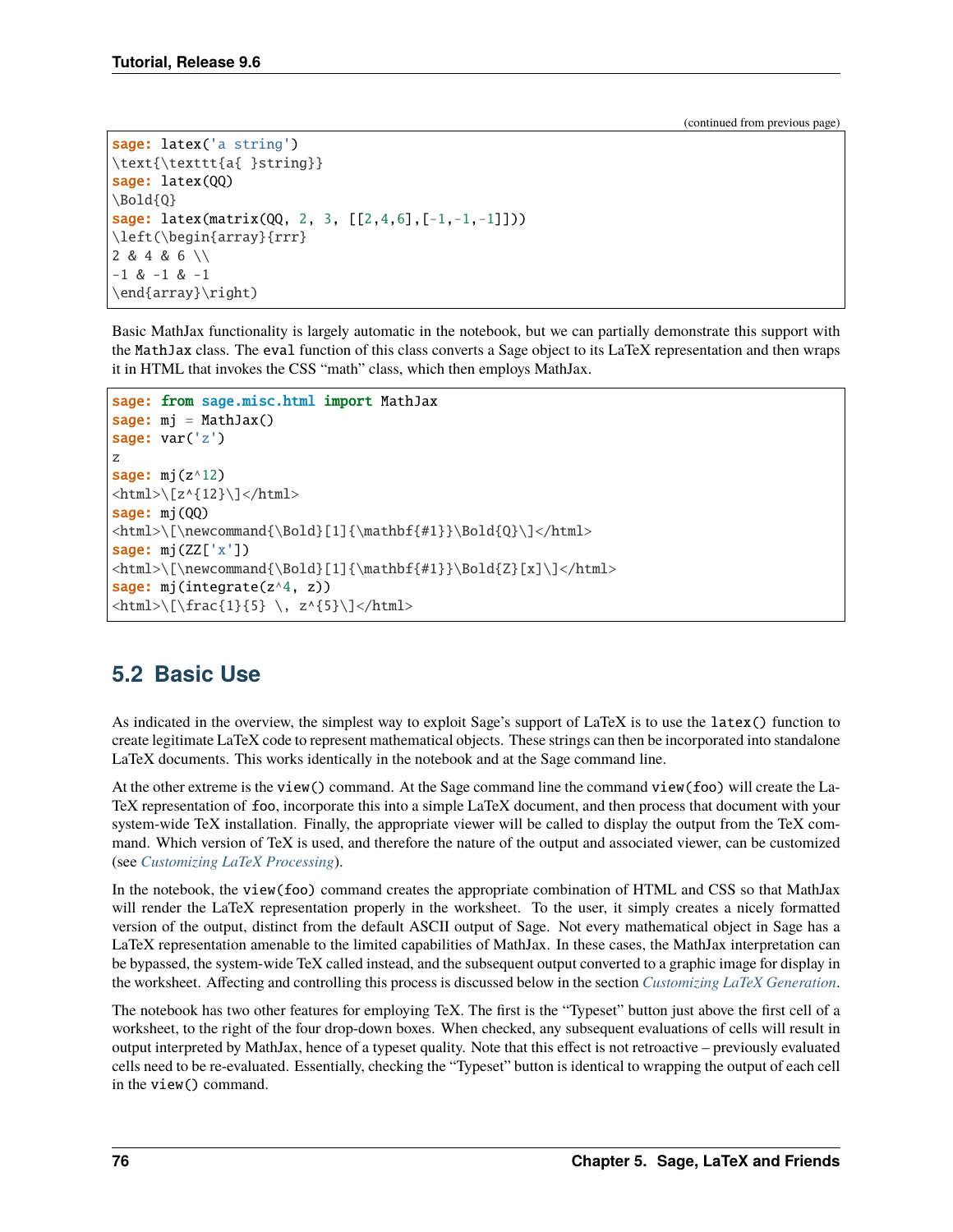A second feature of the notebook is entering TeX as part of annotating a worksheet. When the cursor is placed between cells of a worksheet so that a blue bar appears, then a shift-click will open a mini-word-processor, TinyMCE. This allows for the entry of text, using a WSIWYG editor to create HTML and CSS command for styled text. So it is possible to add formatted text as commentary within a worksheet. However, text between pairs of dollar signs, or pairs of double dollar signs is interpreted by MathJax as inline or display math (respectively).

## <span id="page-80-0"></span>**5.3 Customizing LaTeX Generation**

There are several ways to customize the actual LaTeX code generated by the latex() command. In the notebook and at the Sage command-line there is a pre-defined object named latex which has several methods, which you can list by typing latex., followed by the tab key (note the period).

A good example is the latex.matrix\_delimiters method. It can be used to change the notation surrounding a matrix – large parentheses, brackets, braces, vertical bars. No notion of style is enforced, you can mix and match as you please. Notice how the backslashes needed in LaTeX require an extra slash so they are escaped properly within the Python string.

```
sage: A = matrix(ZZ, 2, 2, range(4))sage: latex(A)
\left(\begin{array}{rr}
0 & 1 \ \backslash \2 & 3
\end{array}\right)
sage: latex.matrix_delimiters(left='[', right=']')
sage: latex(A)
\left[\begin{array}{rr}
0 & 1 \ \backslash \2 & 3
\end{array}\right]
sage: latex.matrix_delimiters(left='\\{', right='\\}')
sage: latex(A)
\left\{\begin{array}{rr}
0 & 1 \ \backslash \2 & 3
\end{array}\right\}
```
The latex.vector\_delimiters method works similarly.

The way common rings and fields (integers, rational, reals, etc.) are typeset can be controlled by the latex. blackboard\_bold method. These sets are by default typeset in bold, but may optionally be written in a double-struck fashion as sometimes done in written work. This is accomplished by redefining the \Bold{} macro which is built-in to Sage.

```
sage: latex(QQ)
\Bbb Bold{0}
sage: from sage.misc.html import MathJax
sage: mj=MathJax()
sage: mj(QQ)
<html>\[\newcommand{\Bold}[1]{\mathbf{#1}}\Bold{Q}\]</html>
sage: latex.blackboard_bold(True)
sage: mj(QQ)
<html>\[\newcommand{\Bold}[1]{\mathbb{#1}}\Bold{Q}\]</html>
sage: latex.blackboard_bold(False)
```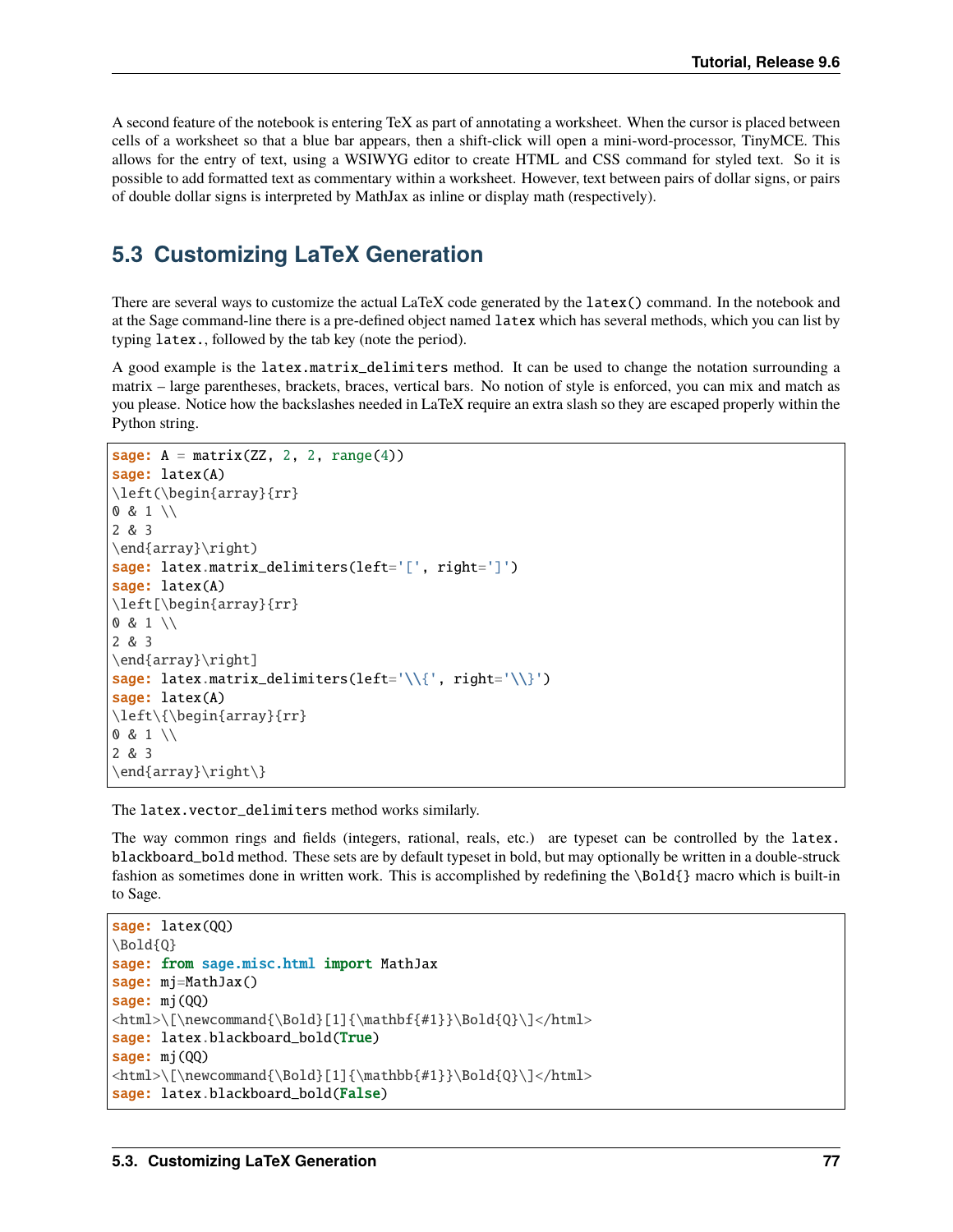It is possible to take advantage of the extensible nature of TeX by adding in new macros and new packages. First, individual macros can be added so that they are used when MathJax interprets a snippet of TeX in the notebook.

```
sage: latex.extra_macros()
''
sage: latex.add_macro("\\newcommand{\\foo}{bar}")
sage: latex.extra_macros()
'\\newcommand{\\foo}{bar}'
sage: var('x y')
(x, y)
sage: lates(x+y)x + ysage: from sage.misc.html import MathJax
sage: mj=MathJax()
sage: mj(x+y)
\thickceq\lambda \[\newcommand{\foo}{bar}x + y\]</html>
```
Additional macros added this way will also be used in the event that the system-wide version of TeX is called on something larger than MathJax can handle. The command latex\_extra\_preamble is used to build the preamble of a complete LaTeX document, so the following illustrates how this is accomplished. As usual note the need for the double-backslashes in the Python strings.

```
sage: latex.extra_macros('')
sage: latex.extra_preamble('')
sage: from sage.misc.latex import latex_extra_preamble
sage: print(latex_extra_preamble())
\newcommand{\ZZ}{\B0ld{Z}}...
\newcommand{\Bold}[1]{\mathbf{#1}}
sage: latex.add_macro("\\newcommand{\\foo}{bar}")
sage: print(latex_extra_preamble())
\newcommand{\ZZ}{\Bold{Z}}
...
\newcommand{\Bold}[1]{\mathbf{#1}}
\newcommand{\foo}{bar}
```
Again, for larger or more complicated LaTeX expressions, it is possible to add packages (or anything else) to the preamble of the LaTeX file. Anything may be incorporated into the preamble with the latex.add\_to\_preamble command, and the specialized command latex.add\_package\_to\_preamble\_if\_available will first check if a certain package is actually available before trying to add it to the preamble.

Here we add the geometry package to the preamble and use it to set the size of the region on the page that TeX will use (effectively setting the margins). As usual, note the need for the double-backslashes in the Python strings.

```
sage: from sage.misc.latex import latex_extra_preamble
sage: latex.extra_macros('')
sage: latex.extra_preamble('')
sage: latex.add_to_preamble('\\usepackage{geometry}')
sage: latex.add_to_preamble('\\geometry{letterpaper,total={8in,10in}}')
sage: latex.extra_preamble()
'\\usepackage{geometry}\\geometry{letterpaper,total={8in,10in}}'
sage: print(latex_extra_preamble())
\usepackage{geometry}\geometry{letterpaper,total={8in,10in}}
\newcommand{\ZZ}{\Bold{Z}}
```
(continues on next page)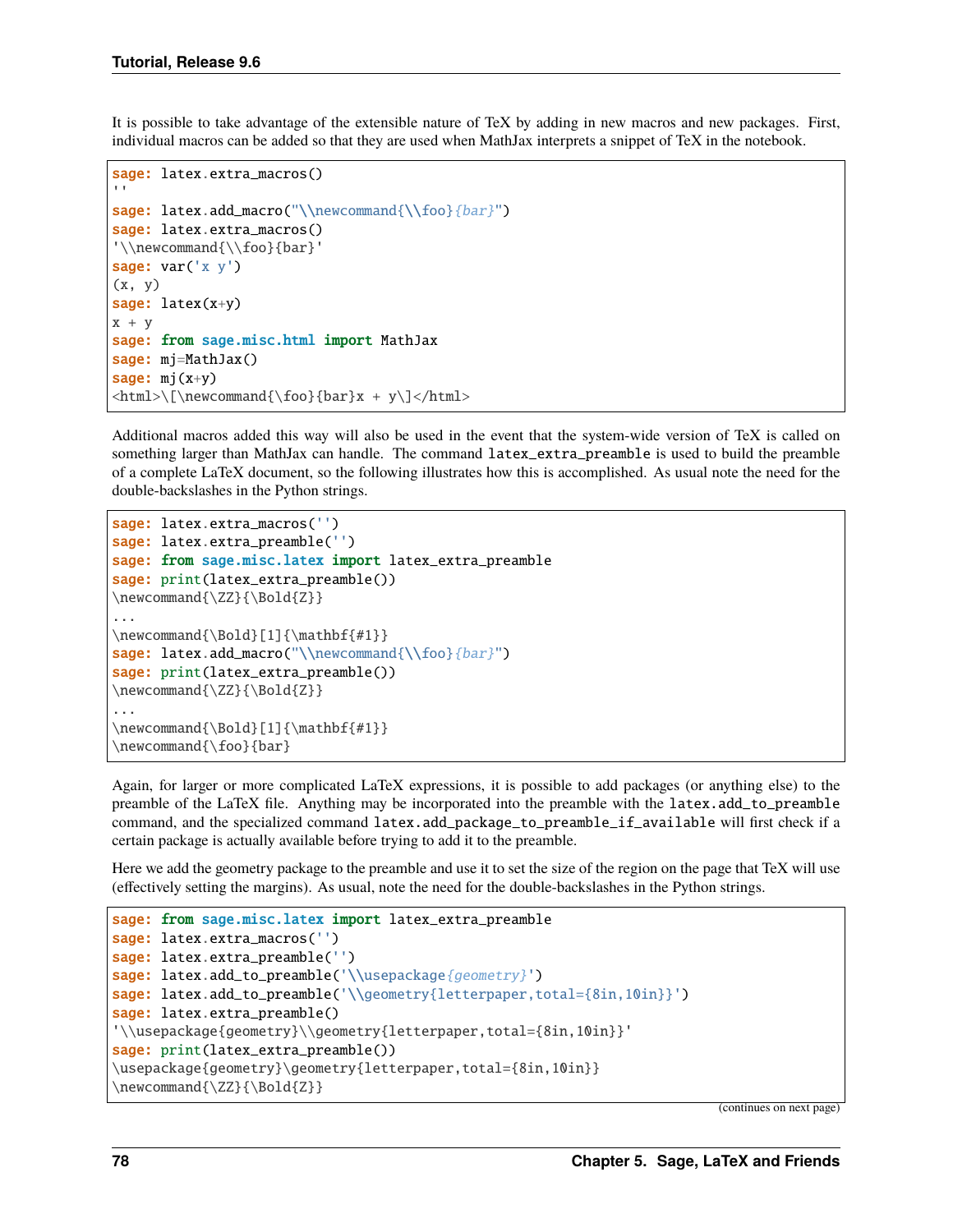```
...
\newcommand{\Bold}[1]{\mathbf{#1}}
```
A particular package may be added along with a check on its existence, as follows. As an example, we just illustrate an attempt to add to the preamble a package that presumably does not exist.

```
sage: latex.extra_preamble('')
sage: latex.extra_preamble()
''sage: latex.add_to_preamble('\\usepackage{foo-bar-unchecked}')
sage: latex.extra_preamble()
'\\usepackage{foo-bar-unchecked}'
sage: latex.add_package_to_preamble_if_available('foo-bar-checked')
sage: latex.extra_preamble()
'\\usepackage{foo-bar-unchecked}'
```
# <span id="page-82-0"></span>**5.4 Customizing LaTeX Processing**

It is also possible to control which variant of TeX is used for system-wide invocations, thus also influencing the nature of the output.

The latex.engine() command can be used to control if the system-wide executables latex, pdflatex or xelatex are employed for more complicated LaTeX expressions. When view() is called from the sage command-line and the engine is set to latex, a dvi file is produced and Sage will use a dvi viewer (like xdvi) to display the result. In contrast, using view() at the Sage command-line, when the engine is set to pdflatex, will produce a PDF as the result and Sage will call your system's utility for displaying PDF files (acrobat, okular, evince, etc.).

In the notebook, it is necessary to intervene in the decision as to whether MathJax will interpret a snippet of TeX, or if the LaTeX is complicated enough that the system-wide installation of TeX should do the work instead. The device is a list of strings, which if any one is discovered in a piece of LaTeX code signal the notebook to bypass MathJax and invoke latex (or whichever executable is set by the latex.engine() command). This list is managed by the latex.add\_to\_mathjax\_avoid\_list and latex.mathjax\_avoid\_list commands.

```
sage: latex.mathjax_avoid_list([]) # not tested
sage: latex.mathjax_avoid_list() # not tested
[]
sage: latex.mathjax_avoid_list(['foo', 'bar']) # not tested
sage: latex.mathjax_avoid_list() # not tested['foo', 'bar']
sage: latex.add_to_mathjax_avoid_list('tikzpicture') # not tested
sage: latex.mathjax_avoid_list() # not tested['foo', 'bar', 'tikzpicture']
sage: latex.mathjax_avoid_list([]) # not tested
sage: latex.mathjax_avoid_list() # not tested
[]
```
Suppose a LaTeX expression is produced in the notebook with view() or while the "Typeset" button is checked, and then recognized as requiring the external LaTeX installation through the "mathjax avoid list." Then the selected executable (as specified by latex.engine()) will process the LaTeX. However, instead of then spawning an external viewer (which is the command-line behavior), Sage will attempt to convert the result into a single, tightly-cropped image, which is then inserted into the worksheet as the output of the cell.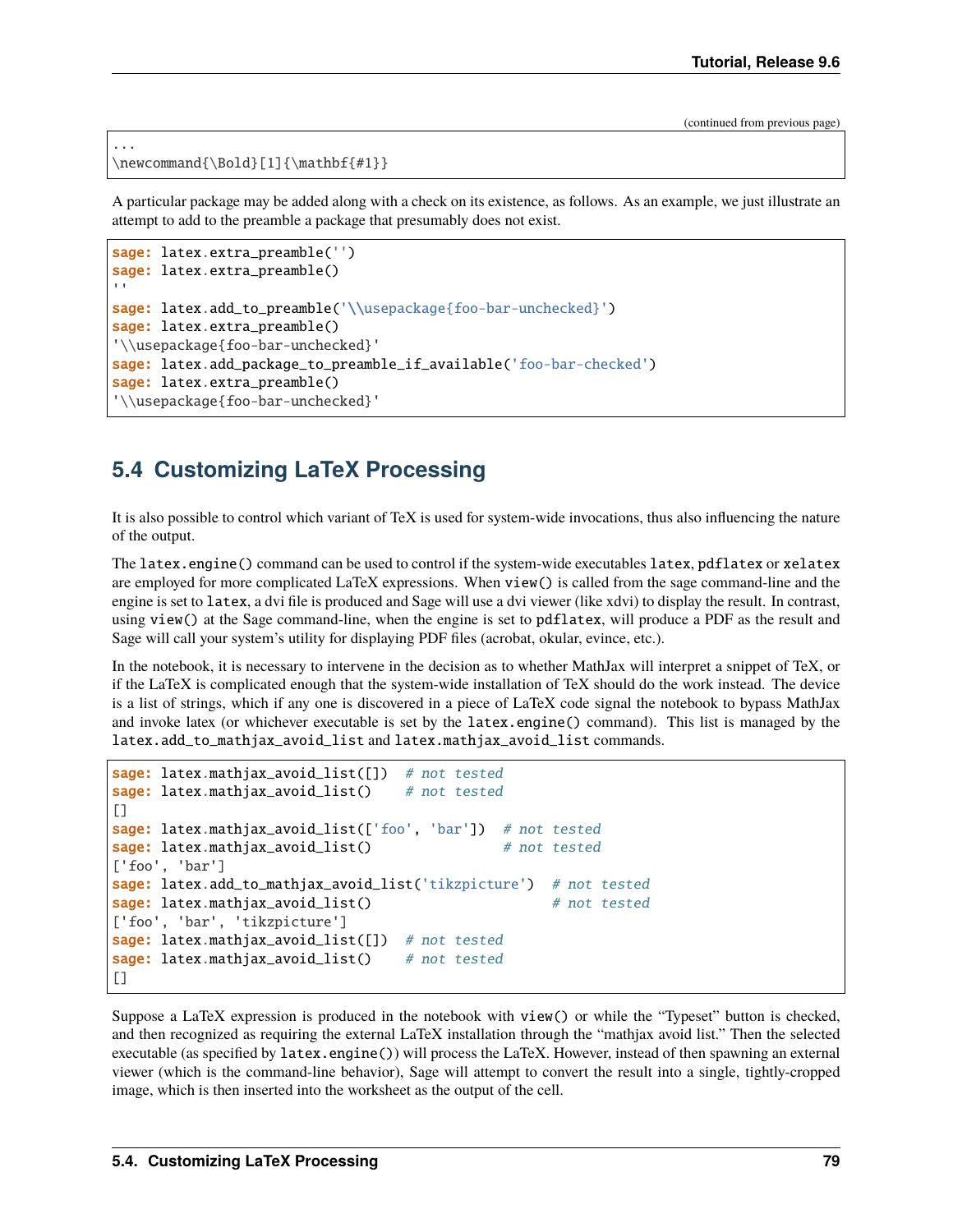Just how this conversion proceeds depends on several factors – mostly which executable you have specified as the engine and which conversion utilities are available on your system. Four useful converters that will cover all eventualities are dvips, ps2pdf, dvipng and from the ImageMagick suite, convert. The goal is to produce a PNG file as the output for inclusion back into the worksheet. When a LaTeX expression can be converted successfully to a dvi by the latex engine, then dvipng should accomplish the conversion. If the LaTeX expression and chosen engine creates a dvi with specials that dvipng cannot handle, then dvips will create a PostScript file. Such a PostScript file, or a PDF file created by an engine such as pdflatex, is then processed into a PNG with the convert utility. The presence of two of these converters can be tested with the have\_dvipng() and have\_convert() routines.

These conversions are done automatically if you have the necessary converters installed; if not, then an error message is printed telling you what's missing and where to download it.

For a concrete example of how complicated LaTeX expressions can be processed, see the example in the next section (*[An Example: Combinatorial Graphs with tkz-graph](#page-83-0)*) for using the LaTeX tkz-graph package to produce high-quality renderings of combinatorial graphs. For other examples, there are some pre-packaged test cases. To use these, it is necessary to import the sage.misc.latex.latex\_examples object, which is an instance of the sage.misc.latex. LatexExamples class, as illustrated below. This class currently has examples of commutative diagrams, combinatorial graphs, knot theory and pstricks, which respectively exercise the following packages: xy, tkz-graph, xypic, pstricks. After the import, use tab-completion on latex\_examples to see the pre-packaged examples. Calling each example will give you back some explanation about what is required to make the example render properly. To actually see the examples, it is necessary to use view() (once the preamble, engine, etc are all set properly).

```
sage: from sage.misc.latex import latex_examples
sage: latex_examples.diagram()
LaTeX example for testing display of a commutative diagram produced
by xypic.
To use, try to view this object -- it will not work. Now try
'latex.add_to_preamble("\\usepackage[matrix,arrow,curve,cmtip]{xy}")',
and try viewing again. You should get a picture (a part of the diagram arising
from a filtered chain complex).
```
# <span id="page-83-0"></span>**5.5 An Example: Combinatorial Graphs with tkz-graph**

High-quality illustrations of combinatorial graphs (henceforth just "graphs") are possible with the tkz-graph package. This package is built on top of the tikz front-end to the pgf library. So all of these components need to be part of a system-wide TeX installation, and it may be possible that these components may not be at their most current versions as packaged in some TeX implementations. So for best results, it could be necessary or advisable to install these as part of your personal texmf tree. Creating, maintaining and customizing a system-wide or personal TeX installation is beyond the scope of this document, but it should be easy to find instructions. The necessary files are listed in *[A Fully](#page-84-0) [Capable TeX Installation](#page-84-0)*.

Thus, to start we need to insure that the relevant packages are included by adding them to the preamble of the eventual LaTeX document. The images of graphs do not form properly when a dvi file is used as an intermediate format, so it is best to set the latex engine to the pdflatex executable. At this point a command like view(graphs. CompleteGraph(4)) should succeed at the Sage command-line and produce a PDF with an appropriate image of the complete graph  $K_4$ .

For a similar experience in the notebook, it is necessary to disable MathJax processing of the LaTeX code for the graph by using the "mathjax avoid list." Graphs are included with a tikzpicture environment, so this is a good choice for a string to include in the avoidance list. Now, view(graphs.CompleteGraph(4)) in a worksheet should call pdflatex to create a PDF and then the convert utility will extract a PNG graphic to insert into the output cell of the worksheet. The following commands illustrate the steps to get graphs processed by LaTeX in the notebook.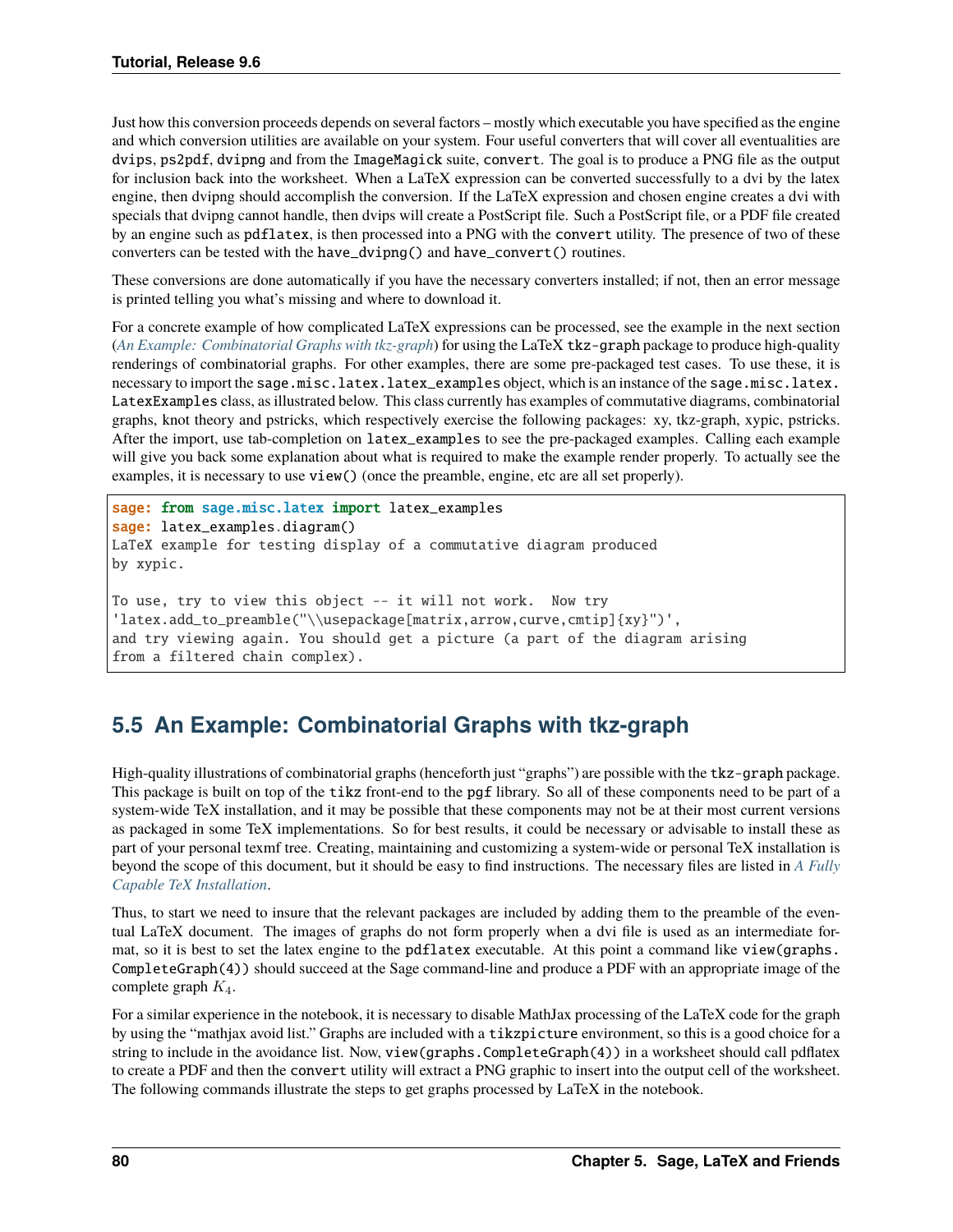```
sage: from sage.graphs.graph_latex import setup_latex_preamble
sage: setup_latex_preamble()
sage: latex.extra_preamble() # random - depends on system's TeX installation
'\\usepackage{tikz}\n\\usepackage{tkz-graph}\n\\usepackage{tkz-berge}\n'
sage: latex.engine('pdflatex')
sage: latex.add_to_mathjax_avoid_list('tikzpicture') # not tested
sage: latex.mathjax_avoid_list() # not tested
['tikz', 'tikzpicture']
```
At this point, a command like view(graphs.CompleteGraph(4)) should produce a graphic version of the graph pasted into the notebook, having used pdflatex to process tkz-graph commands to realize the graph. Note that there is a variety of options to affect how a graph is rendered in LaTeX via tkz-graph, which is again outside the scope of this section, see the section of the Reference manual titled "LaTeX Options for Graphs" for instructions and details.

## <span id="page-84-0"></span>**5.6 A Fully Capable TeX Installation**

Many of the more advanced features of the integration of TeX with Sage requires a system-wide installation of TeX. Many versions of Linux have base TeX packages based on TeX-live, for OSX there is TeXshop and for Windows there is MikTeX. The convert utility is part of the [ImageMagick](http://www.imagemagick.org/) suite (which should be a package or an easy download), and the three programs dvipng, ps2pdf, and dvips may be included with your TeX distribution. The first two may also be obtained, respectively, from <http://sourceforge.net/projects/dvipng/> and as part of [Ghostscript.](http://www.ghostscript.com/)

Rendering combinatorial graphs requires a recent version of the PGF library, the file tkz-graph.sty from [https:](https://www.ctan.org/pkg/tkz-graph) [//www.ctan.org/pkg/tkz-graph,](https://www.ctan.org/pkg/tkz-graph) and the files tkz-arith.sty and perhaps tkz-berge.sty from [https://www.ctan.](https://www.ctan.org/pkg/tkz-berge) [org/pkg/tkz-berge.](https://www.ctan.org/pkg/tkz-berge)

### **5.7 External Programs**

There are three programs available to further integrate TeX and Sage. The first is sagetex. A concise description of sagetex is that it is a collection of TeX macros that allow a LaTeX document to include instructions to have Sage compute various objects and/or format objects using the latex() support built in to Sage. So as an intermediate step of compiling a LaTeX document, all of the computational and LaTeX-formatting features of Sage can be handled automatically. As an example, a mathematics examination can maintain a correct correspondence between questions and answers by using sagetex to have Sage compute one from the other. See *[Using SageTeX](#page-98-0)* for more information.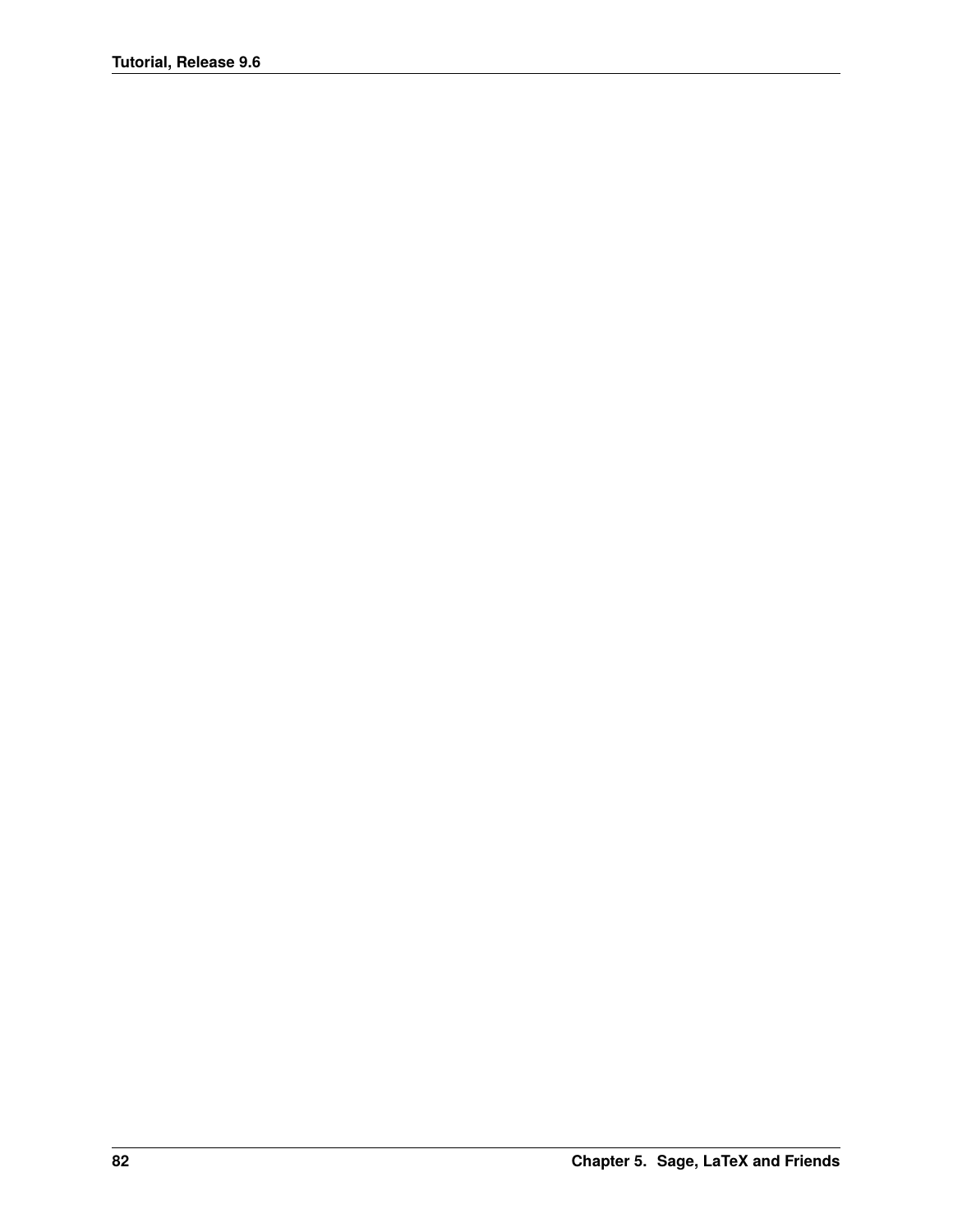### **CHAPTER**

### **PROGRAMMING**

### **6.1 Loading and Attaching Sage files**

Next we illustrate how to load programs written in a separate file into Sage. Create a file called example.sage with the following content:

```
print("Hello World")
print(2^{\wedge}3)
```
You can read in and execute example.sage file using the load command.

```
sage: load("example.sage")
Hello World
8
```
You can also attach a Sage file to a running session using the attach command:

```
sage: attach("example.sage")
Hello World
8
```
Now if you change example.sage and enter one blank line into Sage (i.e., hit return), then the contents of example. sage will be automatically reloaded into Sage.

In particular, attach automatically reloads a file whenever it changes, which is handy when debugging code, whereas load only loads a file once.

When Sage loads example.sage it converts it to Python, which is then executed by the Python interpreter. This conversion is minimal; it mainly involves wrapping integer literals in Integer() floating point literals in RealNumber(), replacing  $^{\wedge}$ 's by  $^{**}$ 's, and replacing e.g., R.2 by R.gen(2). The converted version of example.sage is contained in the same directory as example.sage and is called example.sage.py. This file contains the following code:

```
print("Hello World")
print(Integer(2)**Integer(3))
```
Integer literals are wrapped and the  $\land$  is replaced by a \*\*. (In Python  $\land$  means "exclusive or" and \*\* means "exponentiation".)

(This preparsing is implemented in sage/misc/interpreter.py.)

You can paste multi-line indented code into Sage as long as there are newlines to make new blocks (this is not necessary in files). However, the best way to enter such code into Sage is to save it to a file and use attach, as described above.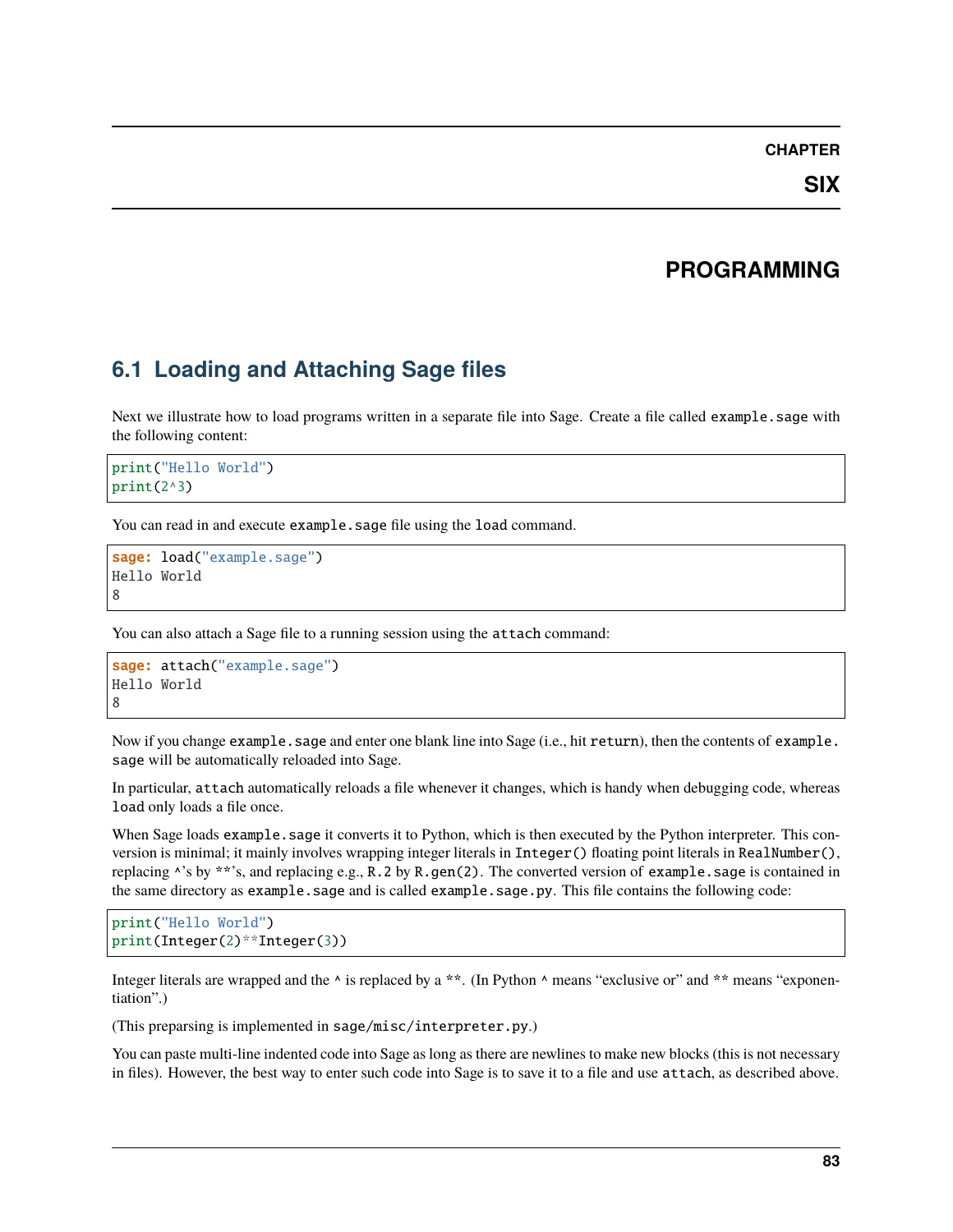## **6.2 Creating Compiled Code**

Speed is crucial in mathematical computations. Though Python is a convenient very high-level language, certain calculations can be several orders of magnitude faster than in Python if they are implemented using static types in a compiled language. Some aspects of Sage would have been too slow if it had been written entirely in Python. To deal with this, Sage supports a compiled "version" of Python called Cython ([\[Cyt\]](#page-112-0) and [\[Pyr\]](#page-112-1)). Cython is simultaneously similar to both Python and C. Most Python constructions, including list comprehensions, conditional expressions, code like += are allowed; you can also import code that you have written in other Python modules. Moreover, you can declare arbitrary C variables, and arbitrary C library calls can be made directly. The resulting code is converted to C and compiled using a C compiler.

In order to make your own compiled Sage code, give the file an .spyx extension (instead of .sage). If you are working with the command-line interface, you can attach and load compiled code exactly like with interpreted code (at the moment, attaching and loading Cython code is not supported with the notebook interface). The actual compilation is done "behind the scenes" without your having to do anything explicit. The compiled shared object library is stored under \$HOME/.sage/temp/hostname/pid/spyx. These files are deleted when you exit Sage.

NO Sage preparsing is applied to spyx files, e.g., 1/3 will result in 0 in a spyx file instead of the rational number 1/3. If foo is a function in the Sage library, to use it from a spyx file import sage.all and use sage.all.foo.

```
import sage.all
def foo(n):
    return sage.all.factorial(n)
```
### **6.2.1 Accessing C Functions in Separate Files**

It is also easy to access C functions defined in separate \*.c files. Here's an example. Create files test.c and test. spyx in the same directory with contents:

The pure C code: test.c

```
int add_one(int n) {
  return n + 1;
}
```
The Cython code: test.spyx:

```
cdef extern from "test.c":
    int add_one(int n)
def test(n):
    return add_one(n)
```
Then the following works:

```
sage: attach("test.spyx")
Compiling (...)/test.spyx...
sage: test(10)
11
```
If an additional library foo is needed to compile the C code generated from a Cython file, add the line clib foo to the Cython source. Similarly, an additional C file bar can be included in the compilation with the declaration cfile bar.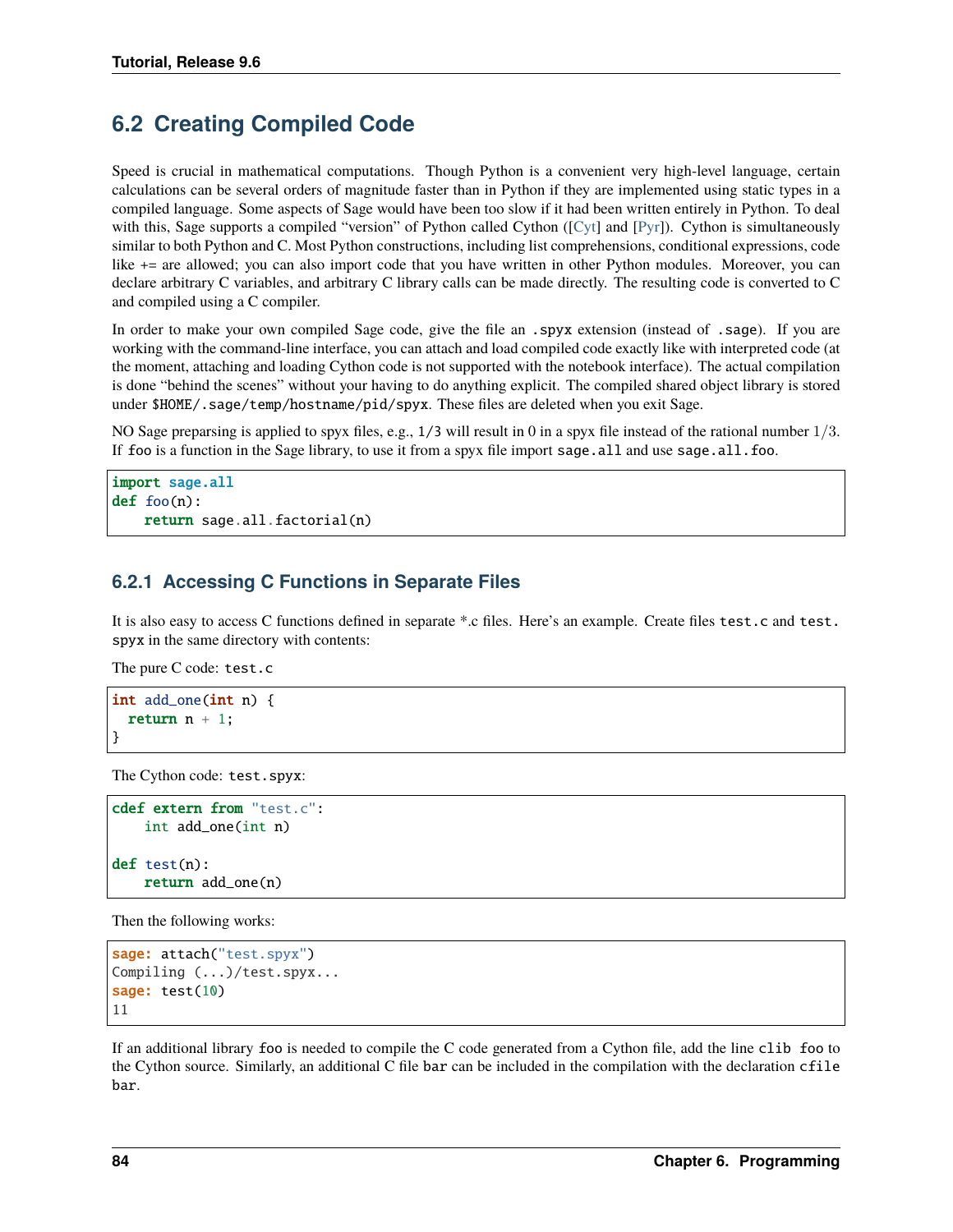### **6.3 Standalone Python/Sage Scripts**

The following standalone Sage script factors integers, polynomials, etc:

```
#!/usr/bin/env sage
import sys
from sage.all import *
if len(sys.argv) != 2:
   print("Usage: %s <n>" % sys.argv[0])
   print("Outputs the prime factorization of n.")
    sys.exit(1)
```
print(factor(sage\_eval(sys.argv[1])))

In order to use this script, your SAGE\_ROOT must be in your PATH. If the above script is called factor, here is an example usage:

\$ ./factor 2006  $2 * 17 * 59$ 

## **6.4 Data Types**

Every object in Sage has a well-defined type. Python has a wide range of basic built-in types, and the Sage library adds many more. Some built-in Python types include strings, lists, tuples, ints and floats, as illustrated:

```
sage: s = "sage"; type(s)<... 'str'>
sage: s = 'sage'; type(s) # you can use either single or double quotes
<... 'str'>
sage: s = [1, 2, 3, 4]; type(s)
<... 'list'>
sage: s = (1, 2, 3, 4); type(s)
<... 'tuple'>
sage: s = int(2006); type(s)
<... 'int'>
sage: s = float(2006); type(s)
<... 'float'>
```
To this, Sage adds many other types. E.g., vector spaces:

```
sage: V = VectorSpace(QQ, 1000000); V
Vector space of dimension 1000000 over Rational Field
sage: type(V)
<class 'sage.modules.free_module.FreeModule_ambient_field_with_category'>
```
Only certain functions can be called on V. In other math software systems, these would be called using the "functional" notation  $foo(V,\ldots)$ . In Sage, certain functions are attached to the type (or class) of V, and are called using an objectoriented syntax like in Java or  $C_{++}$ , e.g., V.foo $(\ldots)$ . This helps keep the global namespace from being polluted with tens of thousands of functions, and means that many different functions with different behavior can be named foo, without having to use type-checking of arguments (or case statements) to decide which to call. Also, if you reuse the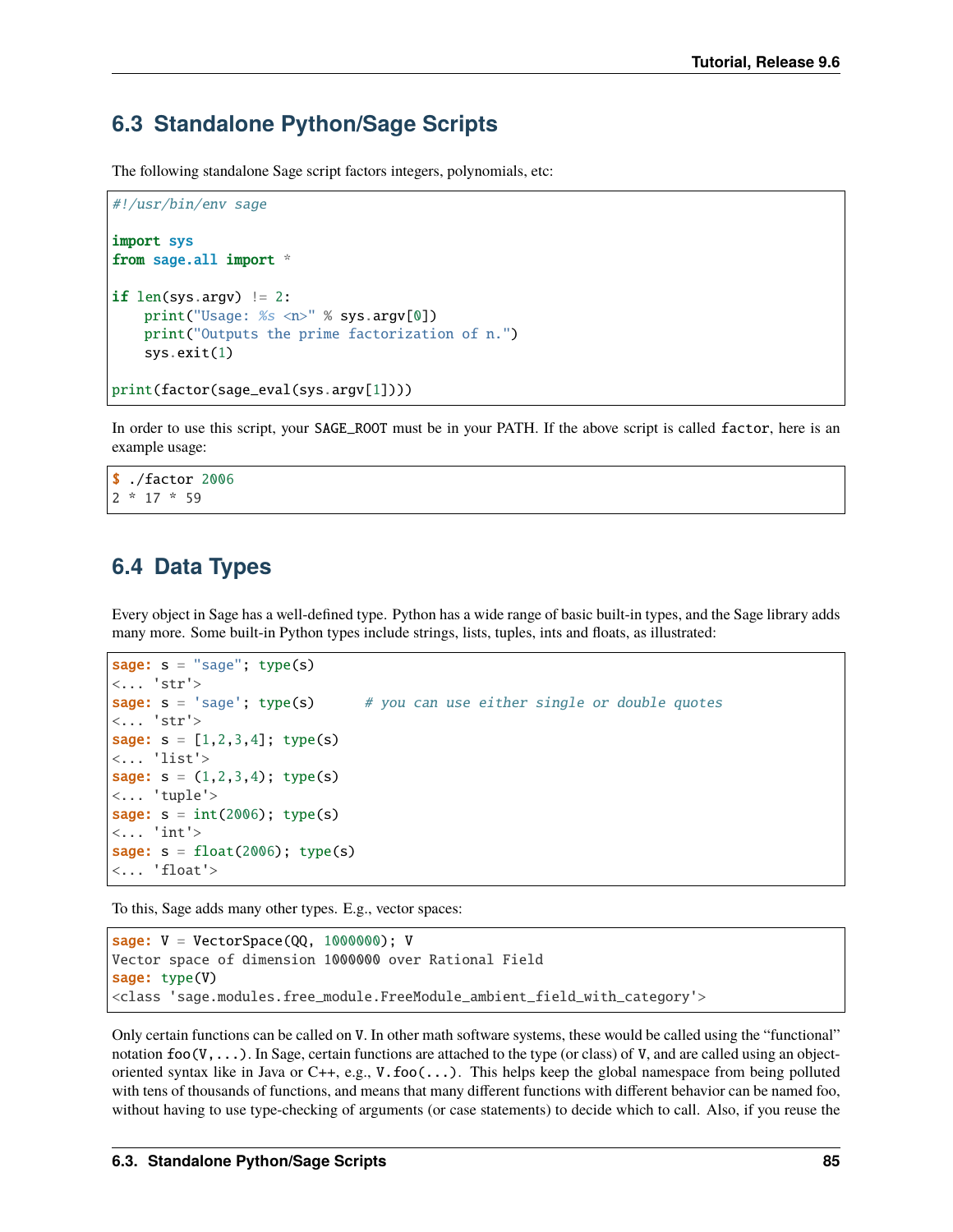name of a function, that function is still available (e.g., if you call something zeta, then want to compute the value of the Riemann-Zeta function at 0.5, you can still type s=.5; s.zeta()).

```
sage: zeta = -1sage: s=.5; s.zeta()
-1.46035450880959
```
In some very common cases, the usual functional notation is also supported for convenience and because mathematical expressions might look confusing using object-oriented notation. Here are some examples.

```
sage: n = 2; n.sqrt()sqrt(2)
sage: sqrt(2)
sqrt(2)
sage: V = VectorSpace(QQ, 2)sage: V.basis()
    \mathbb{L}(1, 0),
    (0, 1)
    ]
sage: basis(V)
    \Gamma(1, 0),
    (0, 1)
    ]
sage: M = MatrixSpace(GF(7), 2); MFull MatrixSpace of 2 by 2 dense matrices over Finite Field of size 7
sage: A = M([1, 2, 3, 4]); A
[1 2]
[3 4]
sage: A.charpoly('x')
x^2 + 2*x + 5sage: charpoly(A, 'x')
x^2 + 2*x + 5
```
To list all member functions for  $A$ , use tab completion. Just type  $A_1$ , then type the  $[tab]$  key on your keyboard, as explained in *[Reverse Search and Tab Completion](#page-65-0)*.

### **6.5 Lists, Tuples, and Sequences**

The list data type stores elements of arbitrary type. Like in C, C++, etc. (but unlike most standard computer algebra systems), the elements of the list are indexed starting from 0:

```
sage: v = [2, 3, 5, 'x', SymmetricGroup(3)]; v[2, 3, 5, 'x', Symmetric group of order 3! as a permutation group]
sage: type(v)
<... 'list'>
sage: v[0]
2
sage: v[2]
5
```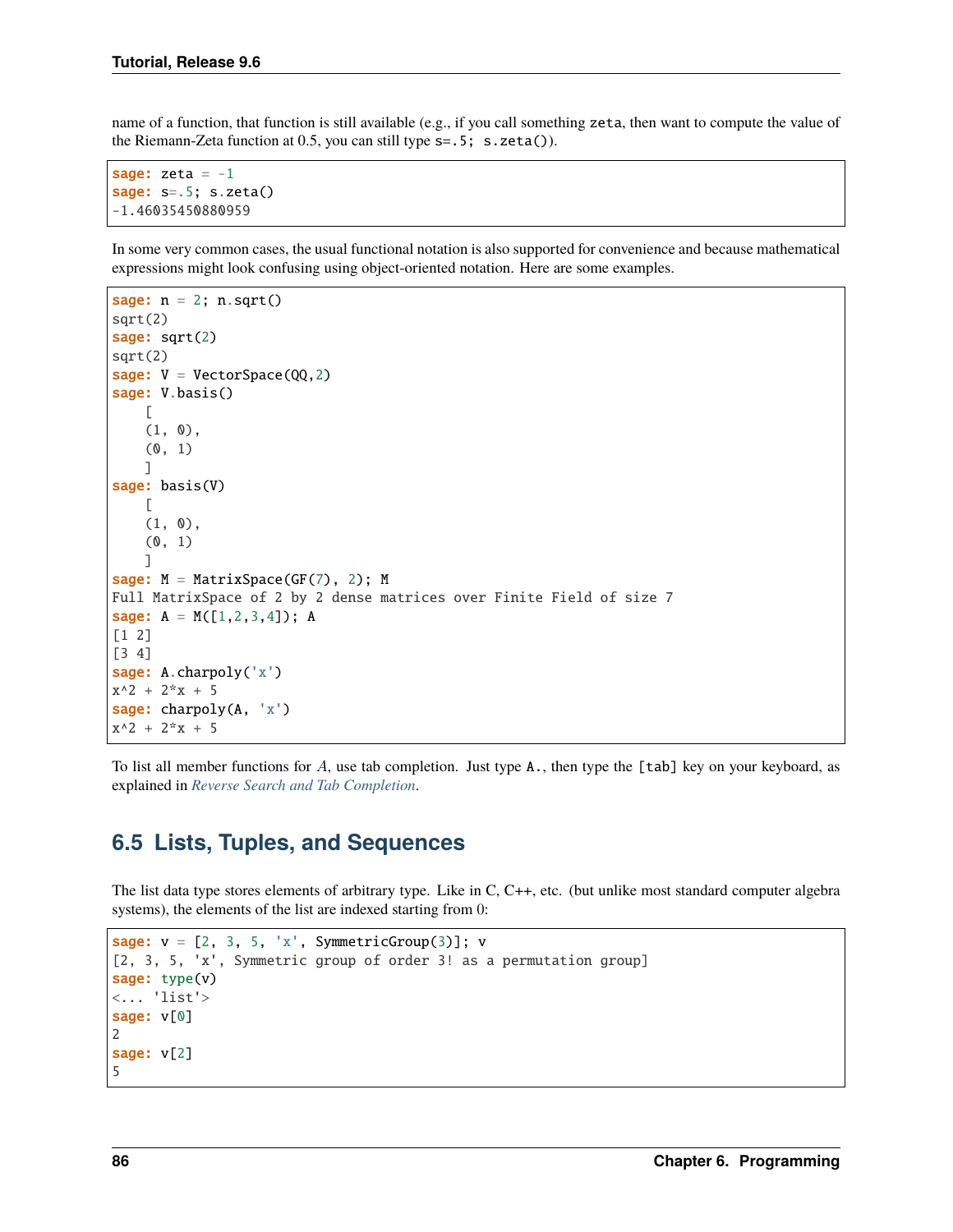(When indexing into a list, it is OK if the index is not a Python int!) A Sage Integer (or Rational, or anything with an \_\_index\_\_ method) will work just fine.

```
sage: v = [1, 2, 3]sage: v[2]
3
sage: n = 2 # Sage Integer
sage: v[n] # Perfectly OK!
3
sage: v(int(n)] # Also OK.
3
```
The range function creates a list of Python int's (not Sage Integers):

sage: list(range(1, 15)) [1, 2, 3, 4, 5, 6, 7, 8, 9, 10, 11, 12, 13, 14]

This is useful when using list comprehensions to construct lists:

```
sage: L = [factor(n) for n in range(1, 15)]sage: L
[1, 2, 3, 2^2, 5, 2^*3, 7, 2^3, 3^2, 2^*5, 11, 2^2^*3, 13, 2^*7]sage: L[12]
13
sage: type(L[12])
<class 'sage.structure.factorization_integer.IntegerFactorization'>
sage: [factor(n) for n in range(1, 15) if is_odd(n)][1, 3, 5, 7, 3^2, 11, 13]
```
For more about how to create lists using list comprehensions, see [\[PyT\]](#page-112-2).

List slicing is a wonderful feature. If L is a list, then L[m:n] returns the sublist of L obtained by starting at the  $m<sup>th</sup>$ element and stopping at the  $(n - 1)^{st}$  element, as illustrated below.

```
sage: L = \left[ \text{factor}(n) \text{ for } n \text{ in } \text{range}(1, 20) \right]sage: L[4:9]
[5, 2 * 3, 7, 2^3, 3^2]
sage: L[:4]
[1, 2, 3, 2^2]
sage: L[14:4]
\Boxsage: L[14:]
[3 * 5, 2^4, 17, 2 * 3^2, 19]
```
Tuples are similar to lists, except they are immutable, meaning once they are created they can't be changed.

```
sage: v = (1, 2, 3, 4); v
(1, 2, 3, 4)
sage: type(v)
<... 'tuple'>
sage: v[1] = 5Traceback (most recent call last):
...
TypeError: 'tuple' object does not support item assignment
```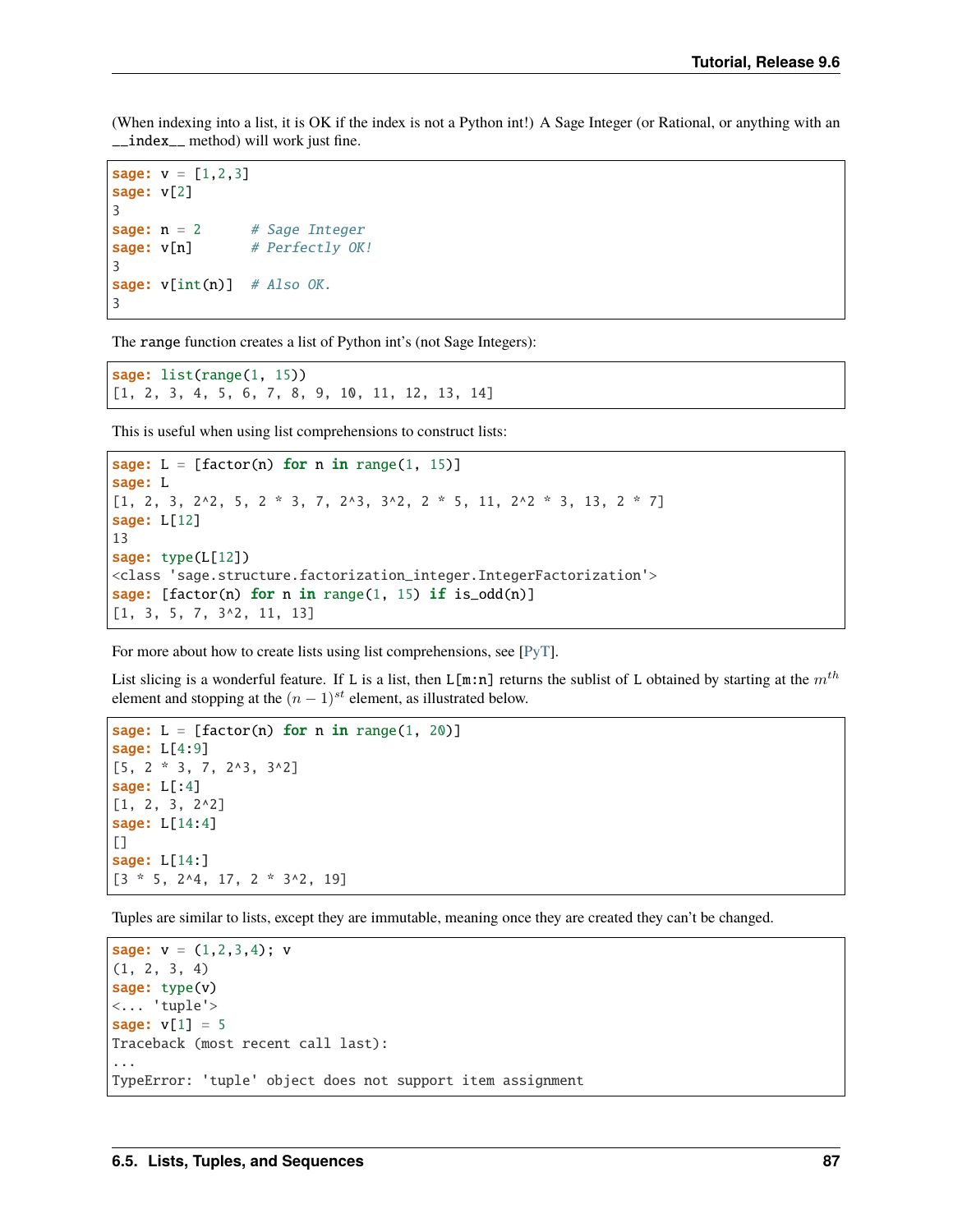Sequences are a third list-oriented Sage type. Unlike lists and tuples, Sequence is not a built-in Python type. By default, a sequence is mutable, but using the Sequence class method set\_immutable, it can be set to be immutable, as the following example illustrates. All elements of a sequence have a common parent, called the sequences universe.

```
sage: v = \text{Sequence}([1, 2, 3, 4/5])sage: v
[1, 2, 3, 4/5]
sage: type(v)
<class 'sage.structure.sequence.Sequence_generic'>
sage: type(v[1])
<class 'sage.rings.rational.Rational'>
sage: v.universe()
Rational Field
sage: v.is_immutable()
False
sage: v.set_immutable()
sage: v[0] = 3Traceback (most recent call last):
...
ValueError: object is immutable; please change a copy instead.
```
Sequences derive from lists and can be used anywhere a list can be used:

```
sage: v = \text{Sequence}([1, 2, 3, 4/5])sage: isinstance(v, list)
True
sage: list(v)
[1, 2, 3, 4/5]
sage: type(list(v))
<... 'list'>
```
As another example, basis for vector spaces are immutable sequences, since it's important that you don't change them.

```
sage: V = QQ^3; B = V.basis(); B
\Gamma(1, 0, 0),
(0, 1, 0),
(0, 0, 1)
]
sage: type(B)
<class 'sage.structure.sequence.Sequence_generic'>
sage: B[0] = B[1]Traceback (most recent call last):
...
ValueError: object is immutable; please change a copy instead.
sage: B.universe()
Vector space of dimension 3 over Rational Field
```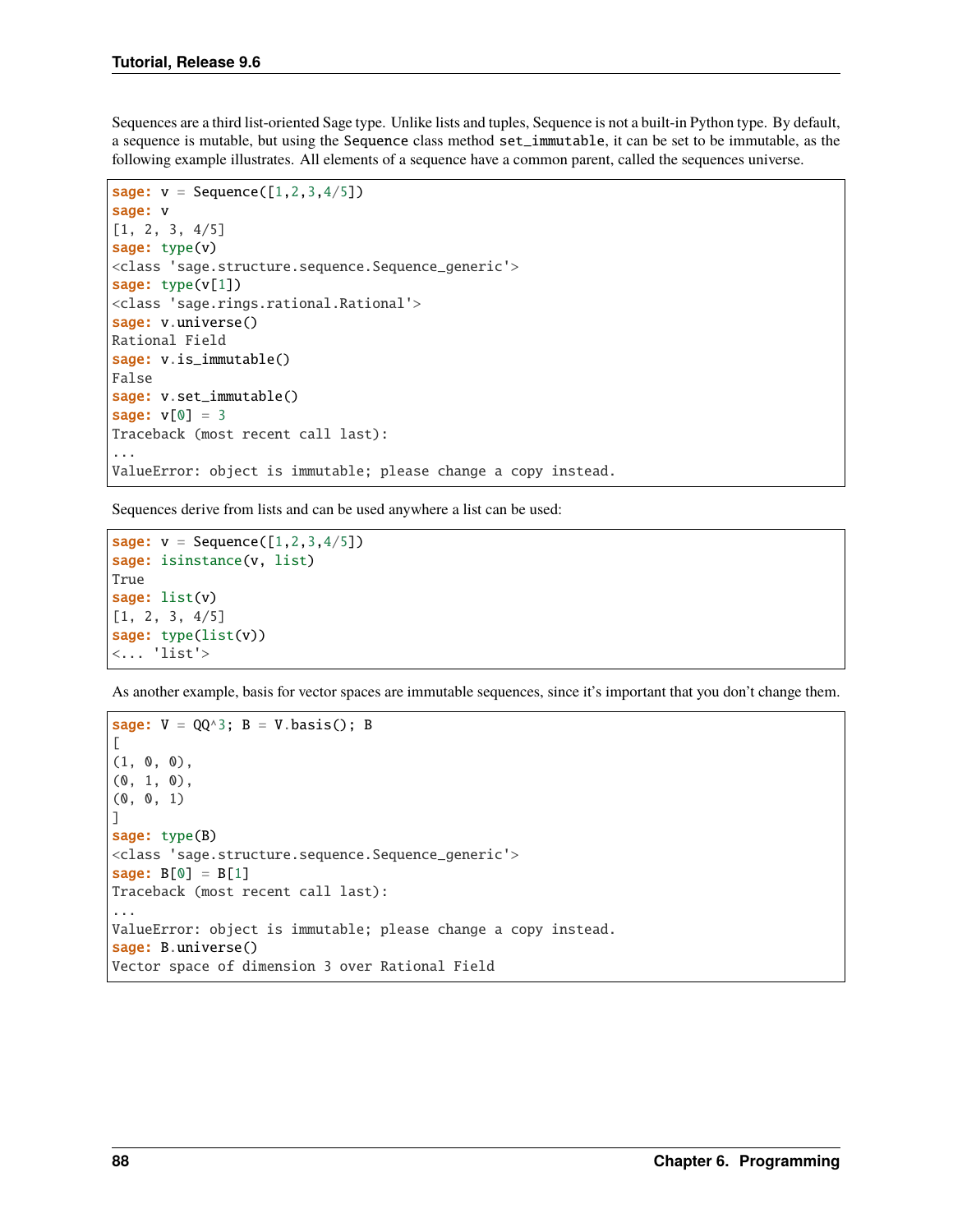### **6.6 Dictionaries**

A dictionary (also sometimes called an associative array) is a mapping from 'hashable' objects (e.g., strings, numbers, and tuples of such; see the Python documentation <http://docs.python.org/tut/node7.html> and [http://docs.python.org/](http://docs.python.org/lib/typesmapping.html) [lib/typesmapping.html](http://docs.python.org/lib/typesmapping.html) for details) to arbitrary objects.

```
sage: d = {1:5, 'sage':17, ZZ:GF(7)}
sage: type(d)
<... 'dict'>
sage: list(d.keys())
[1, 'sage', Integer Ring]
sage: d['sage']
17
sage: d[ZZ]
Finite Field of size 7
sage: d[1]
5
```
The third key illustrates that the indexes of a dictionary can be complicated, e.g., the ring of integers.

You can turn the above dictionary into a list with the same data:

```
sage: list(d.items())
[(1, 5), ('sage', 17), (Integer Ring, Finite Field of size 7)]
```
A common idiom is to iterate through the pairs in a dictionary:

```
sage: d = {2:4, 3:9, 4:16}
sage: [a*b for a, b in d.items()]
[8, 27, 64]
```
A dictionary is unordered, as the last output illustrates.

### **6.7 Sets**

Python has a built-in set type. The main feature it offers is very fast lookup of whether an element is in the set or not, along with standard set-theoretic operations.

```
sage: X = set([1, 19, 'a']); Y = set([1, 1, 1, 2/3])sage: X # random sort order
{1, 19, 'a'}
sage: X == set([ 'a', 1, 1, 19])True
sage: Y
{2/3, 1}sage: 'a' in X
True
sage: 'a' in Y
False
sage: X.intersection(Y)
{1}
```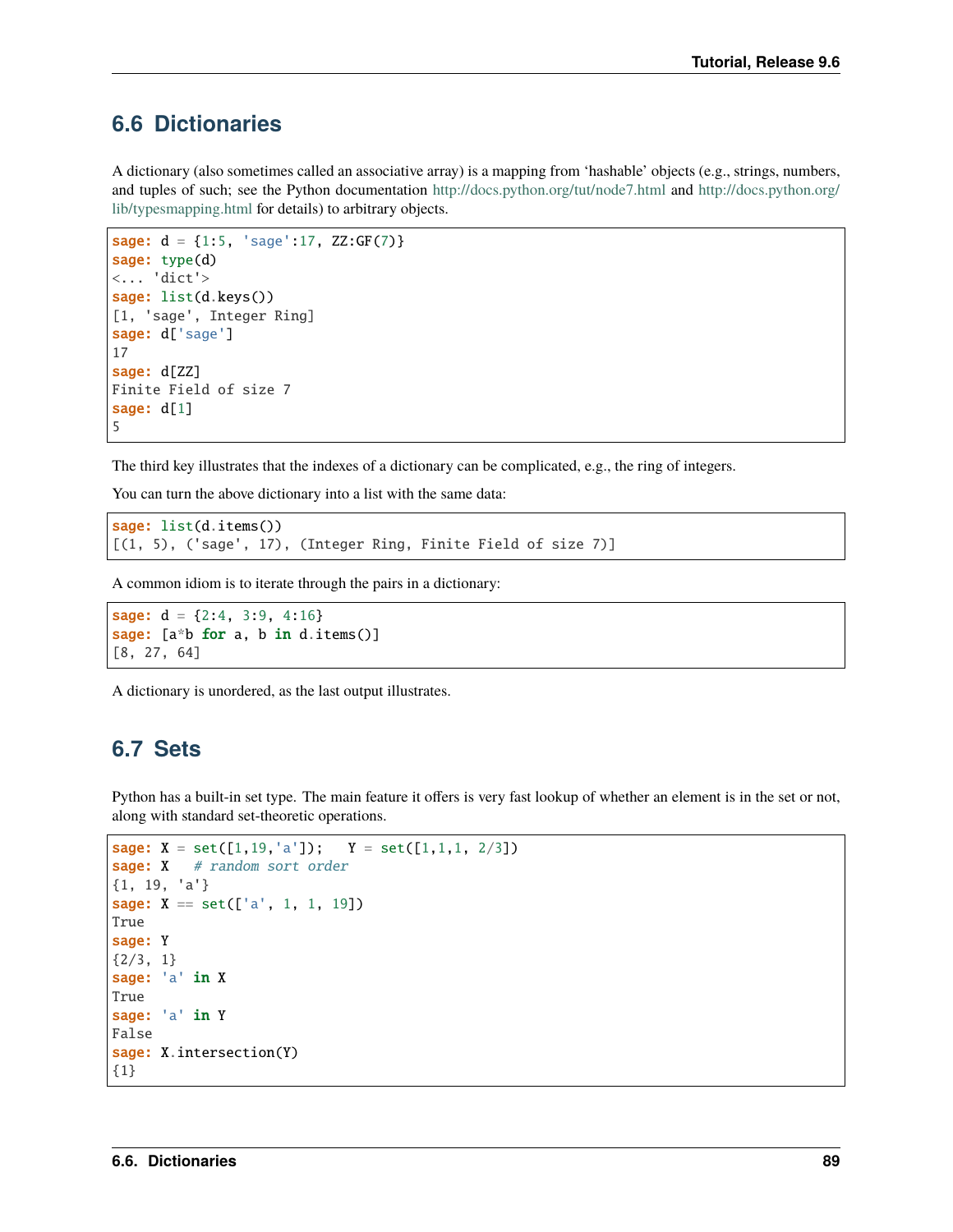Sage also has its own set type that is (in some cases) implemented using the built-in Python set type, but has a little bit of extra Sage-related functionality. Create a Sage set using Set(...). For example,

```
sage: X = Set([1, 19, 'a']); Y = Set([1, 1, 1, 2/3])sage: X # random sort order
{'a', 1, 19}
sage: X == Set(['a', 1, 1, 19])True
sage: Y
{1, 2/3}
sage: X.intersection(Y)
{1}
sage: print(latex(Y))
\left\{\{1, \frac{2}{3}\right\}\right\}sage: Set(ZZ)
Set of elements of Integer Ring
```
### **6.8 Iterators**

Iterators are a recent addition to Python that are particularly useful in mathematics applications. Here are several examples; see [\[PyT\]](#page-112-2) for more details. We make an iterator over the squares of the nonnegative integers up to 10000000.

```
sage: v = (n^2 \text{ for } n \text{ in } range(10000000))sage: next(v)
\Omegasage: next(v)
1
sage: next(v)
4
```
We create an iterate over the primes of the form  $4p + 1$  with p also prime, and look at the first few values.

```
sage: w = (4*p + 1 for p in Primes() if is_prime(4*p+1))
sage: w \# in the next line, 0xb0853d6c is a random 0x number
<generator object at 0xb0853d6c>
sage: next(w)
13
sage: next(w)
29
sage: next(w)
53
```
Certain rings, e.g., finite fields and the integers have iterators associated to them:

```
sage: [x for x in GF(7)][0, 1, 2, 3, 4, 5, 6]sage: W = ((x,y) for x in ZZ for y in ZZ)
sage: next(W)
(0, 0)
sage: next(W)
(0, 1)
```
(continues on next page)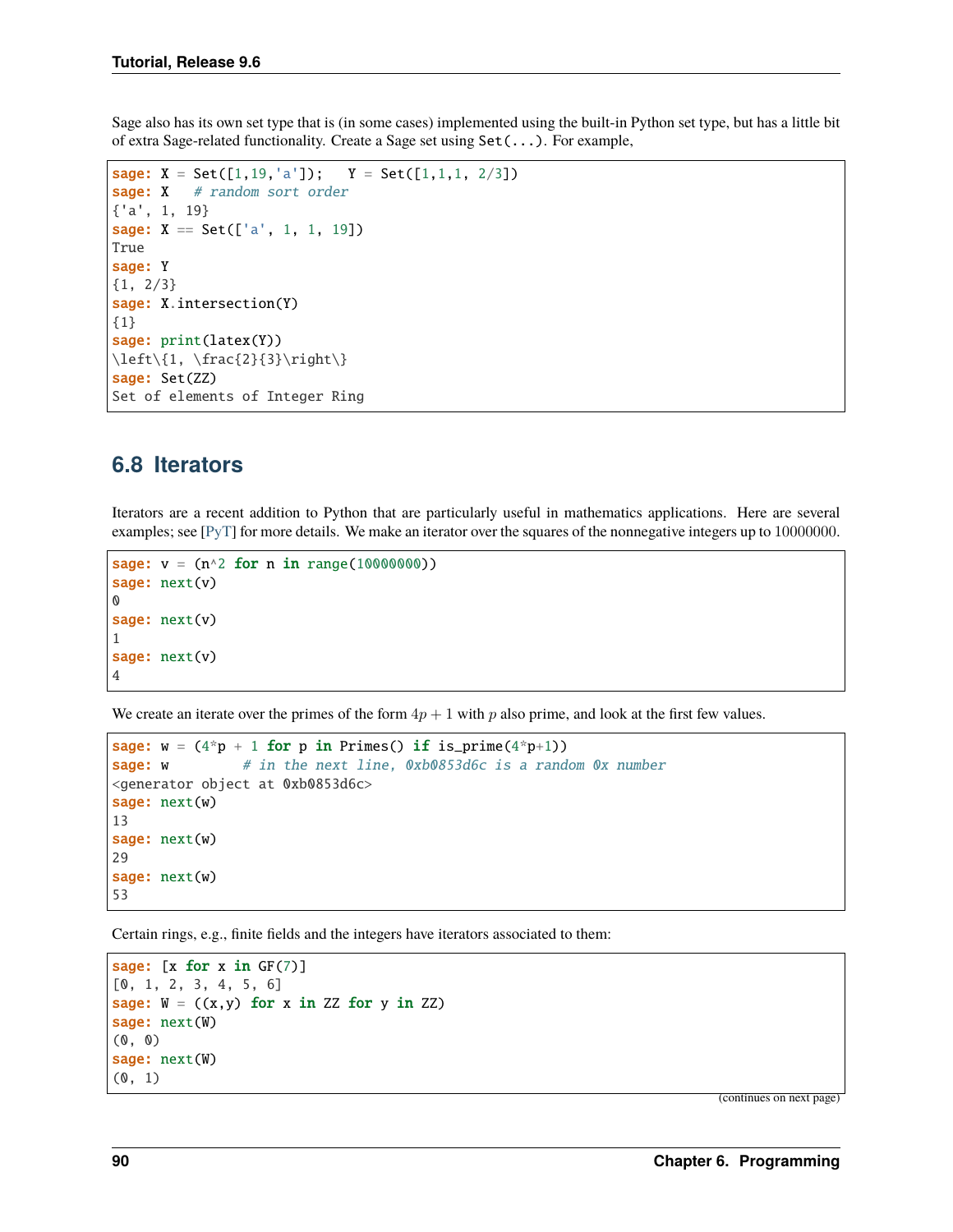```
sage: next(W)
(0, -1)
```
## **6.9 Loops, Functions, Control Statements, and Comparisons**

We have seen a few examples already of some common uses of for loops. In Python, a for loop has an indented structure, such as

```
\gg for i in range(5):
... print(i)
...
0
1
2
3
4
```
Note the colon at the end of the for statement (there is no "do" or "od" as in GAP or Maple), and the indentation before the "body" of the loop, namely print(i). This indentation is important. In Sage, the indentation is automatically put in for you when you hit enter after a ":", as illustrated below.

```
sage: for i in range(5):
....: print(i) # now hit enter twice
....:
0
1
2
3
4
```
The symbol  $=$  is used for assignment. The symbol  $=$  is used to check for equality:

```
sage: for i in range(15):
....: if gcd(i, 15) == 1:
....: print(i)
....:
1
2
4
7
8
11
13
14
```
Keep in mind how indentation determines the block structure for if, for, and while statements:

```
sage: def legendre(a,p):
....: is_sqr_modp=-1
....: for i in range(p):
....: if a % p = i^2 % p:
```
(continues on next page)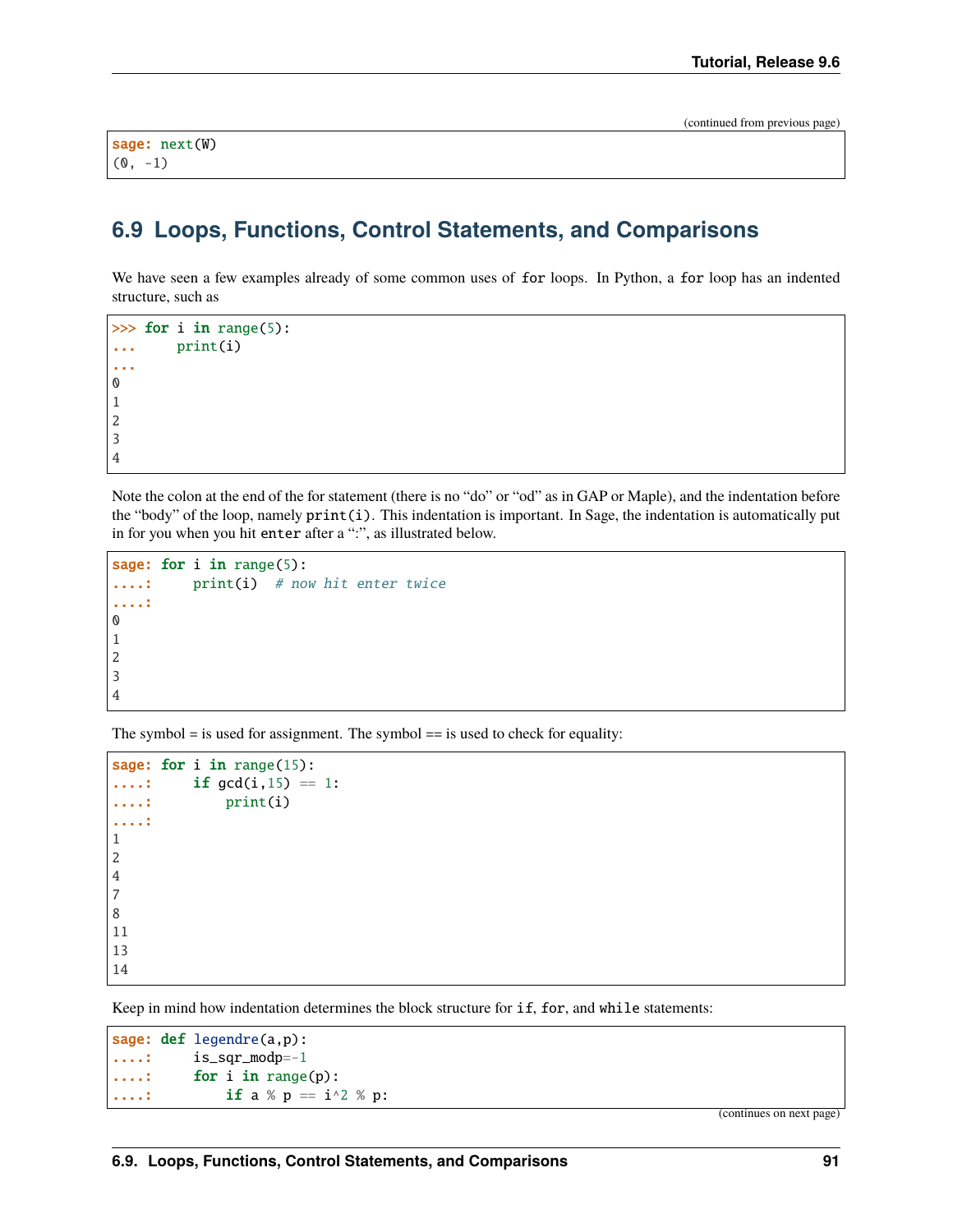```
....: is_sqr_modp=1
....: return is_sqr_modp
sage: legendre(2,7)
1
sage: legendre(3,7)
-1
```
Of course this is not an efficient implementation of the Legendre symbol! It is meant to illustrate various aspects of Python/Sage programming. The function {kronecker}, which comes with Sage, computes the Legendre symbol efficiently via a C-library call to PARI.

Finally, we note that comparisons, such as  $==$ ,  $!=$ ,  $<=$ ,  $>=$ ,  $>,$   $\le$ , between numbers will automatically convert both numbers into the same type if possible:

```
sage: 2 < 3.1; 3.1 < 1True
False
sage: 2/3 < 3/2; 3/2 < 3/1True
True
```
Use bool for symbolic inequalities:

```
sage: x < x + 1x < x + 1sage: bool(x < x + 1)True
```
When comparing objects of different types in Sage, in most cases Sage tries to find a canonical coercion of both objects to a common parent (see *[Parents, Conversion and Coercion](#page-39-0)* for more details). If successful, the comparison is performed between the coerced objects; if not successful, the objects are considered not equal. For testing whether two variables reference the same object use is. As we see in this example, the Python int 1 is unique, but the Sage Integer 1 is not:

```
sage: 1 is 2/2
False
sage: 1 is 1
False
sage: 1 == 2/2True
```
In the following two lines, the first equality is False because there is no canonical morphism  $Q \to F_5$ , hence no canonical way to compare the 1 in  $\mathbf{F}_5$  to the 1  $\in \mathbf{Q}$ . In contrast, there is a canonical map  $\mathbf{Z} \to \mathbf{F}_5$ , hence the second comparison is True. Note also that the order doesn't matter.

```
sage: GF(5)(1) == QQ(1); QQ(1) == GF(5)(1)False
False
sage: GF(5)(1) == ZZ(1); ZZ(1) == GF(5)(1)True
True
sage: ZZ(1) == QQ(1)True
```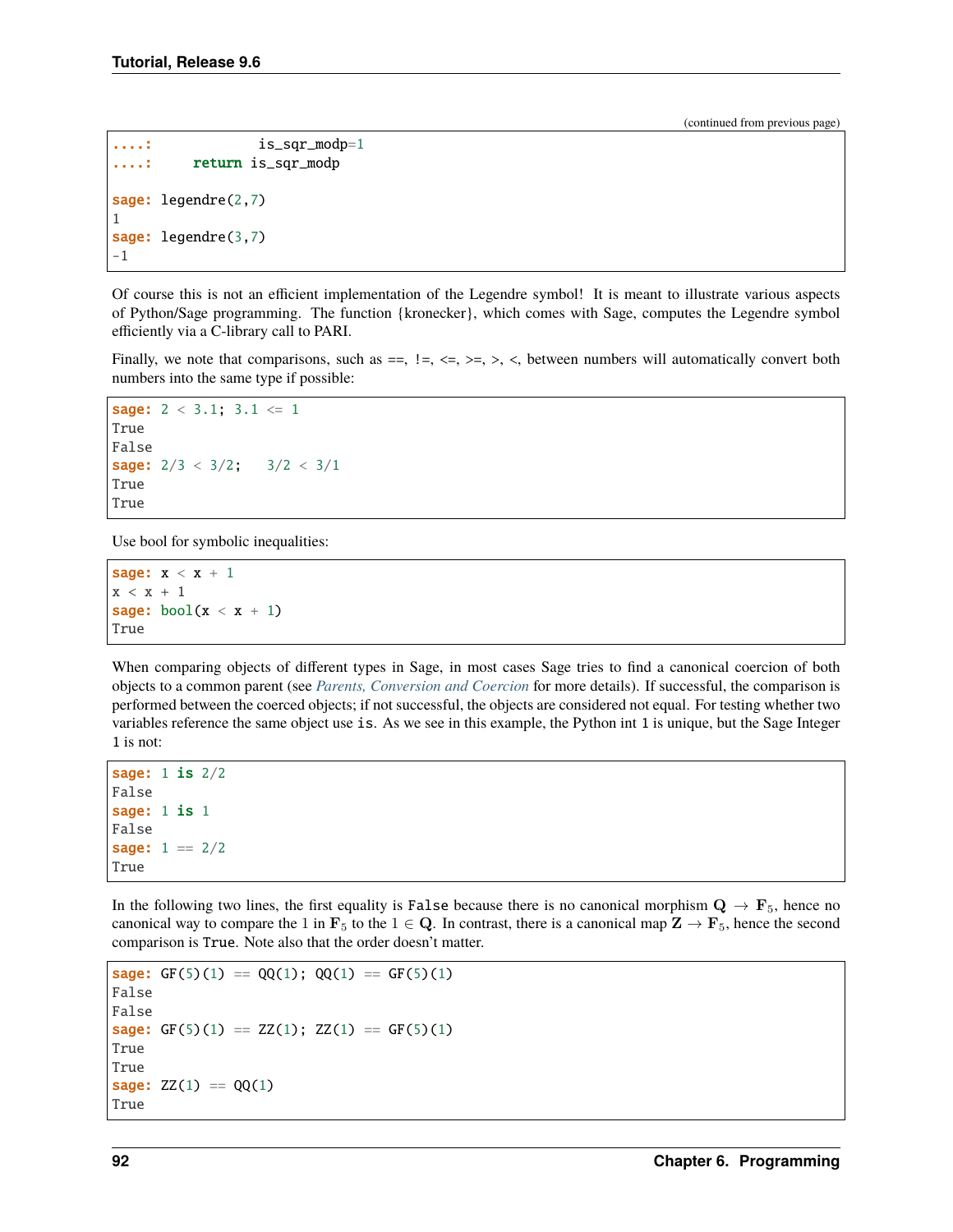WARNING: Comparison in Sage is more restrictive than in Magma, which declares the  $1 \in \mathbf{F}_5$  equal to  $1 \in \mathbf{Q}$ .

```
sage: magma('GF(5)!1 eq Rationals()!1') # optional - magma
true
```
### **6.10 Profiling**

Section Author: Martin Albrecht [\(malb@informatik.uni-bremen.de\)](mailto:malb@informatik.uni-bremen.de)

"Premature optimization is the root of all evil." - Donald Knuth

Sometimes it is useful to check for bottlenecks in code to understand which parts take the most computational time; this can give a good idea of which parts to optimize. Python and therefore Sage offers several profiling–as this process is called–options.

The simplest to use is the prun command in the interactive shell. It returns a summary describing which functions took how much computational time. To profile (the currently slow! - as of version 1.0) matrix multiplication over finite fields, for example, do:

sage:  $k$ ,  $a = GF(2**8, 'a')$ . objgen() sage:  $A = \text{Matrix}(k, 10, 10, [k.random-element() for _ in range(10*10)])$ 

```
sage: %prun B = A*A32893 function calls in 1.100 CPU seconds
Ordered by: internal time
ncalls tottime percall cumtime percall filename:lineno(function)
12127 0.160 0.000 0.160 0.000 :0(isinstance)
 2000 0.150 0.000 0.280 0.000 matrix.py:2235(__getitem__)
 1000 0.120 0.000 0.370 0.000 finite_field_element.py:392(__mul__)
 1903 0.120 0.000 0.200 0.000 finite_field_element.py:47(__init__)
 1900 0.090 0.000 0.220 0.000 finite_field_element.py:376(__compat)
  900 0.080 0.000 0.260 0.000 finite_field_element.py:380(__add__)
    1 0.070 0.070 1.100 1.100 matrix.py:864(__mul__)
 2105 0.070 0.000 0.070 0.000 matrix.py:282(ncols)
  ...
```
Here ncalls is the number of calls, tottime is the total time spent in the given function (and excluding time made in calls to sub-functions), percall is the quotient of tottime divided by ncalls. cumtime is the total time spent in this and all sub-functions (i.e., from invocation until exit), percall is the quotient of cumtime divided by primitive calls, and filename:lineno(function) provides the respective data of each function. The rule of thumb here is: The higher the function in that listing, the more expensive it is. Thus it is more interesting for optimization.

As usual, prun? provides details on how to use the profiler and understand the output.

The profiling data may be written to an object as well to allow closer examination:

```
sage: %prun -r A*A
sage: stats = -sage: stats?
```
Note: entering stats = prun -r  $A\^*A$  displays a syntax error message because prun is an IPython shell command, not a regular function.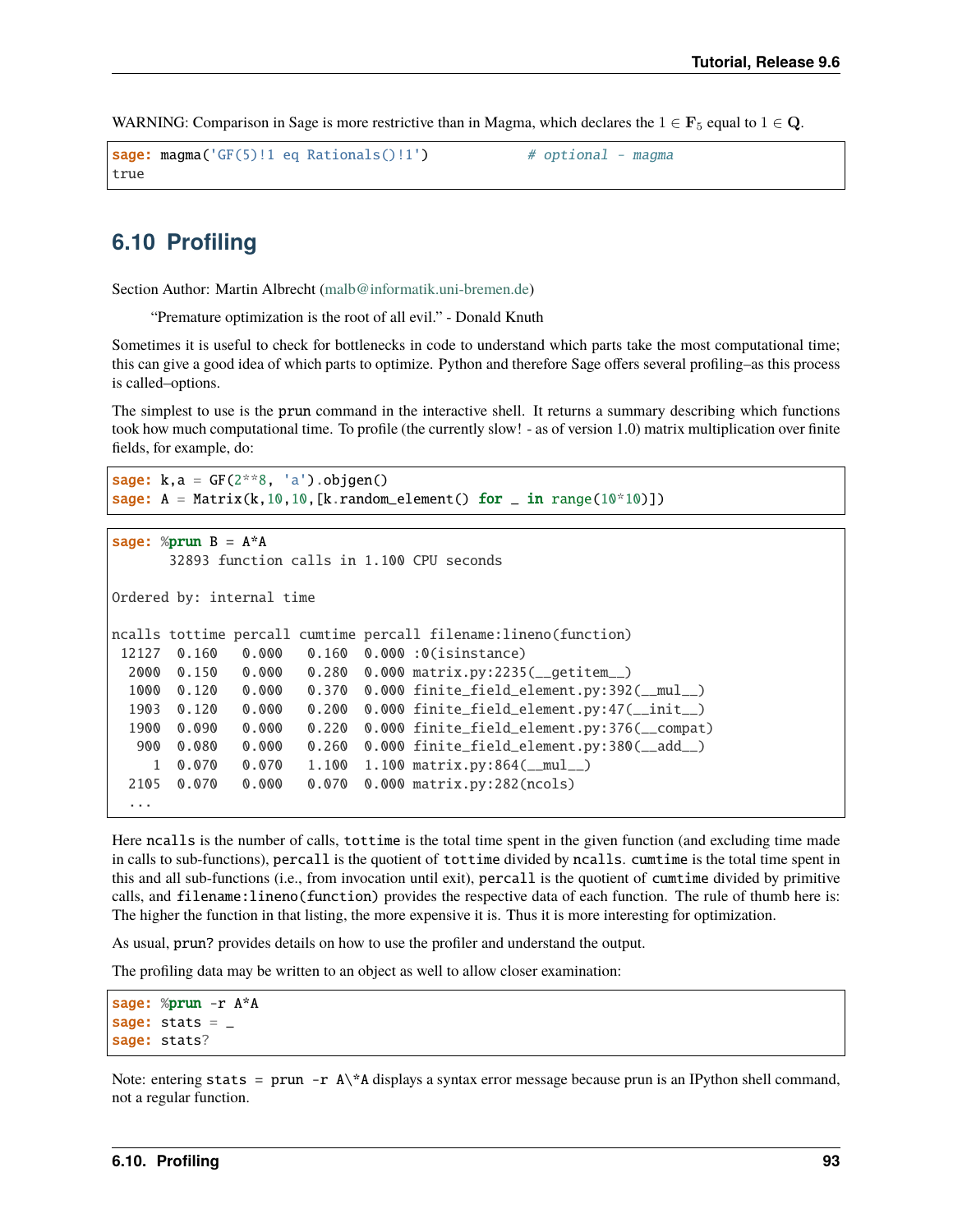For a nice graphical representation of profiling data, you can use the hotshot profiler, a small script called hotshot2cachetree and the program kcachegrind (Unix only). The same example with the hotshot profiler:

```
sage: k, a = GF(2**8, 'a') \n.objgen()
sage: A = Matrix(k, 10, 10, [k.random-element]) for _ in range(10*10)))
sage: import hotshot
sage: filename = "pythongrind.prof"
sage: prof = hotshot.Profile(filename, lineevents=1)
```

```
sage: prof.run("A*A")
<hotshot.Profile instance at 0x414c11ec>
sage: prof.close()
```
This results in a file pythongrind.prof in the current working directory. It can now be converted to the cachegrind format for visualization.

On a system shell, type

\$ hotshot2calltree -o cachegrind.out.42 pythongrind.prof

The output file cachegrind.out.42 can now be examined with kcachegrind. Please note that the naming convention cachegrind.out.XX needs to be obeyed.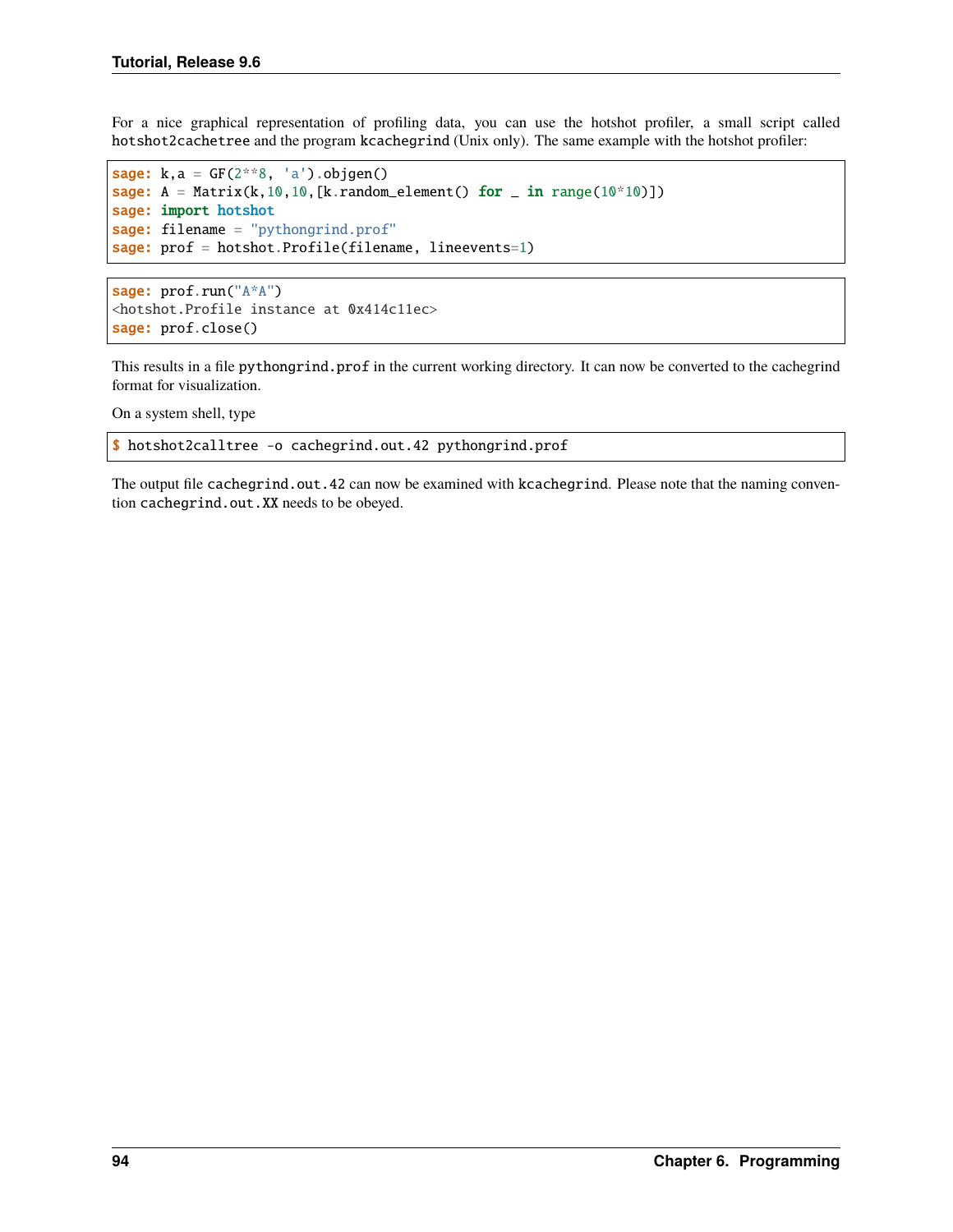#### **CHAPTER**

### **SEVEN**

# **USING SAGETEX**

<span id="page-98-0"></span>The SageTeX package allows you to embed the results of Sage computations into a LaTeX document. To use it, you will need to "install" it first (see *[Make SageTeX known to TeX](#page-99-0)*).

## **7.1 An example**

Here is a very brief example of using SageTeX. The full documentation can be found in SAGE\_ROOT/local/share/ doc/sagetex, where SAGE\_ROOT is the directory where your Sage installation is located. That directory contains the documentation and an example file. See SAGE\_ROOT/local/share/texmf/tex/latex/sagetex for some possibly useful Python scripts.

To see how SageTeX works, follow the directions for installing SageTeX (in *[Make SageTeX known to TeX](#page-99-0)*) and copy the following text into a file named, say, st\_example.tex:

**Warning:** The text below will have several errors about unknown control sequences if you are viewing this in the "live" help. Use the static version to see the correct text.

```
\documentclass{article}
\usepackage{sagetex}
\begin{document}
Using Sage\TeX, one can use Sage to compute things and put them into
your \LaTeX{} document. For example, there are
$\sage{number_of_partitions(1269)}$ integer partitions of $1269$.
You don't need to compute the number yourself, or even cut and paste
it from somewhere.
Here's some Sage code:
\begin{sageblock}
    f(x) = exp(x) * sin(2*x)\end{sageblock}
The second derivative of $f$ is
\sqrt{2}\frac{\mathrm{d}^{2}}{\mathrm{d}x^{2}} \
```
(continues on next page)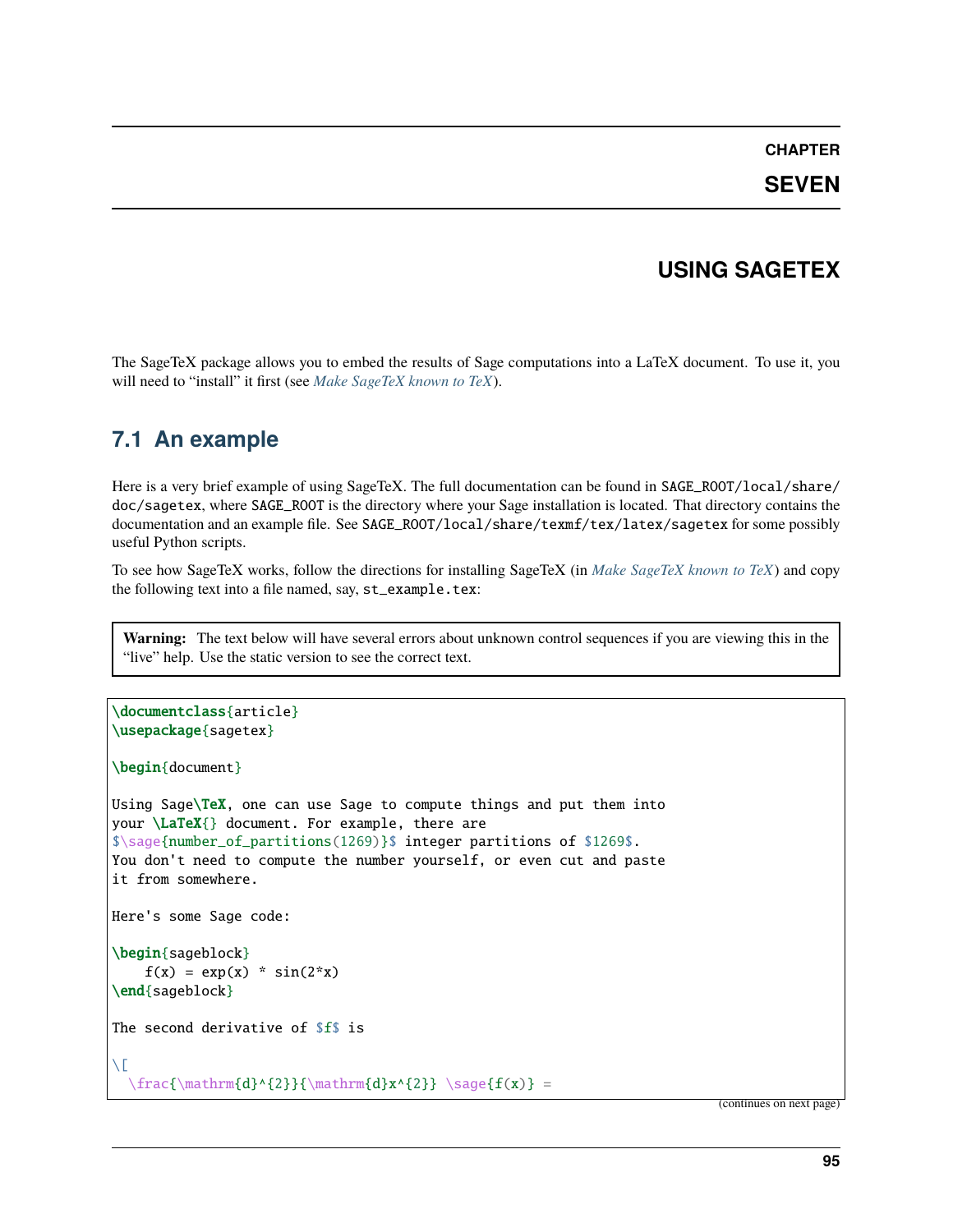```
\simeq\{diff(f, x, 2)(x)\}.\setminus]
Here's a plot of $f$ from $-1$ to $1$:
\simeq \simeq \{plot(f, -1, 1)\}\end{document}
```
Run LaTeX on st\_example.tex as usual. Note that LaTeX will have some complaints, which will include:

```
Package sagetex Warning: Graphics file
sage-plots-for-st_example.tex/plot-0.eps on page 1 does not exist. Plot
command is on input line 25.
Package sagetex Warning: There were undefined Sage formulas and/or
plots. Run Sage on st_example.sagetex.sage, and then run LaTeX on
st_example.tex again.
```
Notice that, in addition to the usual collection of files produced by LaTeX, there is a file called  $st\_example.sagetex.$ sage. That is a Sage script produced when you run LaTeX on  $st$ -example.tex. The warning message told you to run Sage on st\_example.sagetex.sage, so take its advice and do that. It will tell you to run LaTeX on st\_example. tex again, but before you do that, notice that a new file has been created: st\_example.sagetex.sout. That file contains the results of Sage's computations, in a format that LaTeX can use to insert into your text. A new directory containing an EPS file of your plot has also been created. Run LaTeX again and you'll see that everything that Sage computed and plotted is now included in your document.

The different macros used above should be pretty easy to understand. A sageblock environment typesets your code verbatim and also executes the code when you run Sage. When you do \sage{foo}, the result put into your document is whatever you get from running  $\text{later}(\text{foo})$  inside Sage. Plot commands are a bit more complicated, but in their simplest form, \sageplot{foo} inserts the image you get from doing foo.save('filename.eps').

In general, the mantra is:

- run LaTeX on your .tex file;
- run Sage on the generated .sage file;
- run LaTeX again.

You can omit running Sage if you haven't changed around any Sage commands in your document.

There's a lot more to SageTeX, and since both Sage and LaTeX are complex, powerful tools, it's a good idea to read the documentation for SageTeX, which is in SAGE\_ROOT/local/share/doc/sagetex.

# <span id="page-99-0"></span>**7.2 Make SageTeX known to TeX**

Sage is largely self-contained, but some parts do need some intervention to work properly. SageTeX is one such part.

The SageTeX package allows one to embed computations and plots from Sage into a LaTeX document. SageTeX is installed in Sage by default, but to use SageTeX with your LaTeX documents, you need to make your TeX installation aware of it before it will work.

The key to this is that TeX needs to be able to find sagetex.sty, which can be found in SAGE\_ROOT/local/share/ texmf/tex/latex/sagetex/, where SAGE\_ROOT is the directory where you built or installed Sage. If TeX can find sagetex.sty, then SageTeX will work. There are several ways to accomplish this.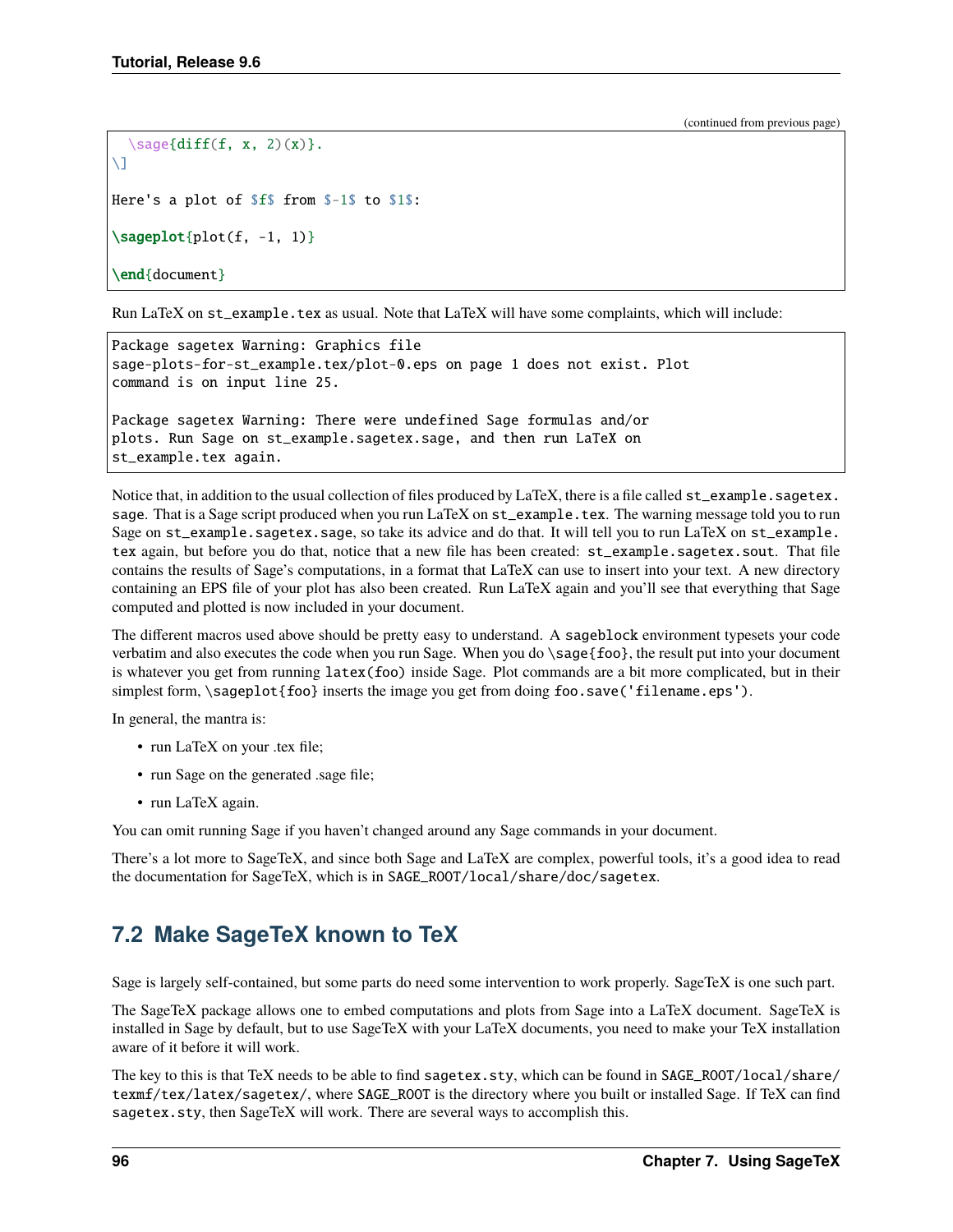• The first and simplest way is simply to copy sagetex. sty into the same directory as your LaTeX document. Since the current directory is always searched when typesetting a document, this will always work.

There are a couple small problems with this, however: the first is that you will end up with many unnecessary copies of sagetex.sty scattered around your computer. The second and more serious problem is that if you upgrade Sage and get a new version of SageTeX, the Python code and LaTeX code for SageTeX may no longer match, causing errors.

• The second way is to use the TEXINPUTS environment variable. If you are using the bash shell, you can do

\$ export TEXINPUTS="SAGE\_ROOT/local/share/texmf//:"

where SAGE\_ROOT is the location of your Sage installation. Note that the double slash and colon at the end of that line are important. Thereafter, TeX and friends will find the SageTeX style file. If you want to make this change permanent, you can add the above line to your .bashrc file. If you are using a different shell, you may have to modify the above command to make the environment variable known; see your shell's documentation for how to do that.

One flaw with this method is that if you use applications like TeXShop, Kile, or Emacs/AucTeX, they will not necessarily pick up the environment variable, since when they run LaTeX, they may do so outside your usual shell environment.

If you ever move your Sage installation, or install a new version into a new directory, you'll need to update the above command to reflect the new value of SAGE\_ROOT.

• The third (and best) way to make TeX aware of sagetex.sty is to copy that file into a convenient place in your home directory. In most TeX distributions, the texmf directory in your home directory is automatically searched for packages. To find out exactly what this directory is, do the following on the command line:

\$ kpsewhich -var-value=TEXMFHOME

which will print out a directory, such as /home/drake/texmf or /Users/drake/Library/texmf. Copy the tex/ directory from SAGE\_ROOT/local/share/texmf/ into your home texmf directory with a command like

\$ cp -R SAGE\_ROOT/local/share/texmf/tex TEXMFHOME

where SAGE\_ROOT is, as usual, replaced with the location of your Sage installation and TEXMFHOME is the result of the kpsewhich command above.

If you upgrade Sage and discover that SageTeX no longer works, you can simply repeat these steps and the Sage and TeX parts of SageTeX will again be synchronized.

• For installation on a multiuser system, you just modify the above instructions appropriately to copy sagetex. sty into a systemwide TeX directory. Instead of the directory TEXMFHOME, probably the best choice is to use the result of

\$ kpsewhich -var-value=TEXMFLOCAL

which will likely produce something like /usr/local/share/texmf. Copy the tex directory as above into the TEXMFLOCAL directory. Now you need to update TeX's database of packages, which you can do simply by running

\$ texhash TEXMFLOCAL

as root, replacing TEXMFLOCAL appropriately. Now all users of your system will have access to the LaTeX package, and if they can also run Sage, they will be able to use SageTeX.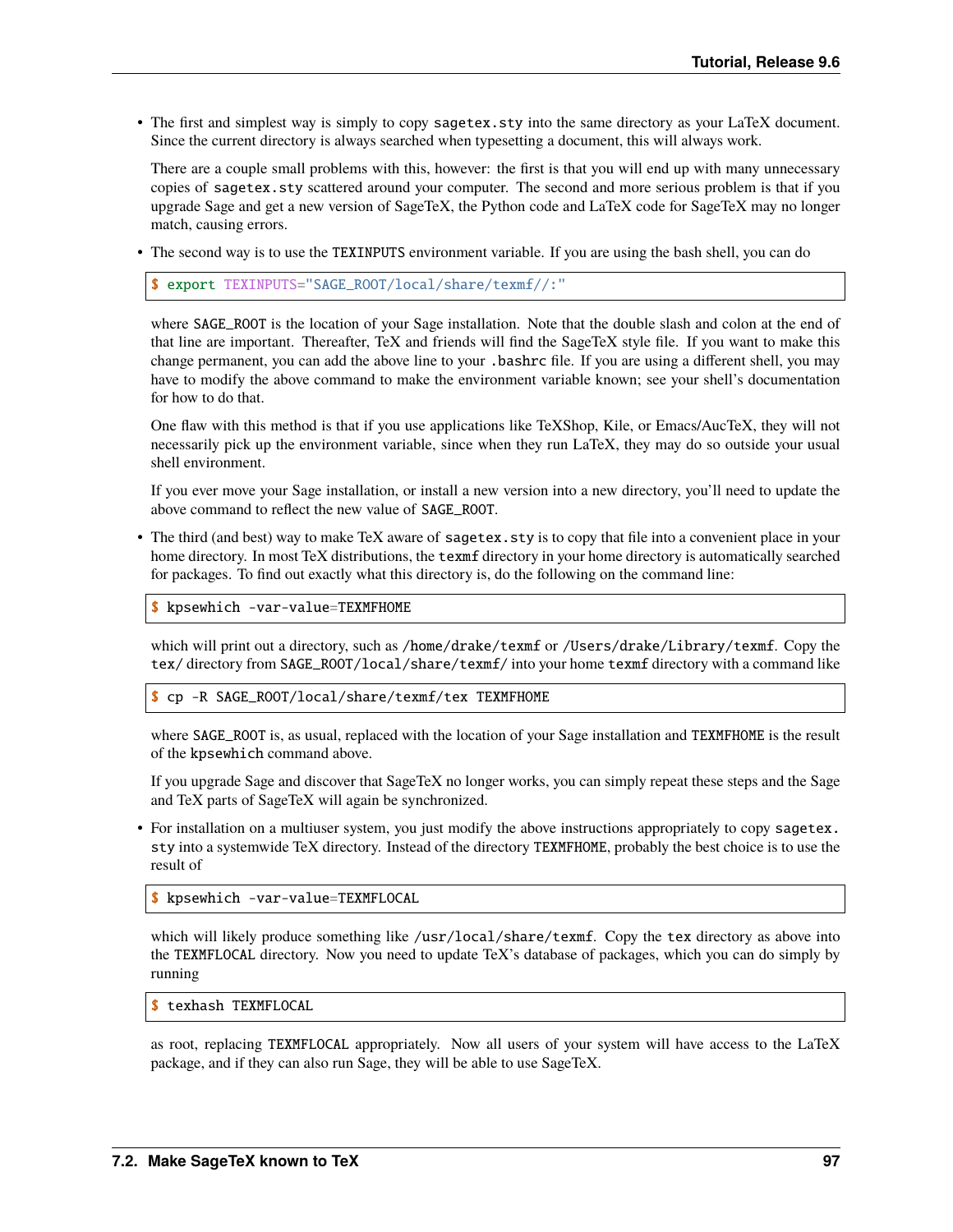Warning: it's very important that the file sagetex.sty that LaTeX uses when typesetting your document match the version of SageTeX that Sage is using. If you upgrade your Sage installation, you really should delete all the old versions of sagetex.sty floating around.

Because of this problem, we recommend copying the SageTeX files into your home directory's texmf directory (the third method above). Then there is only one thing you need to do (copy a directory) when you upgrade Sage to insure that SageTeX will work properly.

# **7.3 SageTeX documentation**

While not strictly part of installation, it bears mentioning here that the documentation for SageTeX is maintained in SAGE\_ROOT/local/share/doc/sagetex/sagetex.pdf. There is also an example file in the same directory – see example.tex and example.pdf, the pre-built result of typesetting that file with LaTeX and Sage. You can also get those files from the [SageTeX page.](https://github.com/sagemath/sagetex)

# **7.4 SageTeX and TeXLive**

One potentially confusing issue is that the popular TeX distribution [TeXLive 2009](http://www.tug.org/texlive/) includes SageTeX. This may seem nice, but with SageTeX, it's important that the Sage bits and LaTeX bits be synchronized – which is a problem in this case, since both Sage and SageTeX are updated frequently, and TeXLive is not. While at the time of this writing (March 2013), many Linux distributions have moved on to more recent releases of TeXLive, the 2009 release lingers and is, in fact, the source of most bug reports about SageTeX!

Because of this, it is *strongly recommended* that you always install the LaTeX part of SageTeX from Sage, as described above. The instructions above will insure that both halves of SageTeX are compatible and will work properly. Using TeXLive to provide the LaTeX side of SageTeX is not supported.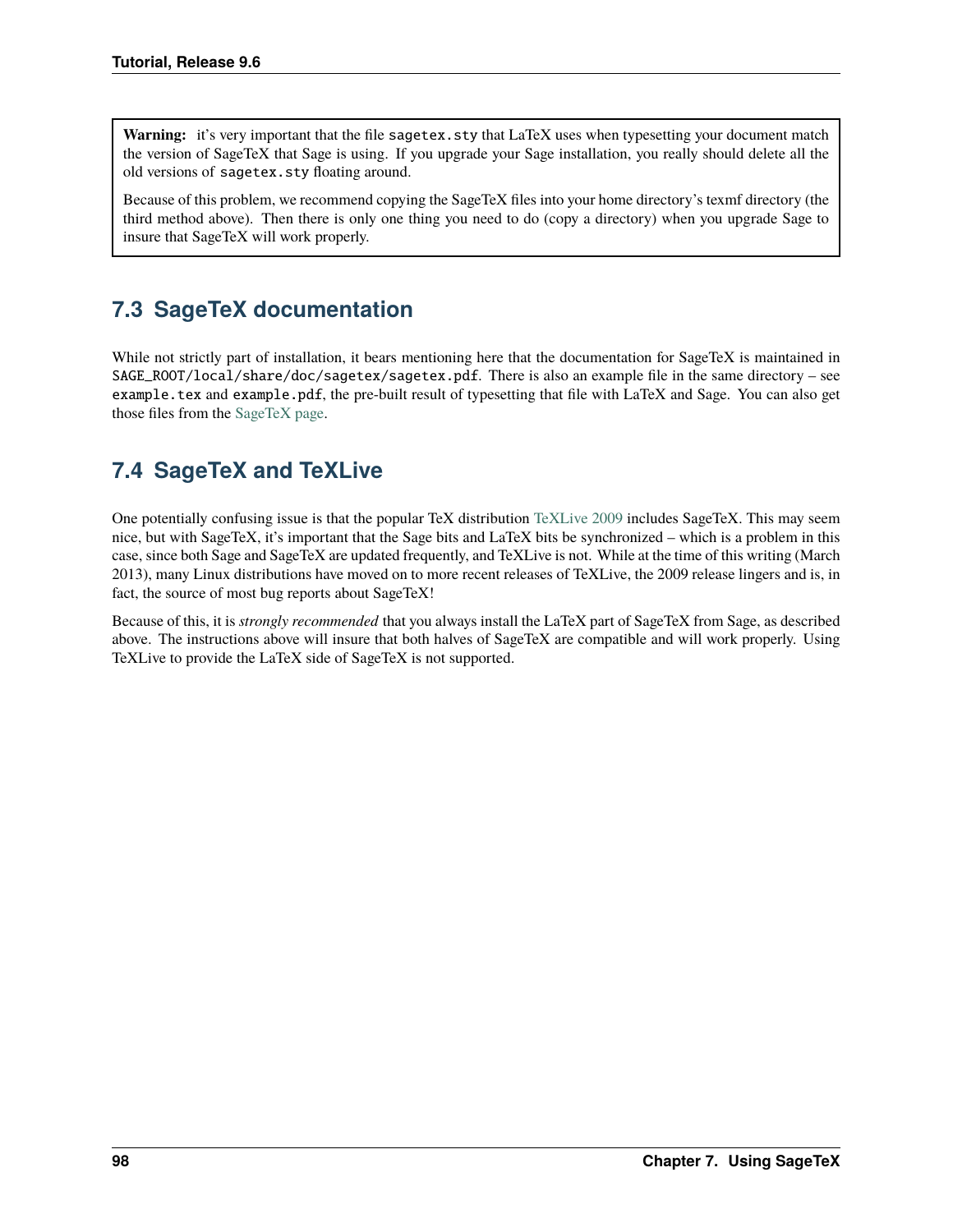### **CHAPTER**

### **EIGHT**

# **AFTERWORD**

### **8.1 Why Python?**

### **8.1.1 Advantages of Python**

The primary implementation language of Sage is Python (see  $[Py]$ ), though code that must be fast is implemented in a compiled language. Python has several advantages:

- **Object saving** is well-supported in Python. There is extensive support in Python for saving (nearly) arbitrary objects to disk files or a database.
- Excellent support for **documentation** of functions and packages in the source code, including automatic extraction of documentation and automatic testing of all examples. The examples are automatically tested regularly and guaranteed to work as indicated.
- **Memory management**: Python now has a well thought out and robust memory manager and garbage collector that correctly deals with circular references, and allows for local variables in files.
- Python has **many packages** available now that might be of great interest to users of Sage: numerical analysis and linear algebra, 2D and 3D visualization, networking (for distributed computations and servers, e.g., via twisted), database support, etc.
- **Portability:** Python is easy to compile from source on most platforms in minutes.
- **Exception handling:** Python has a sophisticated and well thought out system of exception handling, whereby programs gracefully recover even if errors occur in code they call.
- **Debugger:** Python includes a debugger, so when code fails for some reason, the user can access an extensive stack trace, inspect the state of all relevant variables, and move up and down the stack.
- **Profiler:** There is a Python profiler, which runs code and creates a report detailing how many times and for how long each function was called.
- **A Language:** Instead of writing a **new language** for mathematics as was done for Magma, Maple, Mathematica, Matlab, GP/PARI, GAP, Macaulay 2, Simath, etc., we use the Python language, which is a popular computer language that is being actively developed and optimized by hundreds of skilled software engineers. Python is a major open-source success story with a mature development process (see [\[PyDev\]](#page-112-4)).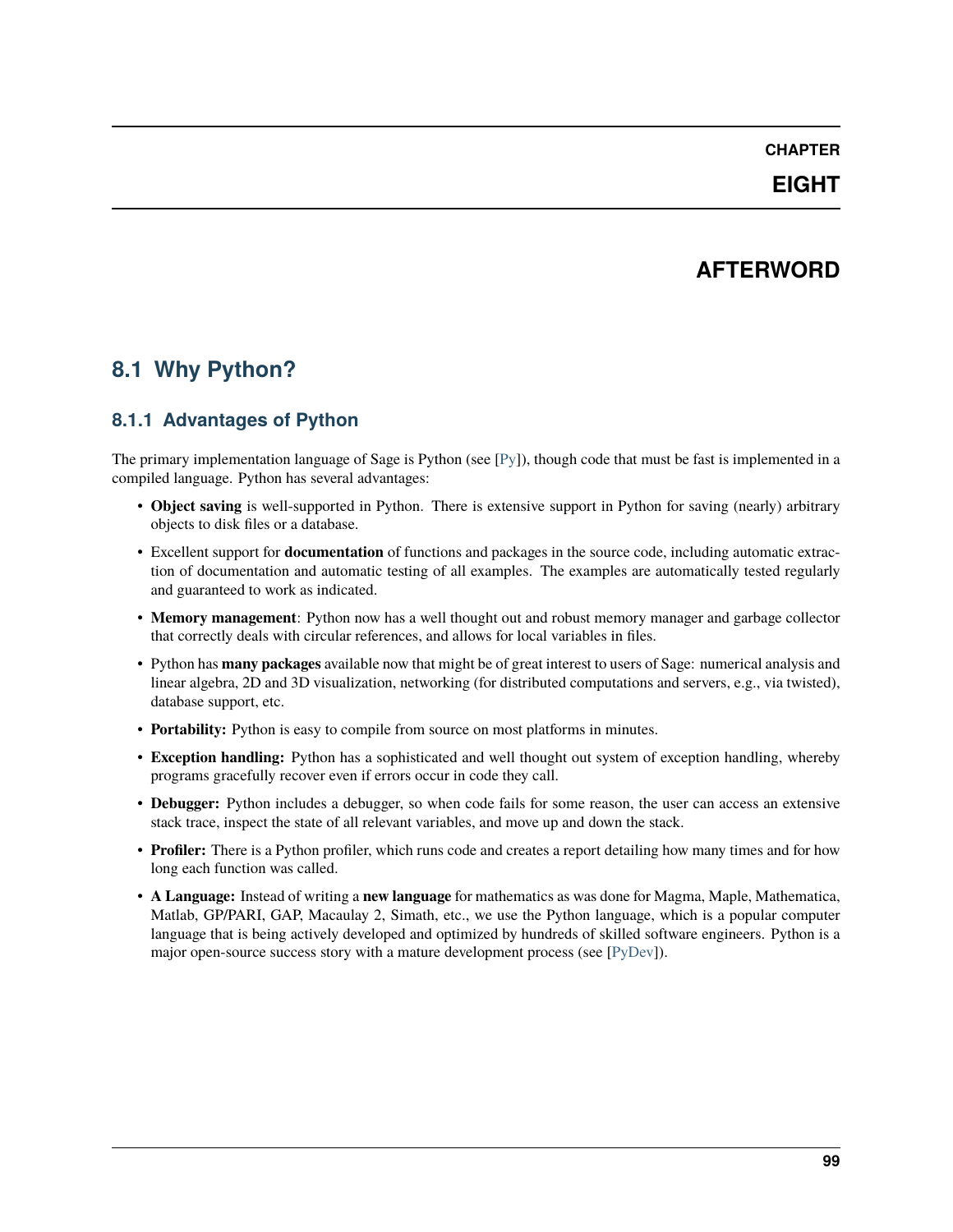### **8.1.2 The Pre-Parser: Differences between Sage and Python**

Some mathematical aspects of Python can be confusing, so Sage behaves differently from Python in several ways.

• **Notation for exponentiation:** \*\* versus  $\land$ . In Python,  $\land$  means "xor", not exponentiation, so in Python we have

```
>> 2^810
>> 3^2
1
>>> 3**2
9
```
This use of  $\land$  may appear odd, and it is inefficient for pure math research, since the "exclusive or" function is rarely used. For convenience, Sage pre-parses all command lines before passing them to Python, replacing instances of  $\wedge$  that are not in strings with \*\*:

```
sage: 2<sup>^8</sup>
256
sage: 3^29
sage: "3^2"
'3^2'
```
The bitwise xor operator in Sage is  $\wedge \wedge$ . This also works for the inplace operator  $\wedge \wedge =$ :

```
sage: 3^{\wedge}21
sage: a = 2sage: a^{\wedge^{\wedge}=8}sage: a
10
```
• **Integer division:** The Python expression 2/3 does not behave the way mathematicians might expect. In Python2, if m and n are ints, then m/n is also an int, namely the quotient of m divided by n. Therefore 2/3=0. In Python3, 2/3 returns the floating point number 0.6666.... In both Python2 and Python3, // is the Euclidean division and  $2//3$  returns 0.

We deal with this in the Sage interpreter, by wrapping integer literals in Integer () and making division a constructor for rational numbers. For example:

```
sage: 2/3
2/3
sage: (2/3).parent()
Rational Field
sage: 2//3
\Omegasage: int(2)/int(3) # not tested, python2
0
```
• Long integers: Python has native support for arbitrary precision integers, in addition to C-int's. These are significantly slower than what GMP provides, and have the property that they print with an L at the end to distinguish them from int's (and this won't change any time soon). Sage implements arbitrary precision integers using the GMP C-library, and these print without an L.

Rather than modifying the Python interpreter (as some people have done for internal projects), we use the Python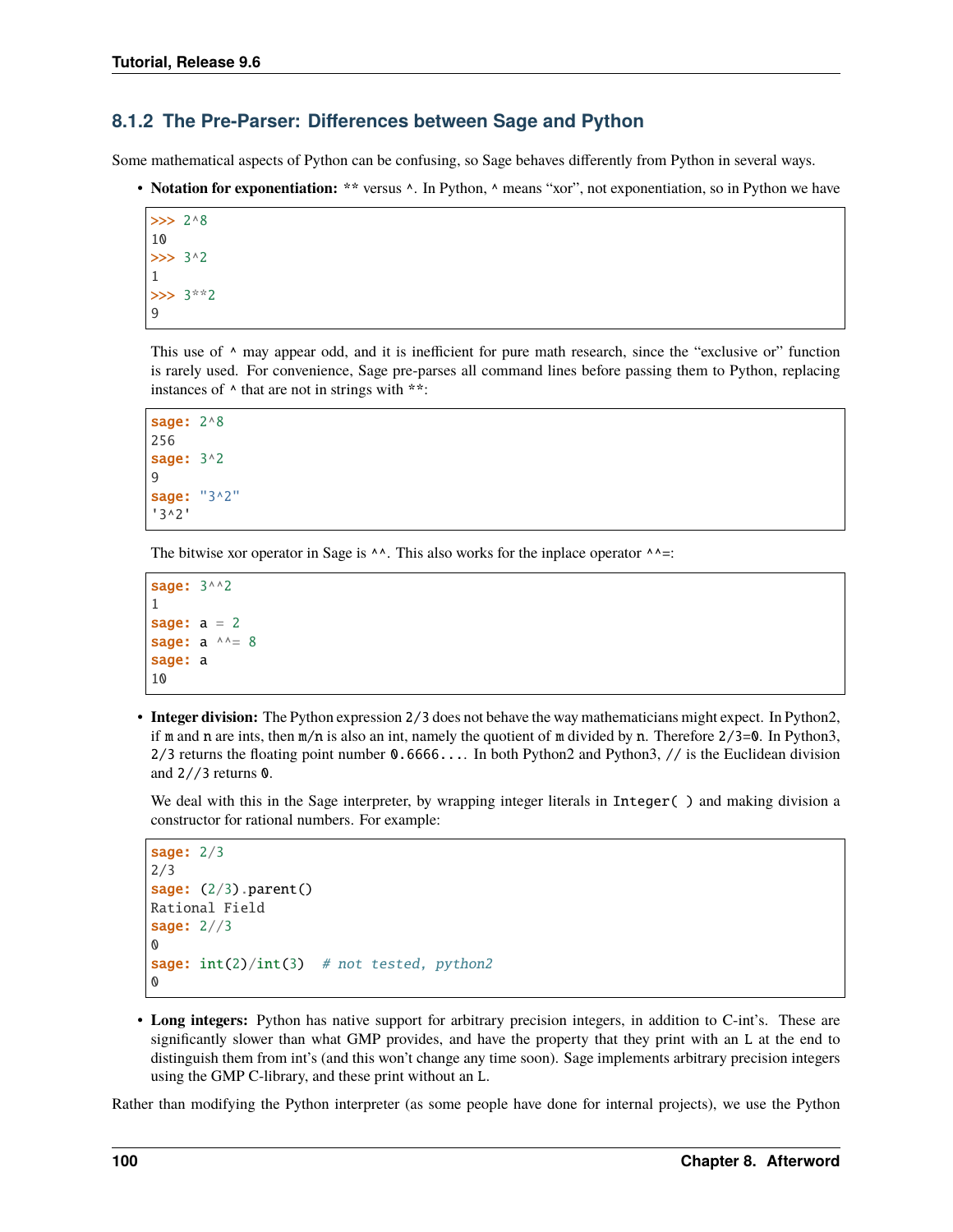language exactly as is, and write a pre-parser for IPython so that the command line behavior of IPython is what a mathematician expects. This means any existing Python code can be used in Sage. However, one must still obey the standard Python rules when writing packages that will be imported into Sage.

(To install a Python library, for example that you have found on the Internet, follow the directions, but run sage -python instead of python. Very often this means typing sage -python setup.py install.)

## **8.2 I would like to contribute somehow. How can I?**

If you would like to contribute to Sage, your help will be greatly appreciated! It can range from substantial code contributions to adding to the Sage documentation to reporting bugs.

Browse the Sage web page for information for developers; among other things, you can find a long list of Sage-related projects ordered by priority and category. The [Sage Developer's Guide](http://doc.sagemath.org/html/en/developer/) has helpful information, as well, and you can also check out the sage-devel Google group.

## **8.3 How do I reference Sage?**

If you write a paper using Sage, please reference computations done with Sage by including

[Sage] SageMath, the Sage Mathematics Software System (Version 8.7), The Sage Developers, 2019, https://www.sagemath.org.

in your bibliography (replacing 8.7 with the version of Sage you used). Moreover, please attempt to track down what components of Sage are used for your computation, e.g., PARI?, GAP?, Singular? Maxima? and also cite those systems. If you are in doubt about what software your computation uses, feel free to ask on the sage-devel Google group. See *[Univariate Polynomials](#page-35-0)* for further discussion of this point.

If you happen to have just read straight through this tutorial, and have some sense of how long it took you, please let us know on the sage-devel Google group.

Have fun with Sage!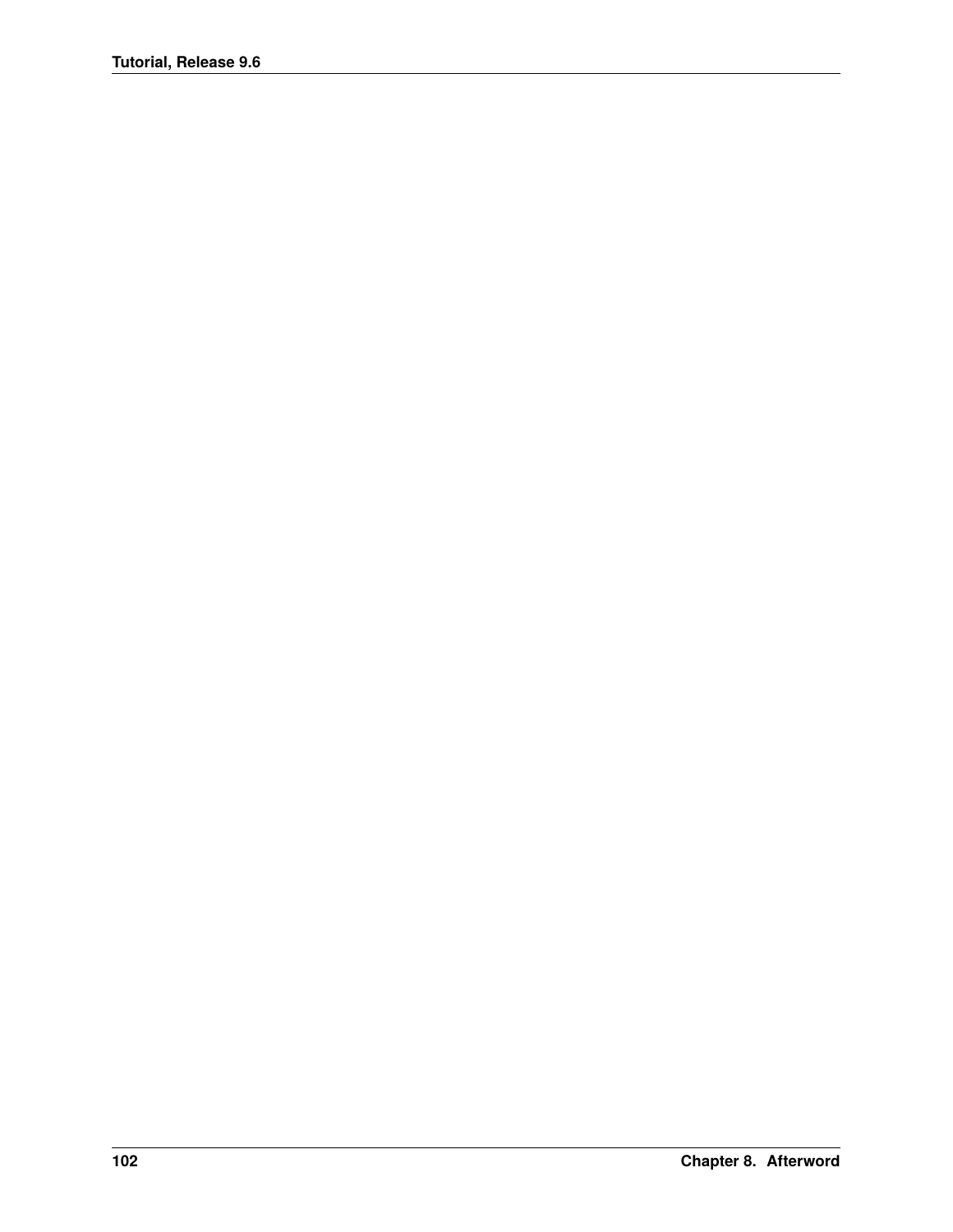#### **CHAPTER**

## **NINE**

## **APPENDIX**

## **9.1 Arithmetical binary operator precedence**

What is  $3^2*4 + 2*5$ ? The value (38) is determined by this "operator precedence table". The table below is based on the table in § 5.14 of the *Python Language Reference Manual* by G. Rossum and F. Drake. the operations are listed here in increasing order of precedence.

| Operators                | Description                         |
|--------------------------|-------------------------------------|
| or                       | boolean or                          |
| and                      | boolean and                         |
| not                      | boolean not                         |
| in, not in               | membership                          |
| is, is not               | identity test                       |
| $>, \leq, >, >=, ==, !=$ | comparison                          |
| $+, -$                   | addition, subtraction               |
| *, $/$ , $\%$            | multiplication, division, remainder |
| $***$ $\wedge$           | exponentiation                      |
|                          |                                     |

Therefore, to compute  $3^2*4 + 2*5$ , Sage brackets the computation this way:  $((3^2)^*4) + (2^2)^*$ . Thus, first compute 3^2, which is 9, then compute both (3^2)\*4 and 2%5, and finally add these.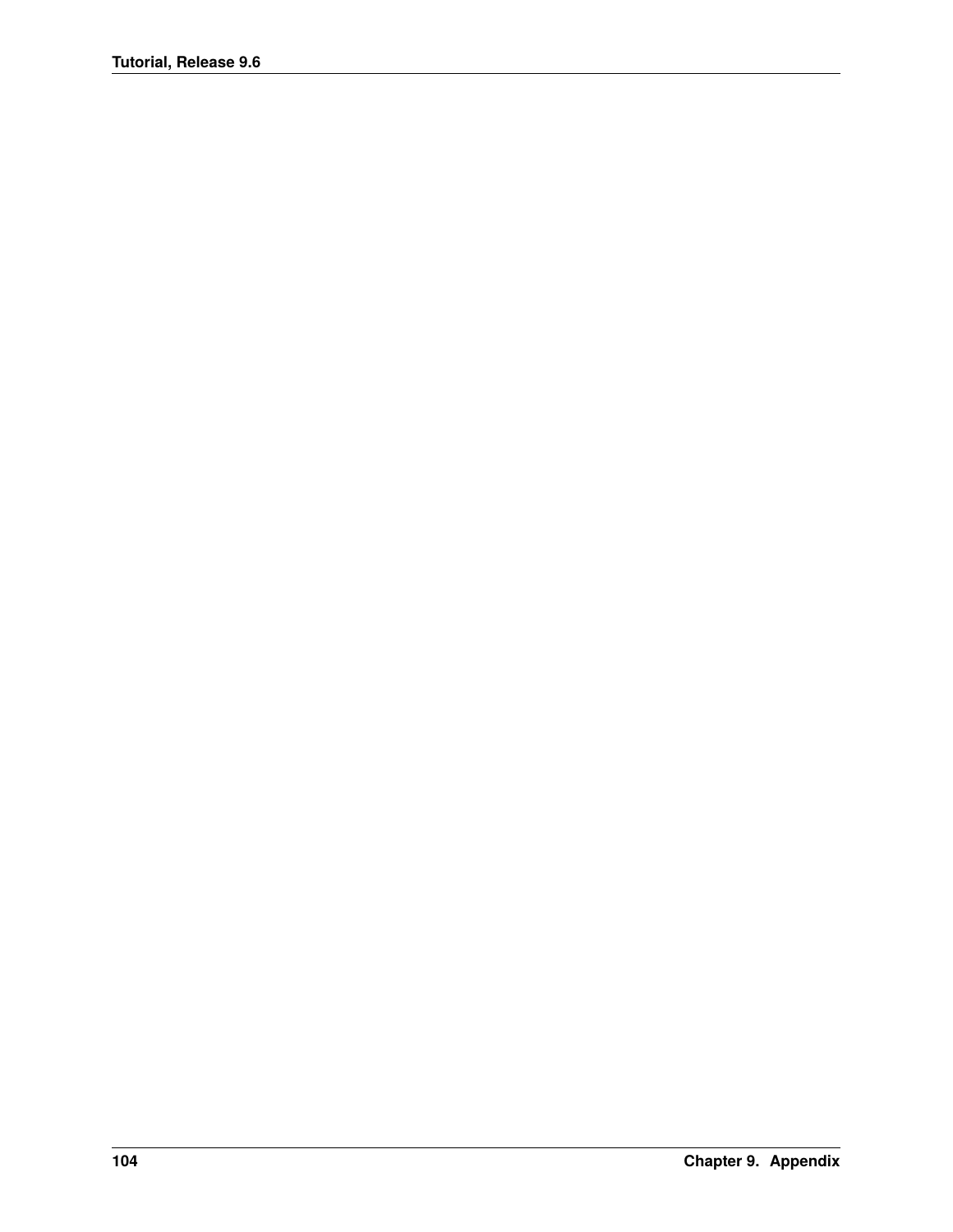**CHAPTER**

**TEN**

## **BIBLIOGRAPHY**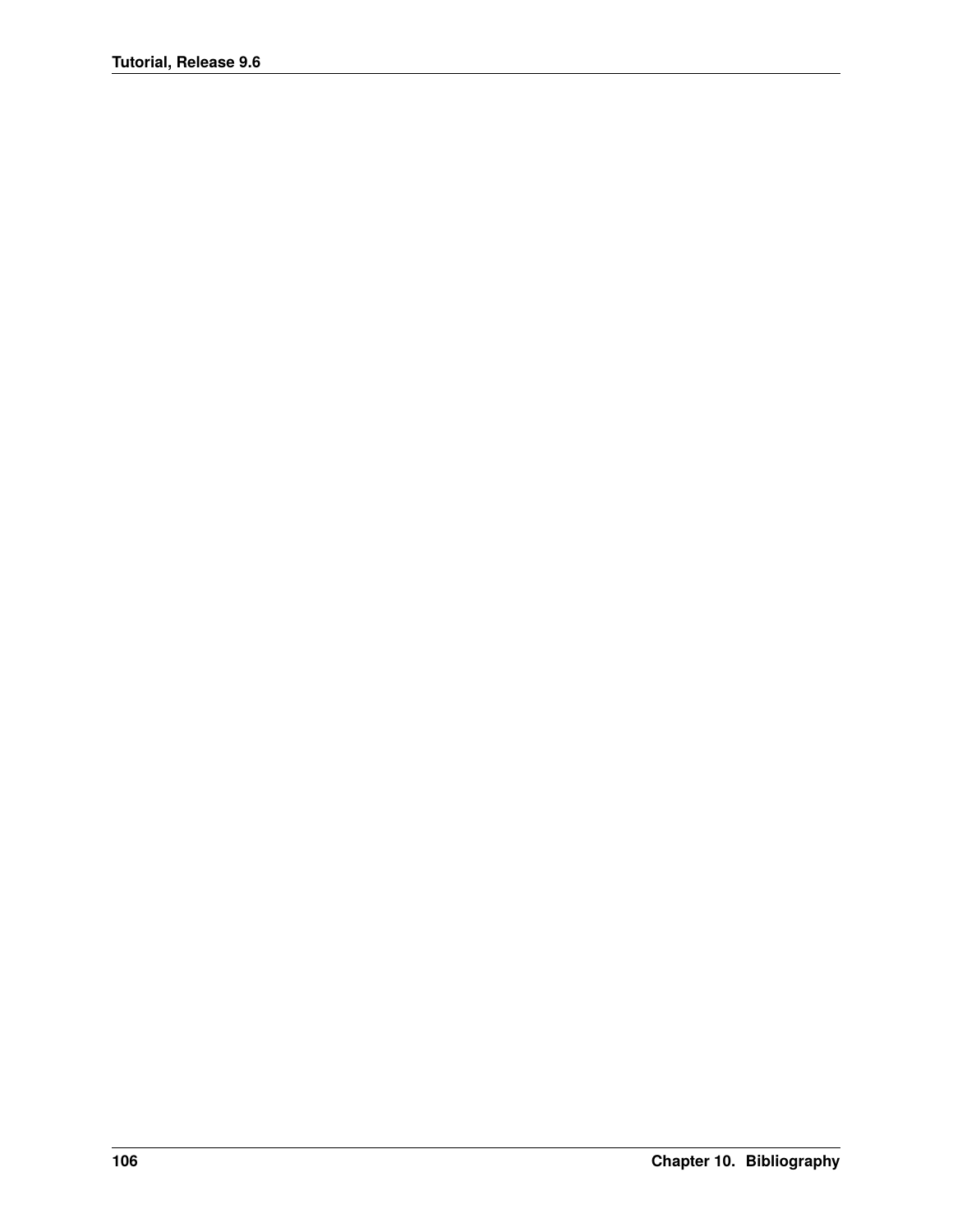#### **CHAPTER**

# **ELEVEN**

### **INDICES AND TABLES**

• genindex

• search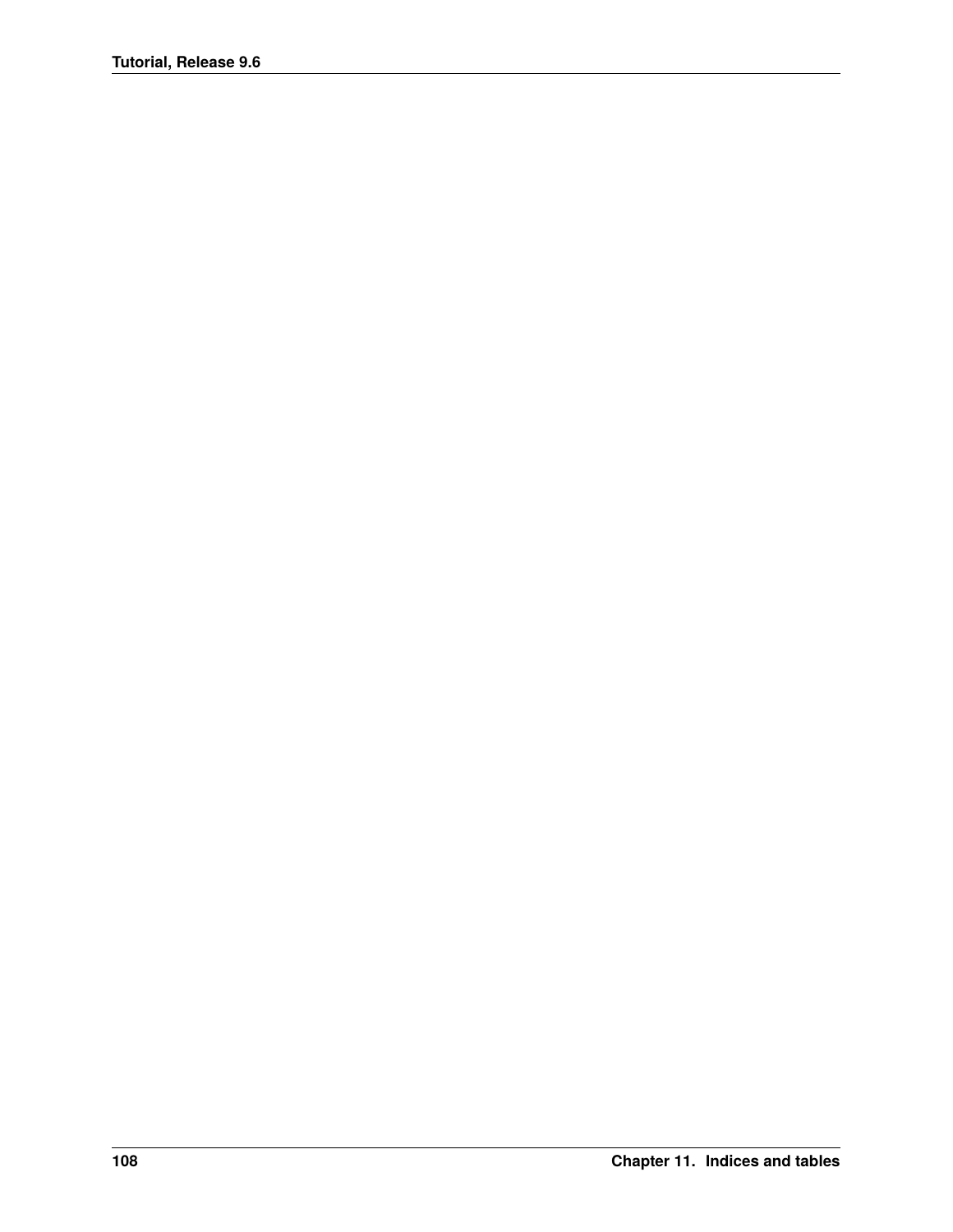#### **BIBLIOGRAPHY**

- [Cyt] Cython, <http://www.cython.org>
- [GAP] The GAP Group, GAP Groups, Algorithms, and Programming, Version 4.4; 2005, [https://www.](https://www.gap-system.org) [gap-system.org](https://www.gap-system.org)
- [GAPkg] GAP Packages, <https://www.gap-system.org/Packages/packages.html>
- [GP] PARI/GP, <https://pari.math.u-bordeaux.fr/>
- [Mag] Magma, <http://magma.maths.usyd.edu.au/magma/>
- [Max] Maxima, <http://maxima.sf.net/>

[NagleEtAl2004] Nagle, Saff, and Snider. *Fundamentals of Differential Equations*. 6th edition, Addison-Wesley, 2004.

- [Py] The Python language, <http://www.python.org/>
- [PyB] The Python Beginner's Guide, <https://wiki.python.org/moin/BeginnersGuide>
- [PyDev] Python Developer's Guide, <https://docs.python.org/devguide/>
- [PyLR] Python Library Reference, <https://docs.python.org/3/library/index.html>
- [Pyr] Pyrex, <http://www.cosc.canterbury.ac.nz/~greg/python/Pyrex/>
- [PyT] The Python Tutorial, <https://docs.python.org/3/tutorial/>
- [SA] Sage web site, <https://www.sagemath.org/>
- [Si] G.-M. Greuel, G. Pfister, and H. Schönemann. Singular 3.0. A Computer Algebra System for Polynomial Computations. Center for Computer Algebra, University of Kaiserslautern (2005). [https://www.singular.](https://www.singular.uni-kl.de) [uni-kl.de](https://www.singular.uni-kl.de)
- [SJ] William Stein, David Joyner, Sage: System for Algebra and Geometry Experimentation, Comm. Computer Algebra {39} (2005) 61-64.
- [ThreeJS] three.js, <http://threejs.org>